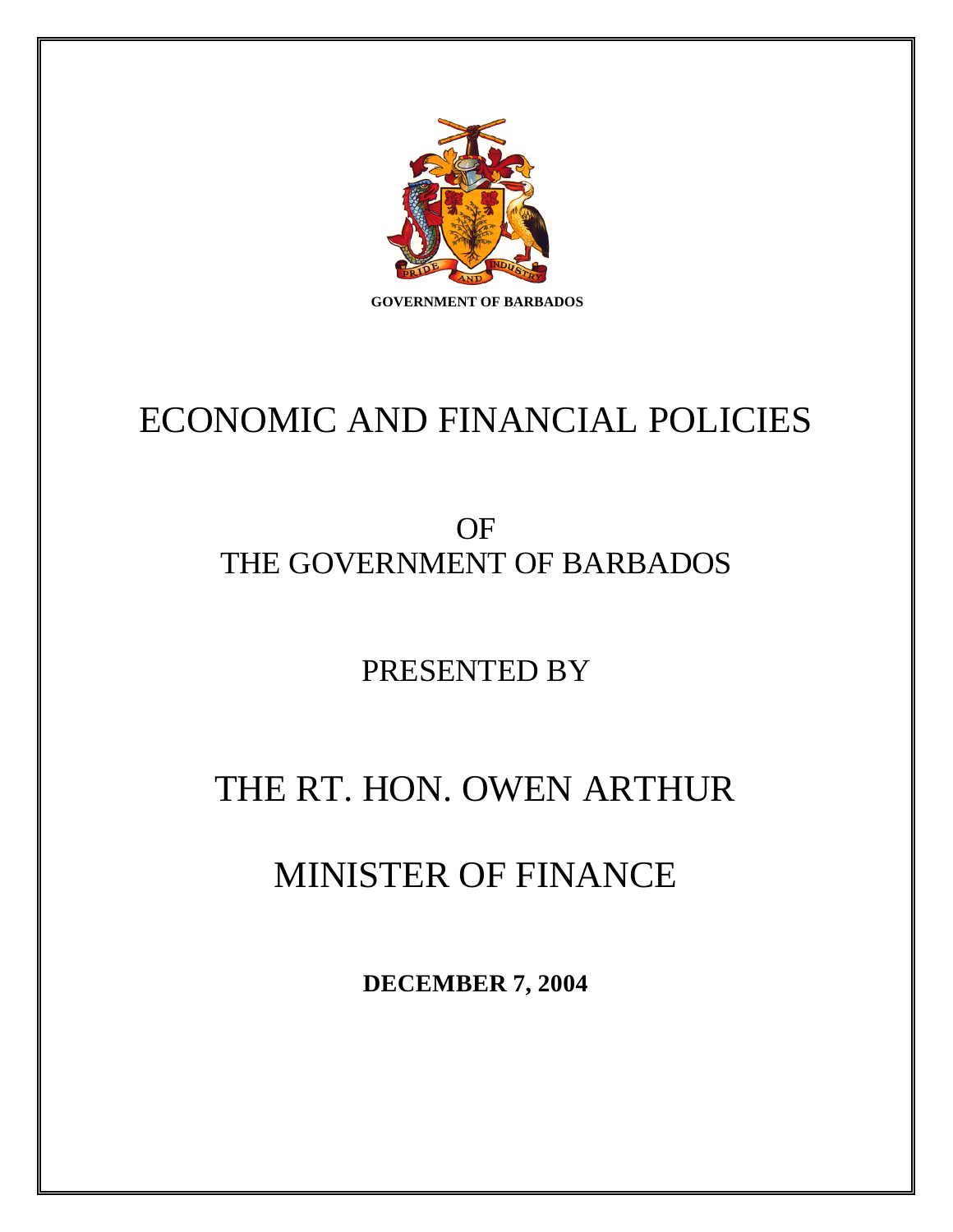## I. INTRODUCTION

It is my honour to present to the House of Assembly the Economic and Financial Policies of the Government of Barbados.

At the very outset, I feel the need to once again emphasise that the matters which I bring before Parliament today are not budgetary proposals, intended to raise revenue or to bear specifically on the public finances.

Rather they represent the principal economic and financial measures the Government proposes to deploy to steer the course of our economy and to further stimulate national development over the forseable future.

In that capacity, they must be seen as constituting the most recent but, nonetheless, an integral part of the 100% Bajan programme of economic adjustment which has been brought into play since 1998 to enable us to cope successfully with the dramatic changes in the economic forces that now bear upon the functioning of our society.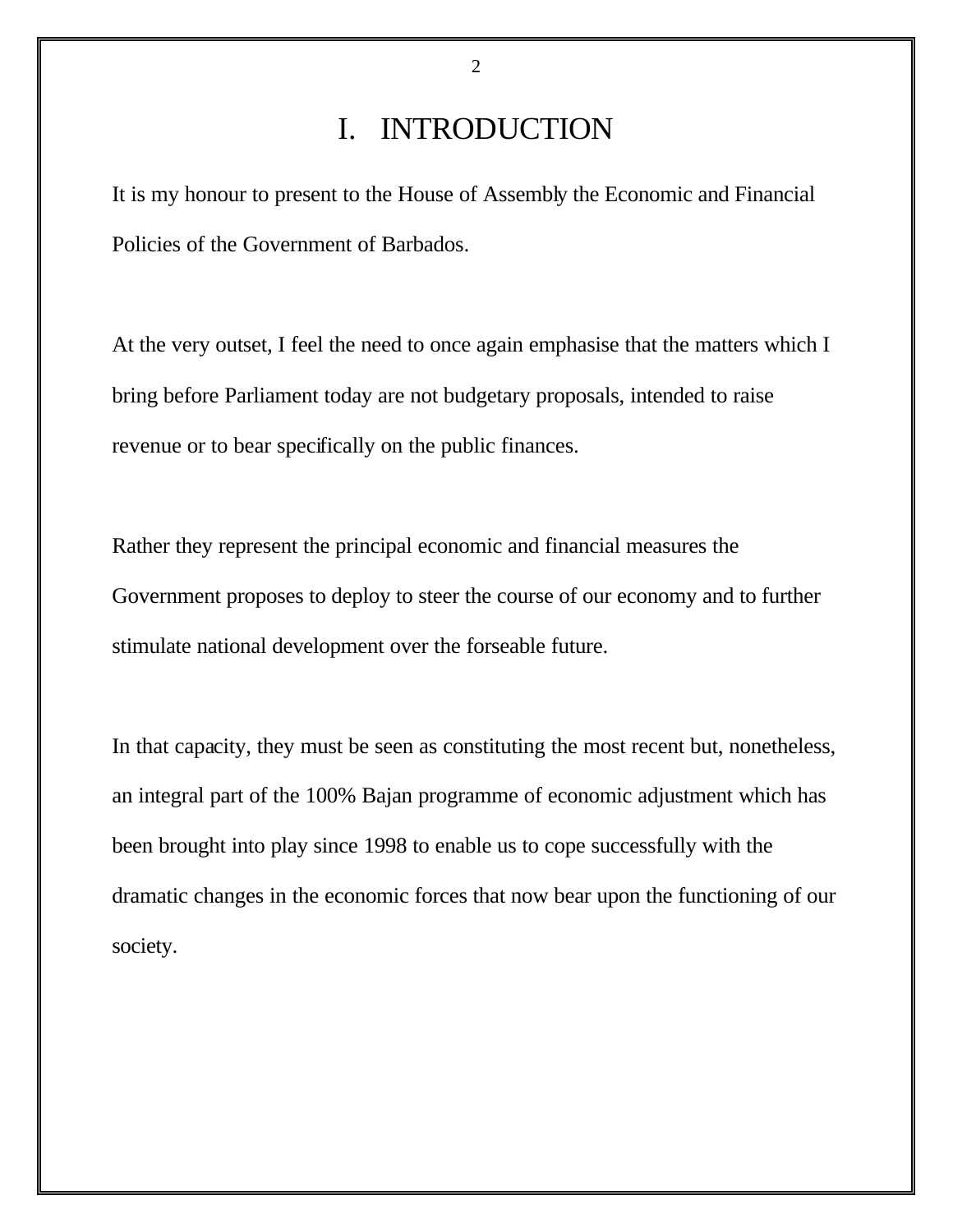And for the purpose of establishing a proper context, it is useful that we should remind ourselves of the nature and the dynamics of those economic forces to which I have referred.

Minister Speaker, the effort, which began in earnest in 1998, to implement Barbados' trade obligations under the Uruguay Round, as agreed in April 1994, ushered in an entirely new economic era in this country.

Simply put, it exposed our most fragile and hitherto protected sectors – agriculture and manufacturing – to the requirement, for the very first time, of having to face international competition in and for their domestic market.

The consequences have been considerable, severe and are still very much with us.

The completion, at that same time, of the final phase of the Caricom Common External Tariff which saw the top rate of duty on extra-regional imports reduced to 20%, also sharply increased the competition which our local producers now face at home from extra-regional imports.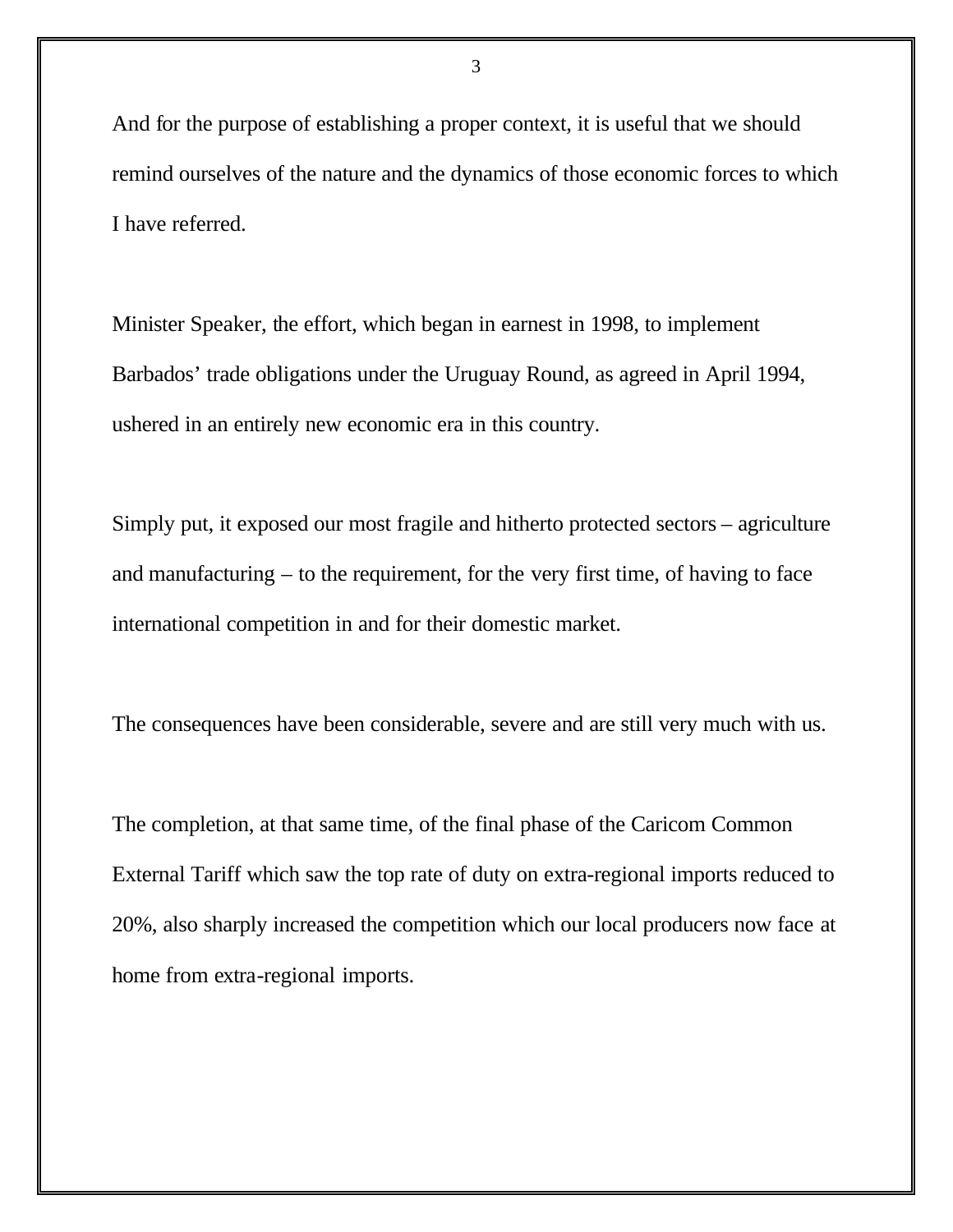Beginning too in 1998 our economic policy outlook had to be recast to treat to a new and unexpected challenge. As you are aware Sir, during the previous two decades, the development of an international business and financial industry had been vigourously pursued as the most exciting and rewarding post Independence prospect for our society. It certainly emerged as our second largest and fastest area of economic growth. The scope for its further rapid development was abruptly constrained by the threat of the OECD Harmful Tax Competition Initiative, and thereafter by a series of initiatives, in the international arena, to stem the outsourcing of economic activity from the developed to the developing world.

We have, in the period since 1998, also have had to begin to make the adjustments to accommodate the coming into existence of the Caribbean Single Market and Economy and to anticipate our participation in the Free Trade Area of America.

We have had also to come to terms, since 1998, with the reality of being graduated from borrowing on concessional terms from a traditionally important lending agency, and having to source much of our financing for development on the commercial, international market – and all that goes with it.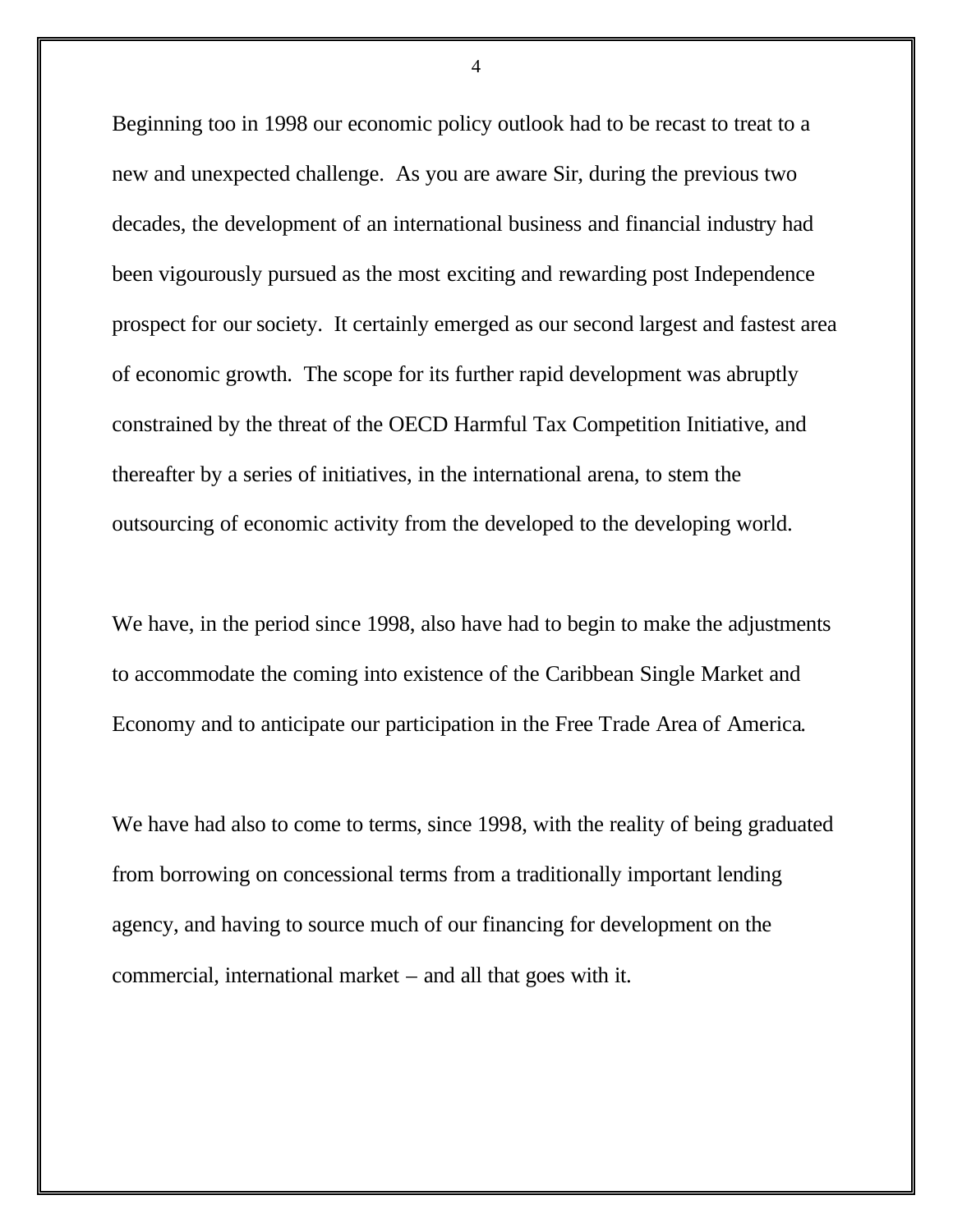In addition, new and quite imposing risks and uncertainties arising from the effects and the fight against international terrorism have now, as never before, to be taken into account in our policies and programmes to spur the development of our tourism and hospitality industry.

And amidst all of this, we have been put to the test of finding a new competitive position in an evolving global economy which is predominantly being shaped by extraordinary changes in information and communication technology. In response, we have had to make radical changes to our education and training policies in a way in which we facilitate the conduct of business and indeed to our very conception as to what constitutes business and work in today's world.

I say to this Parliament, that the coming together, at virtually the same time of all of these intensely challenging new economic circumstances, all of which make sharply more competitive the environment within which our national economy and its enterprises function, has imposed on us the obligation to conceive and to satisfactorily implement the largest and the most far reaching programme of economic adjustment ever required of us in this country.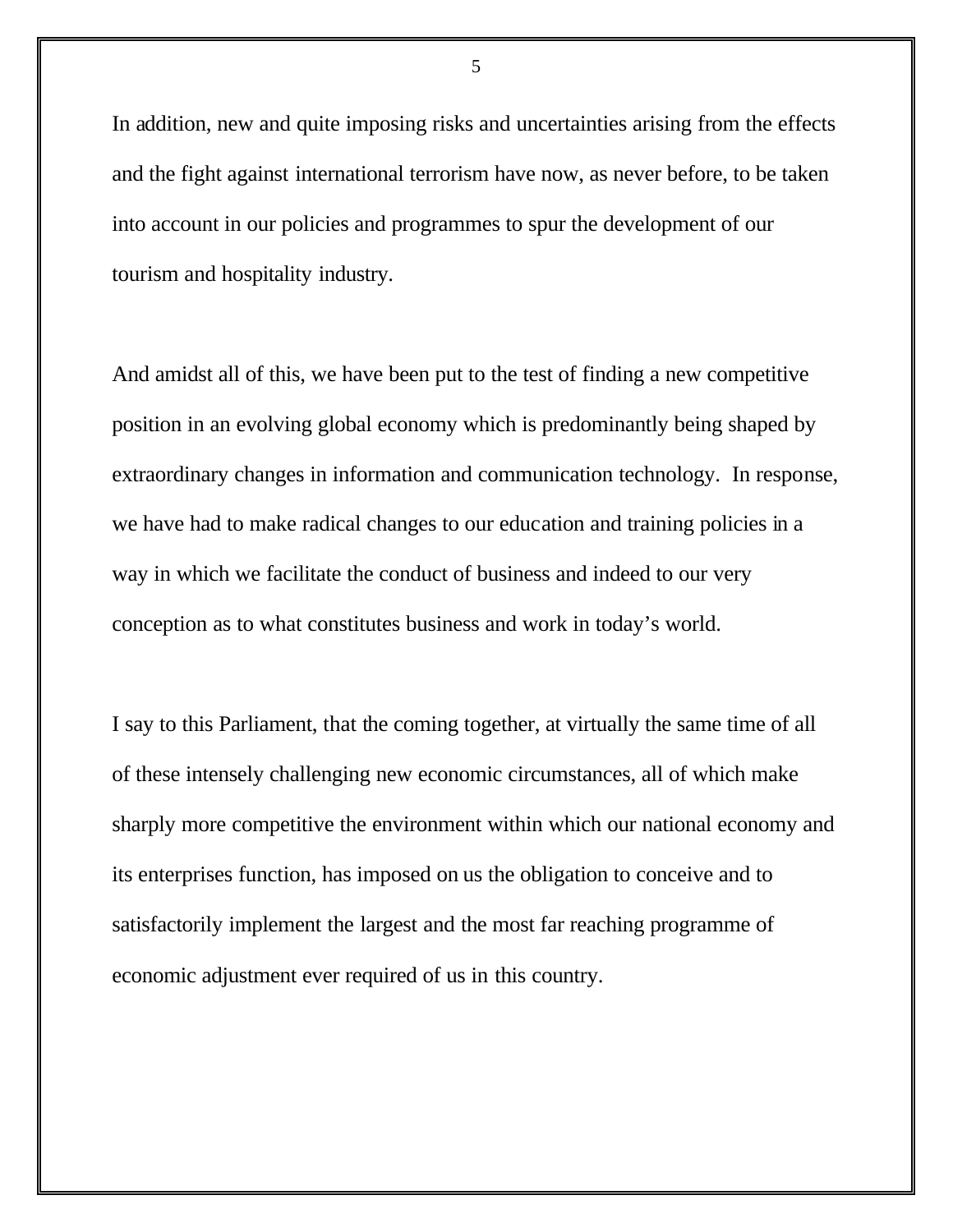And you must allow me to set out the main dimensions of this adjustment as simply as possible.

Trade liberalisation, on the scale with which we have to grapple, involves the removal and/or reduction of duties on regional and extra-regional imports. It therefore required that we reduce our dependence on taxation on trade and substitute it with taxes on consumption. Much of that adjustment has been achieved by the reform of our indirect tax system and the introduction of a VAT.

Secondly, operating in a liberalised world brings with it the obligation to carry out a massive restructuring of the country's production system in two respects.

First, the removal of licences, quotas and other instruments of protecting domestic industries means that such industries have either to restructure themselves to meet regional and international competition or face the prospect of being driven out of business.

Secondly, the new move internationally towards reciprocal rather than preferential trade arrangements means that industries in agriculture and manufacturing whose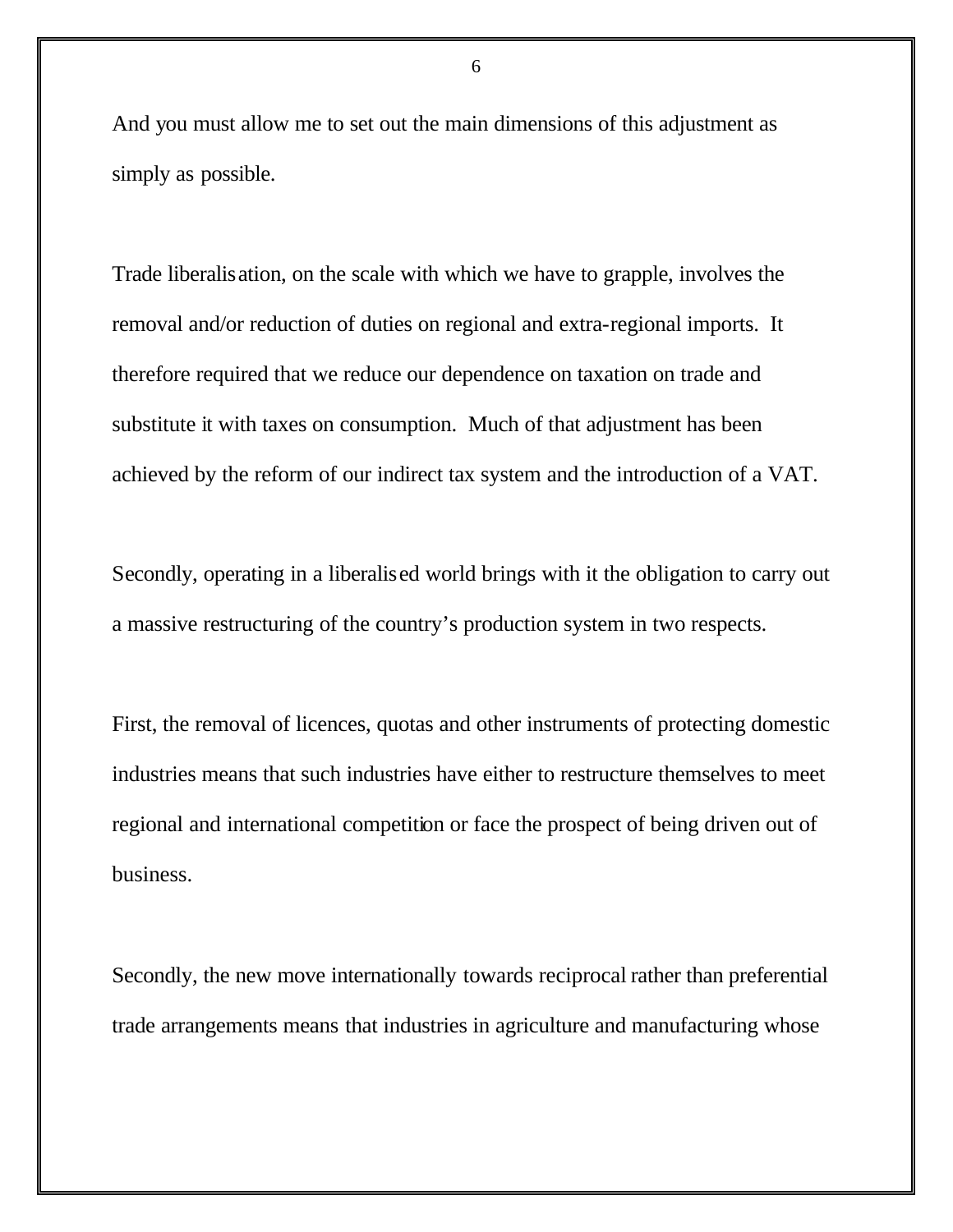place in international markets of the world was secured by such preferential trade arrangements have to make a massive adjustment in order to survive.

I wish that this was only economic theory! The facts, however, are that our sugar industry which depended heavily on preferential terms of engagement in the European Market, now functions in an environment in which that market protocol is being challenged in the World Trade Organisation by Brazil and Australia. To make matters worse, the European Union, in response to WTO obligations to reform its own agricultural support policy, now proposes to cut the price it pays for our sugar by 37% over the course of the next two years.

The third major adjustment has to do with Corporate restructuring. The combination of having to be part of the Caribbean Single Market and Single Economy and to operate in a world where WTO rates apply, means that our enterprises, most of which are small, undercapitalized and technologically underdeveloped, have to compete in the same economic space, with few forms of protection, with some of the largest and most technologically dynamic and properly capitalized firms in the world. To do so, they must continually reform their operations, and engage in new techniques of corporate consolidation and restructuring on a scale never before contemplated.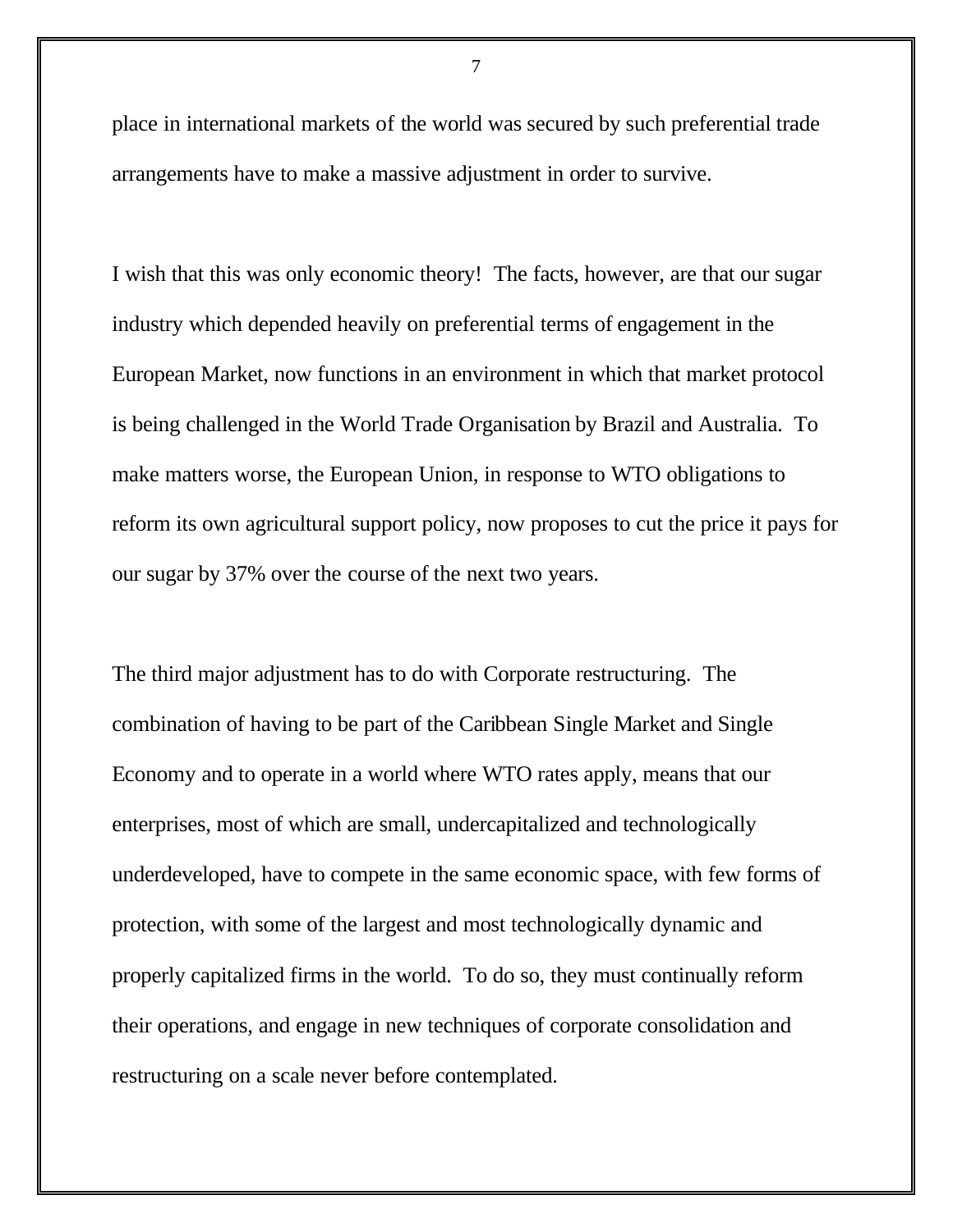Further, in the age of liberalisation, the State itself has had to undertake major reform of how it does its business, and how it facilitates the conduct of business in the wider society.

In our own case, it has involved the dismantling of price controls, the reform of State monopolies, new initiatives by the State to create a virtual market place through the establishment of the Fair Trading Commission, telecommunications reform, new competition policy, new regimes pertaining to insolvency to enable businesses, facing challenging times, to restructure themselves. It has required us to institute new arrangements for setting and enforcing standards.

The State has also had to institute new supervisory and regulatory arrangements, particularly in the sphere of the regulation of the financial sector, in the fight against money laundering, and in the effort to contribute to the international fight against terrorism, and against crime and violence and all of this Mr. Speaker test our financial capabilities and stretch its human resources.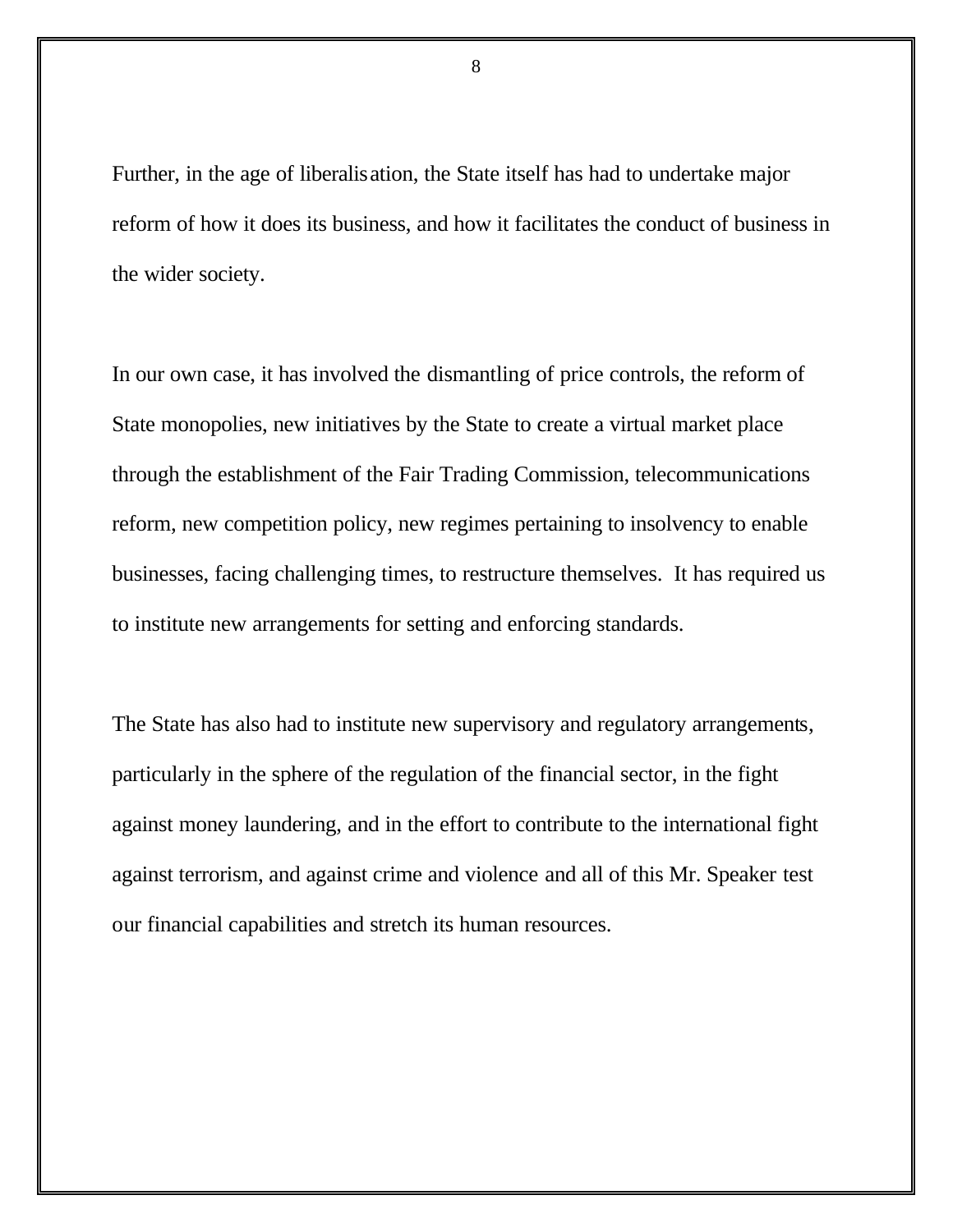In today's liberalised world, the State is therefore increasingly being drawn into functions that are more complex, very expensive and which test to the hilt its institutional, human and other capabilities.

Finally, there is a new, massive cultural adjustment with which we have constantly to contend at a considerable social and economic cost.

Globalisation has essentially involved the universal spread of certain variants of western civilization. Our world is being made safe for the domination of McDonalds, Mickey Mouse and Michael Jordan as its principal international icons. International brands in respect of products and production systems are rapidly gaining ascendancy, greatly influencing how people live, what they eat, how they dress and the forms in which they enjoy leisure. Exposure to such new cultural norms and icons is pre-disposing countries such as ours to replace indigenous forms of production and consumption with a preference for things foreign, and with it a predilection to live above their means.

Mr. Speaker, managing fundamental change across such a wide spectrum of economic, social and cultural spheres is simply unprecedented for us in Barbados.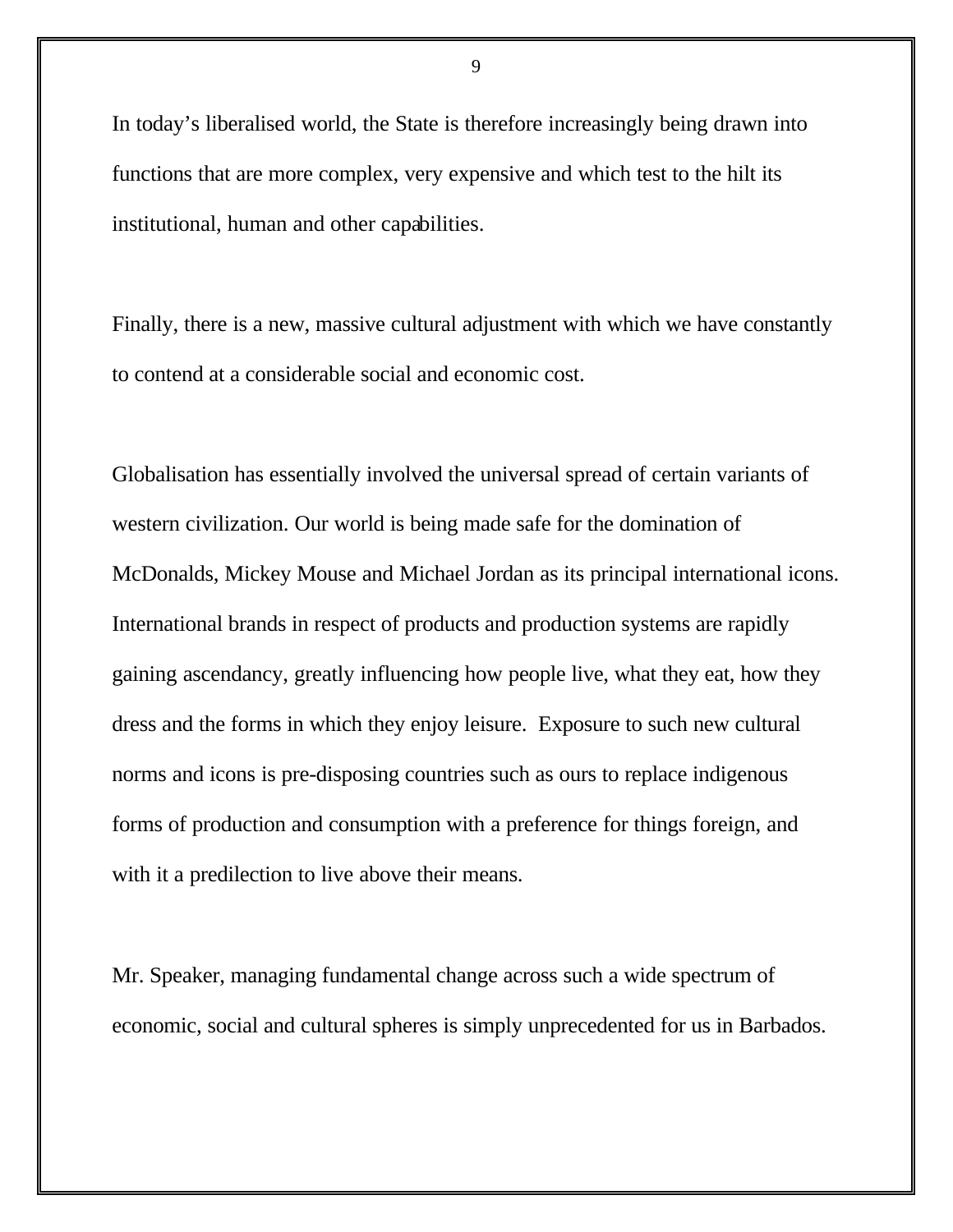The hallmarks of managing a small economy are that the scope for adjustment is small, the range of options is limited, but the potential for catastrophic failure is vast.

It bears reflection that everything we have sought to develop, over the past 50 years, could have been effaced in one day had Ivan struck Barbados rather than Grenada.

The scope of economic adjustment which we have to undertake has altered our agenda for economic management and development in two material respects.

In the first, it has caused us to transform the means and the policies by which we seek to achieve sustained a sustainable growth and development. It is still our judgement that with our population growing at less than 1% per year, a sustained growth rate of real GDP of approximately 3% per year will enable us to meet the existing needs of our society, improve the standard of living, and mount a substantial assault on the scourge of poverty and unemployment. The means by which a 3% real growth in the economy is achieved, however, has constantly to be adjusted in the light of changing circumstances.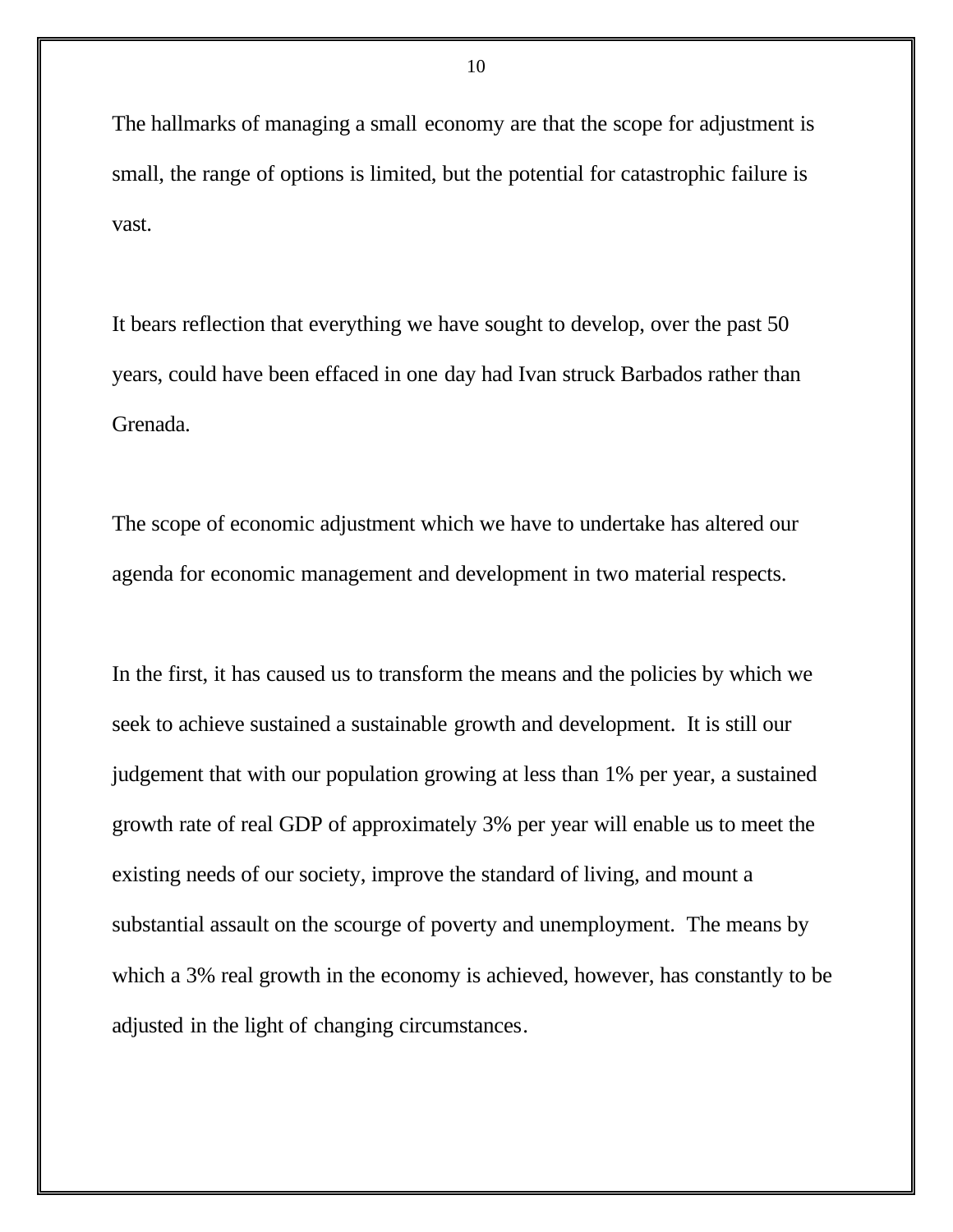The second material consideration is that the Barbados economy now has to be put permanently in a reform mode. It has to be able to respond immediately as new risks and uncertainties arise in the global economy, as new obligations arise from regional, hemispheric or global trade and economic negotiations, and as technology changes. This is what is referred to as Economic Repositioning.

Since 1998, we have sought each year to introduce new means by which to support sustained and sustainable growth and development while repositioning our Barbados economy.

At the core of this has been the implementation of a programme of trade, economic and financial liberalization. I say to this Parliament and to the country that the practice of liberalization can make economies such as ours far more competitive. It can also make them more vulnerable and prone to instability.

We are now in a position to evaluate the effects such liberalization can and has had on our economy, and to make such timely adjustments as are warranted to make our future successful.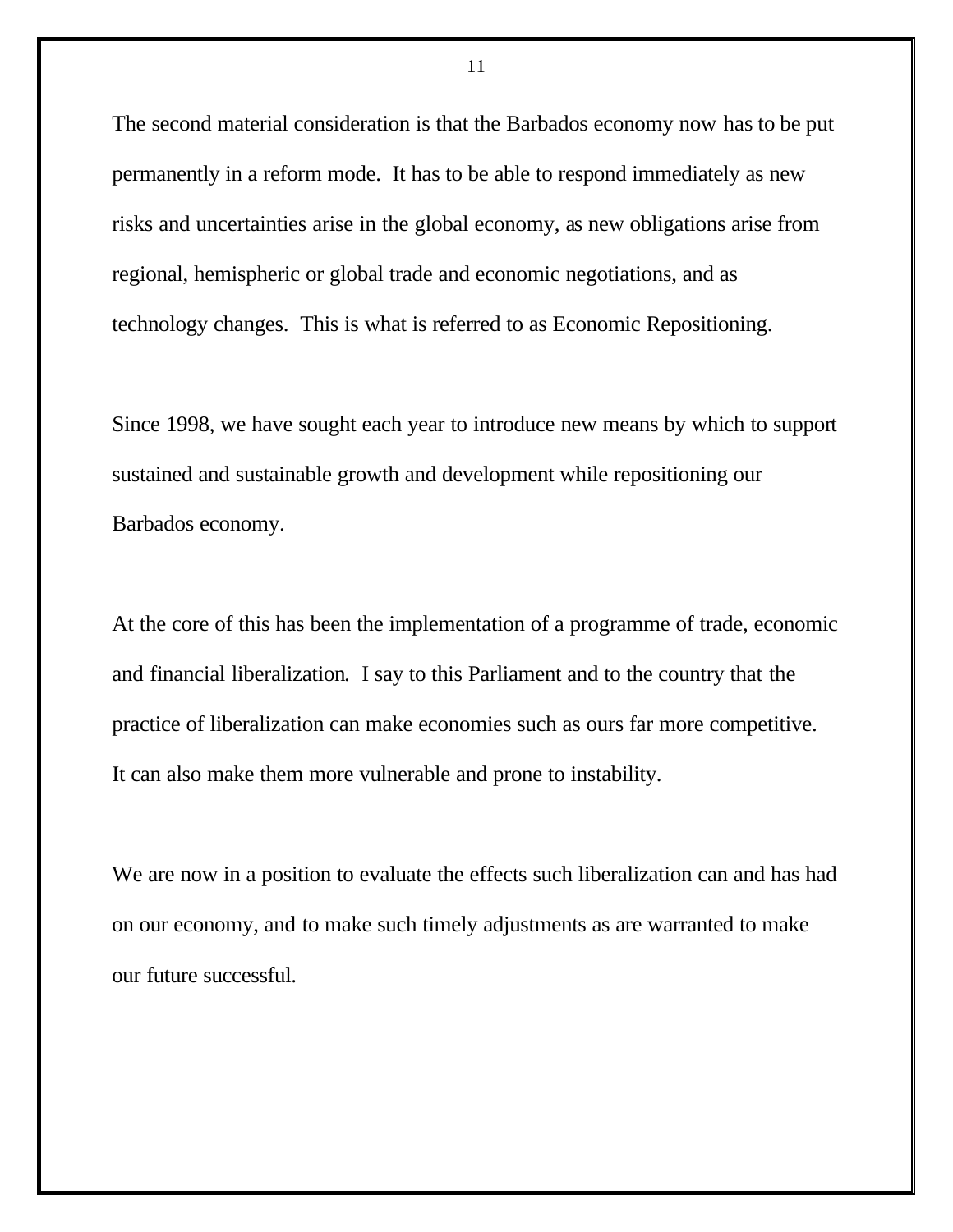This constitutes Mr. Speaker, the principal focus of today's presentation. It is to this that I now turn in evaluating our most recent economic, financial and fiscal performance, the options with which we have to deal and the preferred course that we now must follow.

### II. ECONOMIC REVIEW AND OBJECTIVES

Despite the enormity of the challenges with which it has had to grapple, the economy has recently, on balance, exhibited a relatively solid performance.

The real economic growth, which resumed in the latter half of 2002 continued in 2003 where a growth rate of 2% was realized. For 2004, it was originally projected that growth in the order of 2.5% would follow. However, for the first 9 months of 2004 it is estimated that real GDP in Barbados expanded by 2.9%; somewhat faster than the original projection, and in keeping with the sustainable rate of growth at which we would wish our economy to continue to expand. It is now also projected that in the next year our economy will continue to grow at a rate of about 3%. The evidence therefore points to the fact that we have succeeded in putting our economy back on its path of sustainable growth.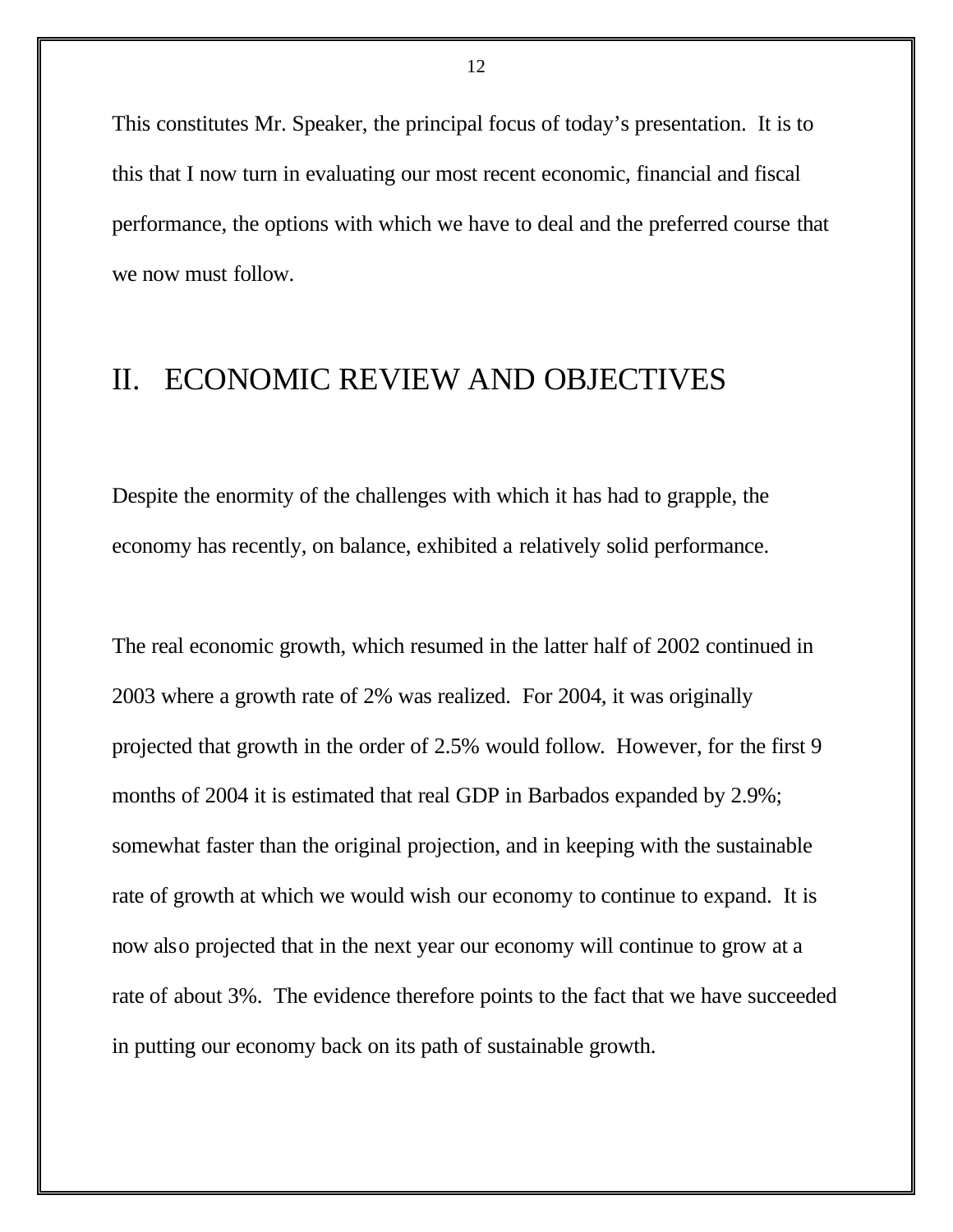The resurgence in real economic growth over this period was due in large measure to the very strong performance of the tourism industry, as was reflected in the 8.8% in long stay visitors, and a 25% increase in cruise ship passengers.

The Distribution Sector and the other Services Sectors which grew by around 4% in 2003, continued their expansion, rising by an estimated 3.7% and 3% respectively in 2004.

A resurgence in activity was also reflected in the performance of the international business and financial sector where, in both 2003 and for the first 9 months of 2004, the number of new licences granted were approximately 10% more than in 2002 and for the comparable period in 2003.

The manufacturing and agricultural sectors, where the full force of trade liberalization has been felt, however exhibited a less encouraging performance. Overall, manufacturing output fell marginally in 2003 and was virtually flat in the first 9 months of 2004. The performance of the agricultural sector was mixed with sub sectors such as livestock and poultry production reflecting a strong buoyancy and an encouraging capacity to respond to incentives and to local demand. Sugar production in particular continued its downward trend.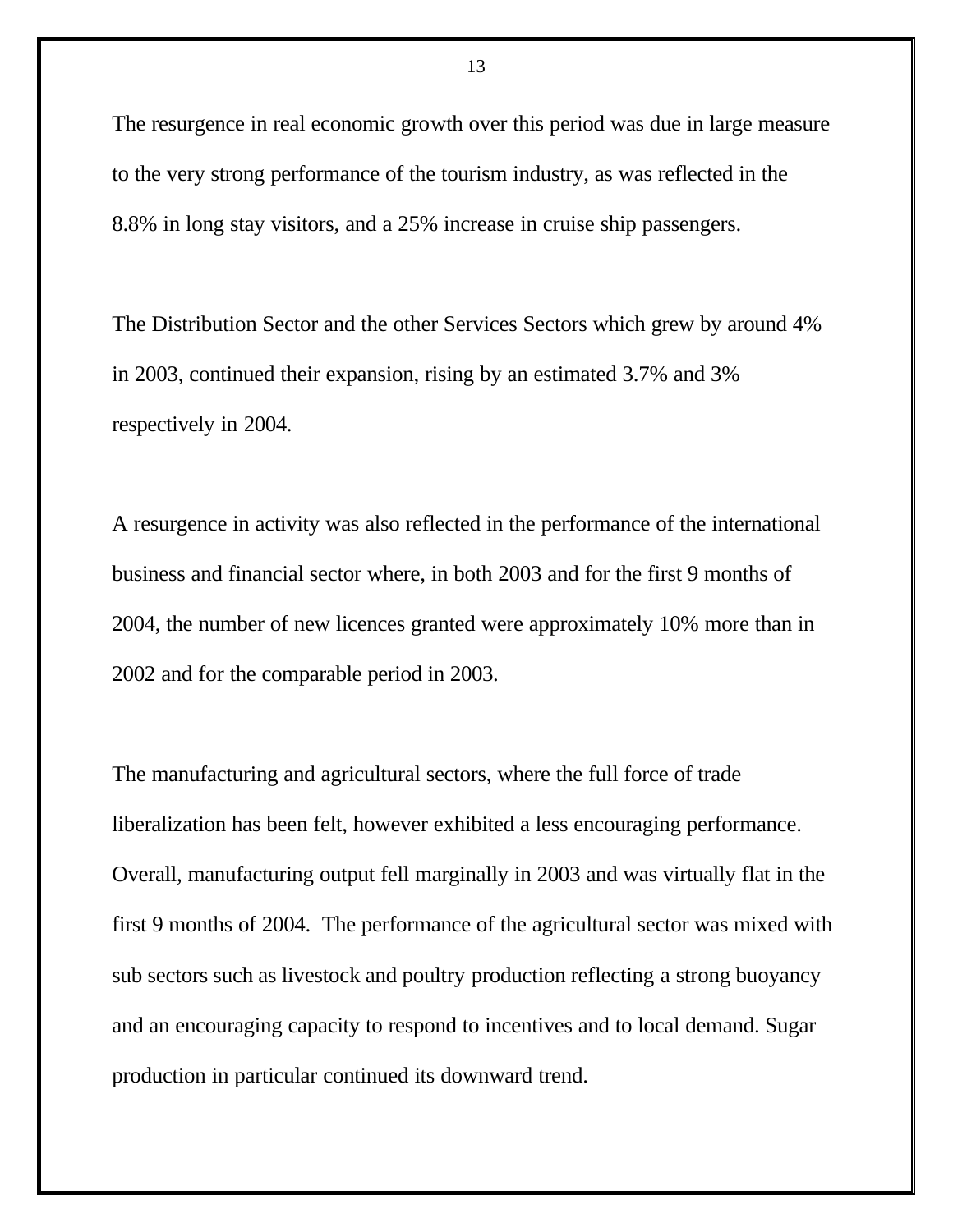Mr. Speaker, I am please to be able to report that the general improvement in economic activity was predominantly reflected in the labour market. The rate of unemployment for the second and third quarters of 2004 returned to below 10% of the labour force, a reduction of almost two percentage points below the rates for the corresponding period in 2003. And it is especially satisfying that the rate of unemployment for women has been falling at a faster rate than has historically been the case.

In addition, overall retail price inflation remained relatively low throughout 2003 and in the first seven months of 2004. For 2003, retail price inflation was estimated at 1.6%, owing largely to higher food and fuel prices. But the rate has since stabilized at around 1% over the 12 month period ending July 2004.

Mr. Speaker, in accordance with Section 12 of the Financial Administration and Audit Act, the Report of the Accountant General containing the Financial Statement for the fiscal year ending March  $31<sup>st</sup>$ , 2004 has already been laid in Parliament.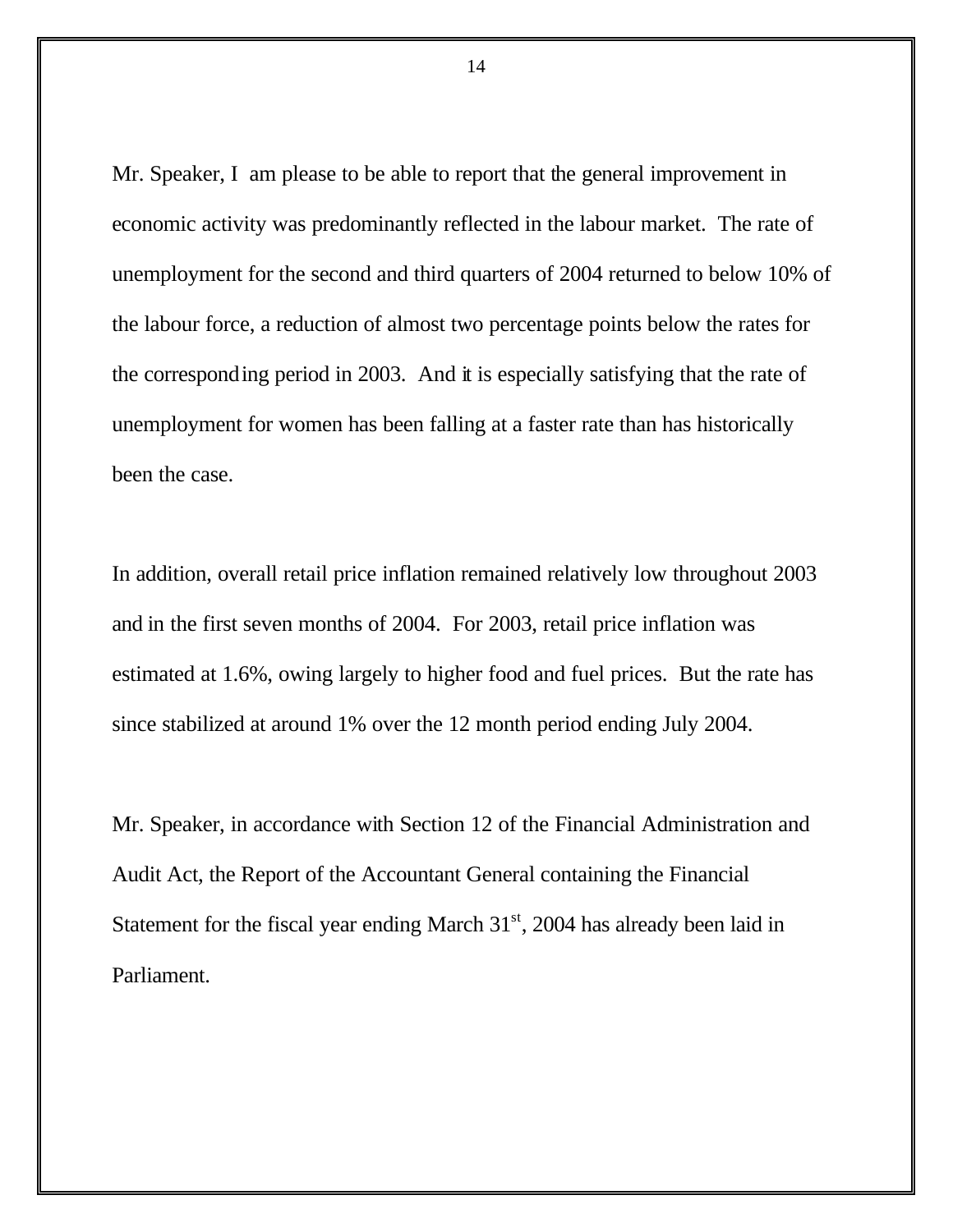I am pleased to report that, commensurate with the general improvement in the economy has come a commensurate improvement in the state of our public finances.

The House will recall that for the fiscal year 2002-2003 an overall fiscal deficit equivalent to 5.4% of GDP was recorded. Such a deficit was incurred as part of the general policy to bring the economy out of recession at the earliest opportunity. But it was twice as large as the deficit, 2.5% of GDP, which our Government judges to be sustainable.

The fiscal outturn for the year ending March 2004 reflected an increase in current revenue of 8.7% while total expenditure increased by only 3.6% giving rise to an overall fiscal deficit of 2.5% of GDP. In the same manner that we have returned to a more sustainable path in our general economy, we have returned now to a sustainable posture in our public finances. This is borne out in the fiscal outturn for this fiscal year as well.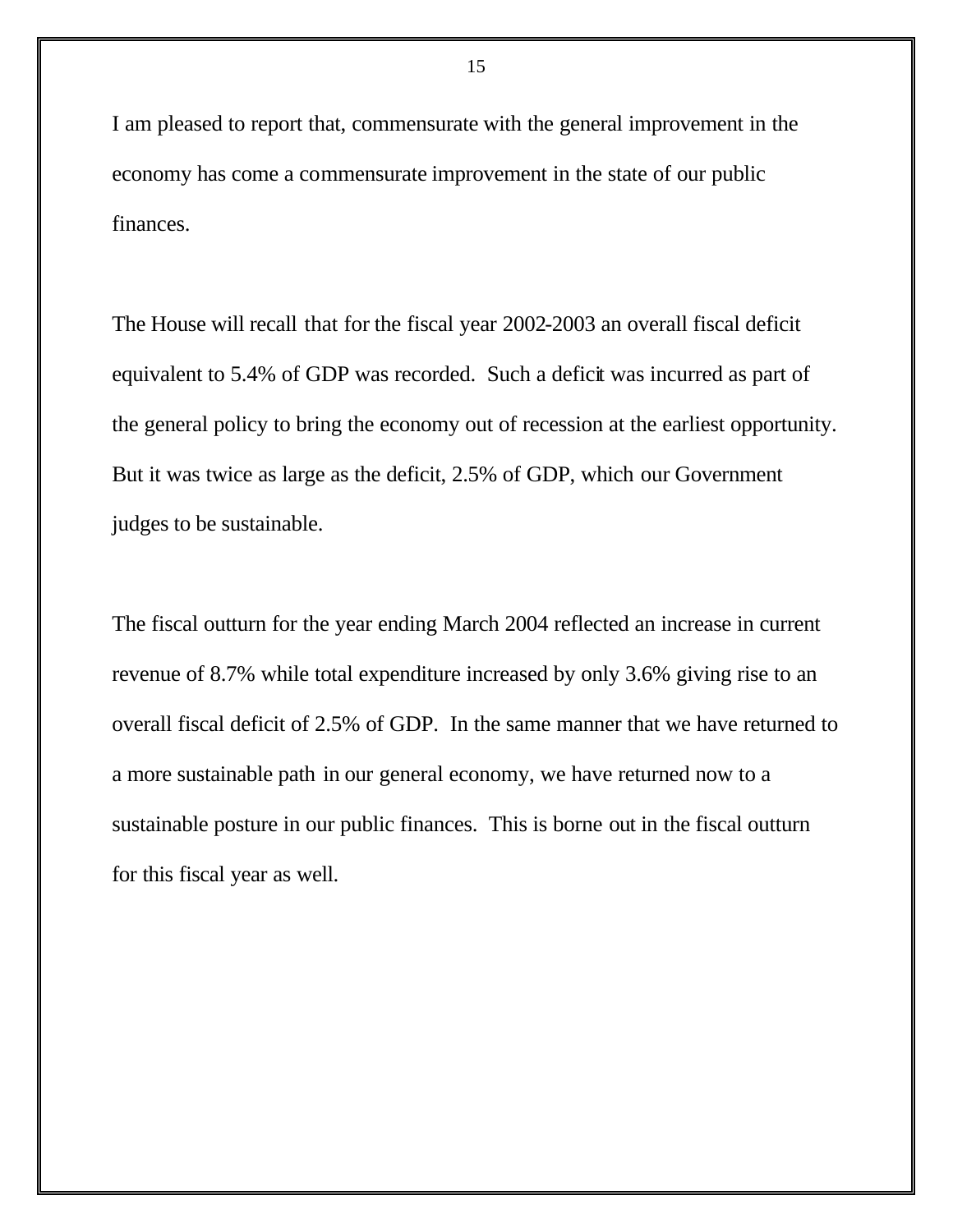In March of this year, 2004/2005 Estimates of Revenue and Expenditure were approved by Parliament and were formulated to achieve a fiscal deficit of 2.9% of GDP at market prices.

The Estimates projected current revenue of \$1,940.7 million, current expenditure excluding amortization of \$1,839.6 million and capital expenditure of \$263.4 million giving a fiscal deficit of \$162.3 million.

Current revenue for the first half of fiscal year 2004/2005 was \$824.6 million, an increase of 4.1% over the amount collected for the same period last year.

Current expenditure less amortization was \$868.0 million, an amount of \$22.2 million or 2.6% above that recorded for the corresponding period last year. On the other hand, capital expenditure was only \$72.8 million, \$24.9 million or 25.5% less than for the corresponding period last year.

It is expected that the fiscal performance for the second half of the year will be on par with the first half of the year. It is therefore projected that current revenue collected for the current fiscal year will be in line with the amount approved in the Estimates in March by this Parliament.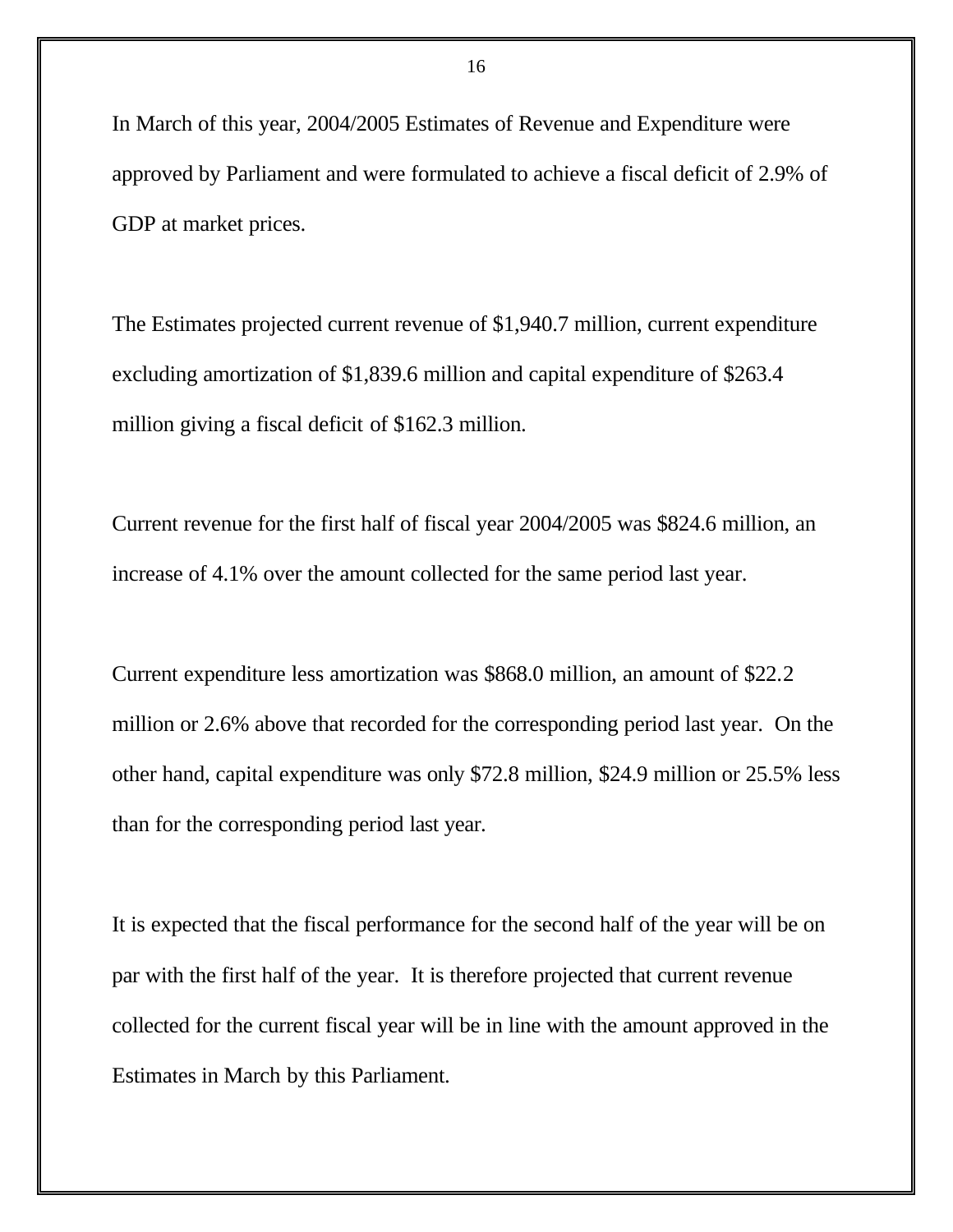Current expenditure is however projected to be \$1,831.4 million during 2004/2005. This is 0.3% less than the amount approved for the year while capital expenditure is expected to be 7.5% less than that which Parliament approved.

Based on these projections, it is expected that the fiscal deficit for 2004/2005 will be 2.6% of GDP, comparing favourably with the fiscal deficit of 2.5% recorded for 2003/2004 and in keeping with the target we have set.

Mr. Speaker because we have raised no new local nor foreign loans to support Government's operations, we experienced some difficulties managing Government's cash flow position in recent months. Arrangements have however now been put in place to enable the Government to tap the excess local liquidity to meet our deficit and to enable us to carry forward all aspects of our public finances in perfectly good order.

The aspect of the functioning of the economy to which I especially wish to focus attention, insofar as it has inspired much of the new policies which will be announced today, pertain to our external trade and international reserves position.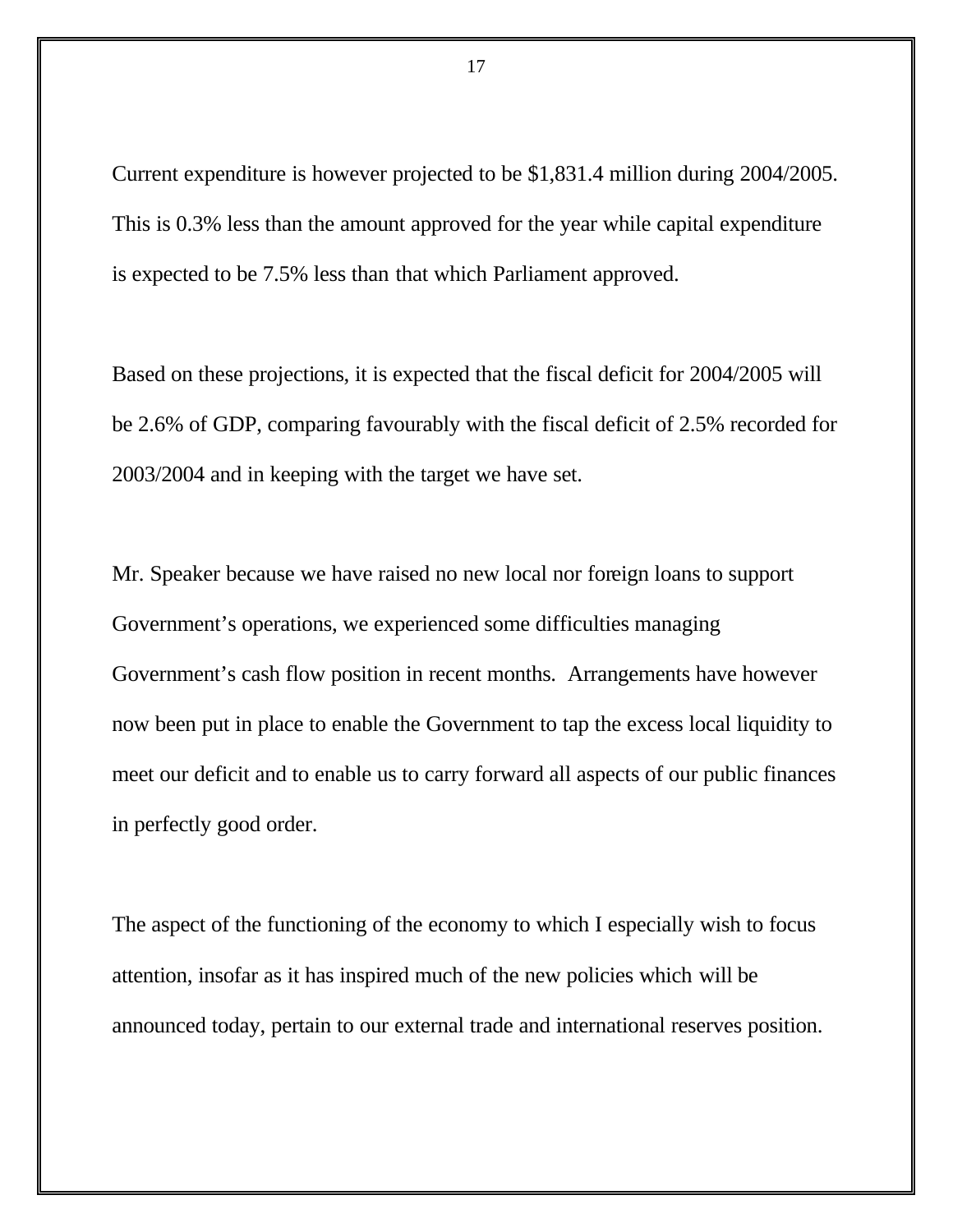As mentioned earlier, over the course of the past 5 years, a strategy of accelerated trade and financial liberalization has been embarked upon in Barbados, in part out of compliance with our commitments under the World Trade Organization , and in large measure in preparation for our participation in the liberalized regional and economic environment.

The House is aware that the major forms this process of liberalization has assumed have been the removal of most non-tariff barriers, the reduction in import duties under the CET, the phased liberalization of exchange controls, all supported by deliberate actions to accelerate the process of tax reduction in order to increase the disposable incomes of consumers, and to encourage private sector activity but above all to our economy more competitive as a location for production on the regional stage.

This strategy of liberalization, though necessary in today's world, has not been without its costs.

The figures, gathered over a long enough period to signify a structural trend, now indicate that Barbados is consuming imports at a faster rate than we can generate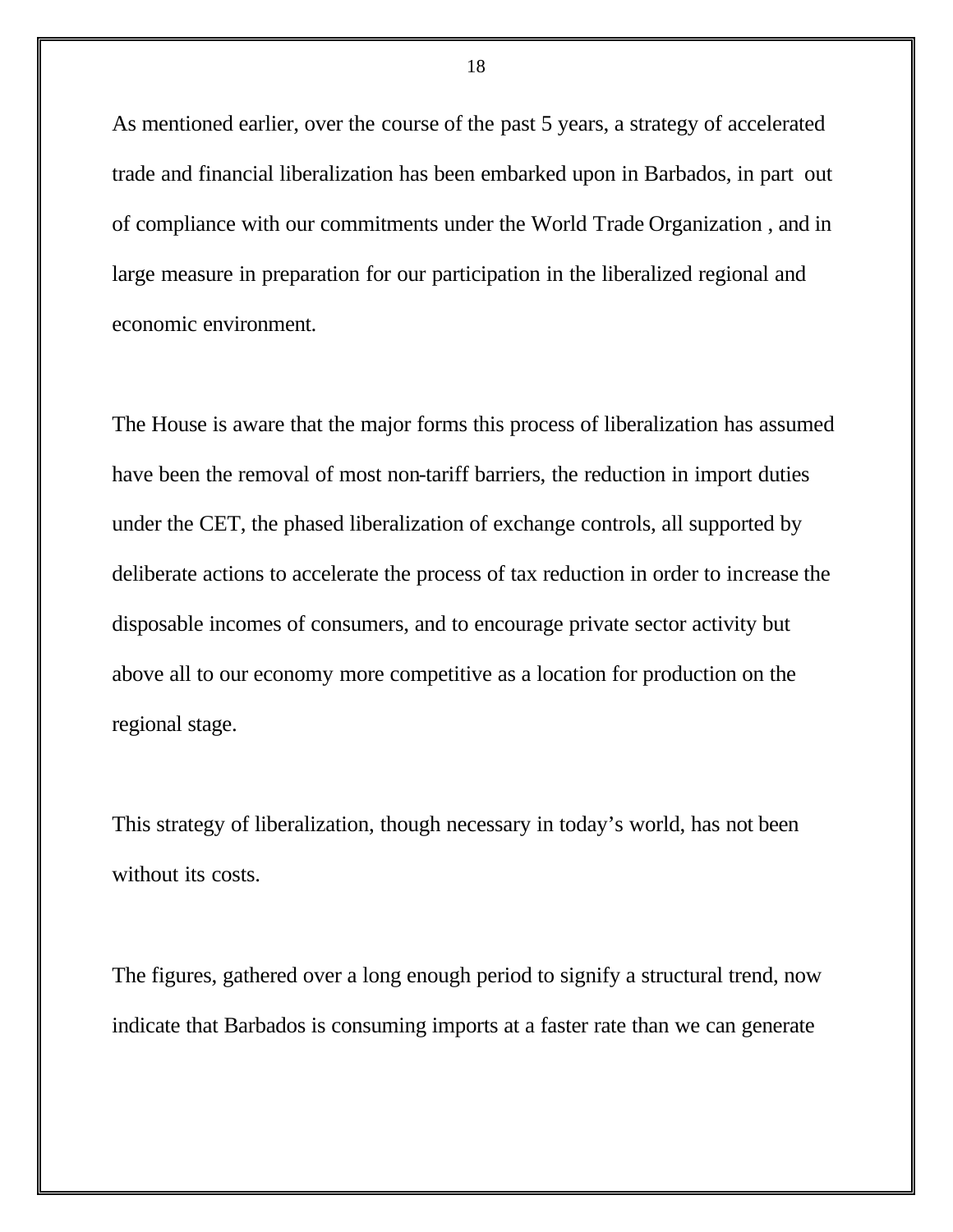earnings of exports from travel, and from the merchandise exports of manufactured products, sugar and other agriculture.

As a result, over the 5 year period ended in 2003, Barbados' current account on the balance of payments averaged 5.8% of GDP, compared to an average of around 1.8% during the previous five years when we were engaged in a less intense process of liberalization.

An external current account deficit of such a magnitude is similar in scale to that now being realized by the USA. The USA can however pay for its imports by the use of its own currency. We cannot. Hence, as a general rule of thumb, external account deficits above the 5% level are considered to be unsustainable in our type of economy.

In addition, in the first 9 months of this year, the deficit on the trade account increased to \$256.6 million. This was \$69.1 million above the figure for the corresponding period a year ago; as a significant expansion in retained imports outweighed increased earnings from tourism, and moderate improvements in receipts from merchandise exports. To be precise, the value of our retained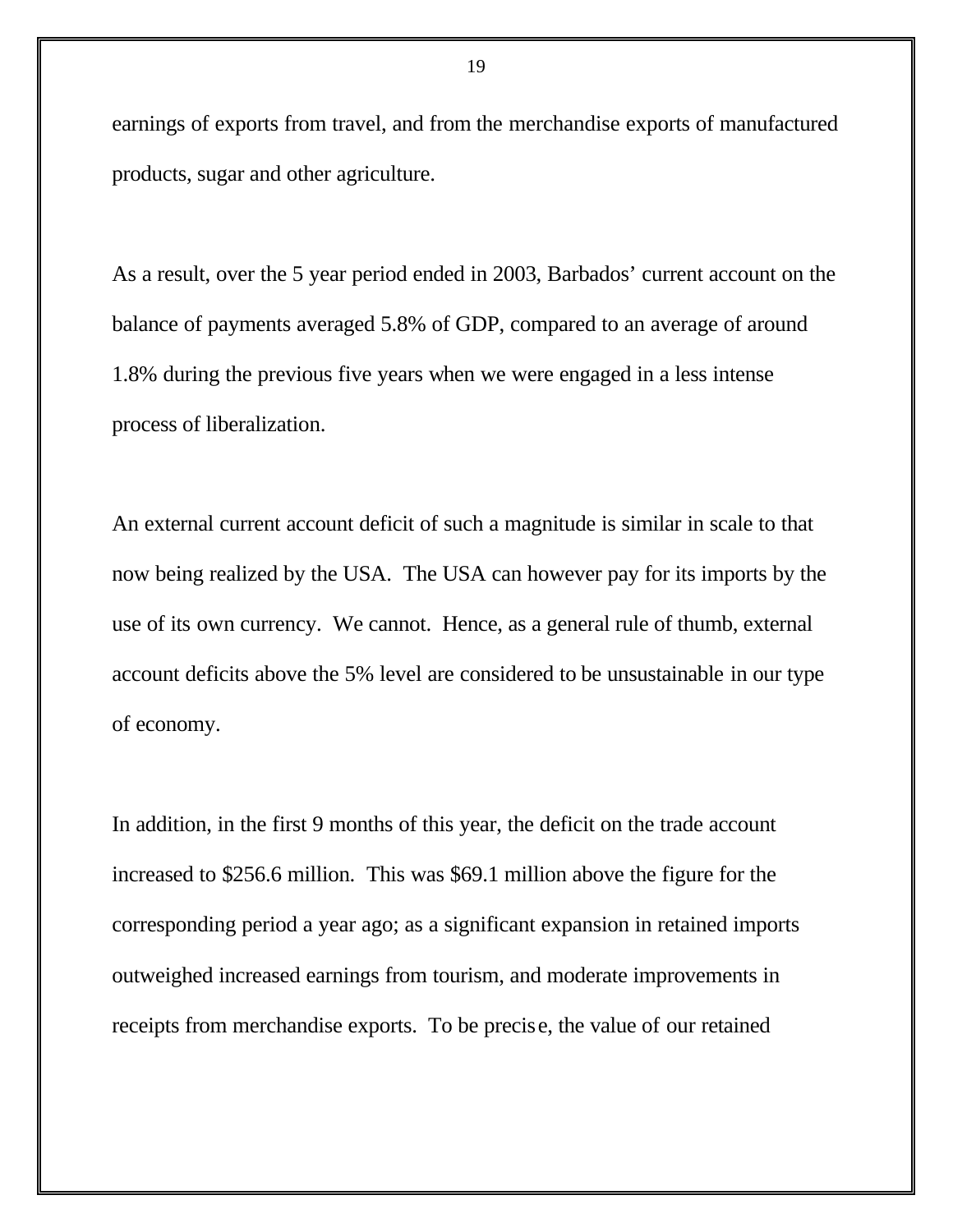imports surged by 13.3%, while the growth rate of domestic merchandise exports was around 3.3%.

Such a trade performance came to be reflected in the country's foreign exchange reserves position. For the first nine months the country's net international reserves, including the reserves of the Central Bank and those of the banking system fell from \$2 .29billion to \$2.009 billion.

It is important to grasp the significance for policy purposes that our foreign exchange reserves held by the Central Bank and the Banking system continue to be in the vicinity of \$2 billion – almost twice the amount regarded as being necessary as a safety net for a country like Barbados.

For the sake of comparison, and to give true significance to the statistic, in November 1991 at the height of a previous period of balance of payments turbulence, the country's net international reserves stood at - \$2.6 million, with that of the Central Bank amounting to - \$38.1 million.

Our present situation therefore signifies that in absolute and relative terms there is no crisis in our foreign exchange reserves position. It is clear however that trade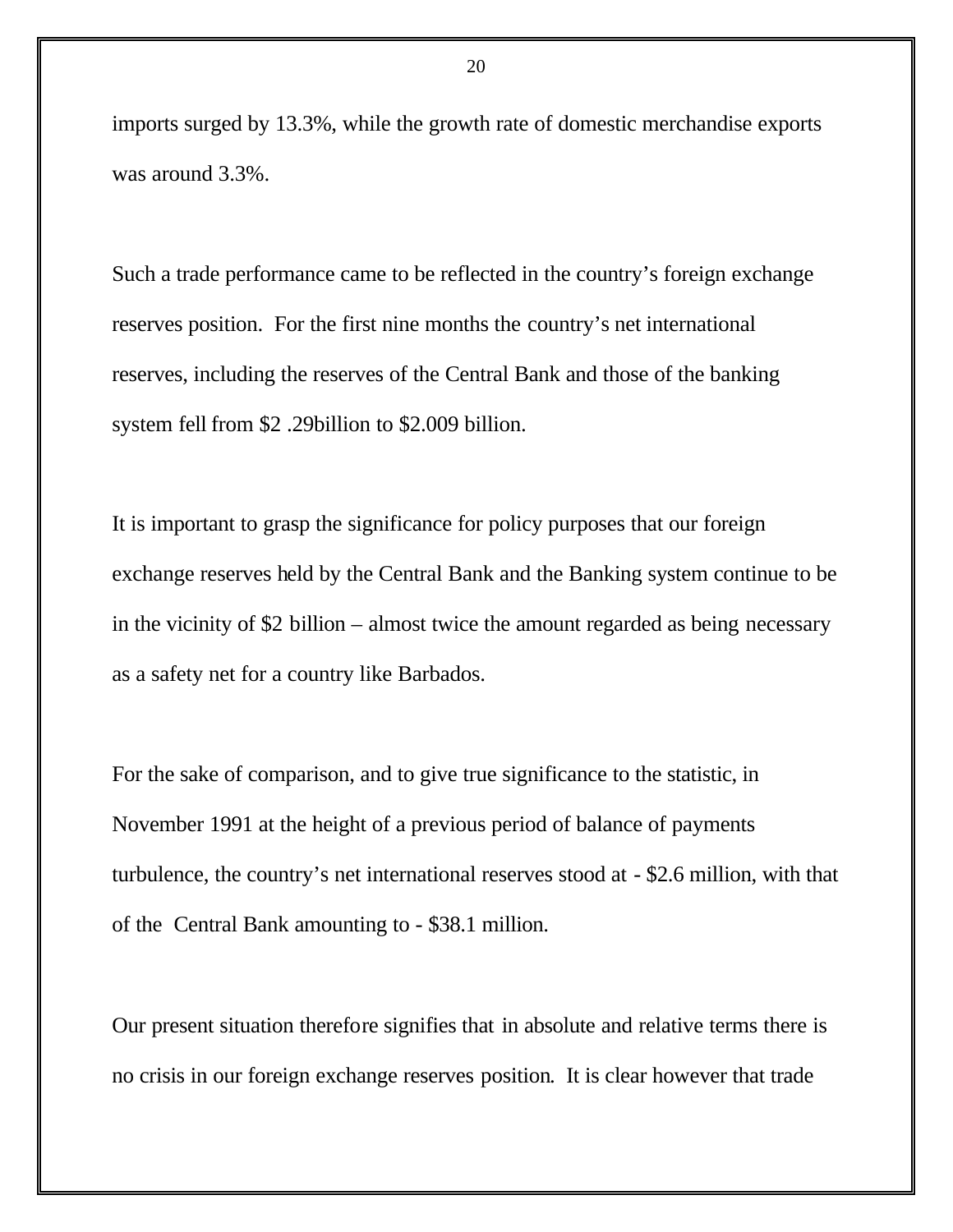and financial liberalization is having an adverse impact on the Barbados economy, and we must move to significantly address this development.

Indeed, in much the same way that the fiscal deficit of 5% of GDP was regarded as being unsustainable for Barbados, so too is a deficit in our external trade balance of over 5% of the GDP.

The immediate task on which we must be engaged is to correct this instability in our external trade position.

And it is here that judgments have to be exercised as regards the best and the most practical way forward.

I say to the House that given the strong and healthy state of our foreign exchange reserves, it is our judgement that there is no need to reduce the growth of our economy or compress demand, by reducing disposable incomes, nor to ban imports nor to reverse the tax reduction programme which is to be implemented by 2007. Our international and regional treaty obligations also do not afford us any scope to reverse the process of liberalization that has been set in train since 1998.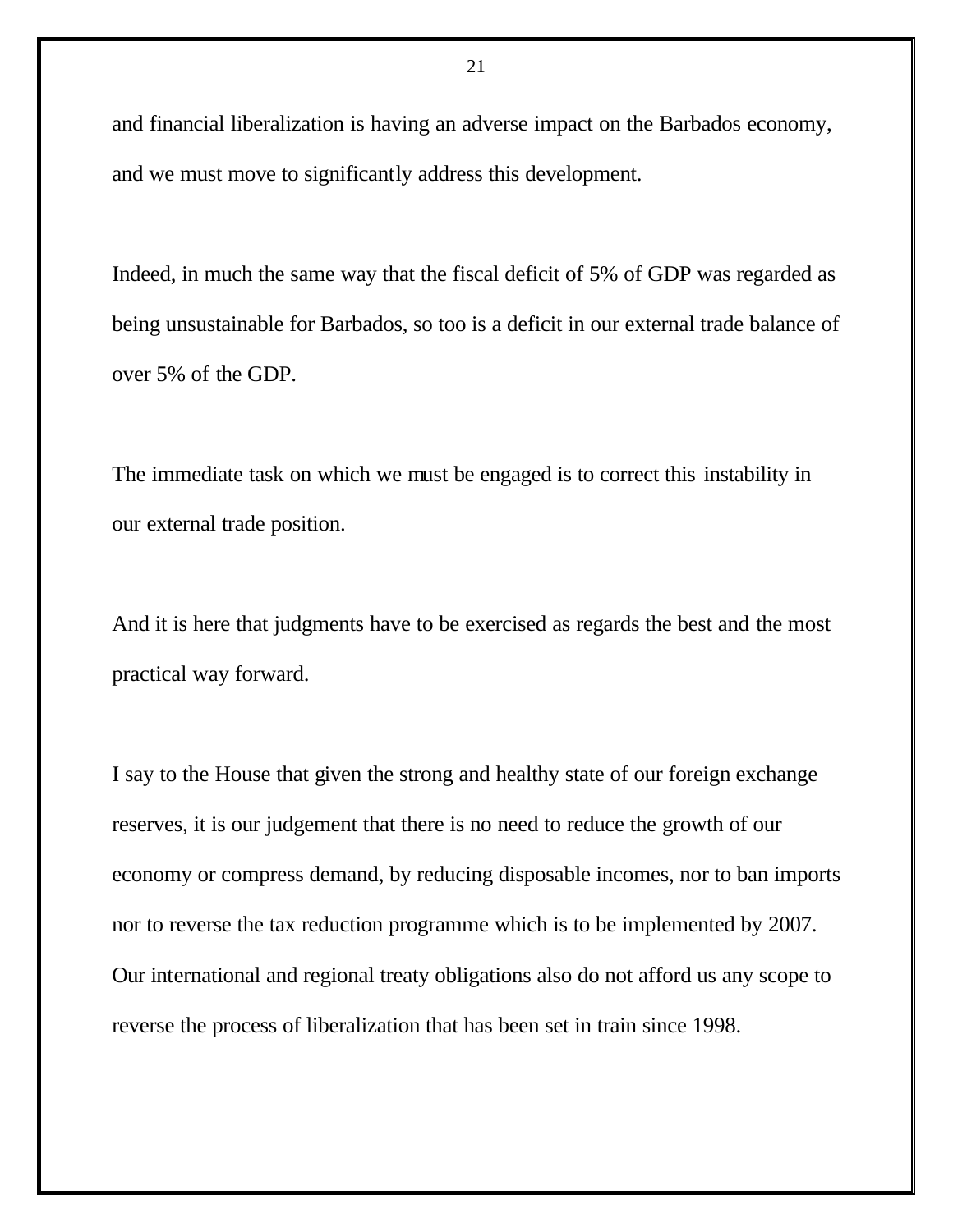It is therefore our judgment that the most feasible and the most productive approach is to pursue a process of selective stimulation of the economy to further diversify our export base, and to enlarge domestic production of some of the consumer goods that Barbados is now importing in great and growing abundance.

On the latter matter, while we do not envision that the agricultural or manufacturing sectors can immediately add significantly to the earning of foreign exchange, it is clear that activity in these sectors can be better tailored to replace some of the commodities which we are now importing for consumption.

As regards our export thrust, it is critical that we do not overextend out dependence on the fortunes of our tourism industry. We need therefore to stimulate the development of new spheres of export service activities, especially in areas where we have the institutional and human resource capacity to do so. We need especially to broaden the scope of our international business and services sector to support the emergence of new lines of non-financial services as our main growth areas for the future.

In this regard, we need therefore to engender a new culture of service excellence in this country. We need to rapidly advance the enabling environment that supports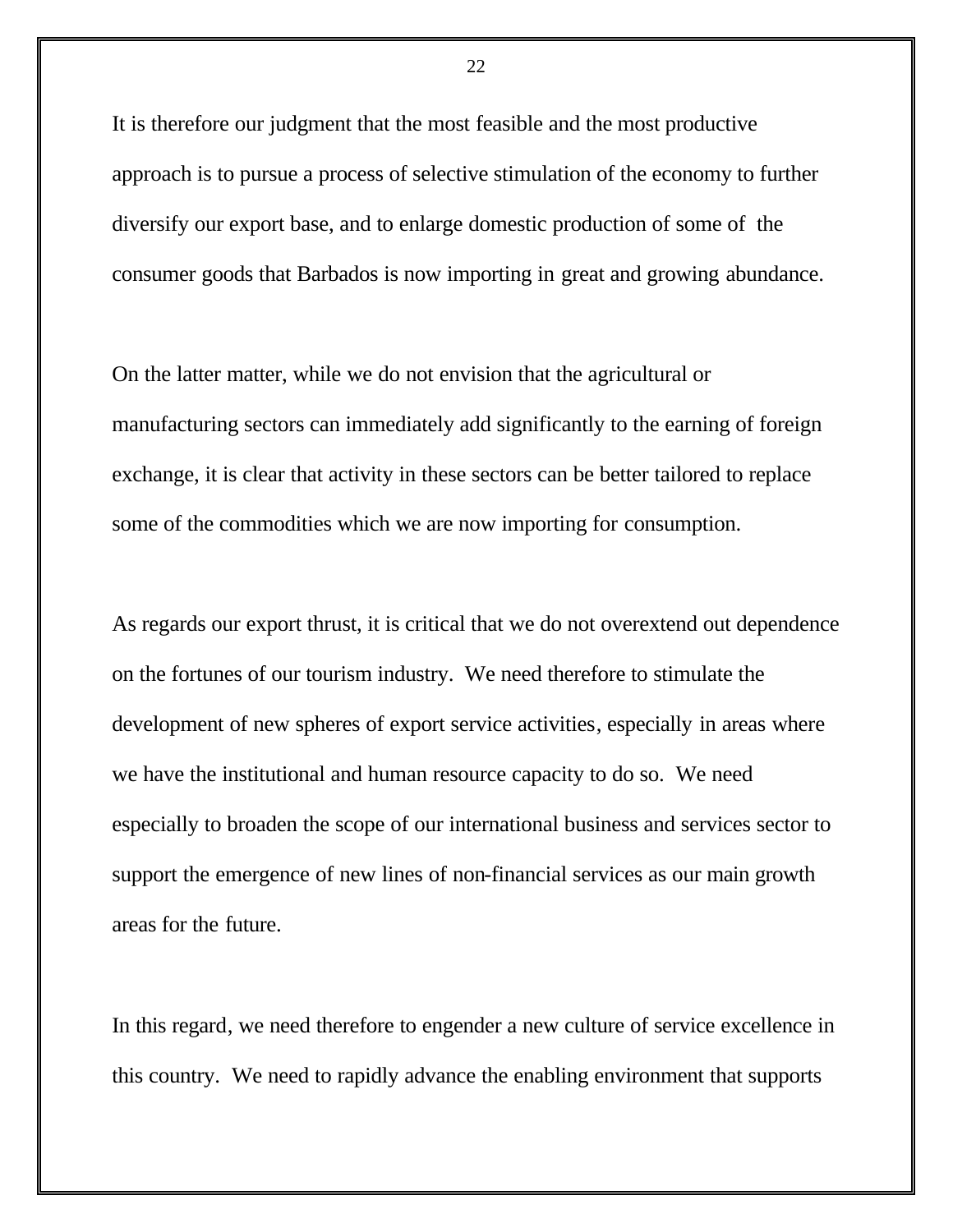new business activity which is designed to expand production aimed at reducing imports and increasing exports. We especially need to accelerate the national effort to build new productive capacity and to carry out institutional reform to foster a stronger export culture in Barbados. Since we cannot indefinitely live above our means, to support the improvement in the standard of living which we want for all Barbadians, we now have to engage in the most creative ways of ensuring that our means themselves are continually being expanded.

The policies which I am about to announce address themselves to these imperatives.

# III MAJOR INSTITUTIONAL AND MACRO- ECONOMIC ADJUSTMENTS

Government proposes to meet the principal challenge facing the economy, and to bring about further economic and national development by introducing new measures principally to bring about institutional change, to build productive capacity, and to create a vastly improved enabling business environment.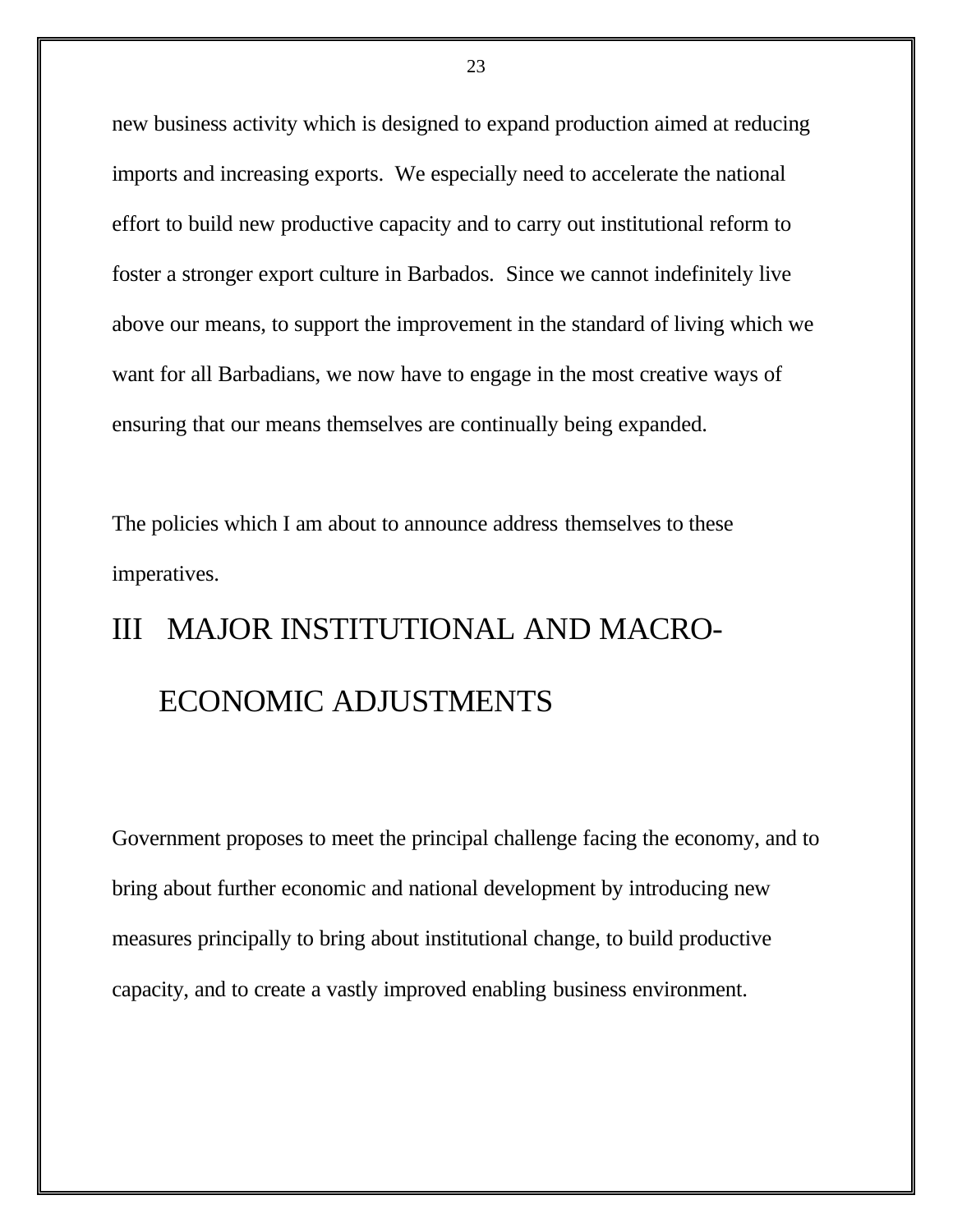These measures now to be announced should be regarded as being complimentary to those announced in a previous presentation and conceived then as being part of a medium-term programme to be implemented over a number of years.

Crucial in this respect is the programme of tax reform to make our tax rates among the most competitive in the Caribbean by 2006. That programme remains in place.

So too does the programme to reform the social security system by 2007.

The five year programme to develop cultural industries and the creative economy and to rehabilitate the Scotland District as a major producer of non-traditional output also remains in place.

In a previous presentation I outlined the main elements of our trade policy, including safeguard mechanisms to provide protection to our manufacturing and agricultural sectors. These measures, too, will be continued. So too will the measures to strengthen our standards setting and enforcement institutions.

#### 1. **National Initiative for Service Excellence**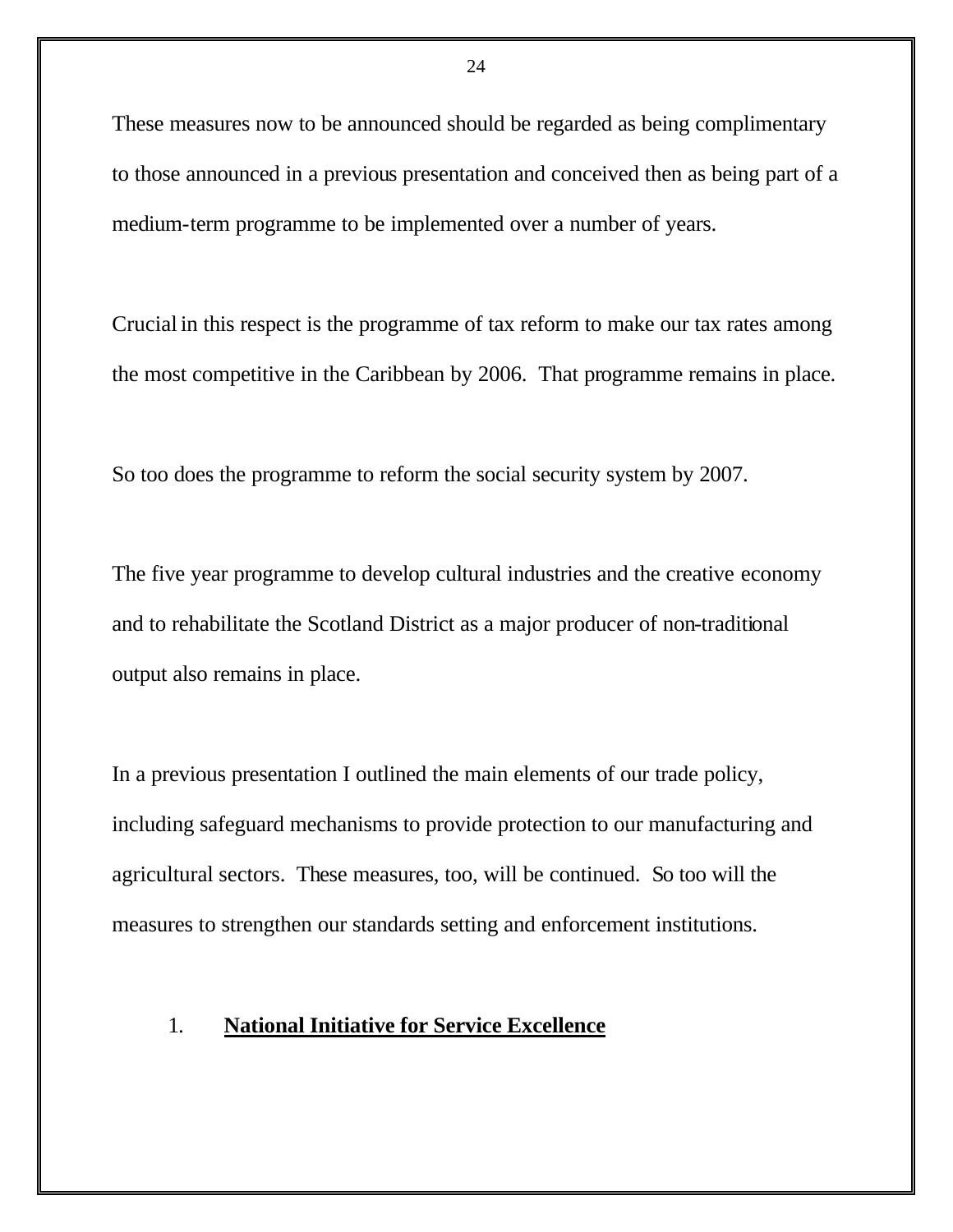The principal new measure through which we propose to induce far reaching reform of the Barbados economy is the implementation of National Initiative for Service Excellence. Barbados has little choice but to embrace liberalization and the rapid technological changes that are fundamentally reshaping the global landscape. One of the implications of such an engagement is beyond dispute. It is that competitiveness which will constitute the only basis on which we will be able to secure a comfortable and consistent niche in the globalizing market.

In that global market, product and service differentiations are being quickly eroded and, consequently, the ability to meet and exceed customer expectations is assuming a critical dimension in setting an organization, and indeed a country, apart from the others.

Service delivery has therefore assumed very significant proportions in the efforts of countries to achieve and to maintain a competitive margin in the global business environment.

The National Initiative for Service Excellence has therefore been conceived and embarked upon by the social partners of to Barbados to move our country towards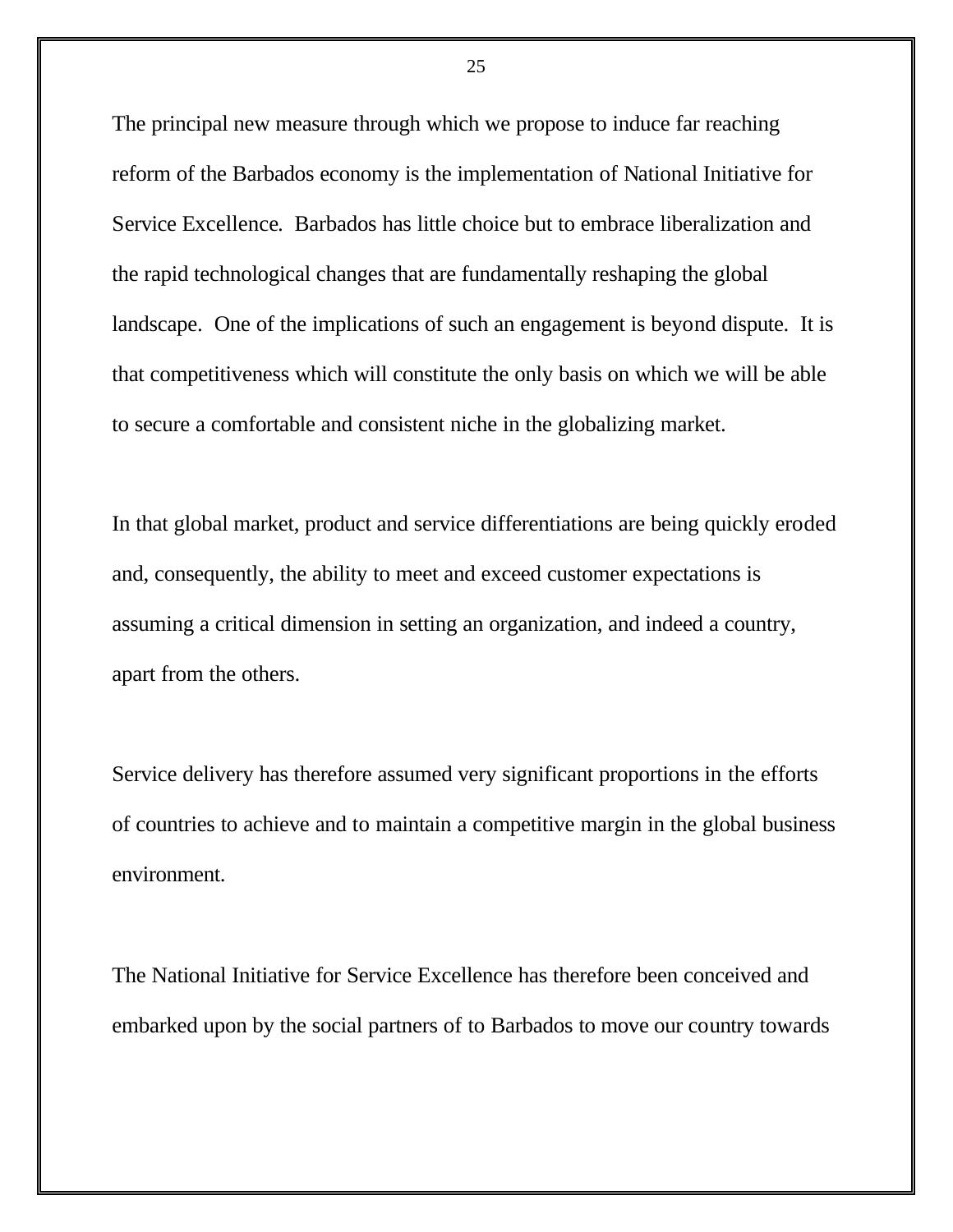world class excellence in the delivery of service. But it is an effort that will require the engagement and support of the entire population.

The Initiative, as currently developed, consists of a number of core components which, collectively, will provide the foundation that will support our efforts to reach the best international standard of service excellence.

These components embrace research, the development of service excellence standards and mechanisms for measuring service delivery, training and public education and awareness.

I will now provide a more detailed picture of the content and orientation of these core elements of the Initiative.

#### **Research**

Currently, there is only anecdotal evidence on the quality of service delivery in Barbados. The Initiative will rectify this situation through the gathering of empirical information on the nature, the causes and the effects of the perceived customer service delivery deficiencies. The research work will produce customer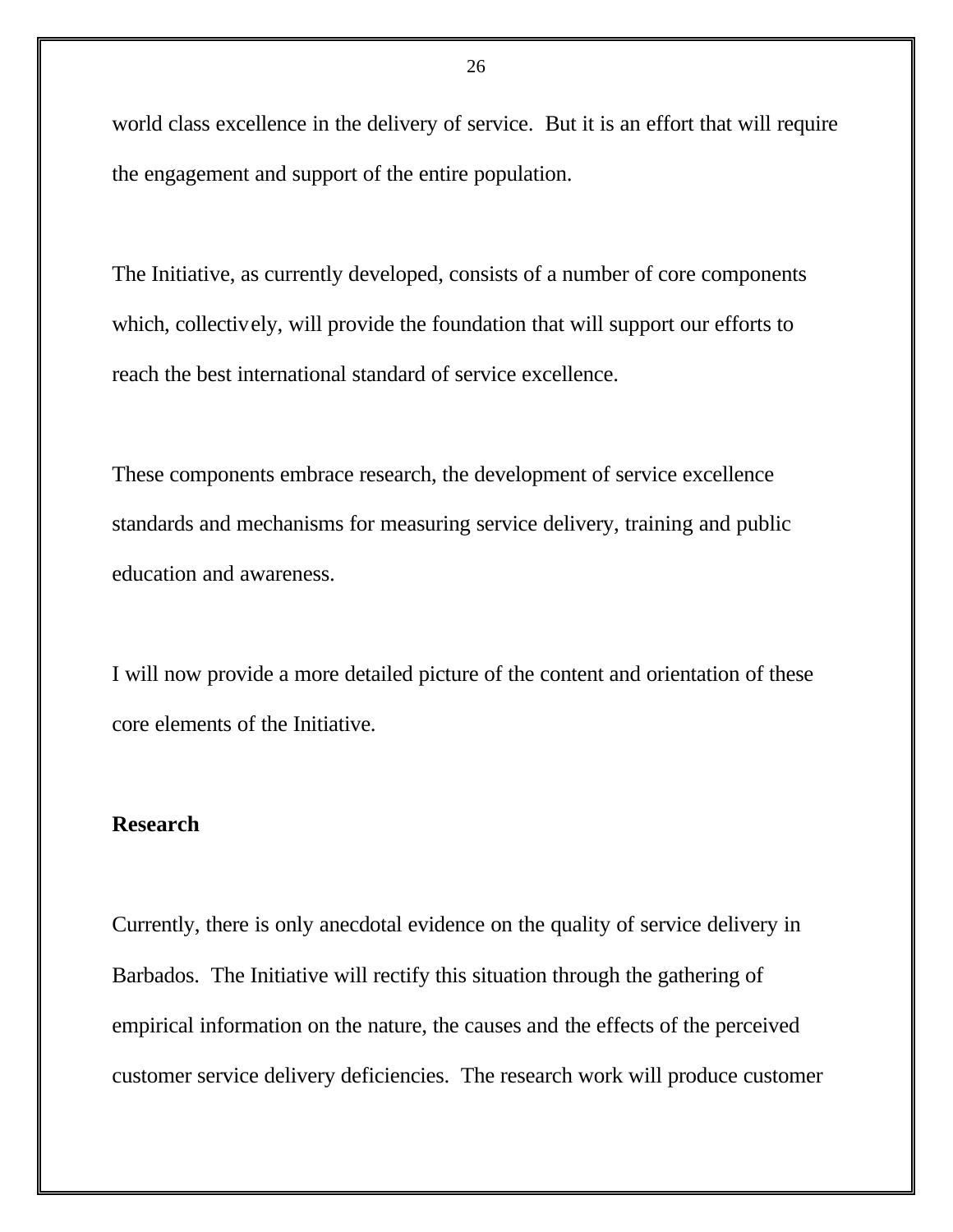satisfaction surveys and analyses, identify and update the views on service delivery and undertake assessments of our marketing programmes.

#### **The Development and Measurement of Service Excellence Standards**

The second component of the programme will develop the range of standards that must be in place for Barbados to attain the status of being a world class provider of service. This will be undertaken through the development and implementation of customer satisfaction strategies and the design of service excellence drivers for all organizations and groups. Under this component, the measurement of the progress towards world class delivery of service will be specifically undertaken.

#### **Training**

The implementation of service quality training across all major sectors of the economy is a vital component of this Initiative. This will be undertaken through the development of a cadre of **Customer Service Excellence Trainers** who will conduct training across the country, promoting service excellence ethics. Teachers, Trade Unions, Private Sector and Civil Society Organisations, the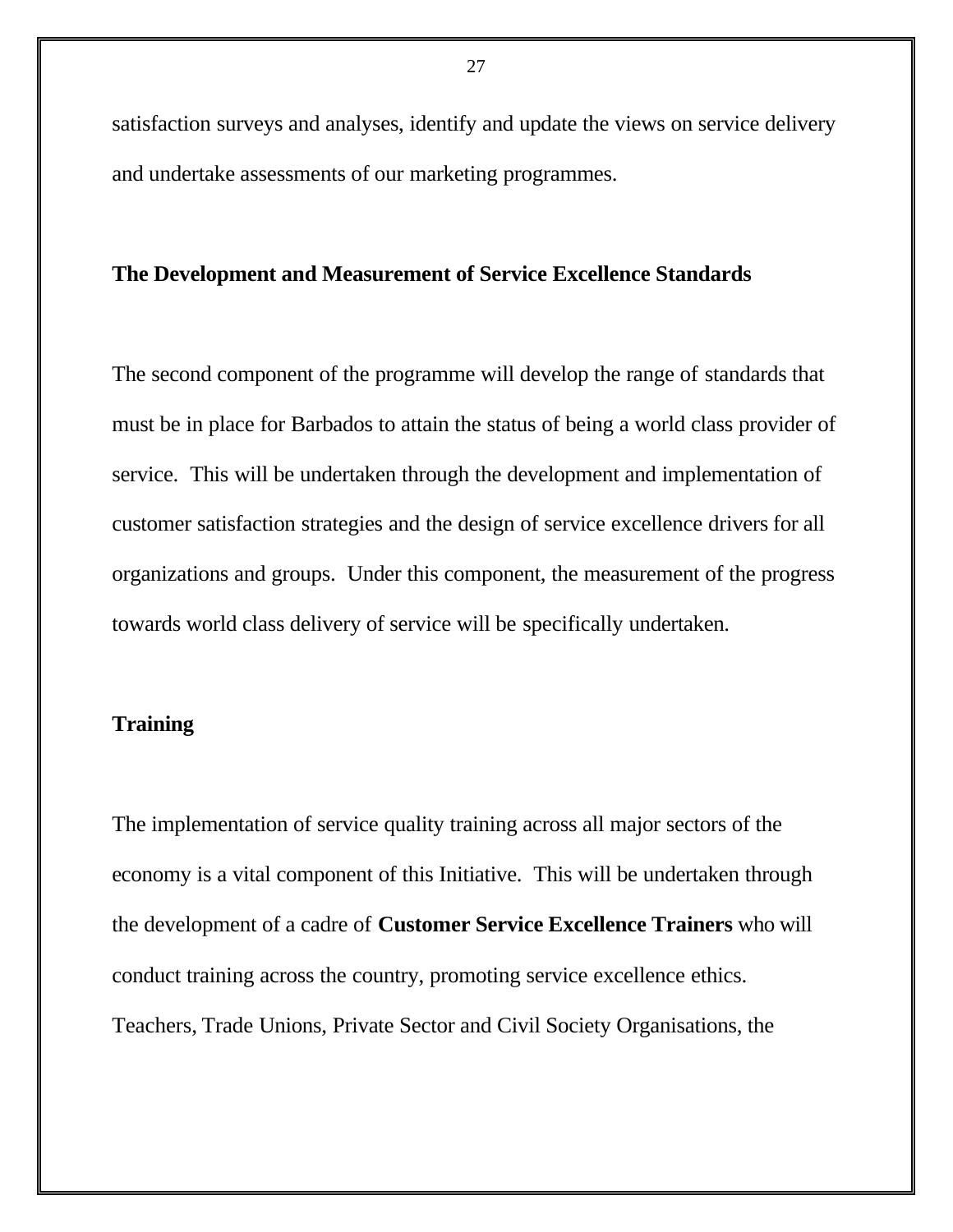Churches and the University of the West Indies will be crucial players in mounting and sustaining of this training element.

#### **Public Education and Awareness**

Since the development of world class service delivery is the business of every Barbadian, it is vital to build awareness, generate interest and inspire action relative to service excellence within the entire population. Public education and awareness programmes – undertaken through organized public discussions, the sponsorship of annual weeks of excellence, the dissemination of information through the print and electronic media and the internet – will be a significant component of the Initiative.

#### **Benefits of the National Initiative for Service Excellence**

Moving towards a culture of service excellence will bring substantial benefits to customers, employers, employees and the nation as a whole.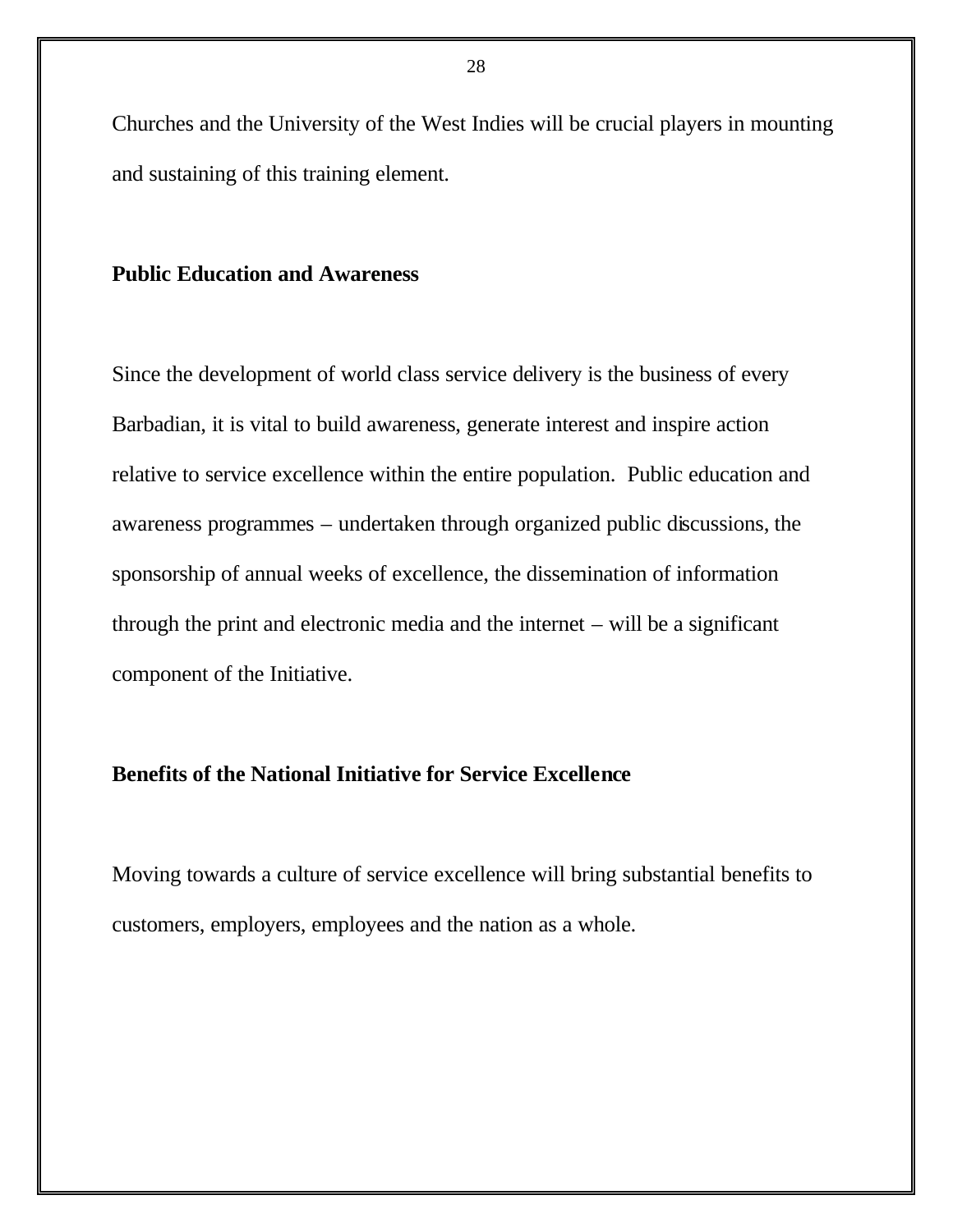**Customers** can expect improved service, better quality goods and services, lower prices, improved value for money, greater customer satisfaction and an improved quality of life.

**Employers** will be able to generate more repeat business, benefit from premium prices, achieve greater productivity and profitability and realize sustainable business.

**Employees** will derive greater security of employment, greater income, particularly performance-related income, improved self-esteem and better working conditions.

**The nation** as a whole will receive great benefits from this Initiative. There will be improved national growth and stability; Barbados will be branded as a place of international excellence; export competitiveness will be enhanced; more jobs will be created for Barbadians and there will be a very positive shift in the social profile of our society.

Because of the wide reach of its potential benefits, the National Initiative for Service Excellence has attracted the tripartite embrace of the Government, the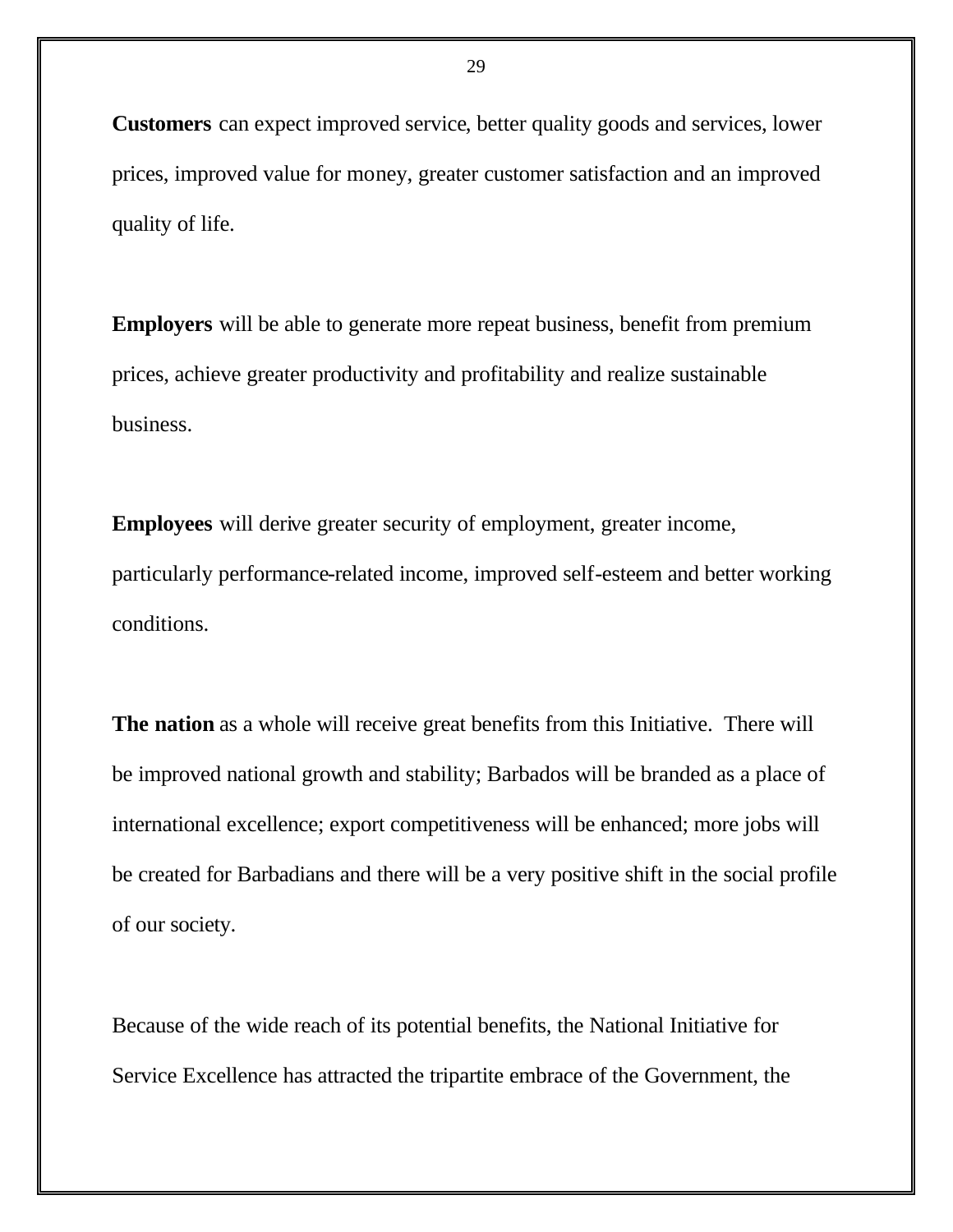Private Sector and Labour. These social partners, philosophically committed to the need to move Barbados to the forefront of countries providing excellent service, have worked together to conceptualise and design the Initiative.

Our hands across the Social Partnership will remain firmly joined to ensure a successful implementation. We will be joined by non-governmental organizations, churches, schools, the University of the West Indies and other institutions of learning, and, indeed, the entire population, to give a truly national dimension to this all important programme.

The Government is fully committed to this Initiative and has joined with the other two social partners in signing the Declaration of the National Initiative for Service Excellence. And it has committed BDS\$1.5 million to assist in its implementation and operation of the Initiative over the next three years.

Let me repeat. In order to achieve a competitive edge in this global village we must educate, train, rally and persuade the citizens to provide excellent service. This must be every Barbadian's business and duty. I have accepted Mr. Speaker to be the Champion of this national initiative today, I wish to invite the Leader of the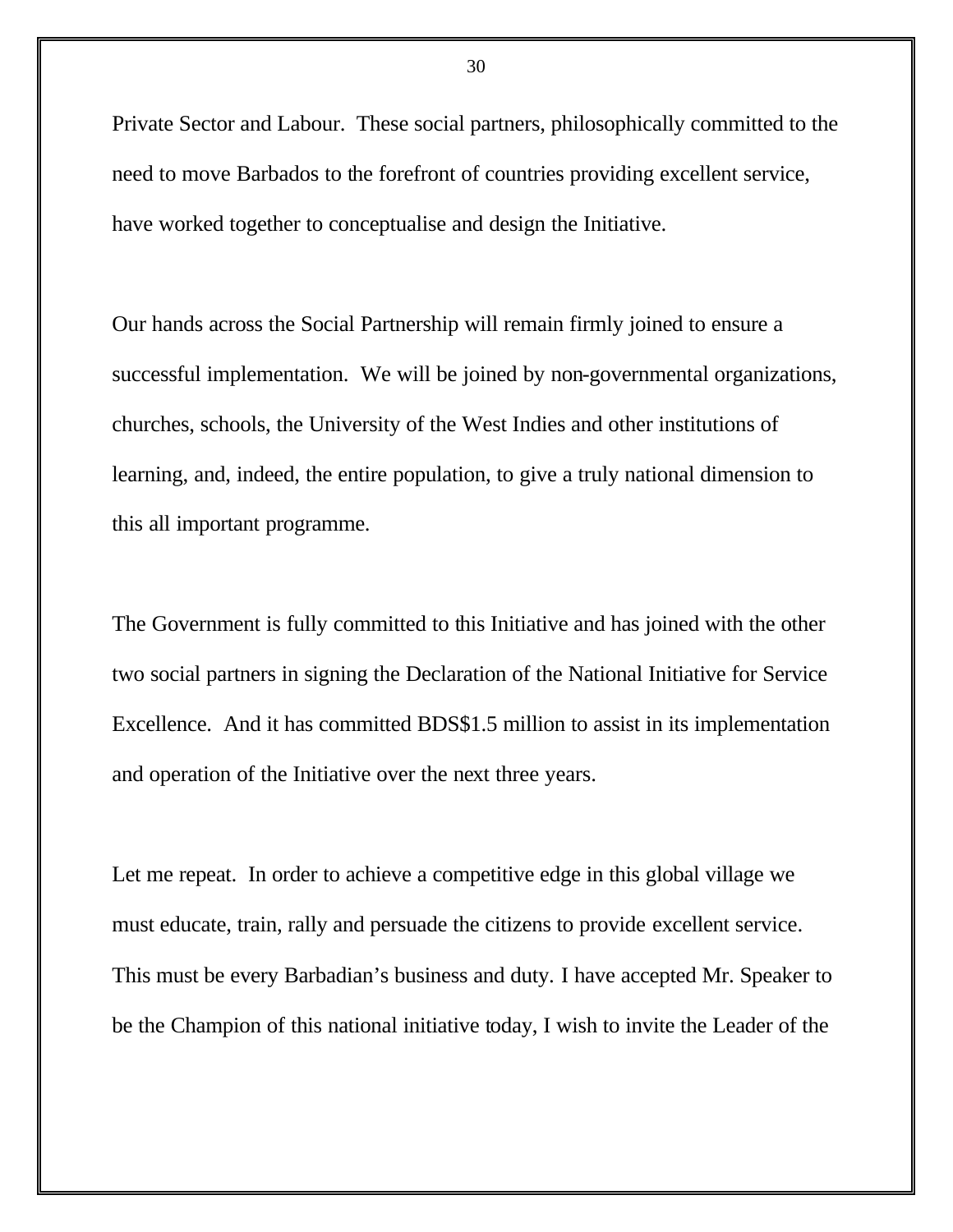Opposition to join me as the National Co-Champion for NISE, and encourage all members of Parliament to become Champions of the Initiative.

#### ii **Export Barbados Inc.**

Barbados is one of the few countries in the world which faces a foreign exchange constraint to its national development, but which does not have a specialized institution to conceive of export promotion and development policies and programmes and to oversee the implementation of initiatives to constantly seek and exploit new export market opportunities.

There was formerly an Export Promotion Corporation. Ironically, that Corporation was closed by the DLP administration in the early 1990's as part of its IMF inspired response to the Balance of Payments crisis of the day.

The export development function has subsequently been subsumed in the work of the Barbados Investment Development Corporation.

It is our judgment that this was a major strategic and institutional error insofar as it has caused the function of export development and promotion to be marginalized.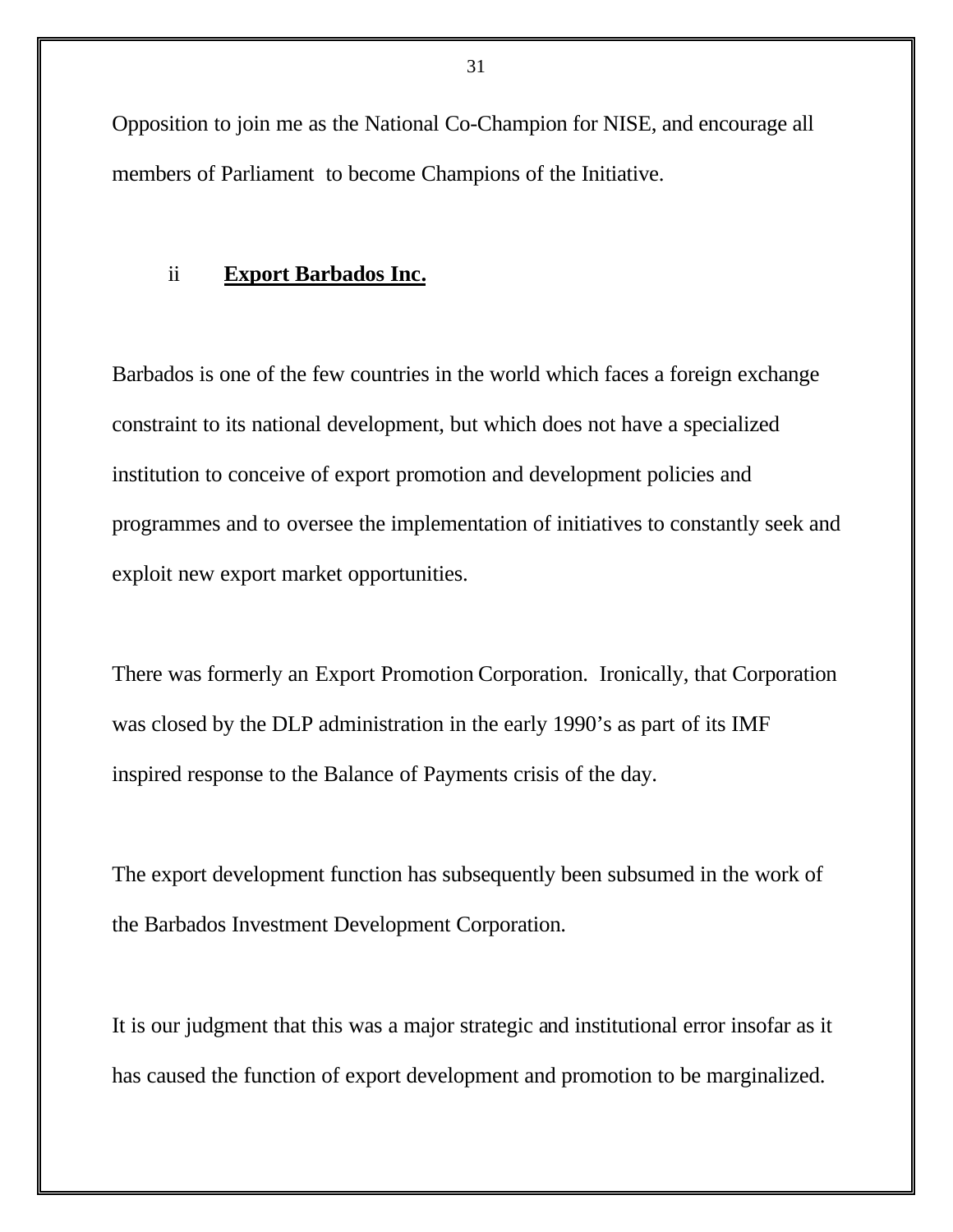It is difficult to dissociate the relatively indifferent export performance from this strategic mistake. We therefore now propose to correct it.

It is therefore now proposed that a new institution, Export Barbados Inc. be created to spearhead our initiatives to develop and to promote our exports.

The institution will have the capacity to formulate export promotion and development policies, to carry out market research, to prescribe appropriate incentives and other stimuli for export development, and to work with producers mainly in the agricultural manufacturing and small business sector to find and exploit niche markets for Barbadian products. It will also be so structured to be able to work with the Barbadian community abroad to meet its demand for local products and to generally oversee the development of an export culture in our nation and the building of new distribution networks for Barbadian products abroad.

Resources will be provided immediately to support the studies and other planning requirements to bring Export Barbados Inc. into operation at the earliest possible opportunity.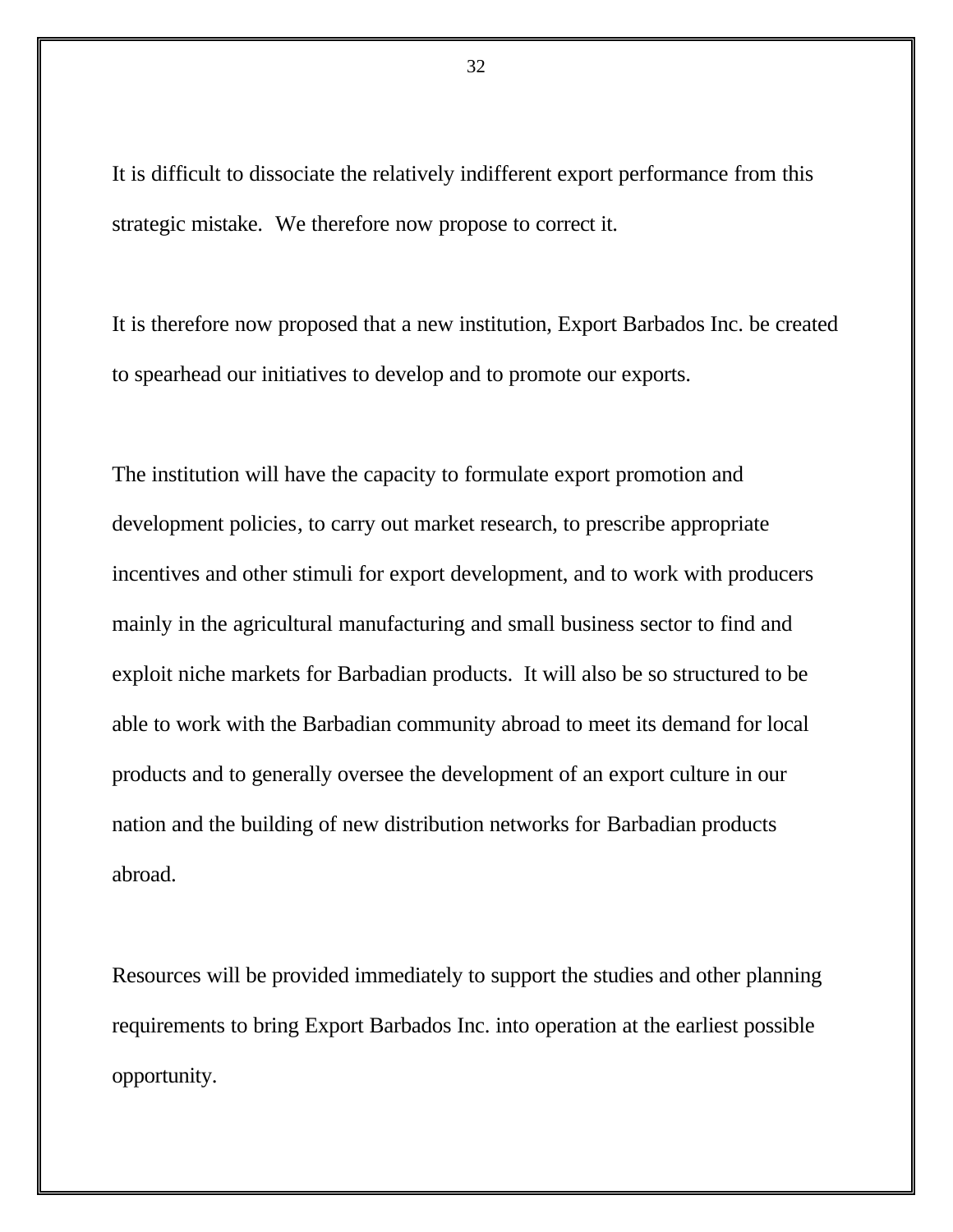#### iii **Telecommunications Liberalisation**

The liberalization of the telecommunication industry is as urgent today as when the programme was first announced in 1998.

The provision of the most modern and technologically sophisticated facilities in their sphere at internationally competitive prices, underpin our effort to develop all of our international business, financial and services sectors. It will make an enormous difference to the viability of the tourism industry. Indeed, every economic agent in Barbados stands to benefit. Thousands of new jobs, and the largest proportion of our capacity to generate foreign exchange hang on the successful completion of this process of liberalisation.

The House is aware that the process of liberalisation of our communication sector is presided over by the Fair Trading Commission. The Ministry's concerned role is restricted to the specification of general policy, especially to ensure the implementation of Government's best endeavour and commitments as specified in the Memorandum of Understanding with Cable and Wireless, under which that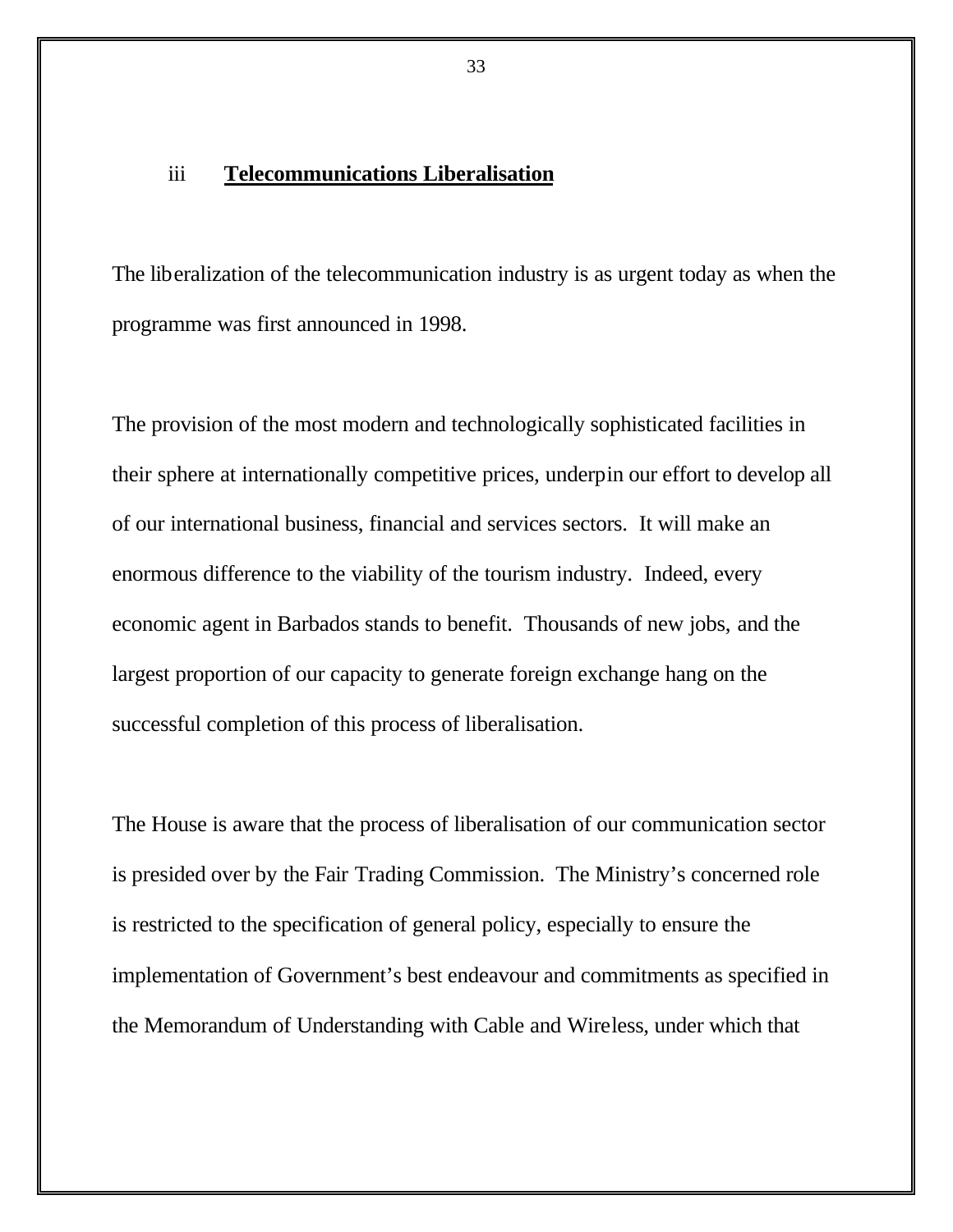Company's exclusive monopoly privileges are being brought to an end 7 years in advance of schedule.

The liberation was intended to be undertaken in 3 phases.

We are now at Phase II and are reaping benefits from the progress achieved so far. There are tangible employment gains in the area of Customer Premises Equipment.

Barbadians are also gaining significant technological skills and awareness through the use of state-of-the art equipment employed across the world.

Barbados is also poised to take advantage of the benefits deriving from the newer technologies, including the high bandwidth services that are emerging.

Approval by Cabinet was recently given for the landing of submarine cables into Barbados as well as licences for fixed wireless networks.

We had intended to liberalise the international market under Phase III on August 1<sup>st</sup>, 2004. Under Phase III, Cable and Wireless should surrender the international licences. This is on the condition that a cost-oriented pricing approach towards the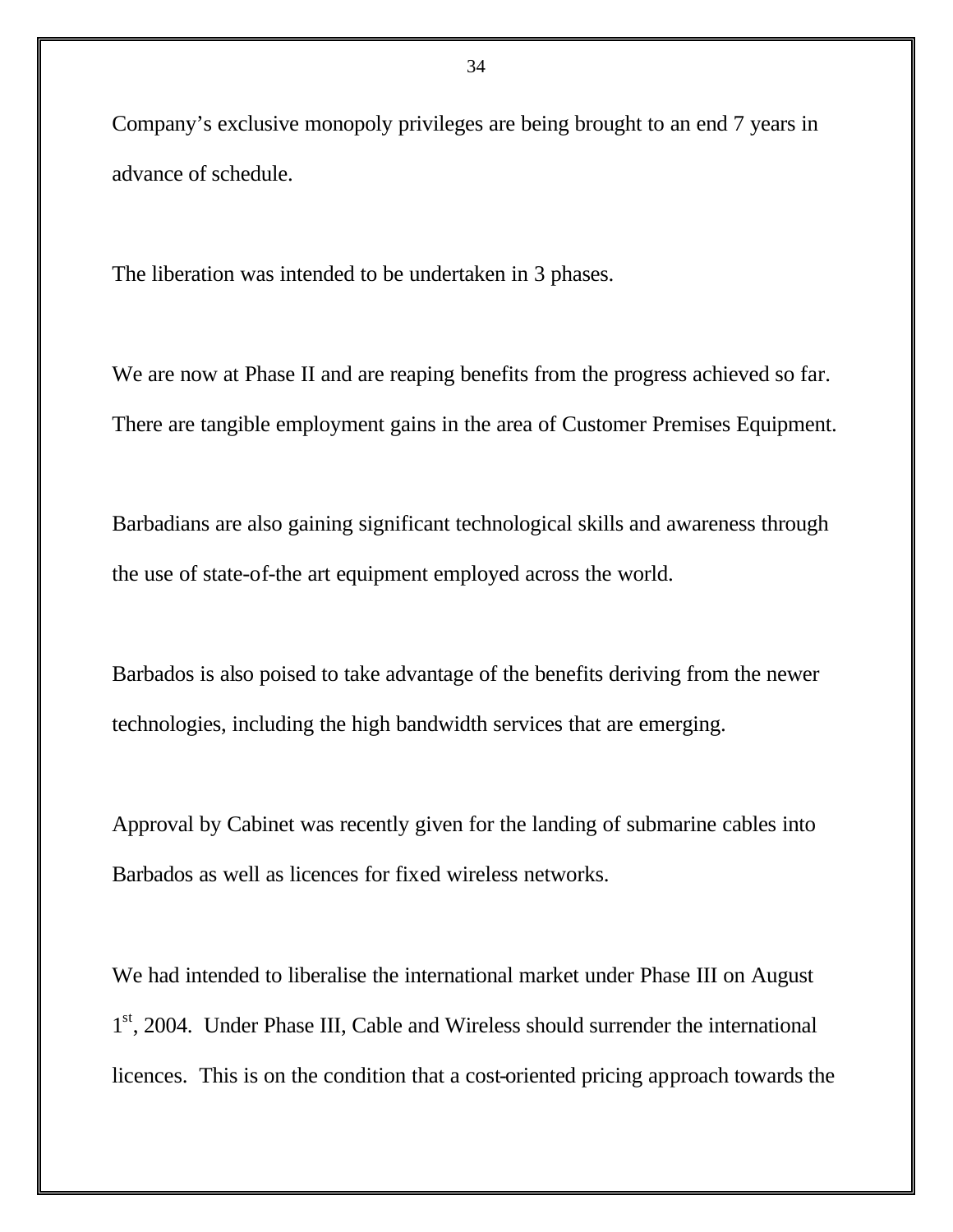setting of domestic rates is accepted as a pre-condition – the principles of which are to be set by the Fair Trading Commission.

It is envisaged that any further delays in the liberalization of the international telecommunication market will have substantial negative impact on the potential growth of the economy over the next few years.

It is now proposed that Phase III is to be started from a date following the current review of Cable & Wireless (Barbados) Limited domestic rates being undertaken by the Fair Trading Commission. The date for the start of Phase III is now forecast to be January  $15^{th}$ , 2005 but not later than January  $31^{st}$ , 2005.

We expect the full cooperation of the Fair Trading Commission and Cable and Wireless in meeting this new and final deadline.

Failing that, the Government of Barbados proposes to take such action as is in the country's best interest to have the issue of international licences begin not later than January  $31<sup>st</sup>$ , 2005.

#### **iv E-Government and Business Facilitation**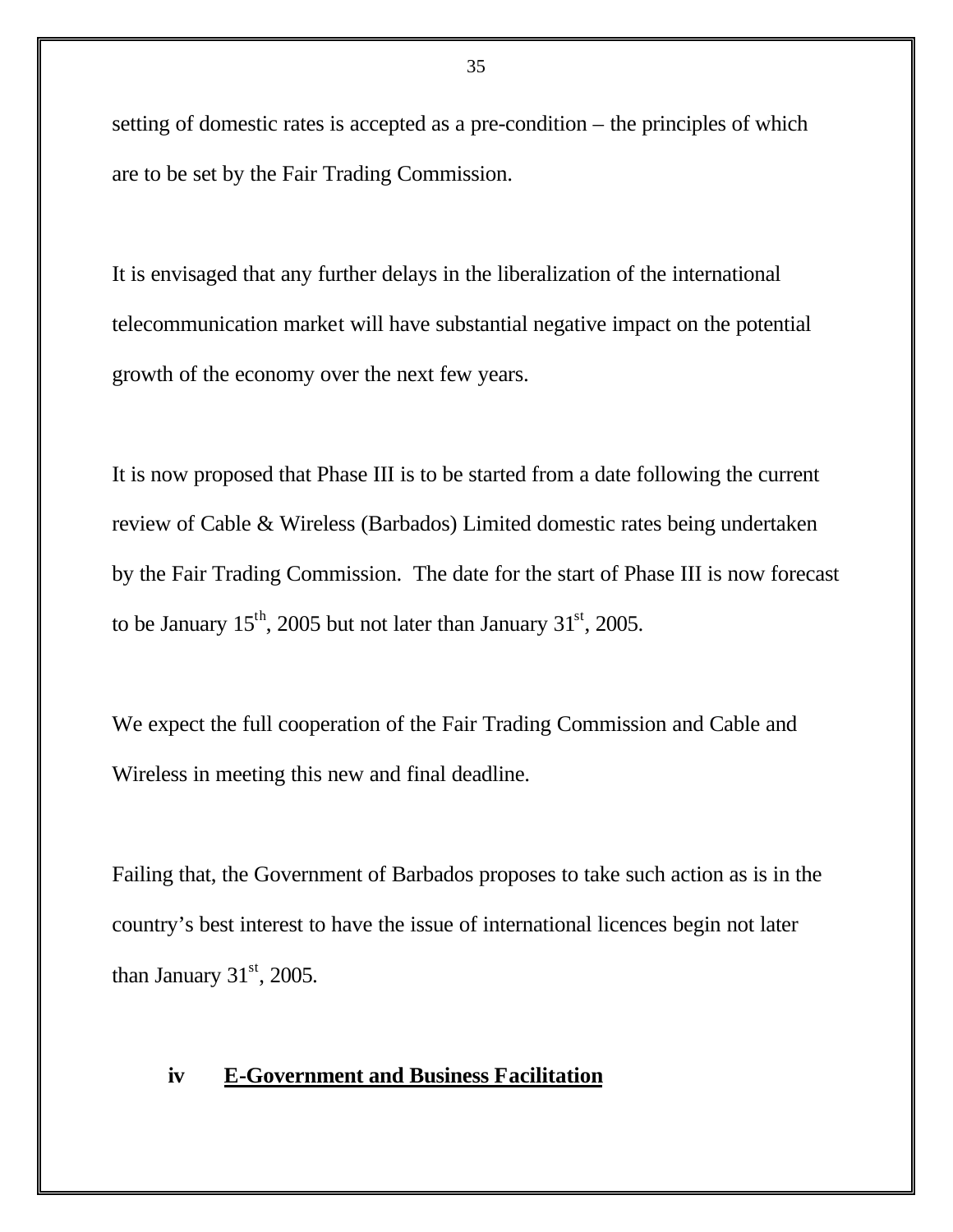It is a legitimate criticism that the bureaucratic processes which obtain in much of the public sector are slow, unwieldy and impose a burden on entities which depend on actions by the State to carry out their own business.

We can therefore significantly improve the climate surrounding the conduct of business in Barbados by fundamentally changing the way in which the Government does its own business and the speed at which it makes decisions affecting private entities.

Already Government has undertaken a number of projects, utilizing information and communications technology geared at improving its operations and the delivery of its services to its customers.

Some of these initiatives include – **Smartstream**, **EEPSI** (The Enabling Environment for Private Sector Investment) and **ASYCUDA** (Automated Systems for Customs Data).

**Smartstream** is the computerization of Government's financial and human resource management system. It has resulted in better management of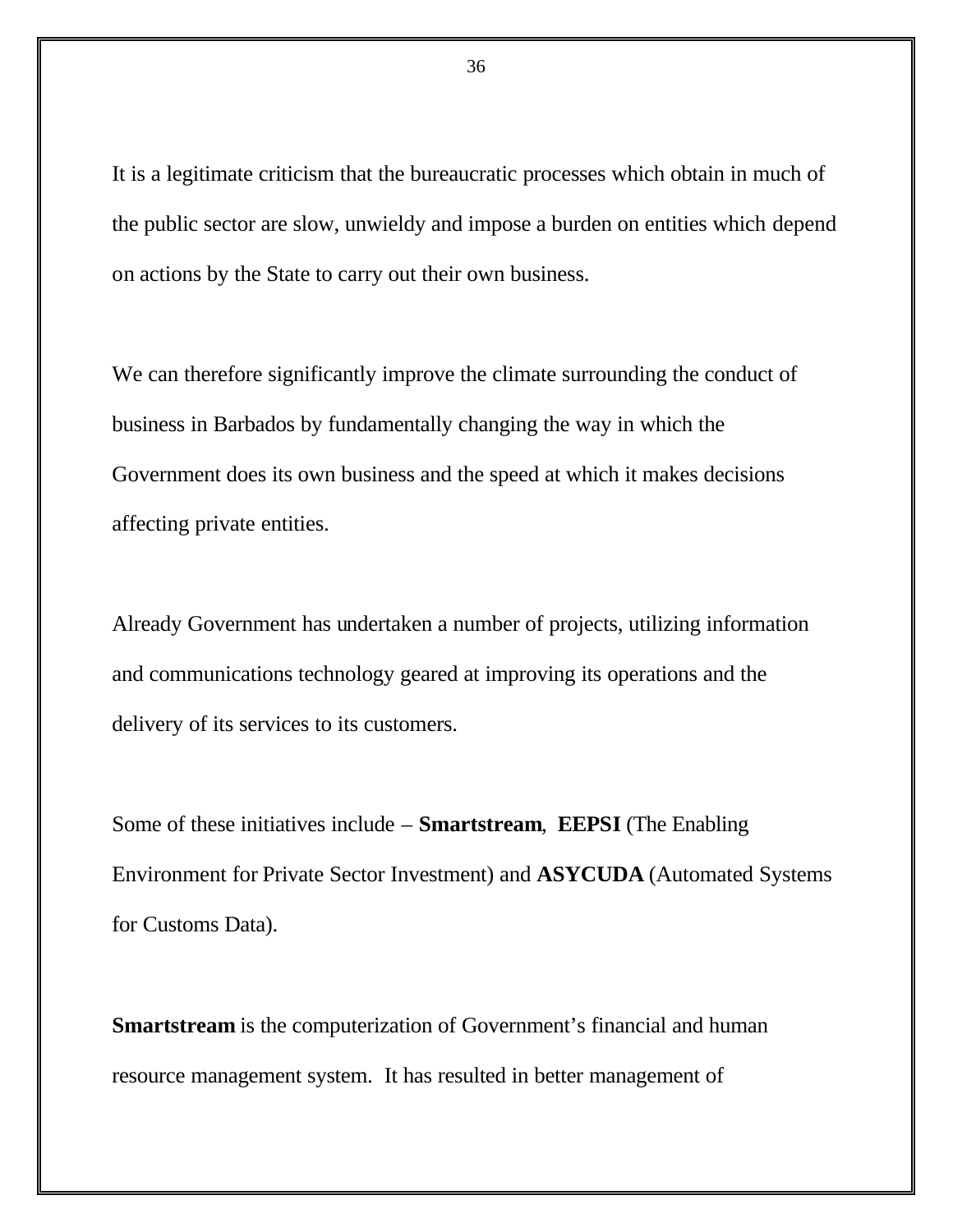Government's financial procurement and payment processes and greater control in the recruitment and personnel development functions.

**EEPSI** is a project geared at improving Government's performance in promoting and facilitating private sector investment by linking approximately 15 ministries and departments to make it easier to collaborate and share common information.

Through the **ASYCUDA** project, the Customs Department is now in a position to facilitate full electronic document processing. The impact on the cost and ease of doing business in Barbados will be significant.

We need to accelerate our e-government programme with a view to streamlining of processes, increase employee productivity, and permit greater interaction with the public and the provision of services 24 hours a day.

One such critical, new initiative will be the Barbados Integrated Portal Project, an initiative by the Data Processing Department to provide a new electronic gateway to the services, information and knowledge contained in the public sector. The Government portal, which is one of the key pillars of electronic government, will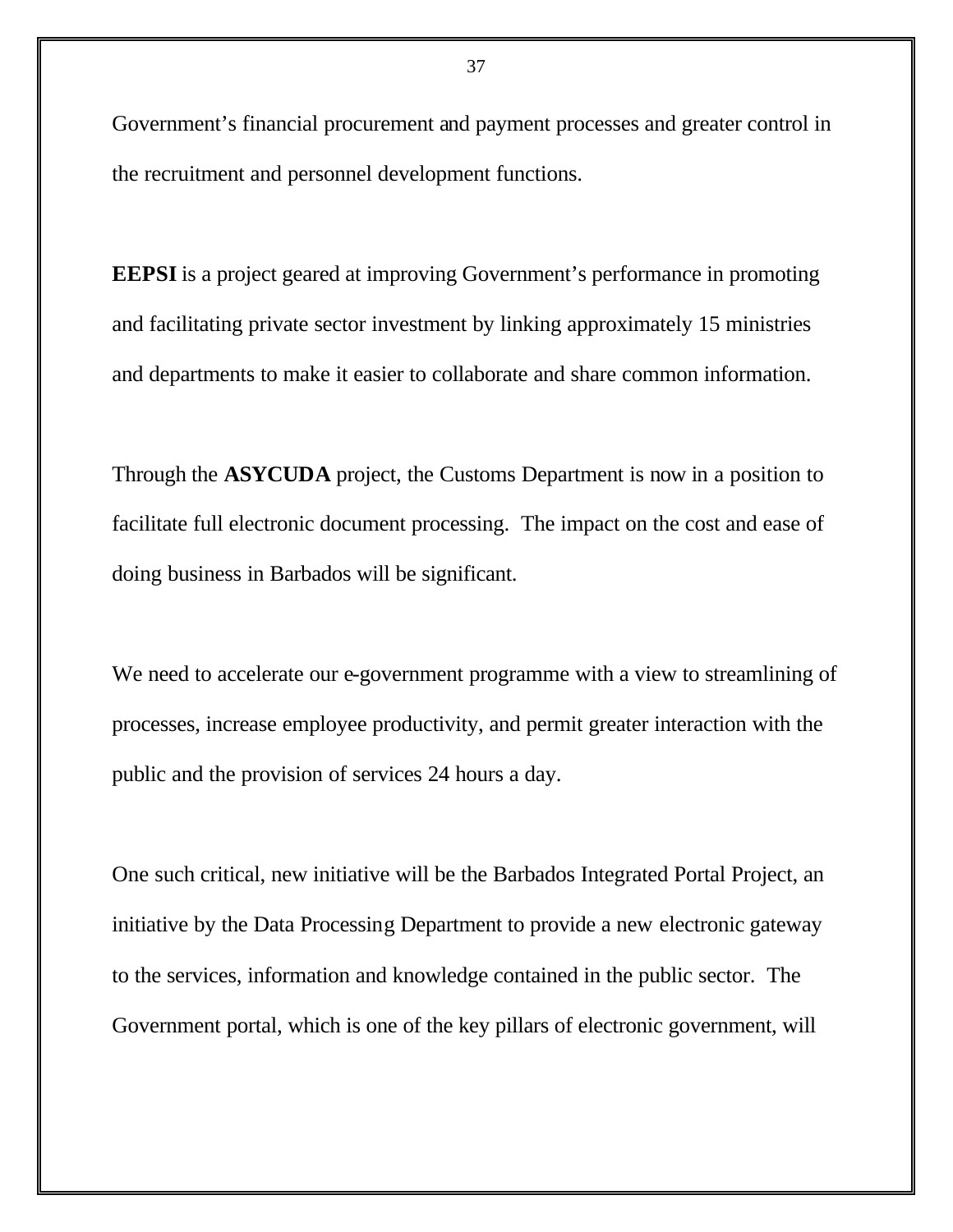now be implemented in phases. A pilot phase has been implemented primarily to demonstrate the concept, to evaluate the benefits and functionality of a portal.

On completion, the portal will enhance Government's operations making it more effective and efficient while providing the public easier access to its services 24 hours a day.

One of the first services that will be provided on-line to the public will be the renewal of driver licences. It is the intension of the Data Processing Department to have this facility in place in early 2005.

## **Further Initiatives**

To drive the e-government programme, Government will establish a new entity entitled the Central Information Management Agency which will incorporate the Data Processing Department, and will be responsible for the development of ICT strategies, policies and programmes geared at delivering governmental services through the use of information and communication technology.

The new Programme will make possible: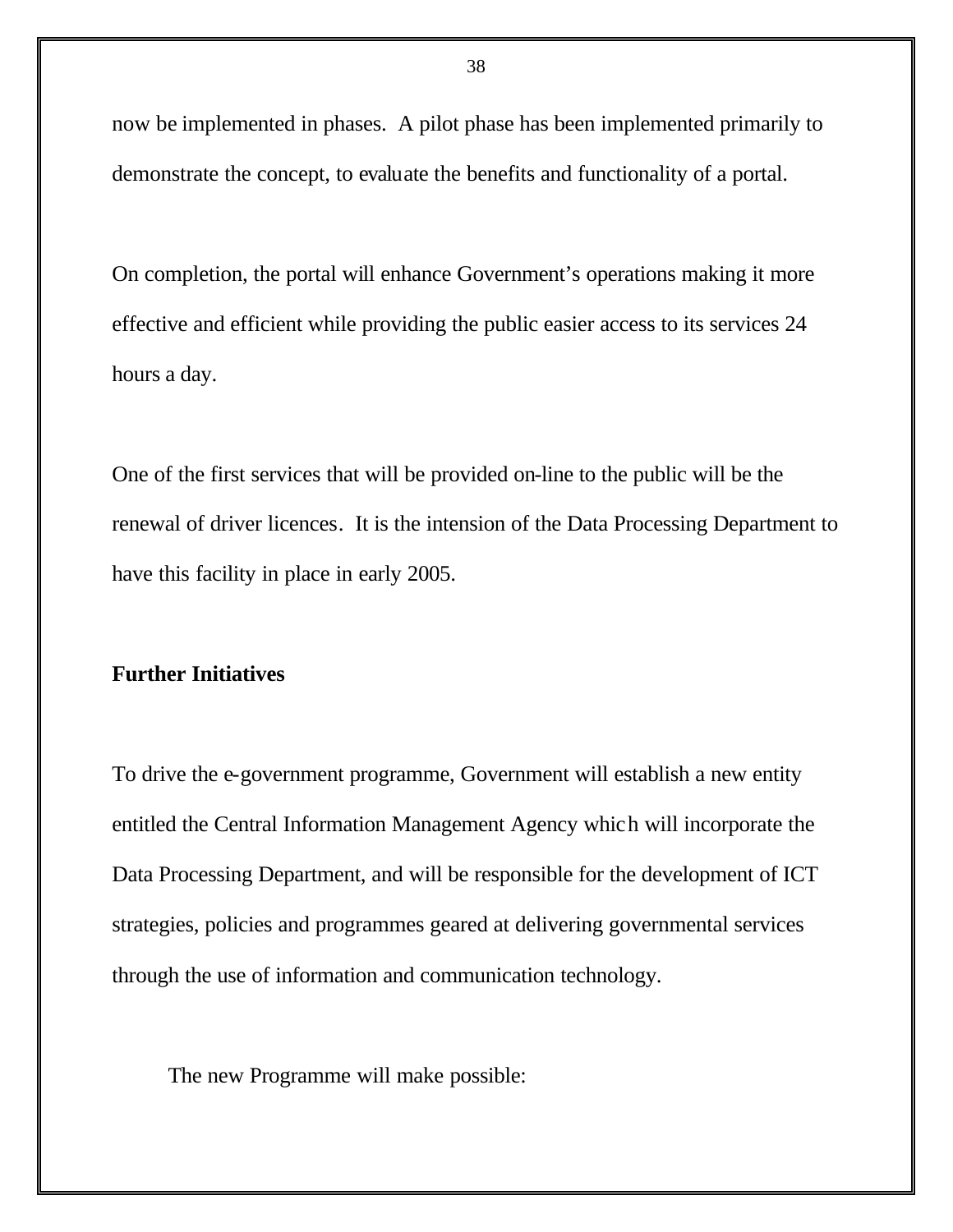- The development of a high-speed wide-area-network linking all major government offices to speed up the flow of information between government agencies.
- The outfitting of our Post Offices to accommodate bill payments, including drivers licences, land taxes etc.
- All courts will be connected electronically.
- User forms like passport applications; liquor licence applications; income tax forms and all other user forms will be accessible on-line.
- Legal fraternity will be able to conduct searches in the land registry database to speed up the time taken to have searches completed.
- Government economic reports and other information will be made accessible on-line.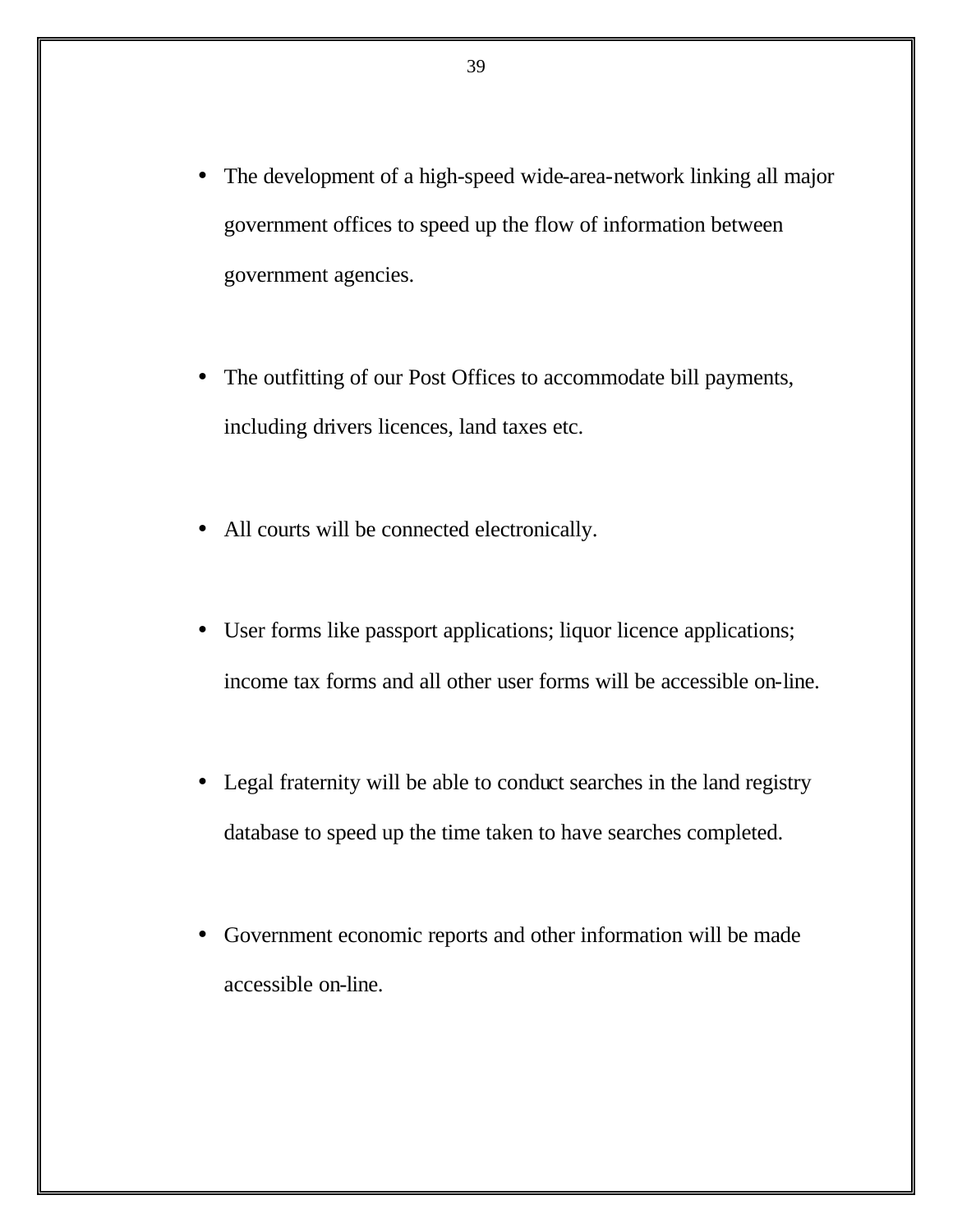In addition, following the introduction of machine readable passports, the Immigration Department will be moving by 2007 to have real-time entry of information at all our points of entry. This will allow the Police to have real time access to those entry ports to better manage the security challenges consequential to CSME and the World Cup in 2007.

## **Facilitation**

Mr. Speaker, tax administrations around the world have introduced on-line systems to facilitate tax filing and payments by taxpayers.

There are several areas where increased automation and the introduction of current tax administration "Best Practices" would significantly improve the efficiency and effectiveness of the Inland Revenue Department to the benefit of those who have to use its facilities.

Sir, against this background it is the intention of the Government to introduce a system that utilises the new technology to facilitate more timely processing of payments and returns by the Inland Revenue Department. This system which utilizes web based technology, will consist of four main components: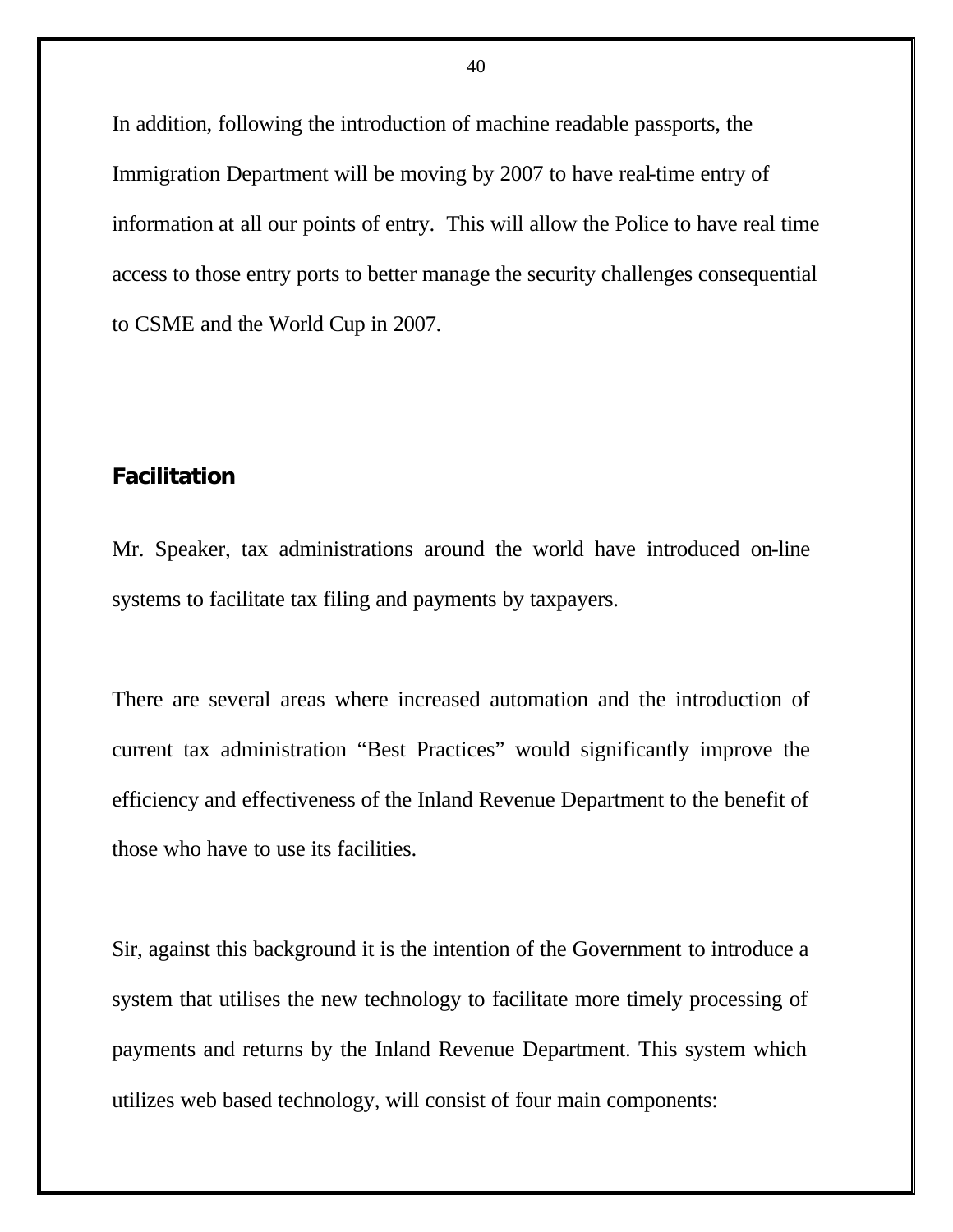- **? An Electronic Filing System**
- **? An On line Transaction Processing system**
- **? A Document and Workflow Management System; and**
- **? A Decision Support System**

Citizens and businesses in Barbados will be able to file and pay taxes electronically thus saving much time and the cost of travelling to that agency, while the Department will save on the cost of paper and the time taken to process applications.

In addition, the new system will allow the Department to act as a collection agency for other Government tax agencies thus facilitating one stop tax shopping and saving time.

Mr. Speaker it is estimated that the investment in the automated system will cost the Government approximately Bds\$5.1M over an 18 month period.

 With the implementation of this system, Barbados will have one of the most modern tax administrations in the English speaking Caribbean.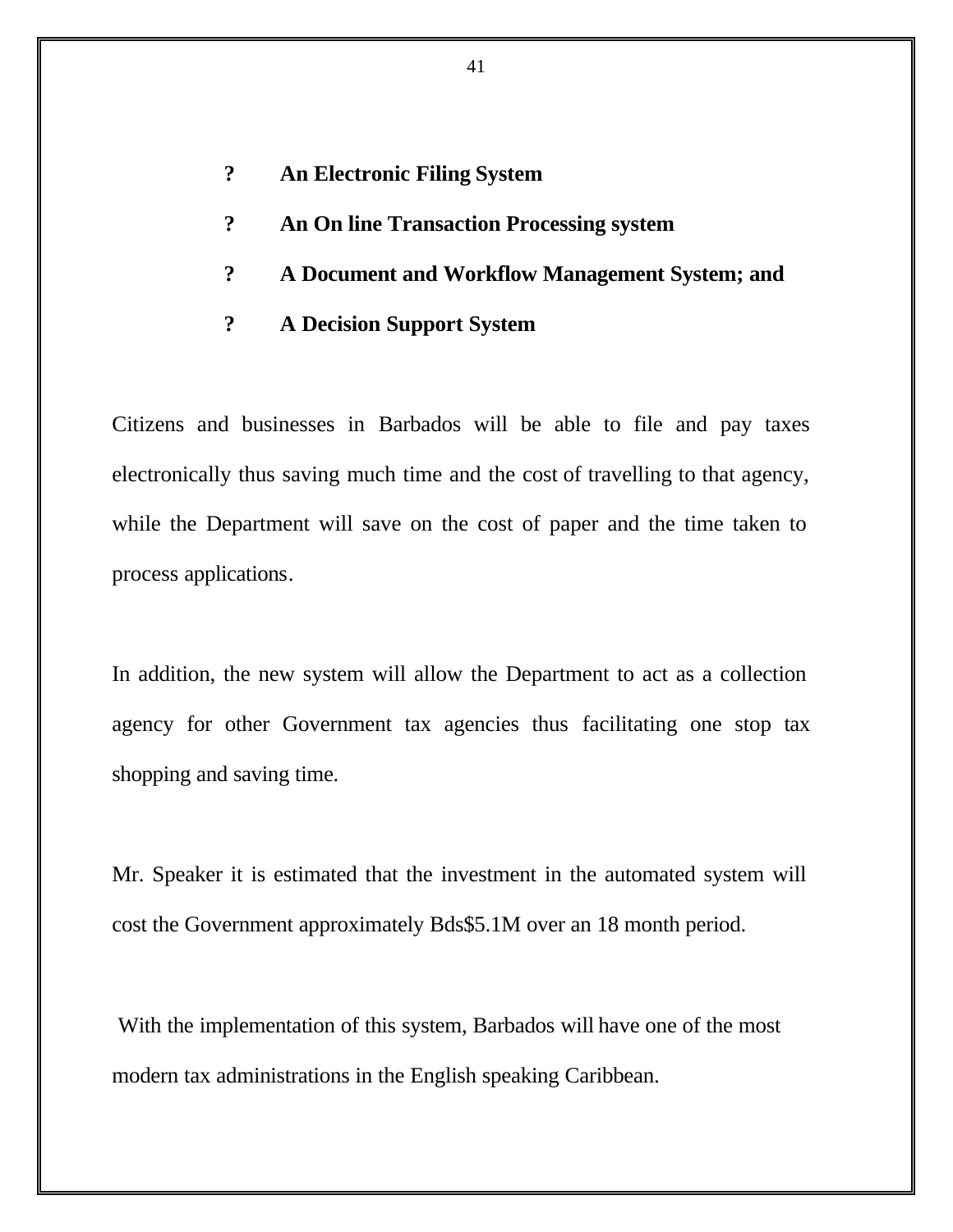## **Land Registry**

Mr. Speaker, since 1988, sporadic attempts have been made nationally to register land. It is now imperative that we modernise the Land Registry Department and re-double our efforts to complete national land registration in a timely manner.

My Government firmly believes that transaction costs associated with land ownership must be further reduced. Steps have already been taken to reform Property Transfer Taxes

My Government is, therefore, committed to making resources available to ensure that the National Land Registration Project is brought to a satisfactory conclusion by the end of the first decade of the twenty-first century. To this end, officials from the UK Land Registry will be visiting Barbados within the first quarter of next year to review our operations and make recommendations on the appropriate staffing, training and information technology requirements necessary for a modern, efficient, fully computerised Land Registry in this country. The cost of this initial component will be \$100,000 and will be required before the end of the financial year. This is key to ensuring that all land in Barbados is registered by 2010.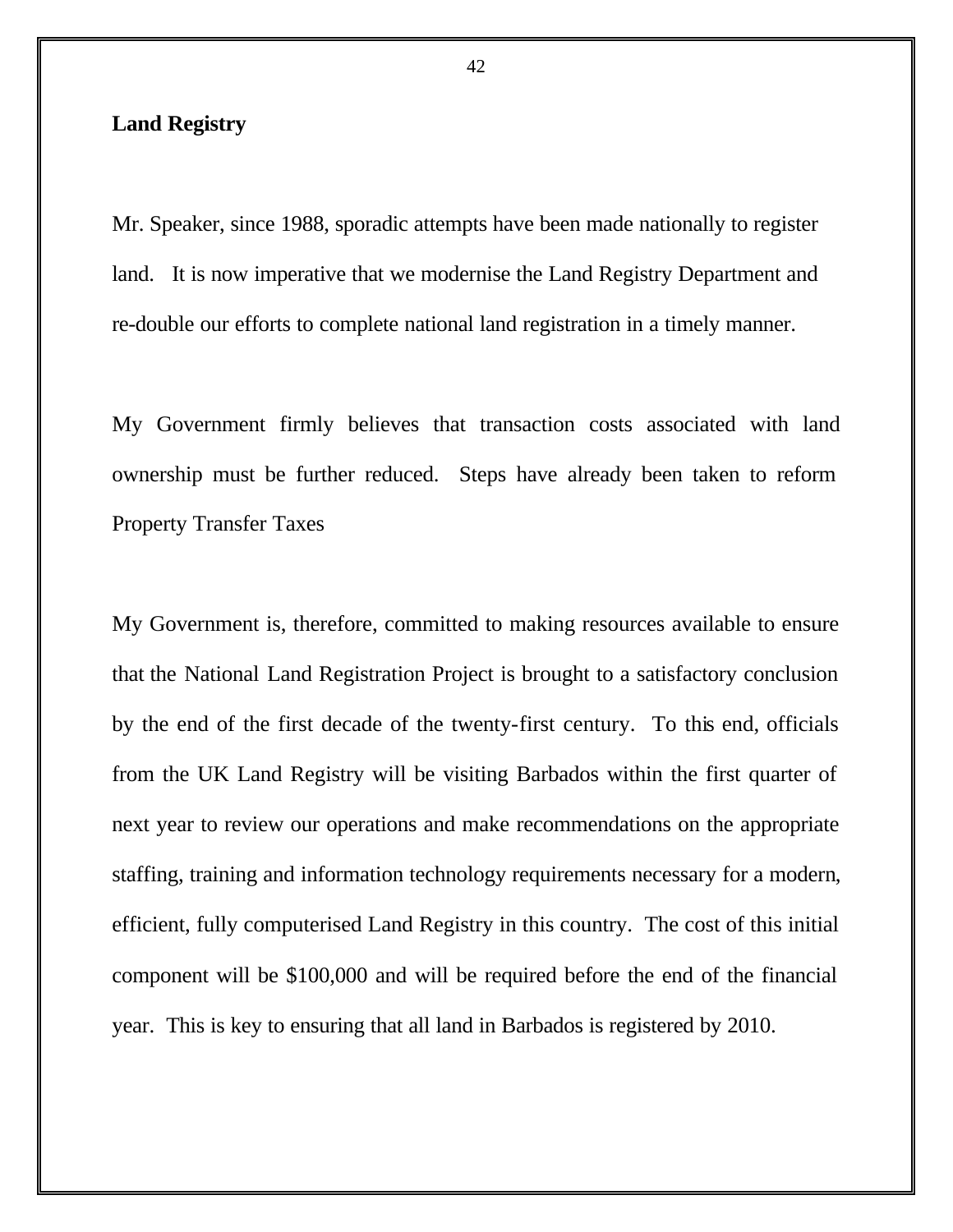It is important to note that once these critical investments have been made and this objective achieved, the fees paid by purchasers and vendors will automatically be reduced by two thirds and one thirds respectively. Members of the public and investors could expect to benefit from a reduction in commitment fees, while financial institutions should be able to make more efficient use of their funds as a result of a more efficient process.

The task of increasing efficiency and reducing the transactional costs to land is critical to our economy being as competitive as possible as we meet the increased competition within the CSME.

#### **Title Deeds**

My Government will also be making the necessary legislative changes to ensure that persons who find themselves without title deeds to land for bona fide reasons will no longer be disadvantaged. These changes will apply equally to persons whose land may have been passed from one generation to another without deeds, (that is seed to seed), persons who have lost their title deeds or those who have acquired the rights of adverse possession. It is the Government's intention to introduce a simplified approach through which the title to the land may be vested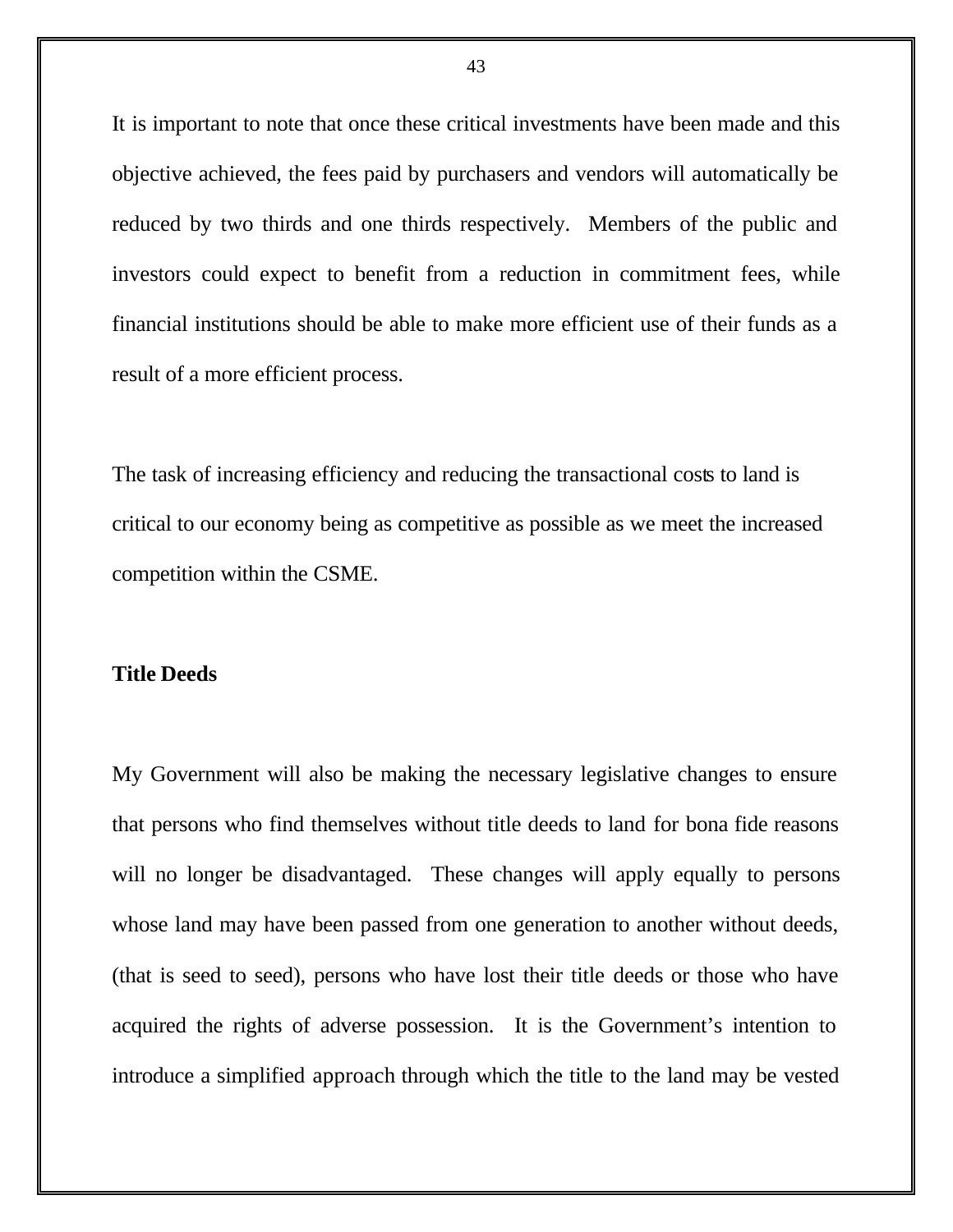in them. No longer will people be held hostage to the vagaries of a legal fiction which may be vulnerable to fraud. Early in the New Year, we will introduce the proposed legislative changes based on consultations between the Office of the Attorney General, the Barbados Bar Association and the Judicial Council.

## **Judicial Sector**

It is estimated that the judicial sector's activities affect as much as 15% of the GDP in any year. Cognisant of the critical importance of a well functioning justice sector, in the next year, new Rules of the Supreme Court will be introduced to allow for greater efficiency in case management by the Court. This should result in speedier trials, reducing costs, not only to the Crown, but also to the public, particularly the poor who often bear a disproportionate share of these costs. A more efficient Court system will also increase access to justice for all, including investors who invariably consider if a jurisdiction has a stable, predictable and efficient justice sector before making their decision to invest. The training for both members of the Bench and the Bar will be expanded in 2005 to be able to accommodate these changes.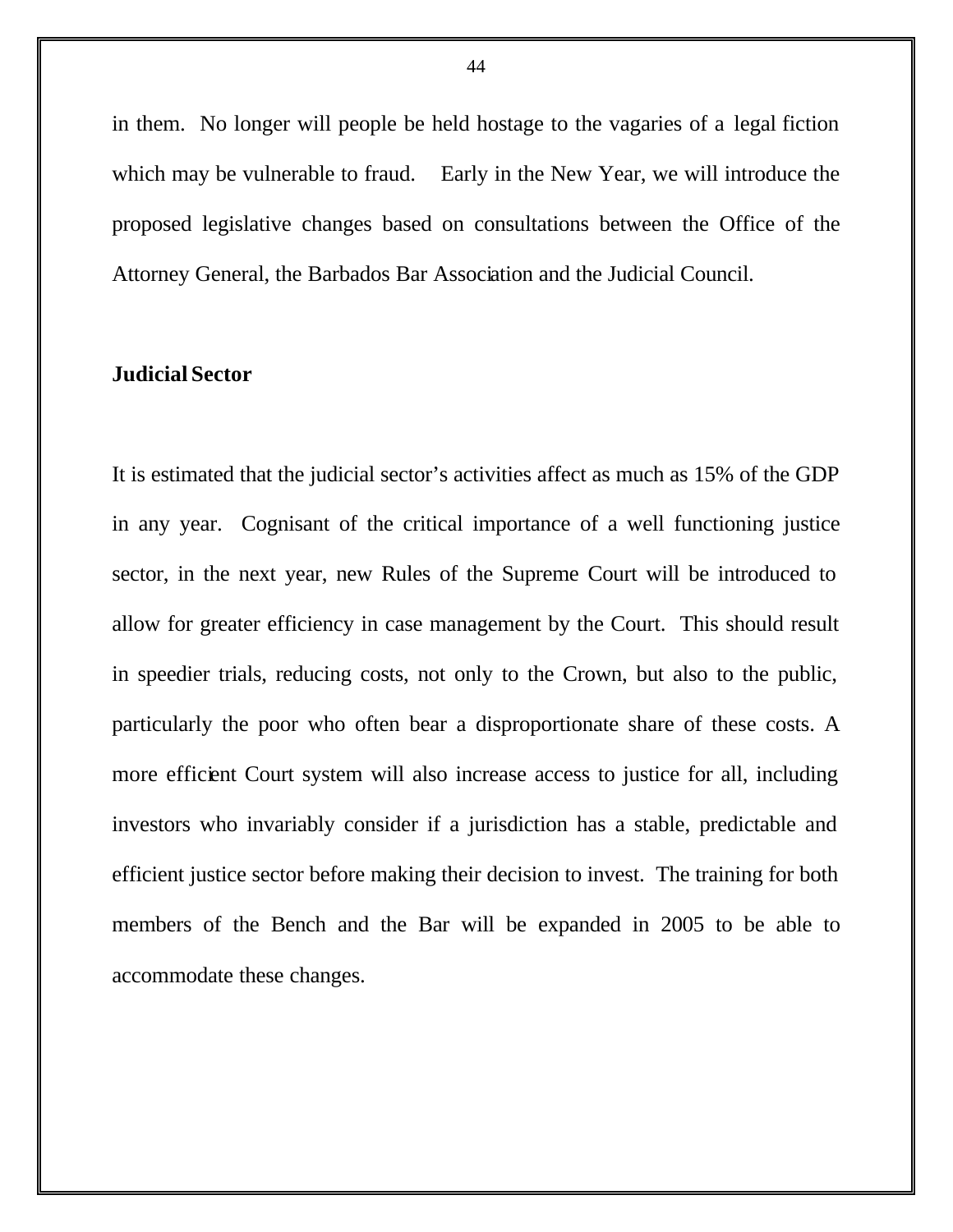Barbados' competitive advantage lies in the Services Sector, both in the ability to attract high end service providers to our shores and in the export of our services regionally and internationally. It is incumbent on us, therefore, to continue to upgrade the legislative framework to ensure the continued growth and development of all elements of this sector. To this end, my Government intends to reform the Legal Profession Act in the next year so that the legislative framework is more appropriate to the practice of law in the twenty-first century both domestically and regionally.

In addition, my Government proposes to introduce a Limited Liability Partnerships Bill which will be of significant benefit to members of the legal profession as well as accountants. This will allow partnerships to be insulated from the liability of one partner such that the enterprise will not fail. I will expand on this matter further when I present proposals relative to the development of international business.

These measures are both deemed necessary to treat to repositioning some of the professions which may benefit from our entry into the Caribbean Single Market and Economy.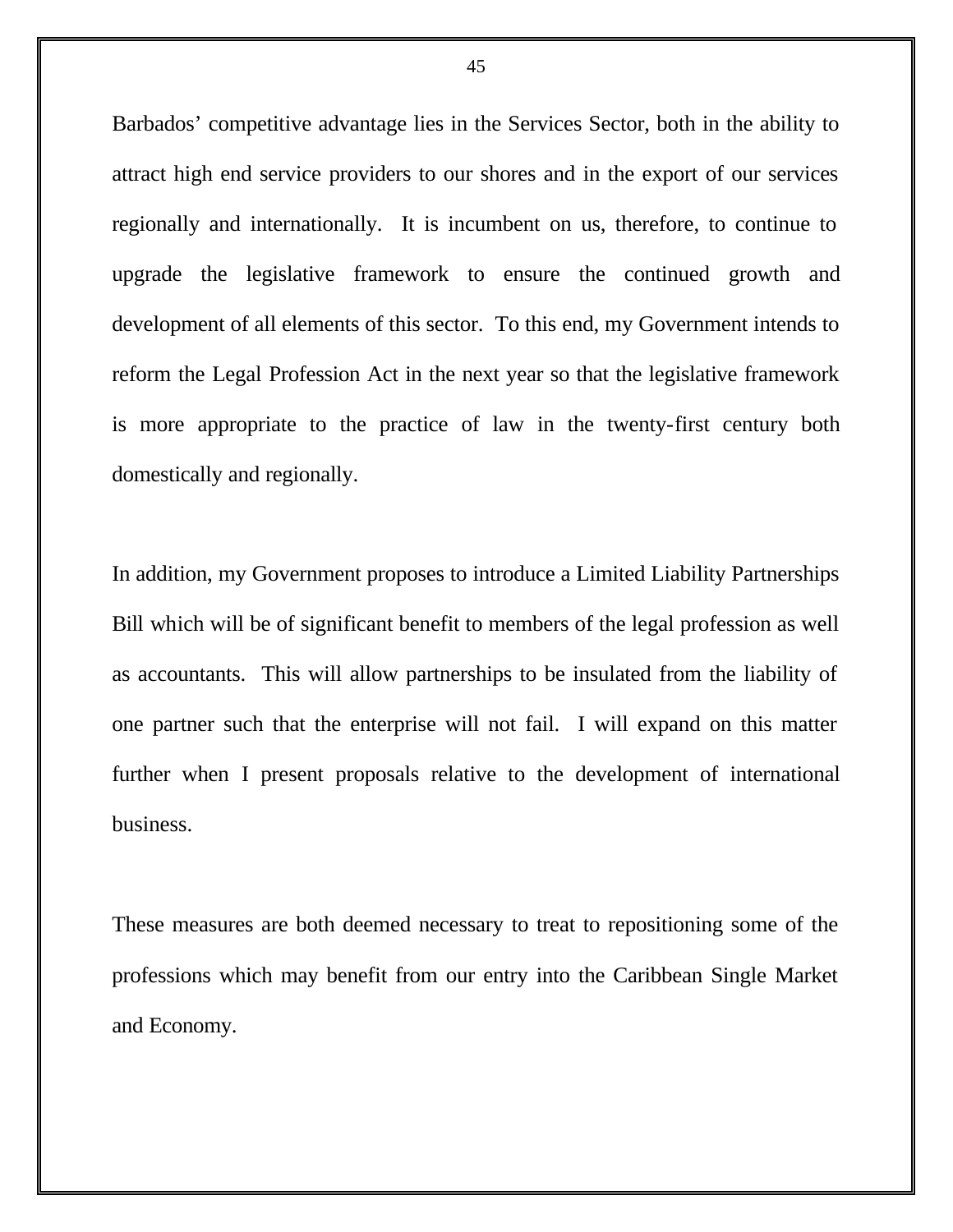Mr. Speaker, the management of Public Sector Reform as a tool of economic change is constrained by the fact that the standards and requirements that must be met to ensure accountability, transparency and propriety in the conduct of public affairs are accompanied by full records, the honouring of obligations in respect of the terms and conditions of the State's employees and processes that have to be followed in relation to matters such as discipline, promotion and appointments.

At long last, a new Public Services Bill is ready to bring our practices in these spheres into the modern world.

The Government proposes to go as far as possible, as fast as possible in creating a more efficient and productive public sector, and a more enabling environment for the conduct of economic activity.

The rest of the world is open for business 24 hours a day. We will fall behind if we do not do likewise.

There are still substantial parts of our economy - the BWA, sections of the Airport, the Distributive Sector and our service agencies - where there is now a need for a change in the culture to accommodate more flexible working conditions.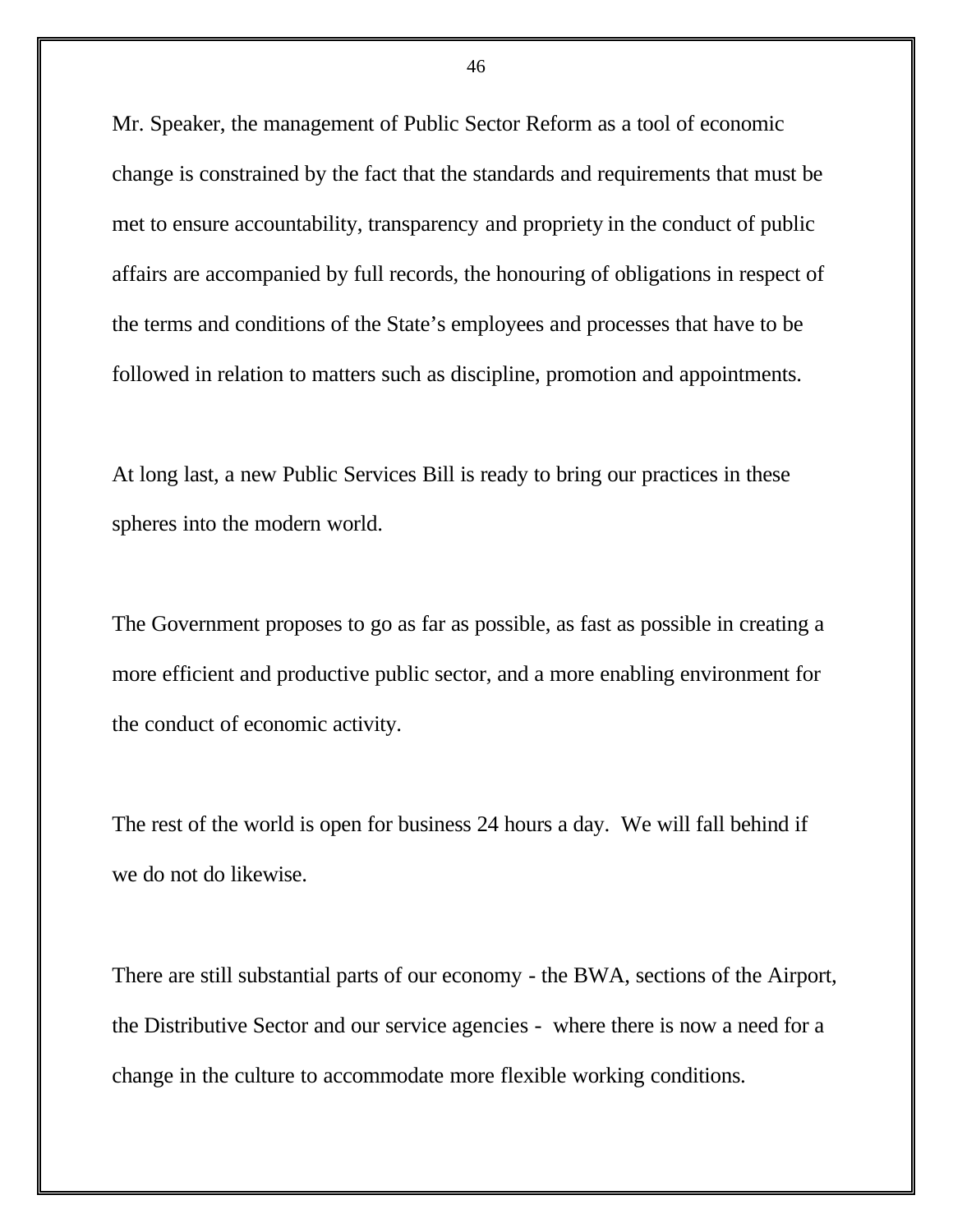It is proposed that a Special Consultation should be convened on this, with a view to having a programme ready for implementation by April 1, 2005.

## **v Overcoming Gridlock**

It would be a form of folly to suggest that the congestion on our highways is not a major social and economic irritant and is not contributing to a loss of productivity.

Various reasons have been advanced to account for the problem. The facts are Mr. Speaker, that in 1970 there were 15,800 registered vehicles in Barbados. By 1995, some 25 years, later these had increased by 39,870 to 55,670, but less than 10 years later by November 2004 there were 106,335 registered vehicles in this country, some 50,665 more than there were in 1995.

In arriving at the resolution of our traffic problem it became quite apparent that a country, which is already among the top ten countries with regard to roadways per square mile, cannot simply build itself out of the congestion it is experiencing. We, however, can make the existing networks more efficient by implementing a variety of traffic management measures to clear major routes quickly.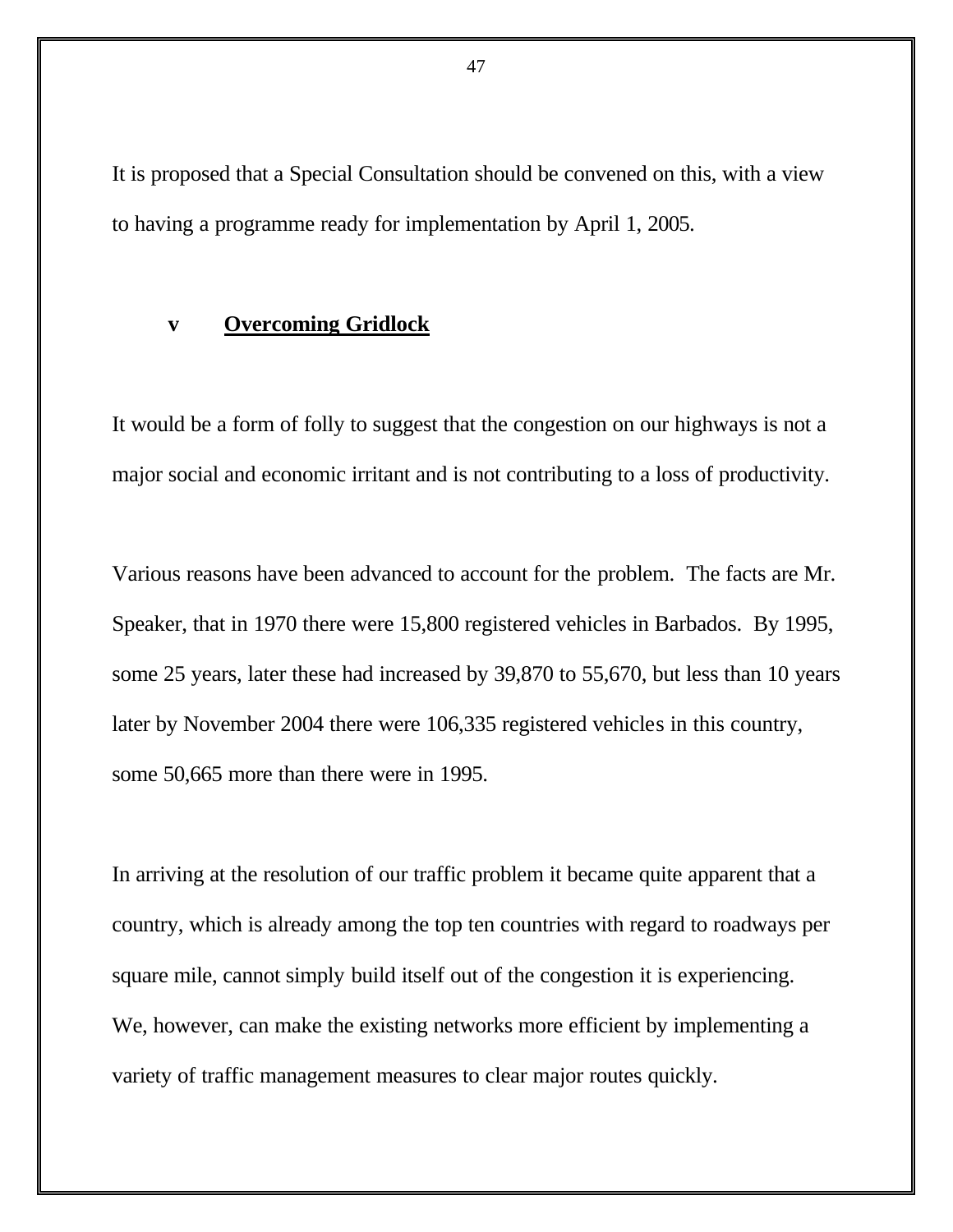We have determined that there must be a major investment, immediately, in expanding our highway capacity. It is therefore proposed that we create this additional capacity to the existing road network by way of new overpasses at 7 to 9 junctions along the ABC Highway. Cabinet has agreed to the building of these overpasses, with the work to be undertaken under a Build Operate Lease Transport arrangement and to be concluded by 2006 at a cost of US\$50 million.

We confidently expect, Mr. Speaker that upgrading the existing signals to a central computer controlled system will also provide a dramatic improvement in traffic management in urban and suburban Barbados. Such a system can successfully deal with demand fluctuations more so than further urban road construction.

The system will be implemented and will among other things, allow for the coordination of traffic signals; variation in their timings in response to changing traffic patterns and facilitate the passage of emergency vehicles.

Other issues still engaging our attention, Mr. Speaker, include measures to encourage the use of an improved public transport service. We have undertaken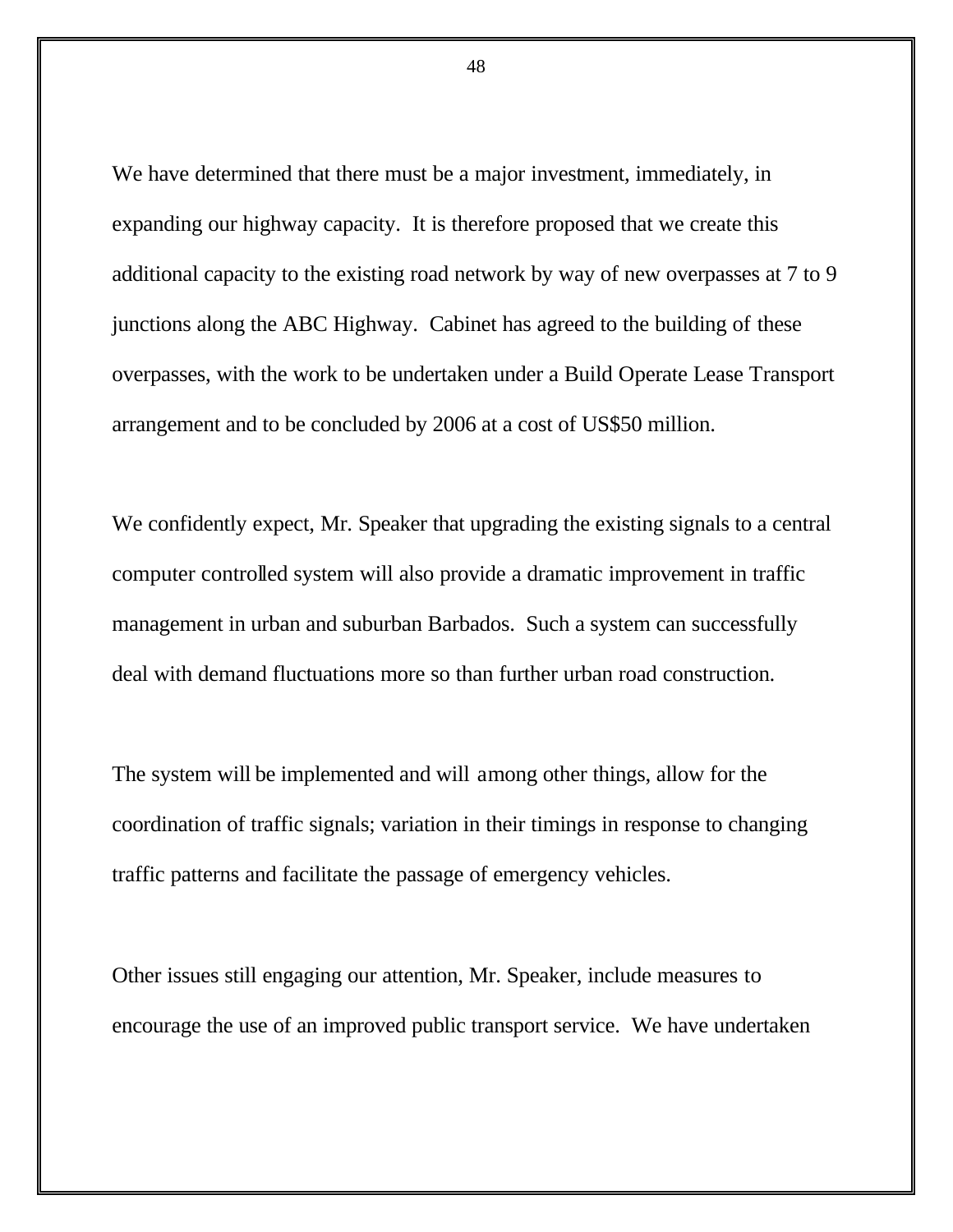the responsibility to fund the fleet acquisition costs of the Board and since 1997 have provided it with 240 new buses.

Consideration is presently being given to representation from the Board for further additions to its fleet size in a phased manner. Such an increase, together with the return to service of those currently off the road, will allow the Transport Board to add to its revenue by re-establishing its short haul service, better cater to the school population and facilitate the park and ride plans for the 2007 World Cup.

To assist the Board with its plan, the Ministry of Finance already has provided it with access to an additional \$5 million in short term financing and is examining increasing its current subvention which presently stands at \$5 million annually. We fully expect its cost containment and other revenue raising measures along with the increased subsidy to put the Board in a position where its on road fleet will be delivering the kind of service of which its users are deserving.

Government also proposes to fully support the implementation of a new Park and Ride option as an element of the solution to the traffic congestion problem. The concept was tried successfully during the recent English Cricket tour when patrons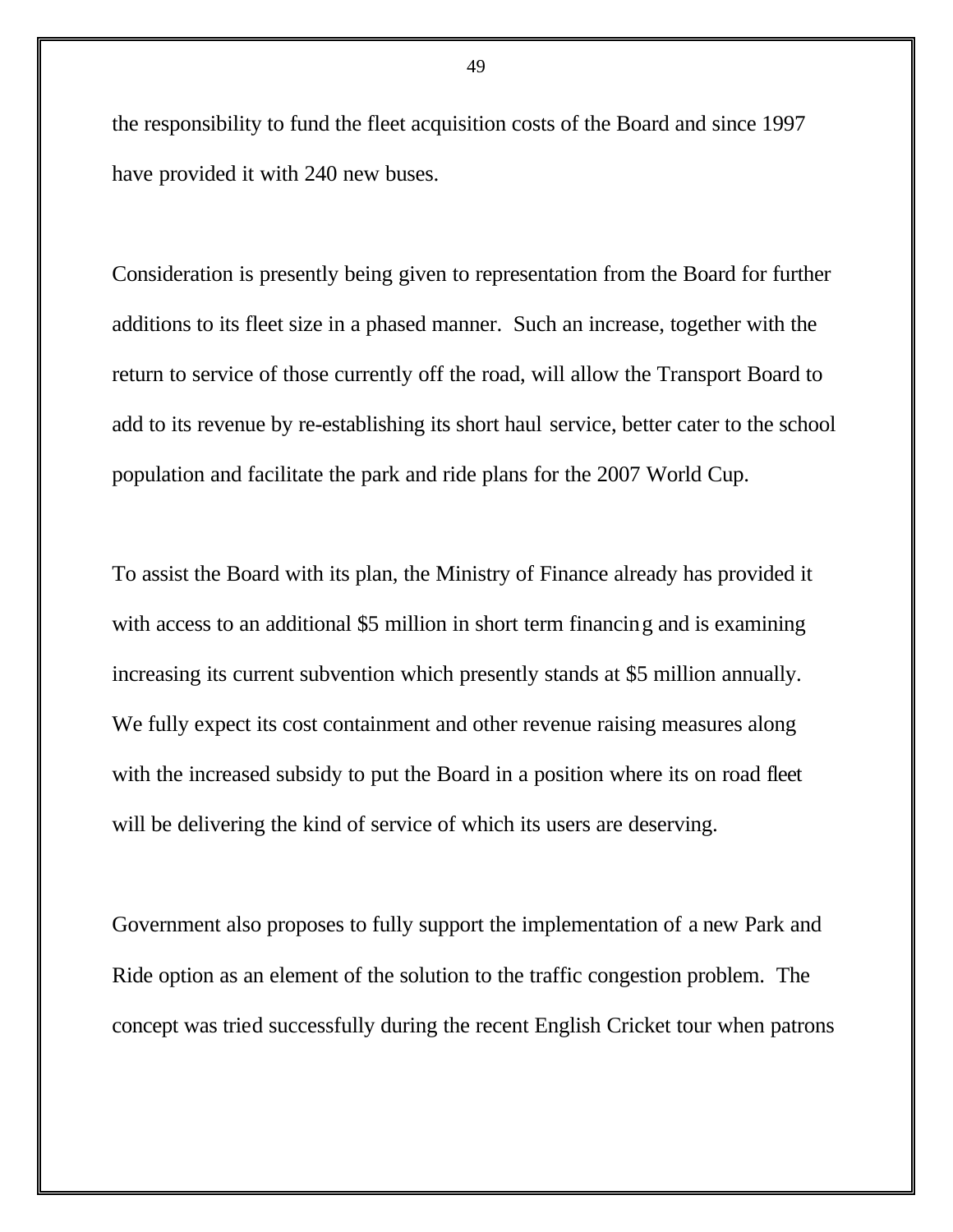got to their destination on time with less frustration and with minimal travel disruption to other road users.

Our analyses suggest that the same concept can be utilized on a general basis on the outskirts of Bridgetown from the centres at –

> Hothersal Pasture The National Stadium car park The Flour Mill site The Garfield Sobers Sports Complex

It is accepted that a safe and reliable bus transportation system is fundamental to the success of this concept. Therefore, meetings will be held with the private sector and the Transport Board to determine the number of buses necessary to introduce the system and the other mechanics of its operations to bring it into existence as a public/private sector partnership.

# IV MAJOR SECTORAL INITIATIVES

I turn now to initiatives to further develop our productive sector.

## **i Agriculture**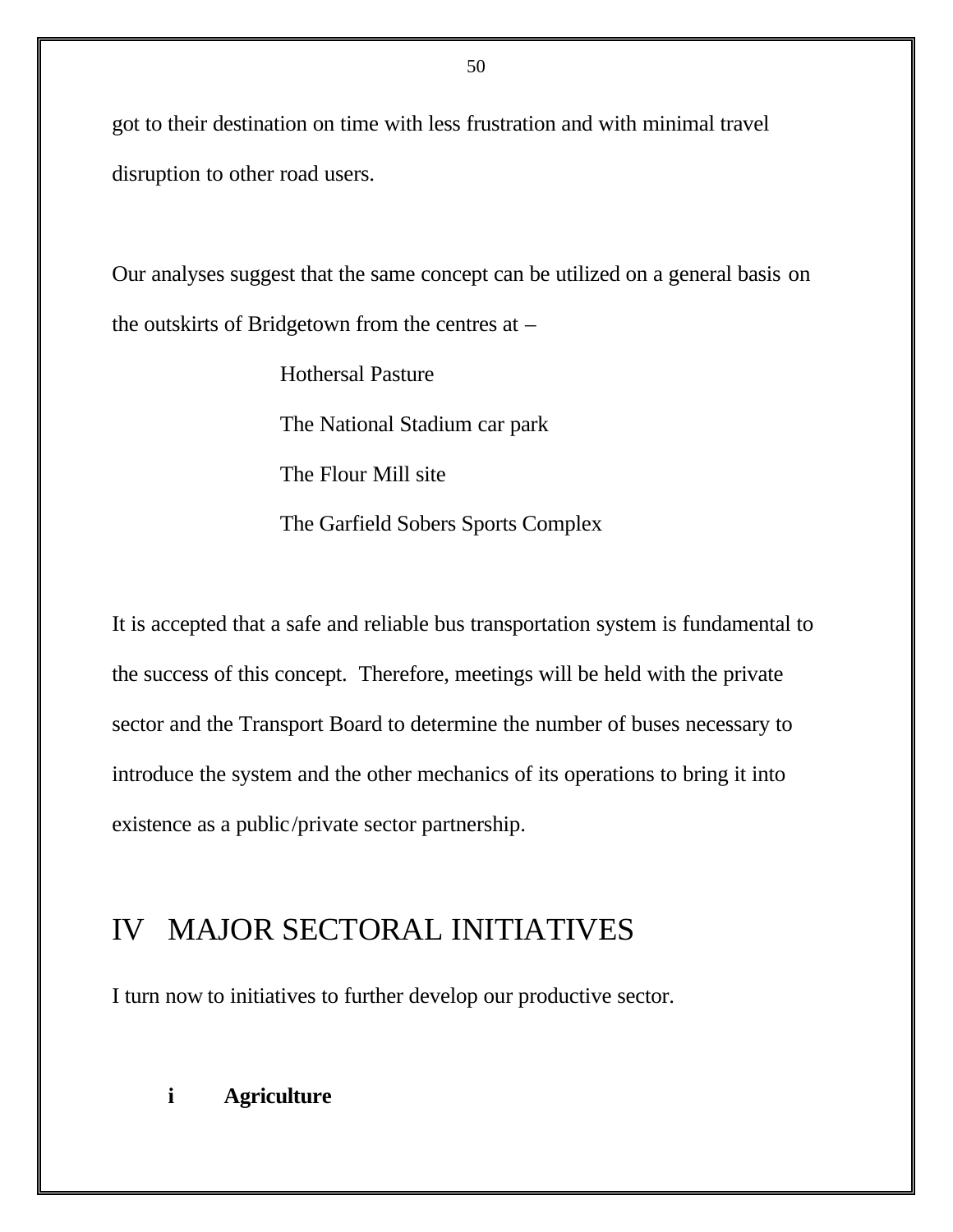Recent experience has shown that significant increases in food crop and livestock production can be induced through the granting of appropriate incentives. There is even greater requirement that the Government should sustain its recent efforts to support the large scale reform that this sector has to undertake to cope with trade liberalisation.

The recent incentives provided to the sector and those to be presented today are contained in an appendix for easy reference. I will spell out only those that involve major sums.

The additional incentives that we intend to bring to bear are to enable it to:

- 1. Through increased domestic production, meet a greater portion of domestic demand for selected commodities, where demand has been growing but domestic production has been falling.
- 2. Enable the sector to upgrade its technology and attract new investment especially in non traditional areas of production.
- 3. Allow the sector to continue export diversification and reform of the traditional export sector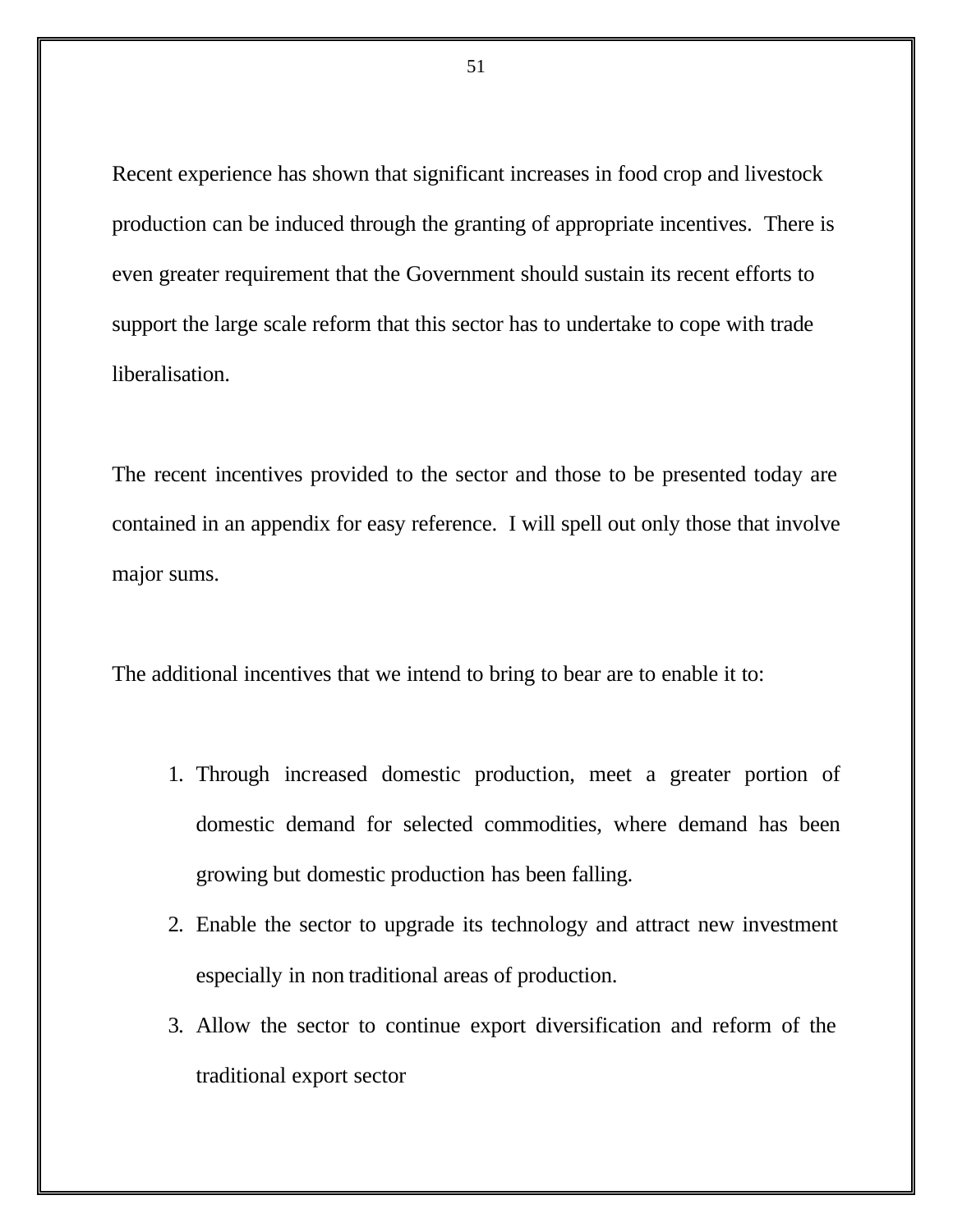## **Beef and Dairy**

Within the recent past, the number of beef and dairy animals in Barbados has declined. This is particularly so for beef. Mr. Speaker, it is our understanding that there is an emerging market for beef in the hotel and supermarket sectors, estimated at one thousand (1 000) heads of cattle per year.

Mr. Speaker, dairy production in 2003 declined by approximately one million kilograms. If we are to meet the demand for milk in the school system, as well as the emerging market for milk in other Caribbean states being developed by the Pine Hill Dairy, it will be necessary to expand production. It is estimated that the industry will need to increase production to about two thousand (2 000) animals in order to meet demand.

**We propose that a rebate of 50% of the cost of approved embryos, up to a maximum of \$5,000 per farmer and \$20,000 per farmers' organisation, per year, be provided for beef and dairy farmers who undertake embryo transfers.**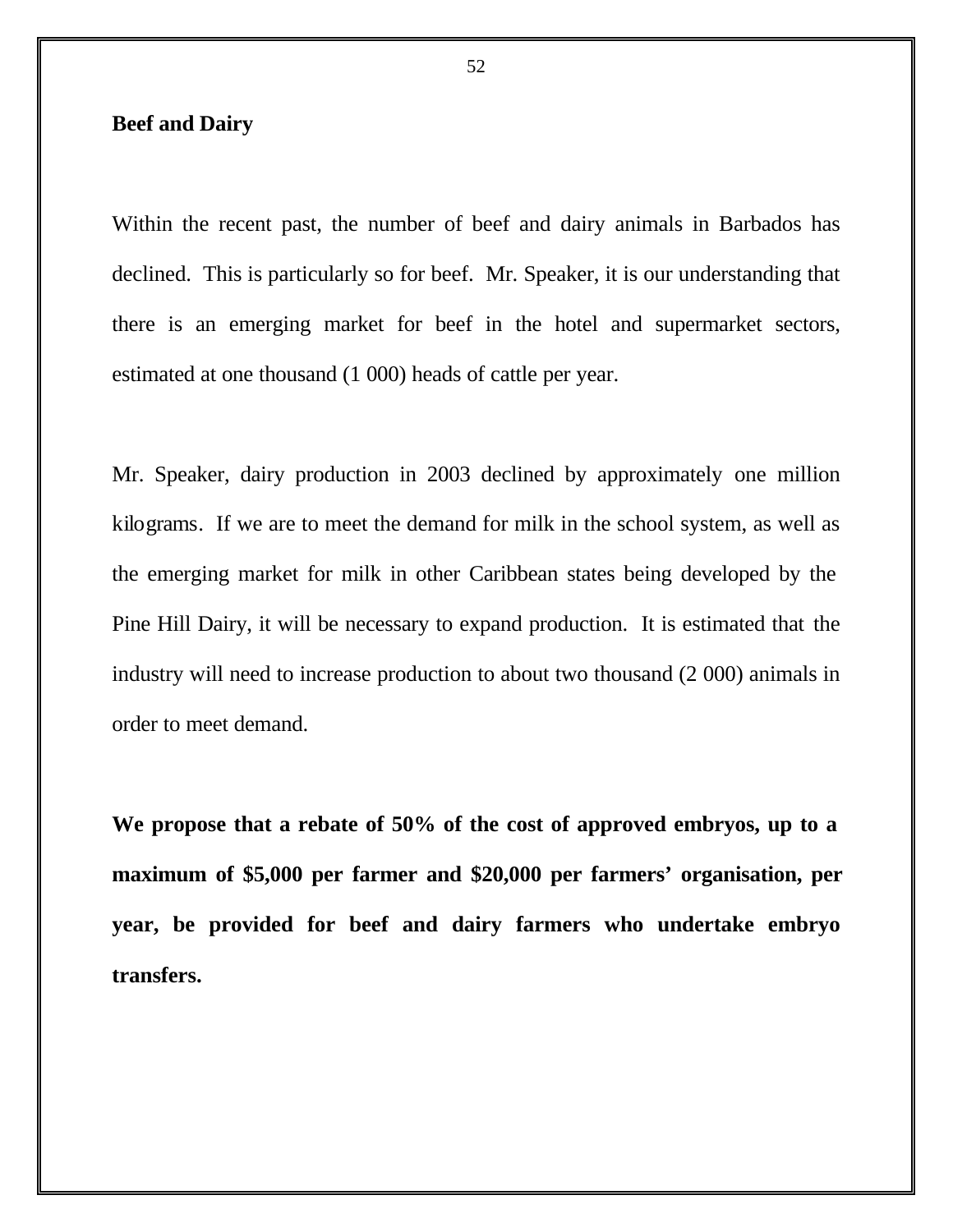**We also propose that a rebate of 30%, up to a maximum of \$100,000 be provided to cooperatives or partnerships of dairy farmers that establish a common milk parlour. For the purposes of accessing this incentive, a partnership must comprise a minimum of eleven (11) persons.**

**As an expansion of the 100% Bajan Initiative, and based on the success of the pilot of providing local fresh milk into 13 schools in St. Michael, Government will work with the pine Hill dairy and the milk producers to expand the programme to all primary schools across Barbados.** 

#### **The Use of Greenhouses or Hydroponics Systems by**

#### **Cooperatives or Partnerships**

It appears that the use of Greenhouses or Hydroponic systems is an important means by which a country that is land scarce can maximize production. In 2001, I made provision for a rebate of 40%, up to a maximum of \$30,000, for farmers adopting greenhouses and hydroponics systems for crop or horticultural production. A number of farmers have adopted this technology and have realised increases in productivity, improvement in quality of produce and reduced costs of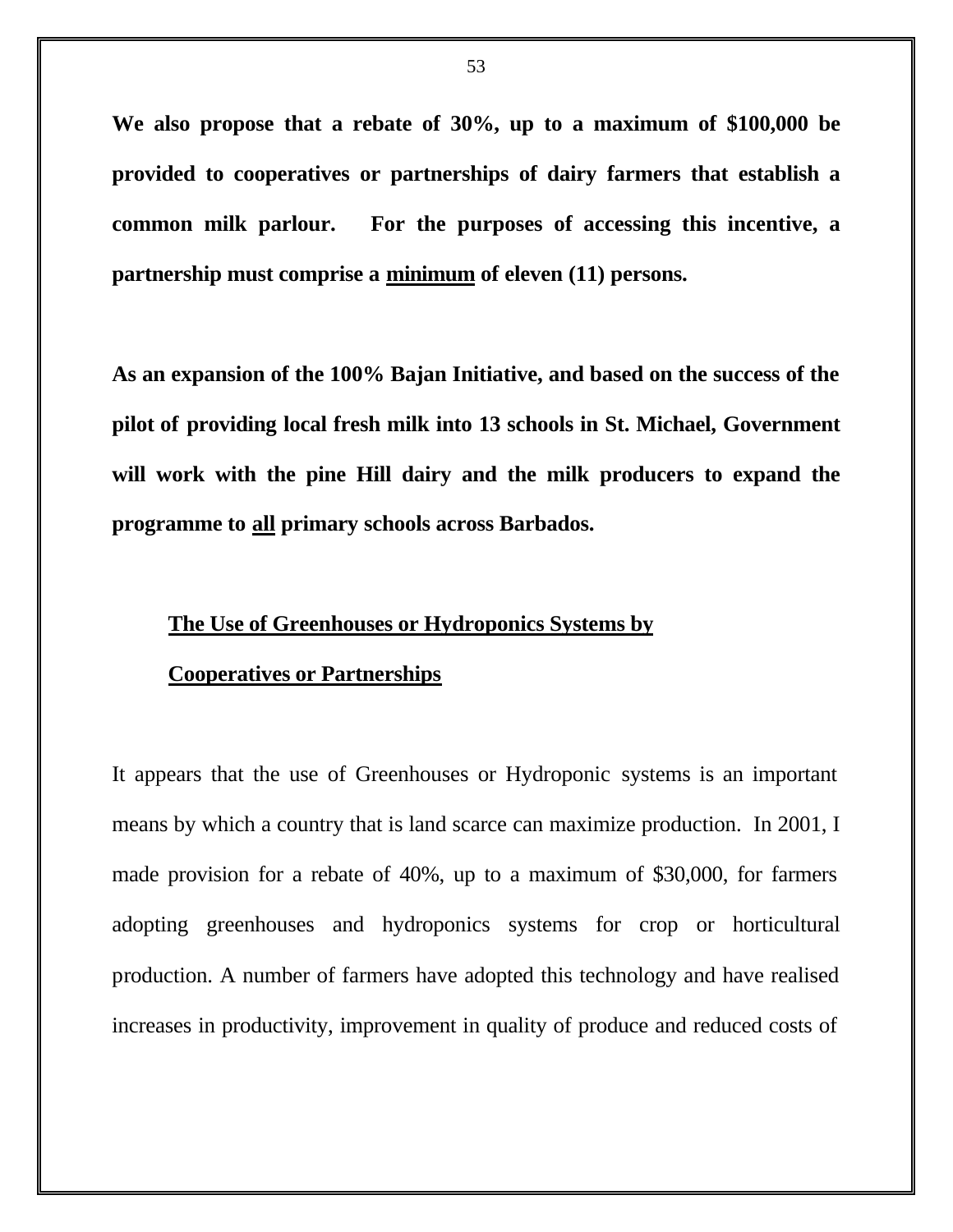production. As a consequence we are experiencing an increased demand for this technology.

**We therefore now propose that, for cooperatives or partnerships investing in greenhouses or hydroponics systems for collective use, a rebate of 25% of the costs of the components of greenhouses and hydroponics systems for crops or horticultural production, up to a maximum of \$250,000 per cooperative/partnership, be provided. For the purposes of accessing this incentive, a partnership must comprise a minimum of eleven (11) persons.**

#### **Expanded Technical Assistance Programme**

My Government is in the process of finalizing arrangements for accessing technical assistance form countries such as Brazil, China and Israel which possess world class technology that can be of assistance to Barbados. One such area is the development of water resources where Israel is a world leader in the use of brackish water for irrigation.

**I therefore propose to designate an amount of \$2,000,000 as counterpart funding to enable Barbados to make use of this valuable technical assistance.**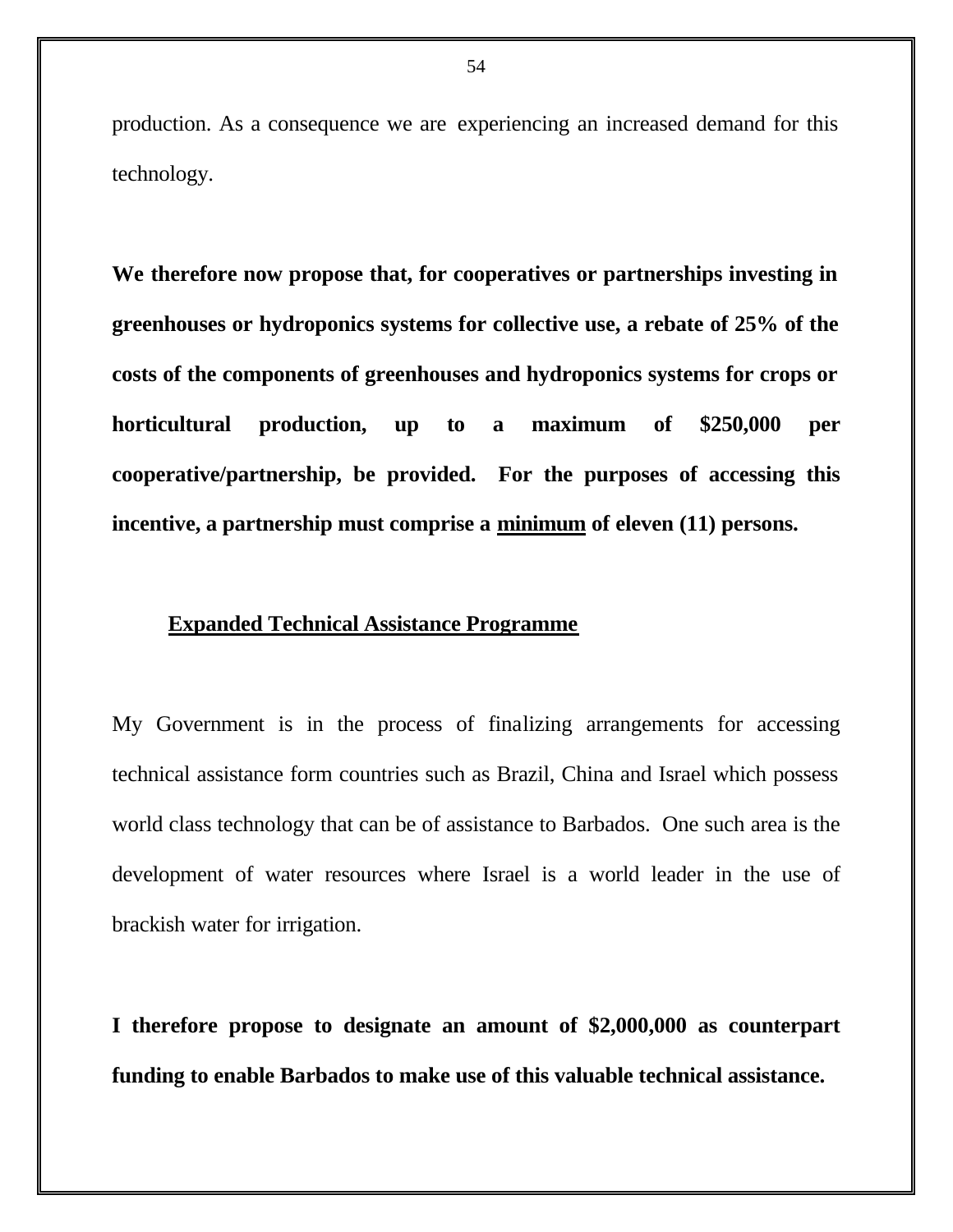## **Sugarcane Industry**

The program for the reform of the sugar industry especially focusing on product diversification and the initiative to produce new high fibre varieties as a source of fuel is well advanced.

Discussions between the BAMC and the Barbados Light and Power Company to examine the potential for electricity generation from fuel cane are progressing satisfactorily. The BAMC is now in the process of soliciting technical assistance for examining this and other options, such as the production of ethanol for the domestic market. In this regard, the Government of Brazil has indicated its willingness to offer assistance.

**In the context of this new spirit of reform the Government will continue its technical and fiscal assistance in order to effect the transformation of the industry. This support will include \$4.7 million for deficiency payments to independent growers and support for the Cane Replanting Incentive Scheme. Additionally, support will continue to be provided to the BAMC as well the independent growers for the wages bill.**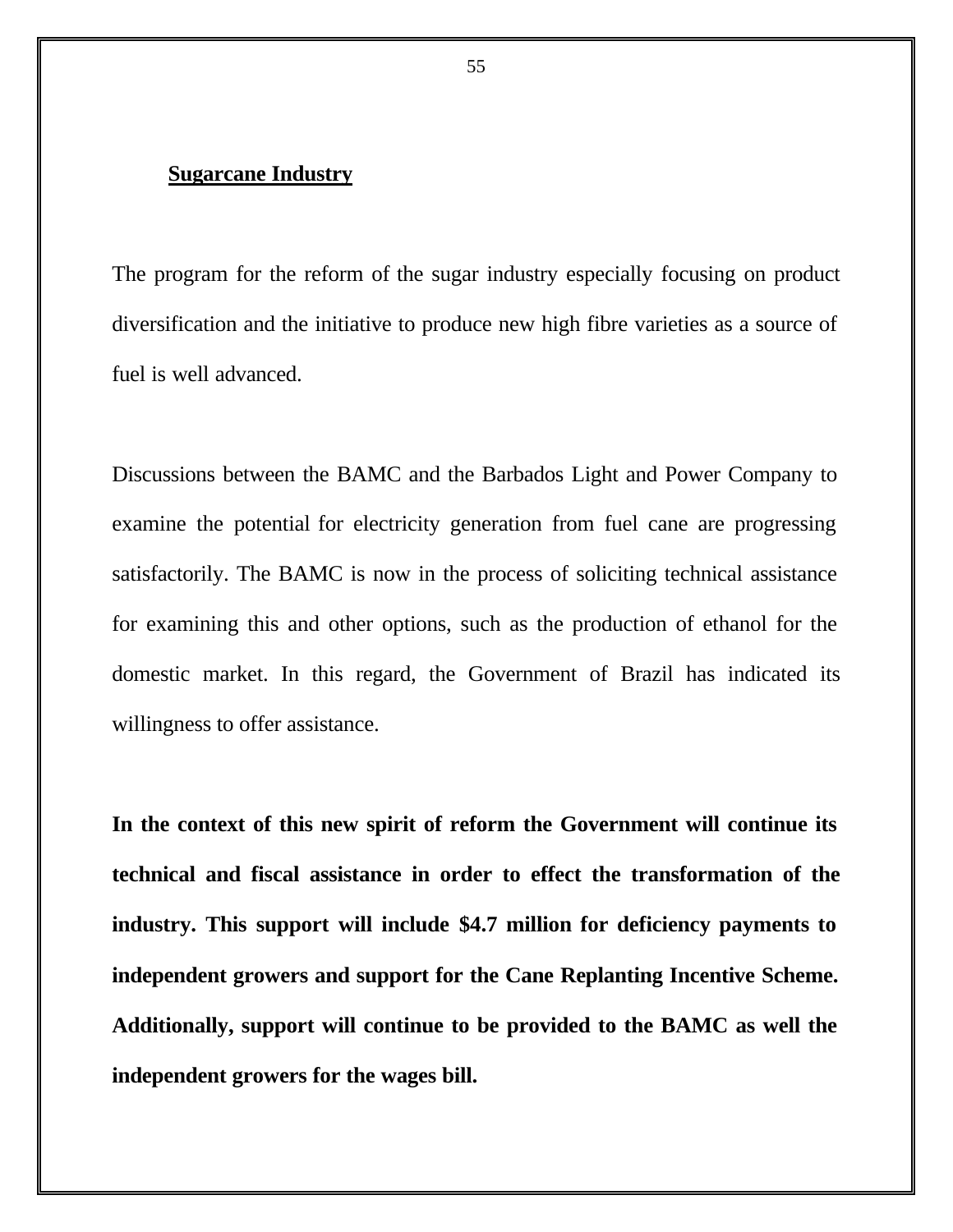**There is renewed interest in investing in agriculture in Barbados. However, one of the criteria used in accessing the duty free vehicle under the incentive scheme is that the person must have been in farming for 3 years. New ventures will therefore not qualify.**

I therefore propose that duty free concessions on farm vehicles will be provided to new ventures subject to conditions that will ensure that this privilege will not be abused.

#### **Disaster Relief Revolving Fund for the Agricultural Sector**

Mr. Speaker, the increasing number of natural disasters affecting the region this year has served to further highlight the extremely vulnerable nature of agriculture as a commercial undertaking. While Ivan missed us the floods did not and the ensuing losses have been considerable.

**To assist the agricultural community in rebounding as quickly as possible after the occurrence of a disaster event therefore, we propose to establish a Disaster Relief Revolving Fund for commercial agriculture. This Fund will**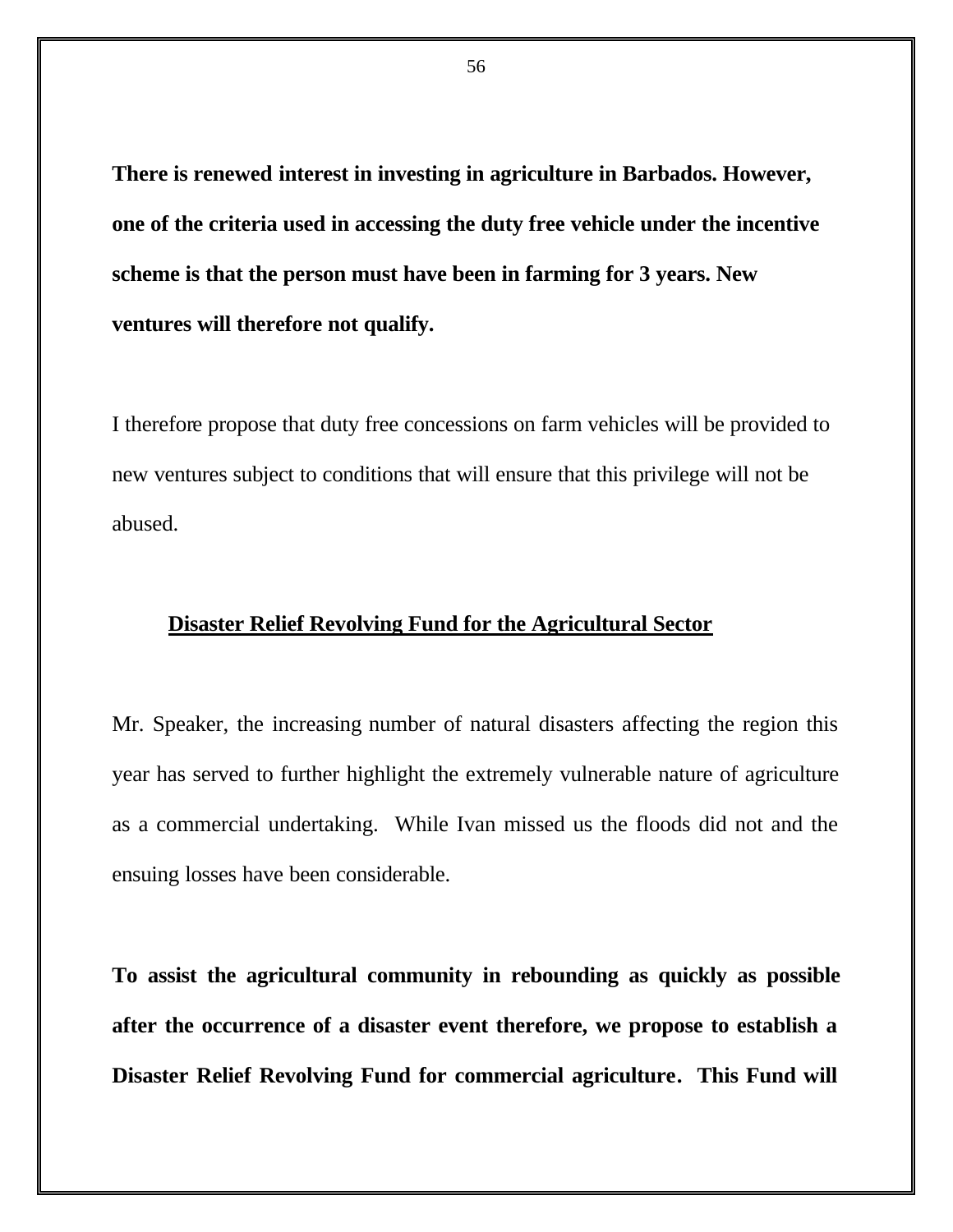**provide affected producers with access to a revolving loan facility that offers lenient repayment terms, to assist in restoring the operation to its pre-disaster status. The Ministry of Agriculture and Rural Development, in conjunction with the relevant stakeholders, will be responsible for developing the programme, its policy and operational guidelines.**

**The Disaster Relief Revolving Fund will be administered under the Agricultural Development Fund and will be capitalised, in the first instance, at \$2,000,000.** 

#### **New Venture Promotion – Development of the Cotton Industry**

The development of an integrated cotton industry is one area already identified as having the potential for accruing significant benefits to Barbados through the sale of value-added products, targeted at the high-end of the market.

The development of a vertically integrated cotton industry however requires some capital injection, particularly its infancy stage if the full potential of this crop is to be realised. In 2004, a private sector company – Exclusive Cottons of the Caribbean Inc. (ECCI) – was formed, with the ultimate objective of producing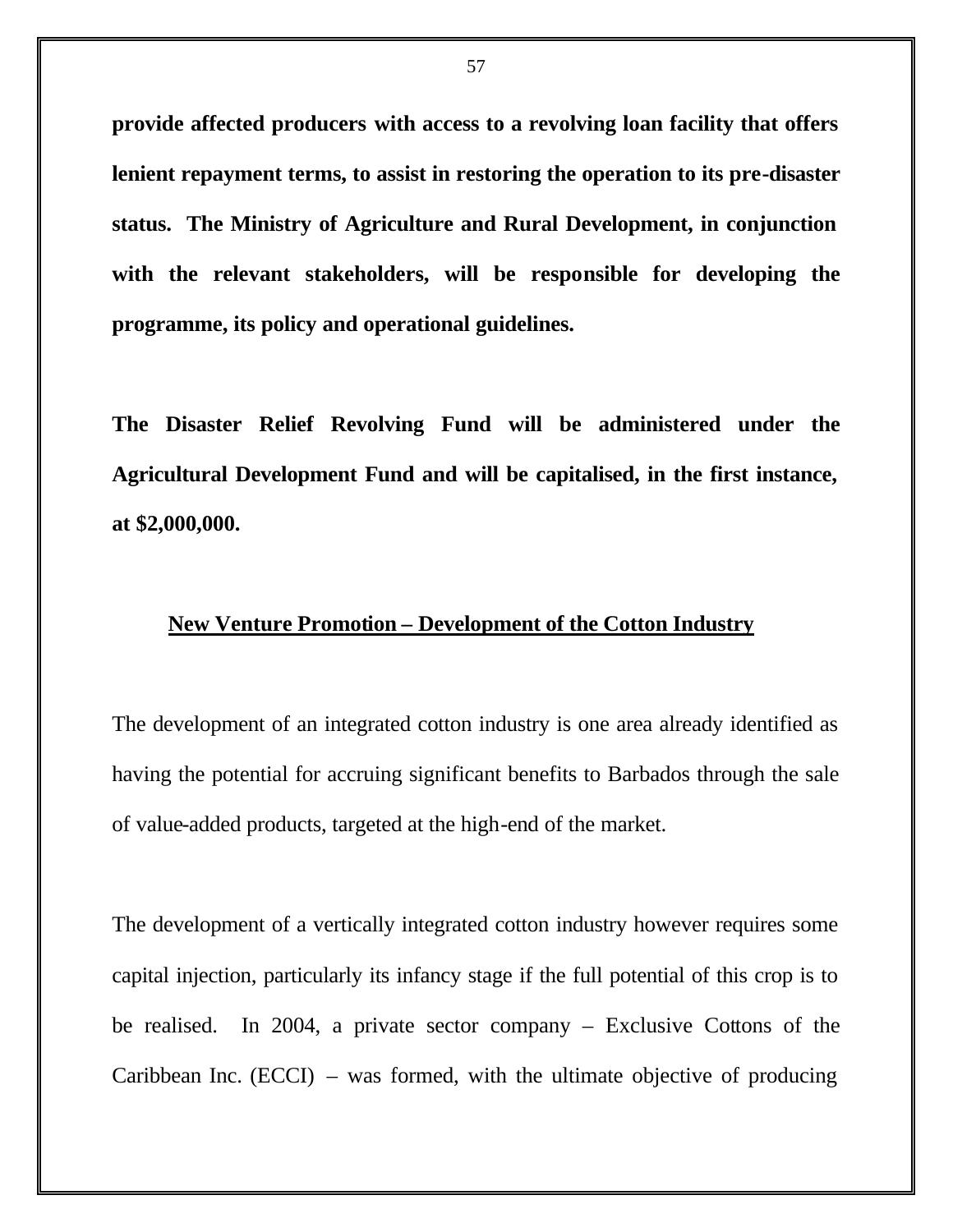finished goods that are 100% West Indian Sea Island Cotton (WISIC) and creating backward and forward linkages in the region. As a result of the progress made in the cotton sector, 2004 is the first year, in quite some time, that the local cotton lint was not sold as a primary product, but is being earmarked to create value added 100% WISIC products.

Provisional estimates indicate that, at a targeted output of 4.8 million pounds of seed cotton, (approximately 1.6 million pounds of lint) from 4,000 acres, it will cost approximately \$75 million over a five year period to engage in activities related to purchasing raw cotton, transforming it into value added finished goods and marketing as well as distribution across the world. ECCI anticipates that it requires \$8.0 million to finance the pilot phase.

**We will therefore be providing a venture capital window of \$10 million, within the existing Agricultural Development Fund (ADF), to assist with the development of new agriculture related enterprises. With cotton having exhibited significant potential and the ground work having already been initiated, it is being proposed that cotton be earmarked as the first among the new enterprises to benefit from venture capital assistance under the above**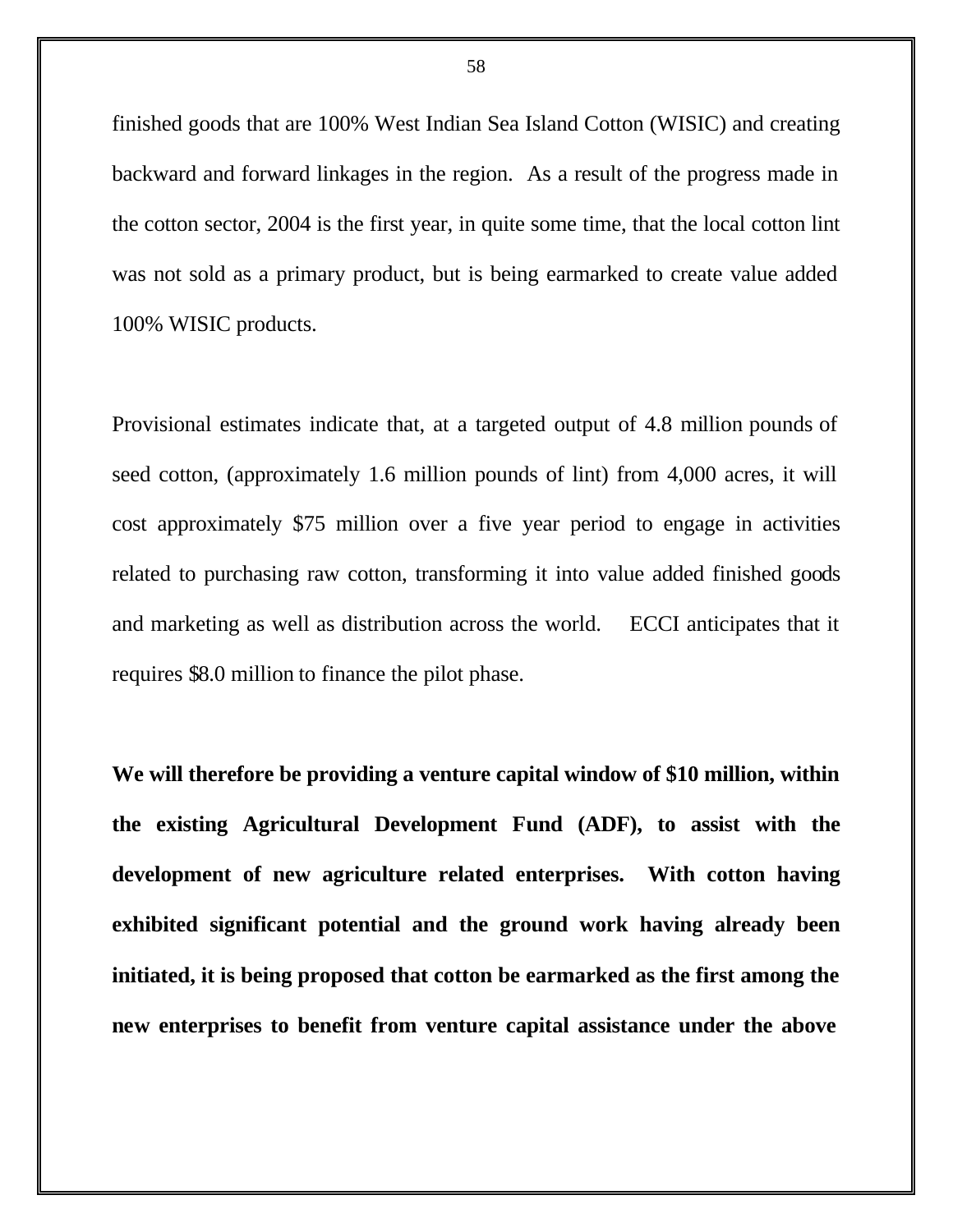**proposed facility. It is estimated that the cotton industry will require \$4.0 million in the first year.** 

#### **ii International Business**

The International Business and financial sector has recorded moderate success during the period following the OECD Harmful Tax Initiative. It is necessary if we are to reduce our dependence on Tourism as a generator of foreign exchange that this sector be restored to its buoyancy. To do so a program of diversification of the base of the sector to enlarge it beyond its present concentration on financial services is necessary. The domestic value added from the sector has to be significantly stimulated by the putting in place of programs to encourage more substantive business to be done in Barbados and the development of linkages between the international business sector and the domestic economy and between entities in the International Business Sector itself.

## **Strategic Focus**

The overall objective is that of fashioning Barbados into a centre for international business and financial services and a regional hub for CARICOM commercial enterprise. The transition from an economy supportive of an international business sector to a domicile, which generates economic activity of the foreign exchange earning variety across the entire commercial landscape, will allow us to meet the three objectives of which I have spoken.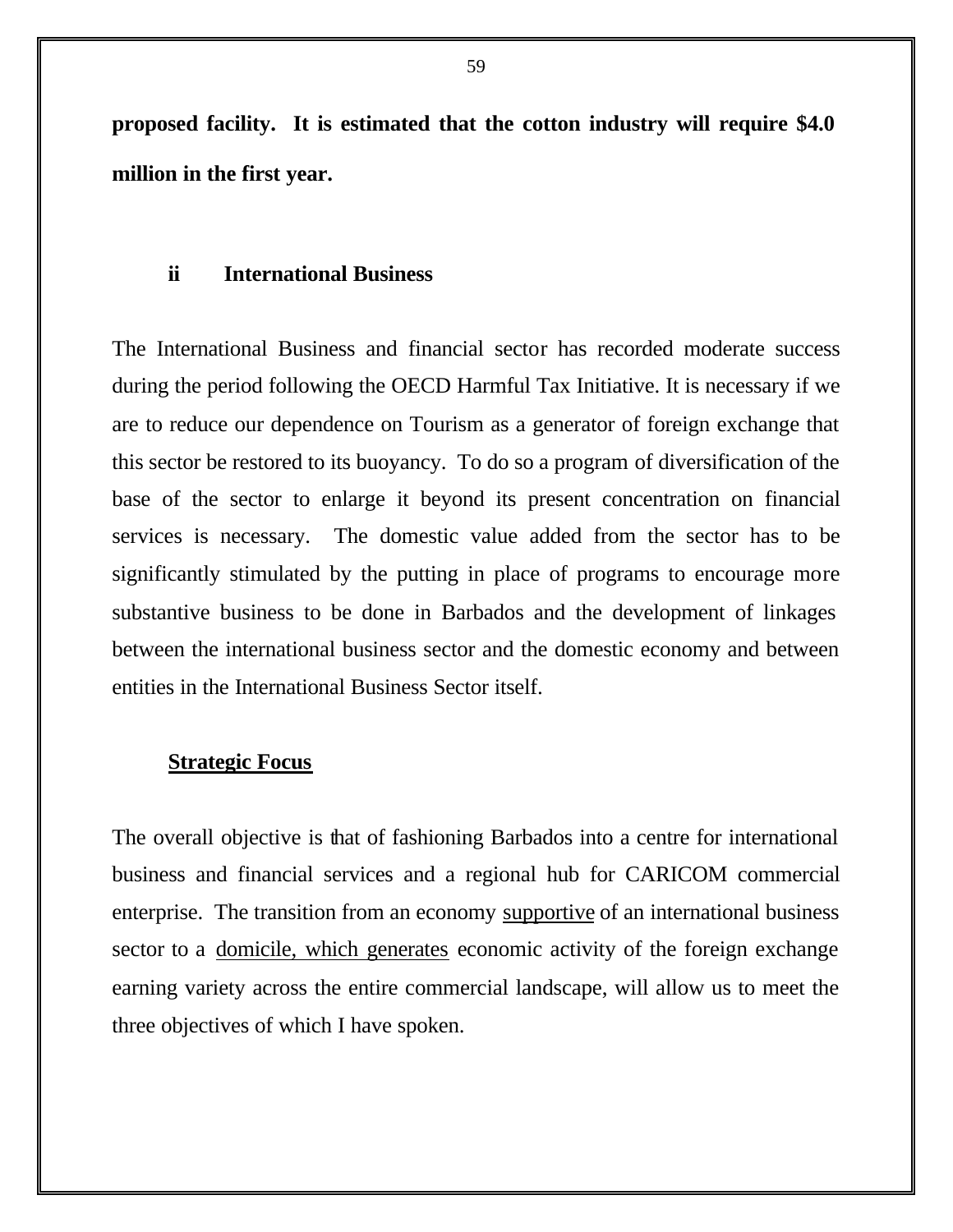**To stimulate the further development of this sector I now propose the following measures:**

#### *Pioneer Businesses*

.

At present certain activities do not benefit from the provisions of the international business legislation which is highly favourable to the conduct of business. Such activities include but are not be limited to Film and Media production, educational and health services, shared services serving the CSME, exploitation of indigenous intellectual property (principally in the areas of art, dance and culture) and research and development activities in emergent technologies. We now propose to designate such activities as pioneering activities in the belief that such activities will mirror those areas in which Barbados believes it can develop a real competitive advantage and reinforce it as the premier 'hubbing' location for pan-Caribbean companies keen to exploit the enlarged economic space of the CSME.

Domestic companies engaged in 'pioneering' activities will therefore be accorded the benefits of international business entities for a period up to 15 years. This is specifically designed to support the building of non-traditional service capacity within the domestic economy.

## *Expansion of the Foreign Exchange Credit Scheme*

*At present domestic companies selling services to the international business sector cannot claim a foreign exchange credit.* To deepen the linkages between the domestic and the international business sectors, and increase opportunities for the export of services, my Government will expand the Foreign Exchange Credit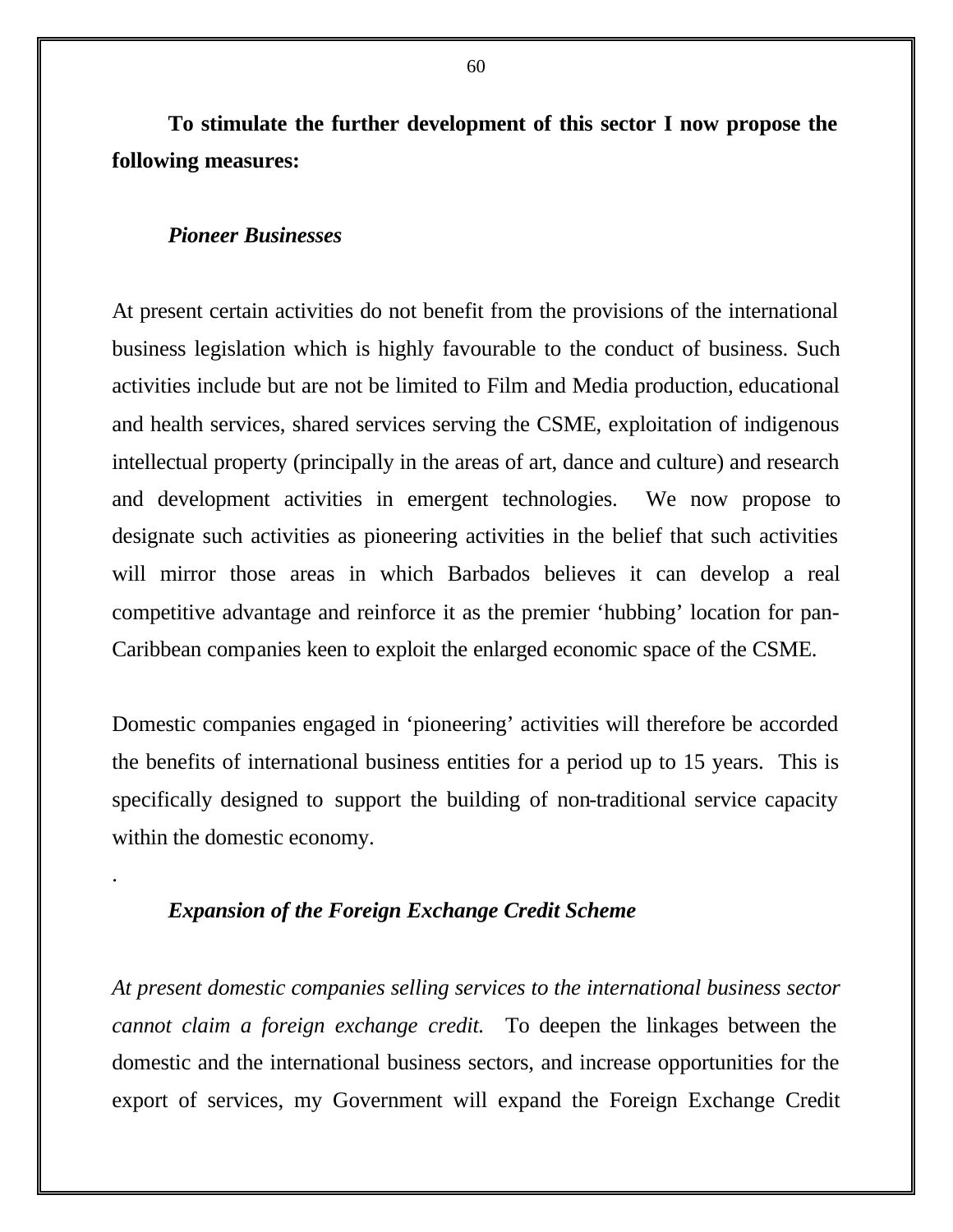Scheme. In circumstances where domestic companies are the beneficiaries of the outsourcing of services by entities operating in the international business sector, these domestic companies will be permitted to claim the income earned as a foreign currency credit.

## *Dividend – Tax Credit*

Under the Barbados Income Tax Act a company may benefit from a tax credit in respect of taxes paid on foreign income pursuant to a double taxation agreement, on a reciprocal basis, where the person has paid or is liable to pay income tax in a Commonwealth country and where an international business company, international society with restricted liability or a company licensed under the international financial services act, pays foreign tax on income earned outside of Barbados. Income from an entity other than in the circumstances mentioned above currently will not qualify for the credit. I have heard the representation from the private sector and this matter will be dealt with later in my presentation on taxation.

## *Removal of Stamp Duty on the Alienation of IBC Shares*

A matter that continues to be of concern to our international business community is the attachment of stamp duty on the charging or pledging of shares in an international business company or quotas held in international societies with restricted liability as security for the performance of an obligation outside of Barbados by the foreign share or quota holder.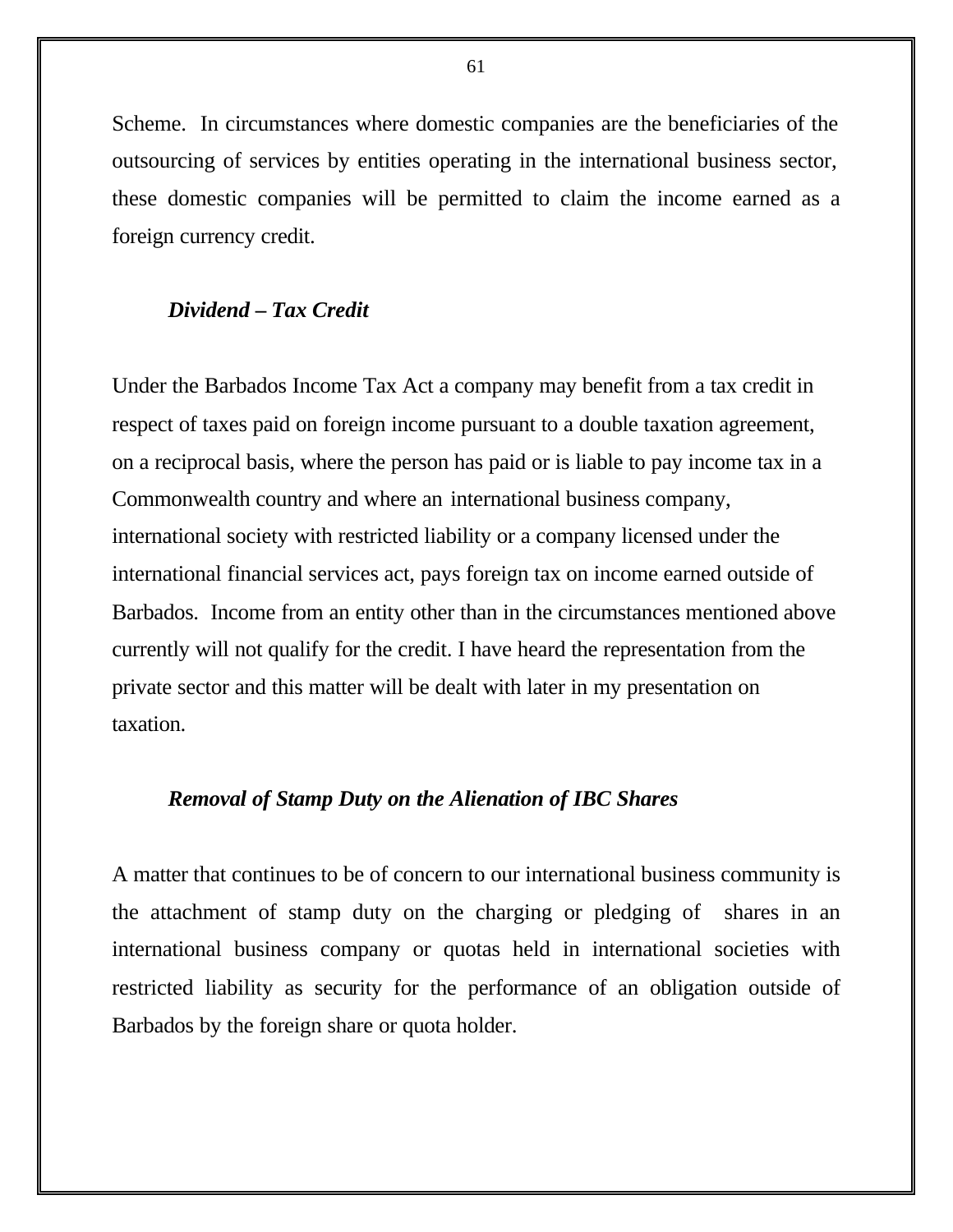To facilitate the expansion of securitization transactions in Barbados' international business infrastructure the Government wishes to make it clear that the there will be no stamp duty or other impost payable on the amount secured by a charge or pledge of IBC shares or ISRL quotas.

## *Support for the export of professional services*

The growth and increasing sophistication of Barbados' professional services has been inextricably linked to the expansion of Barbados' international business sector. To enable professionals to continue to support the development of Barbados as a centre for international business and financial services and to enable Barbados to realize the dividends of the implemented CSME, the Government proposes the following:

- 1. The enactment of legislation to introduce limited liability partnerships;
- 2. The amendment of Section 153 and 154 of the Companies Act to enable auditors to provide audit services to companies through the vehicle of a limited liability company; and
- 3. The systematic review and amendment of regulations to ensure that all professionals can take full advantage of these structures.

This initiative is of vital importance to the continued viability of Barbados' professionals especially in circumstances where such structures are currently available to other professionals operating from CARICOM countries.

Finally, as a necessary fillip to the continued integration of the local accountancy profession into the global market-place and the maintenance of international best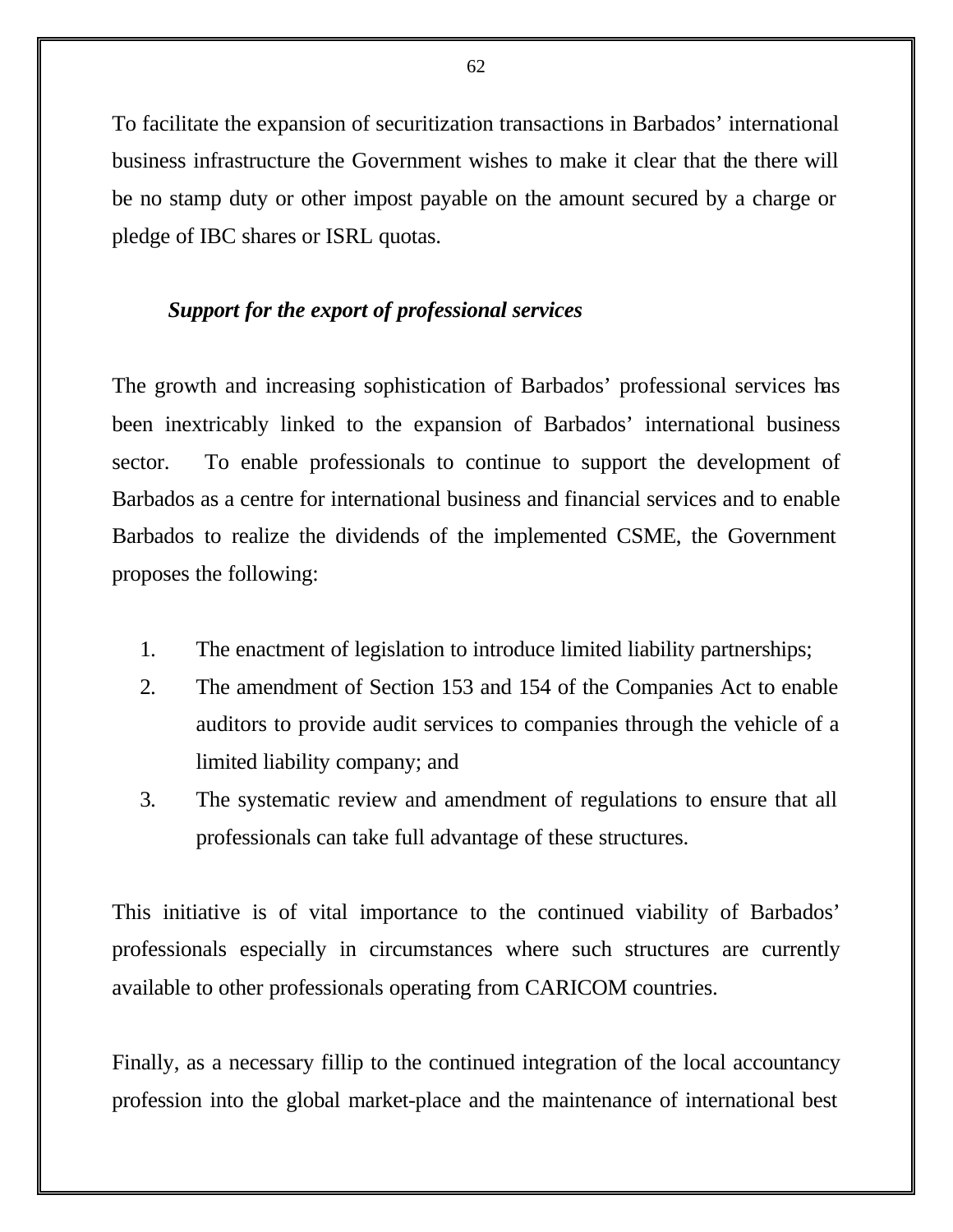practices especially in the area of international audit functions, the Registration Act for Accountants will give the Institute of Chartered Accountants of Barbados the responsibility and authority to discipline its members.

## *Removal of Bonded Warehouse fees for International Business Companies*

In the interest of facilitating the use of Barbados by international business companies as a 'distribution hub' in circumstances where such operations may involve the importation, storage and re-exportation of large inventories as part of their international business activities, the Government will remove the obligation to establish a bonded warehouse as provided for under the Customs Act. As a corollary to this step, these enterprises will be exempted from the payment of annual private warehouse registration fees and the establishment of bond security.

#### *Introduction of a Registered Agents Act*

In-line with the accepted practice found in many other international business centres and to maintain Barbados' high standards of due diligence the Government will introduce Registered Agents Legislation. The law will further facilitate international business development by standardizing the level of service provided by local functionaries in the international business market. With many well-known and well-regulated service companies operating in Barbados the legislation will have the added benefit of ensuring the highest level of domestic regulation of this important traded service.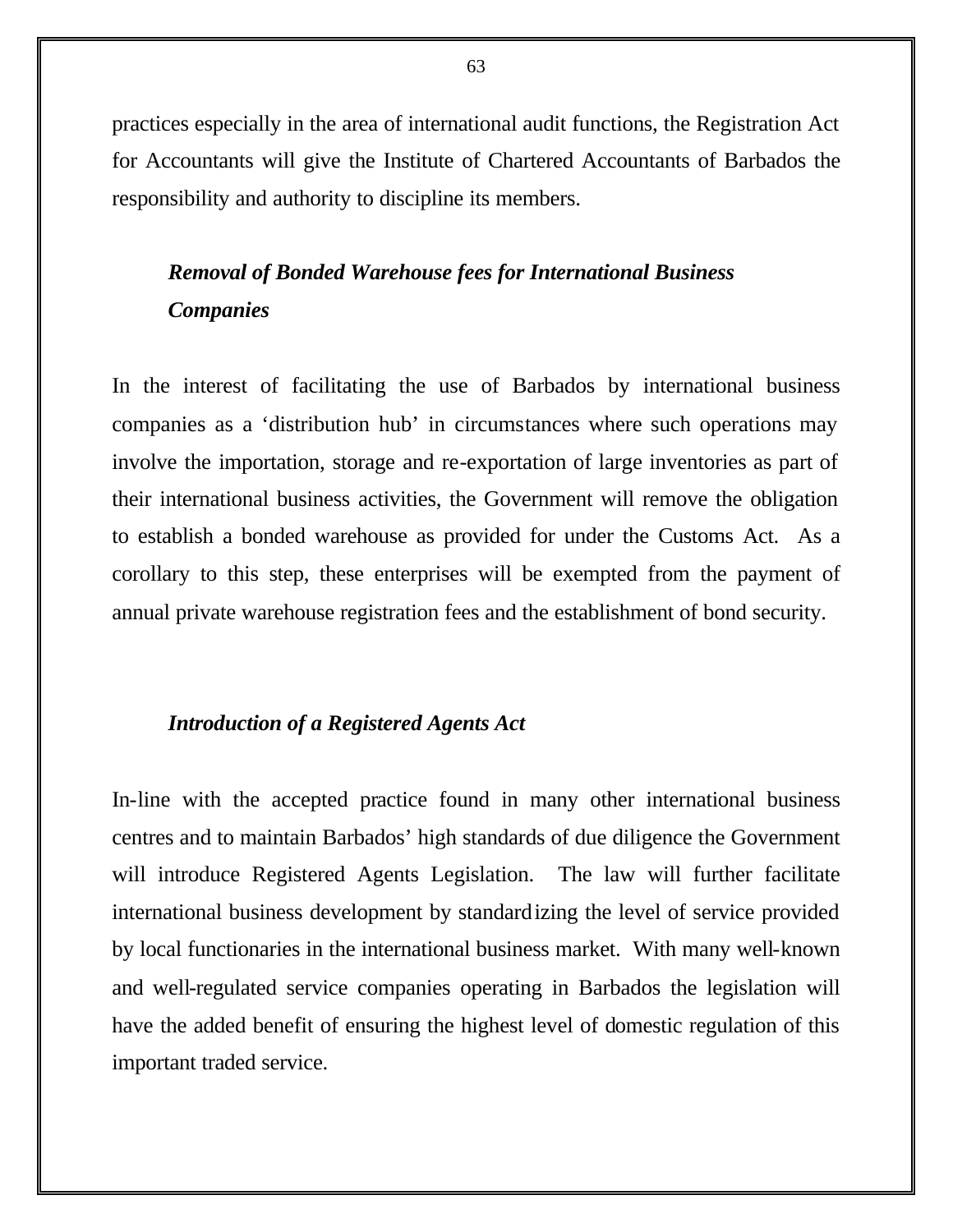# *Increased budget for the marketing and promotion of international business and financial services*

Recognising the substantial contribution that international business activities continue to make towards to Barbados' foreign reserves and cognisant of the fact that for too long the marketing and promotion of Barbados as an international business centre has been under-funded, my Government will increase the funding from \$2 million to BDS \$5million to support the promotion and marketing of Barbados as an international business centre. The money will be used to support public and private sector programmes specifically designed to re-brand Barbados as an international business and financial services centre. Plans will exploit the natural synergies between international business and tourism especially in the lead up to World Cup 2007.

#### **Barbados Coalition of Service Industries (BCSI)**

The Government continues to see the BCSI as a valued and effective private sector partner in furthering the country's export services agenda. Over the course of the 2003/2004 financial year the BCSI has embarked on a number of important initiatives. It has created a Secretariat, launched a Website and participated in a number of services trade expos. It is considered that it has laid the foundation to provide its members with ongoing education and sensitization about the issues related to the competitive export services. Over the course of the coming year, the BCSI plans to identify and participate in a larger number of trade expos to aggressively push the export of Barbados' services in the region to maximize the benefits of the CSME and further a field into the FTAA countries.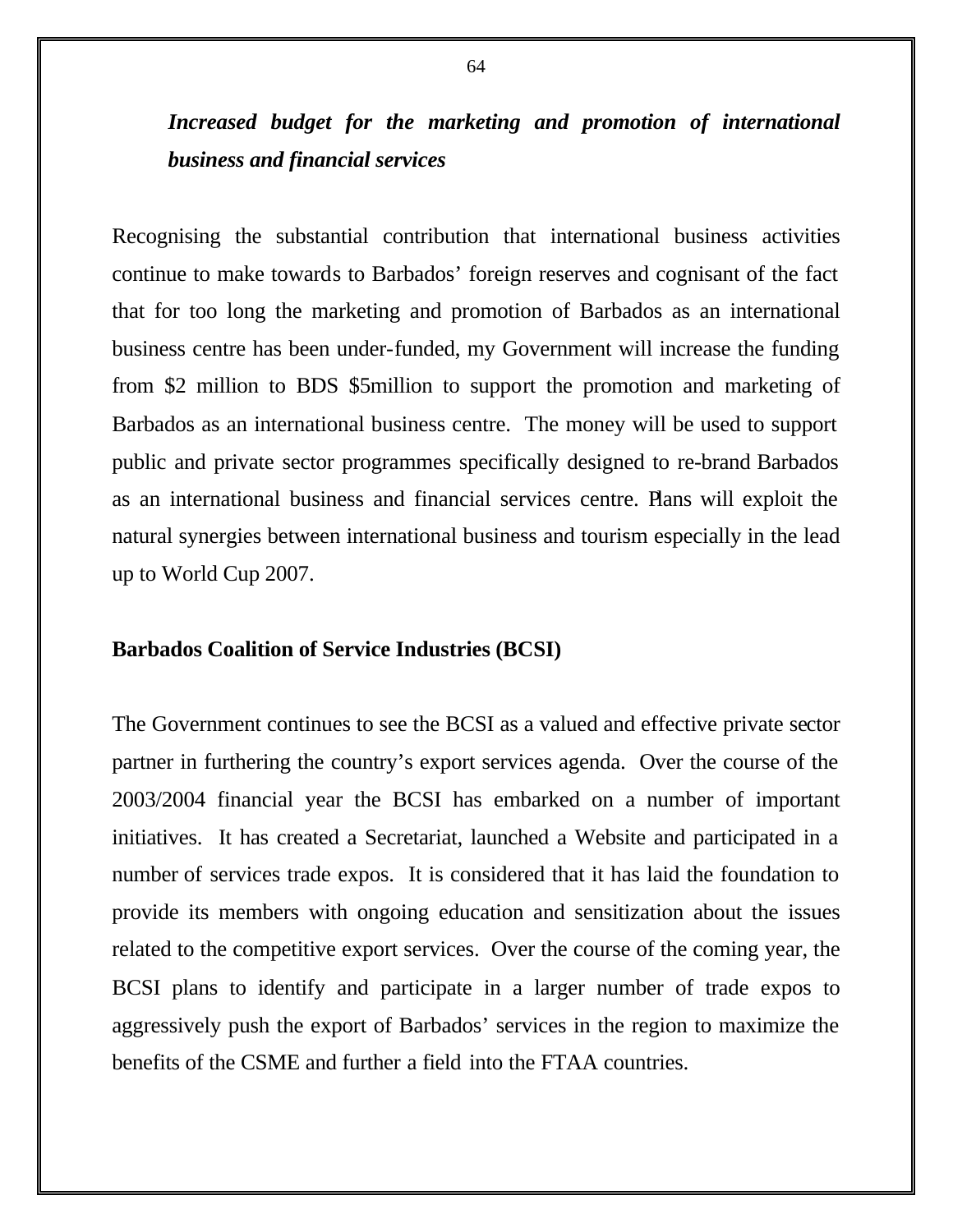The Government will increase the allocation to the BCSI in the next financial year from \$500,000 to \$600,000 to assist in its expanded marketing programme.

#### **iii Manufacturing**

The manufacturing sector is that part of the economy that is labouring the most under the weight of trade liberalization. The output of the sector has remained stagnant over the last two years despite the provision of resources for technical assistance to upgrade and modernise plant as well as an array of new incentives.

We have to allow these initiatives more time to take full effect, while pursuing new avenues to stimulate production in Barbados in areas where there is strong demand for consumer goods that can be produced at home.

We will therefore continue the special technical assistance programme that has been put in place to upgrade our enterprises to world standards – a programme that to date has benefited over 100 firms. We propose also to inject an additional \$1 million a year for at least 5 years to the BIDC Special Technical Assistance Programme.

The "Buy Local Campaign" will continue with support for a phase 5 to facilitate the promotion of Barbadian products in order to maintain the domestic market share of these products. The campaign will now have an outward thrust with the resurrection of "Bajan Expo" in conjunction with the Barbados High Commission in London.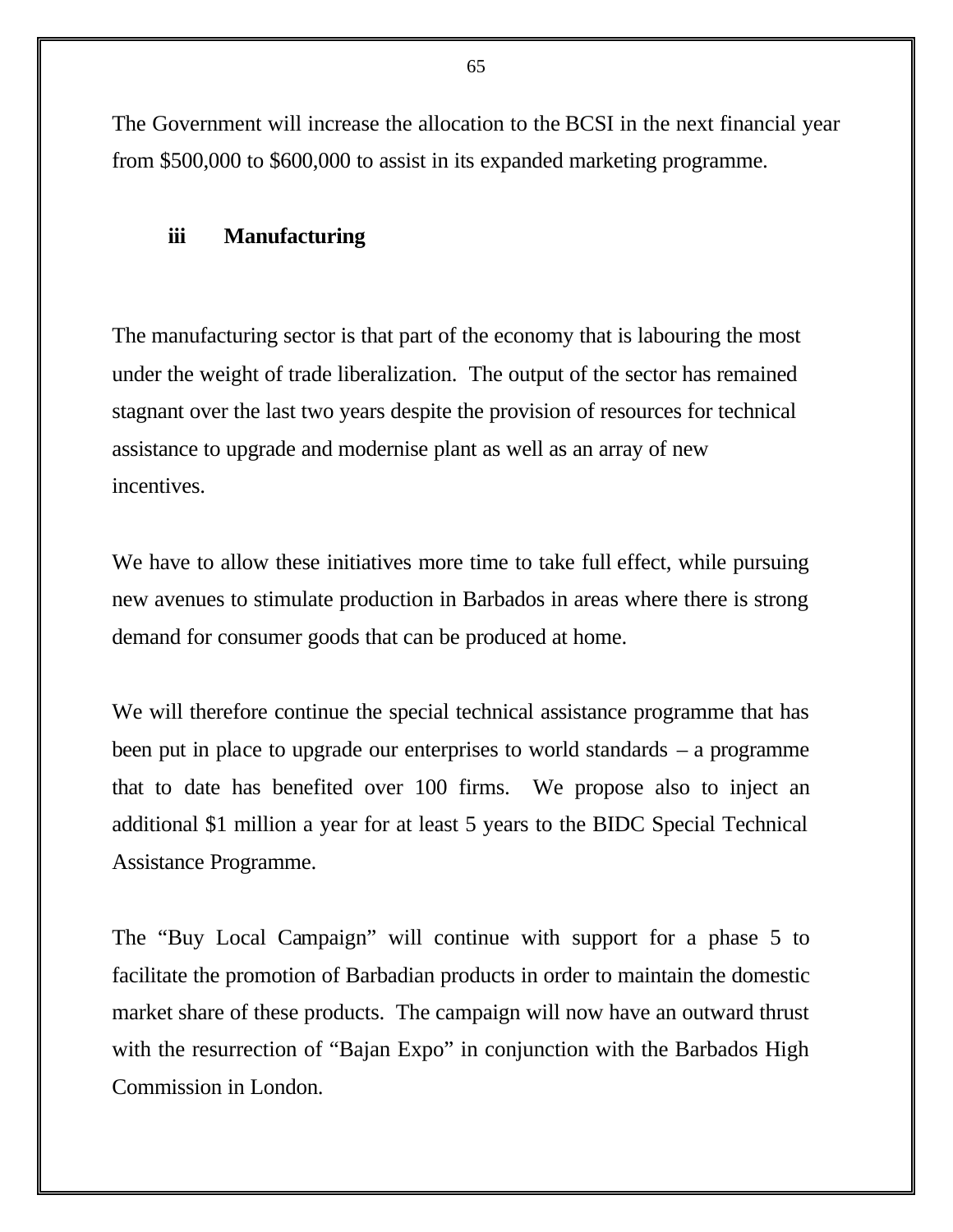A programme of selective production stimulation in agriculture has paid significant dividends where the stimulation has been in those areas of strong domestic demand such as pork and poultry. The meeting of the furniture requirements of the new Hilton Hotel indicates the capacity of the local industry to satisfy demand. Hence the BIDC will put in place a new support programme "Basic Industries of Barbados" to rebuild capacity in the areas that were traditionally the core of Barbadian manufacturing The areas that will receive immediate benefit in this regard are furniture and fittings and the beverage industry. The "Basic Industries of Barbados" programme will have the first claim on the additional resources of the Special Technical Assistance Fund.

There is at least one area where Barbados has a leadership position in technology and where expansion can only come through the deliberate fostering of partnerships between Barbadian owners of technology and investors abroad. That area is Solar Water Heating. There is a firm proposal for a joint venture with a Nigerian company and we will support it. We will also seek joint venture arrangements with other Caribbean countries. The resources for this activity will be drawn from the Industrial Investment and Employment Fund.

## **iv Tourism**

As indicated earlier, the tourism sector has performed admirably over the past two years.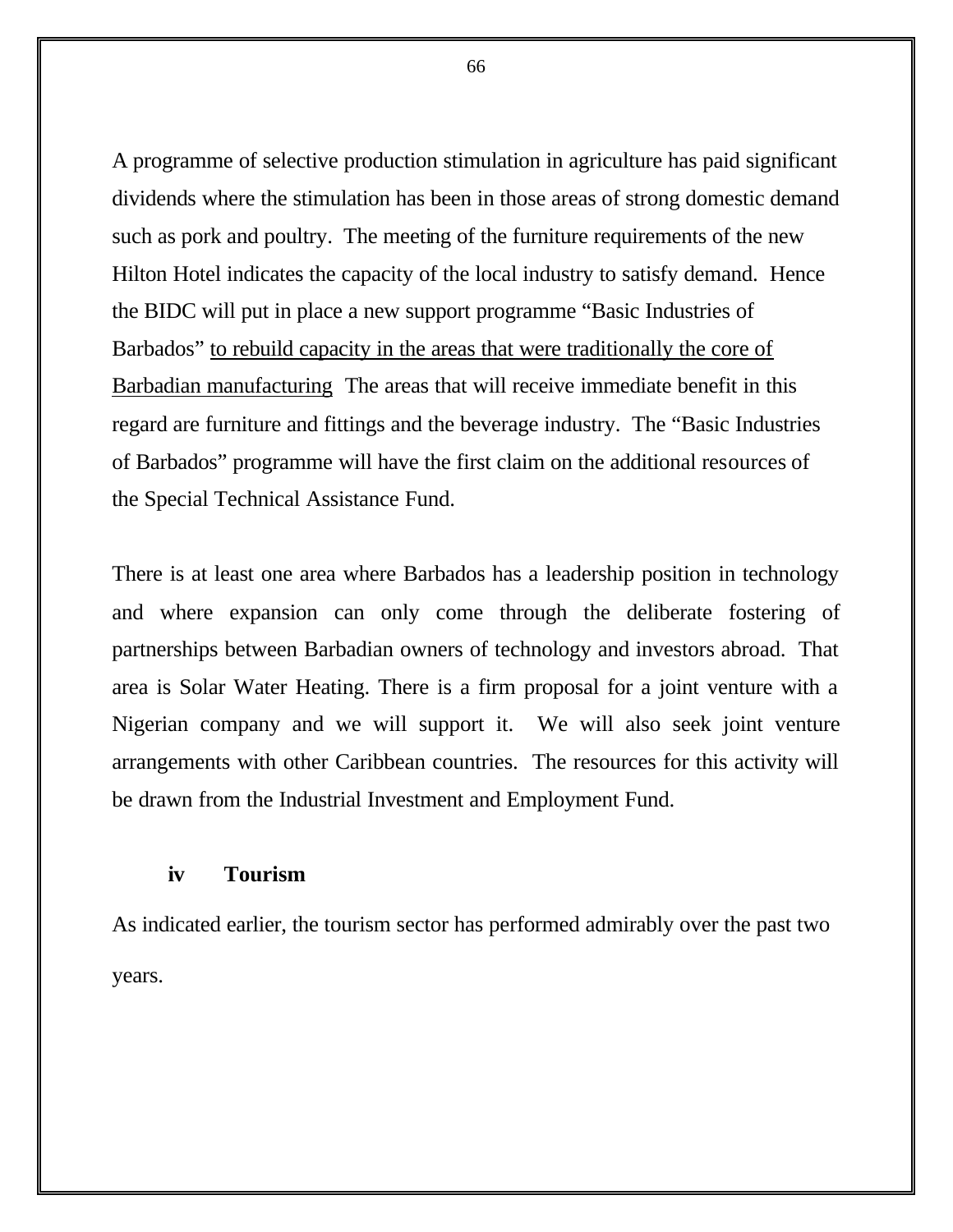I can also report good news for the coming winter season. Advance bookings for travel to Barbados by the largest North American tour operators, project increases for the period January to February 2005 of between 75 to 80 per cent over the levels for the equivalent periods in 2003 and 2004.

These robust numbers speak volumes for the ability of Barbados' tourism planners to seek, attract and generate ever higher levels of tourist arrivals to the country. However, as the levels of arrivals approach a peak carrying capacity it will be necessary for us to increasingly focus upon the quantity and quality of tourism product on island that is required to house, feed and entertain the visitors that travel to Barbados.

The Barbados tourism sector has been the beneficiary of a major change in the legislative framework for tourism investment and development through the enactment of the Tourism Development Act of 2002. Under the Act a total of 11 new hotels accounting for 406 rooms were developed, representing an investment of \$73.6 million and generating an additional 179 jobs. Extensions and renovations to 10 other hotels, representing an investment of \$306.7 million, have resulted in an additional 483 rooms and 442 new jobs.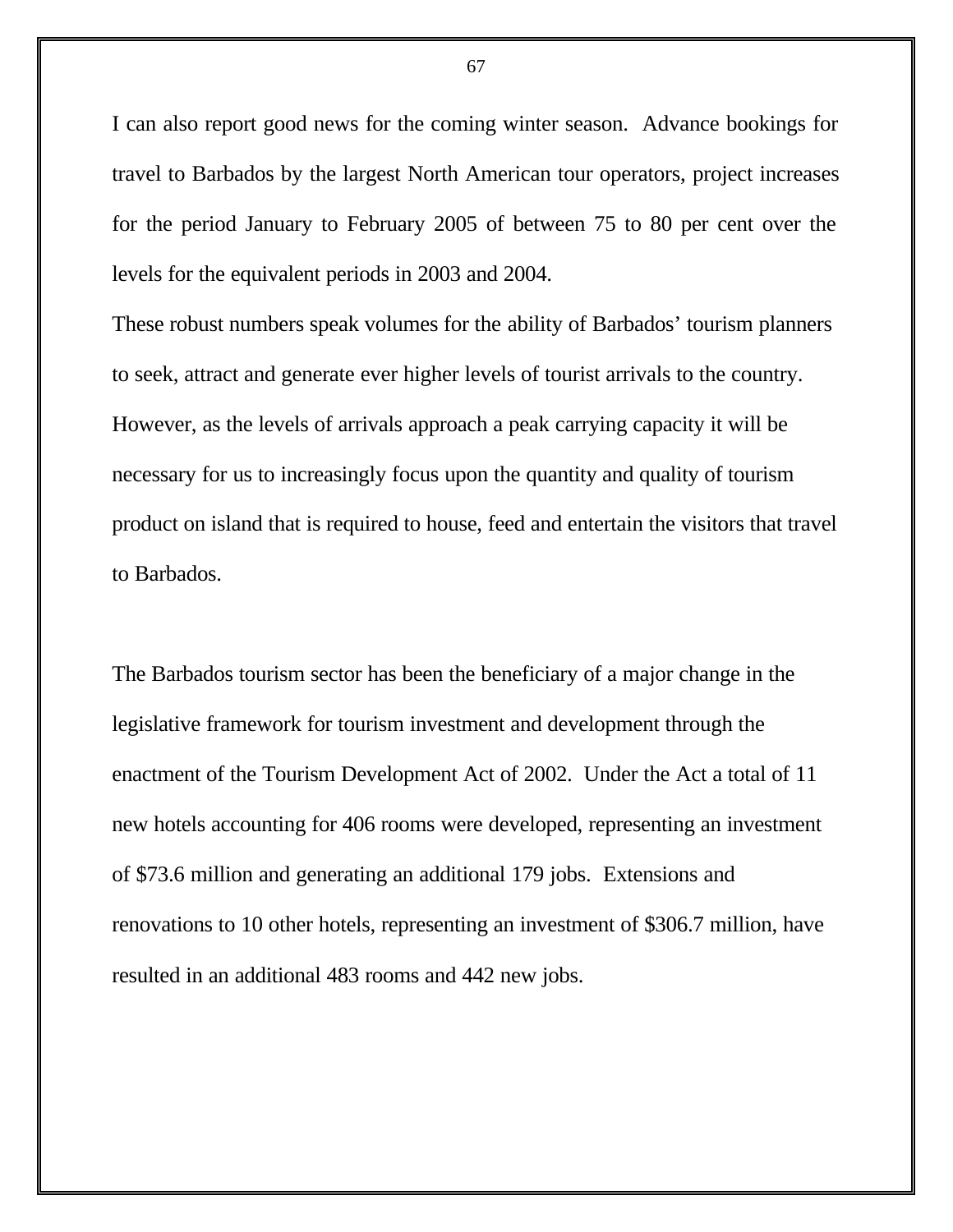The extended focus of the new Tourism Development Act can be seen in the development of multi-purpose tourism accommodation projects representing an investment of \$372.0 million. These multi-purpose developments include 100 hotel rooms and 605 villa rooms and are expected to generate 506 jobs on completion of the projects.

In addition, a number of new projects in the ancillary sector, comprising attractions and sports and recreational facilities, will benefit from the Tourism Development Act at an investment cost of \$38.6 million and 182 new jobs when completed.

The food and beverage sector has not been left out, Mr. Speaker. Under the Act some 11 new restaurants have been assisted, at a total investment of \$15.1 million, and 168 new employment opportunities created.

Undoubtedly, with the coming into effect of the Tourism Development Act, Barbados has in place much of the institutional arrangement needed to support the growth of a modern tourism sector.

However, much more needs to be done to stimulate growth in product development if we are to adequately prepare for this country's hosting of the quarter final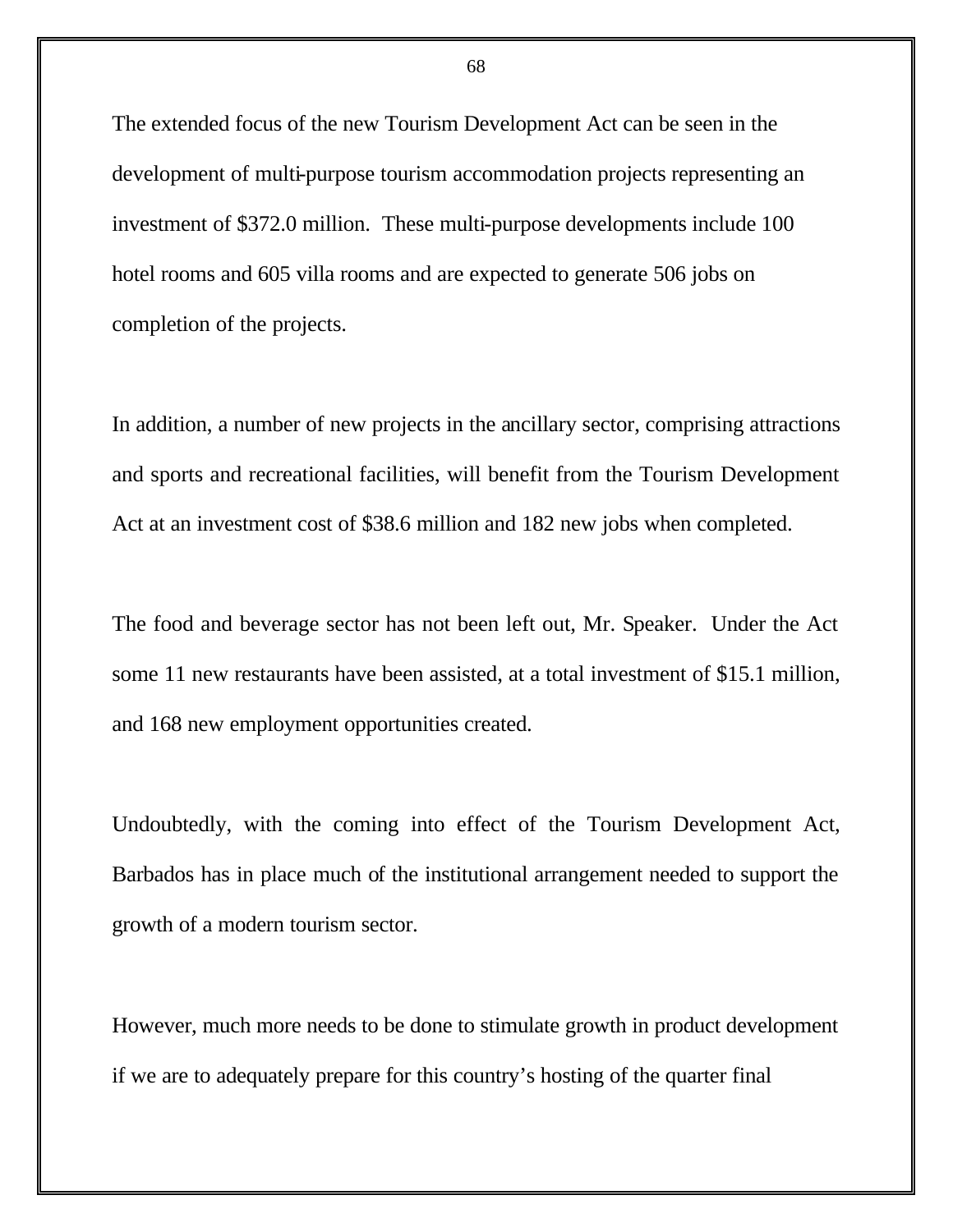matches and the final match of the Cricket World Cup in 2007. One of Barbados' major challenges in hosting the Cricket World Cup will be satisfying the accommodation needs of visitors. Currently, Barbados' room stock is estimated at 8,000 rooms. The total room requirement to accommodate Barbados' regular visitors as well as anticipated fans of the Cricket World Cup is approximately 12,000 rooms. The Town and Country Planning Development Office has reported that as of the end of November 2004, planning applications for yet to be started tourist-type accommodation totaled approximately 1,800 rooms. Assuming that all of the projects under application are realized, a deficit of 2,200 rooms remains to be provided.

The Government is of the view that a significant portion of room stock deficit can be provided through the development of Community-Based Accommodation; alternatively described as Bed and Breakfast (B&B) or Home Accommodation. The Government considers further, that there is scope for Barbadians to rise to the challenge of satisfying the accommodation requirements for hosting the World Cup by opening up their homes to visitors. While the principal need for additional accommodation in Barbados will span just an estimated 21-day period of the Cricket World Cup competition, long term financial benefits can accrue to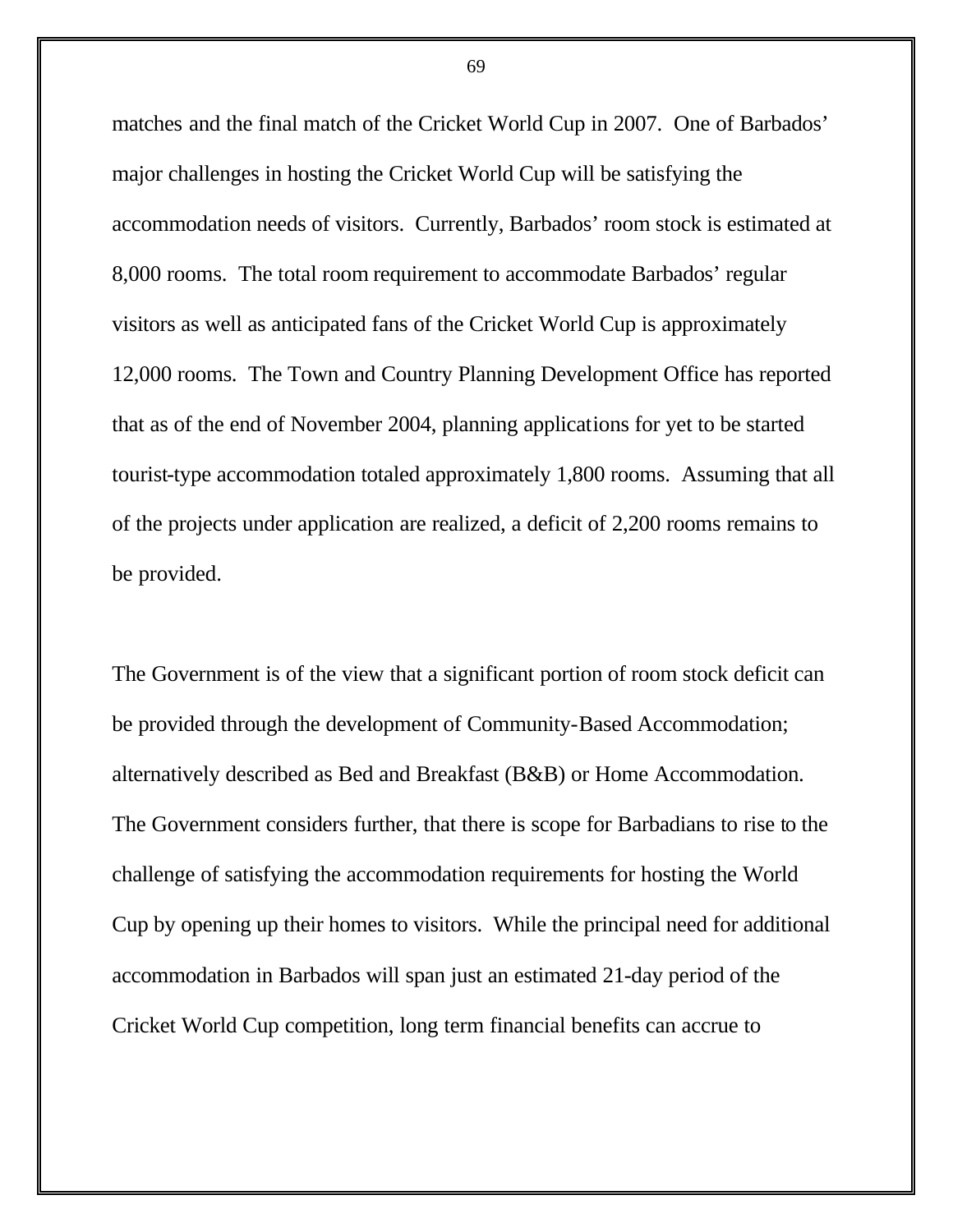investors in B&B/Home Accommodation, if such accommodation remains as a component of the stock of rooms available to the tourism sector.

The Ministry of Tourism and the Barbados Tourism Authority are currently collaborating to develop a framework for the development of B&B/Home Accommodation as a part of the tourism room stock. Standards for Home Accommodation are being developed with a view to their finalization early in 2005.

In an effort to give a jump-start to the development of Home Accommodation in Barbados, I propose to create a \$5.0 million Bed and Breakfast/Home Accommodation Loan Fund for developers to carry out refurbishments, renovations or new construction required to meet B&B/Home Accommodation standards. Investors accessing this loan fund will be required to pledge their developments to a B&B/Home Accommodation pool that will be centrally marketed and booked. Such investors will also be required to undergo training and awareness programmes conducted by the Ministry of Tourism and to be subject to a set of standards and guidelines for the operation of B&B/Home accommodation. The Ministry of Tourism will be required to monitor the developed room stock to ensure that the established standards are maintained.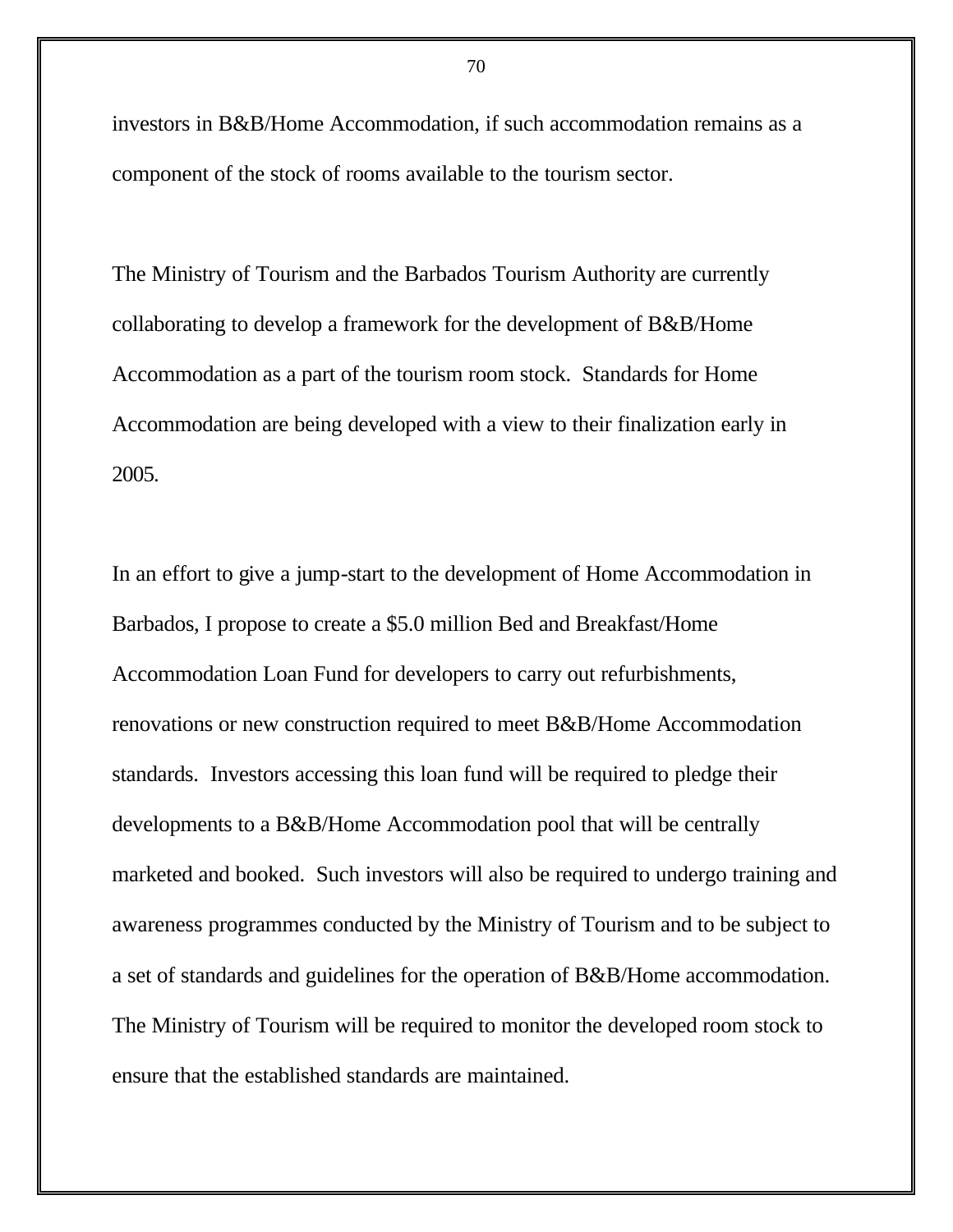There is still more that can be done, Mr. Speaker.

The Government not only recognizes the important contribution currently being made by the small hotel sector to Barbados' tourism product, but also the potentially larger contribution it could make to the sector in the years leading to the Cricket World Cup and beyond. Government has provided \$5.0 million to a fund with the hope that it would reach \$20.0 million through private sector investment. This has not been realized. We therefore propose to introduce significant new resources to support the upgrading of the capacity in the sector.

The small hotel sector is presently characterized by relatively low levels of debt, low room occupancies, significant seasonality in tourism activity, financial distress and low quality of product. Indeed, it is unfortunately the case that of the 700-odd rooms that make up the small hotel sector, approximately 500 of them are below acceptable market standards and have therefore been unable to fully participate in the upturn of the tourism sector over the last two years.

It is the Government's desire that these rooms should be brought up to a standard that would allow their full utilization by the tourism industry. In this regard, I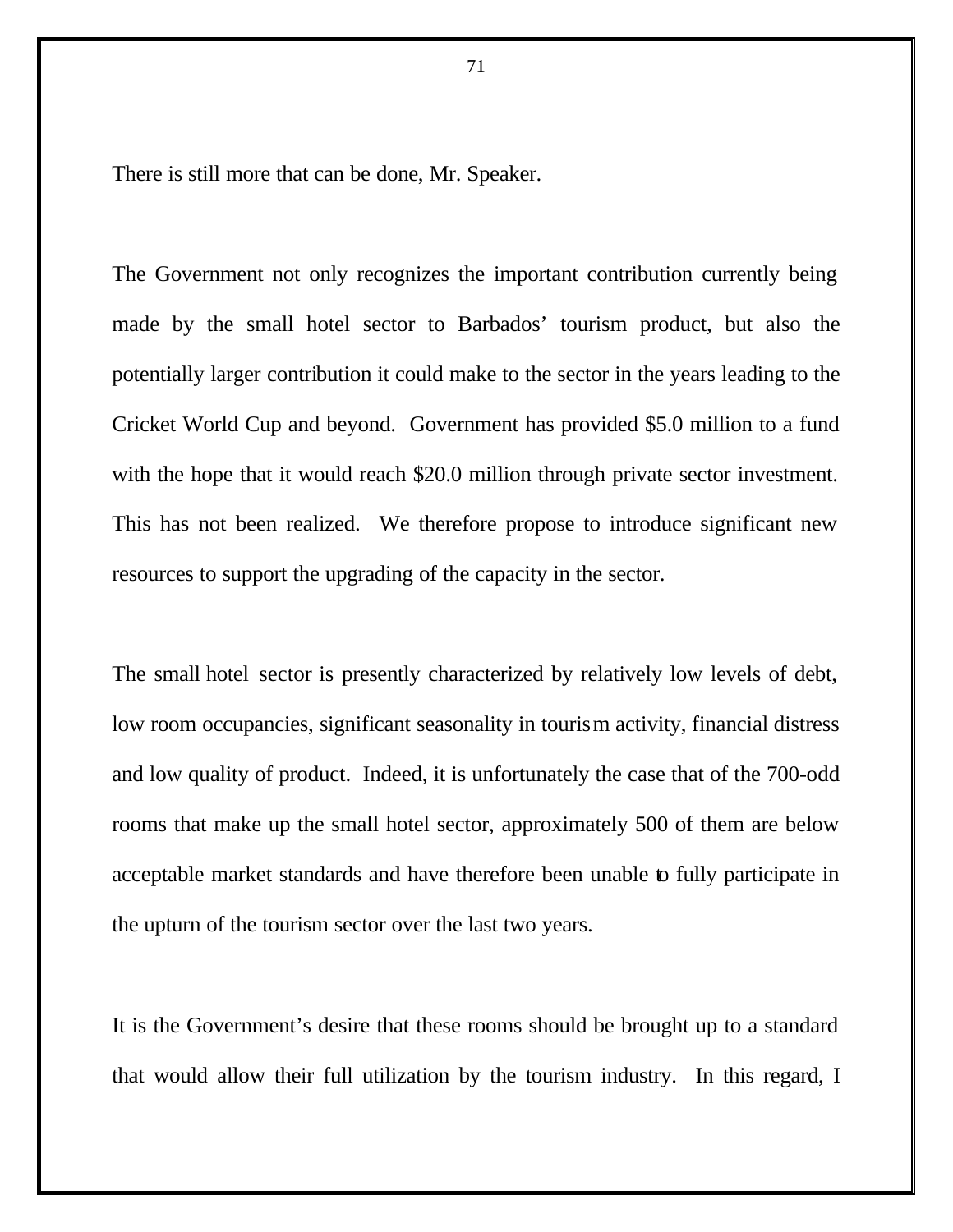propose to create a \$30.0 million Small Hotels Group Refurbishing Scheme, by which concessionary debt financing would be made available to participating hotels operating under the Small Hotels of Barbados cooperative, at terms and conditions similar to those for the Small Hotels Investment Fund. Through this project, under which participants would retain full ownership of their hotels, a standard upgraded product would be created across the 500 rooms, thereby giving greater meaning to the revenue enhancing activities such as group marketing, bulk purchasing and joint procurement of services that are engaged by the cooperative to improve the financial performance of the sector.

The modalities for the implementation of the Scheme will be fully worked out after full discussion and consultation with stakeholders in the small hotel sector.

Financing for the Scheme will be made available from the \$150 million bond to be floated by the Barbados Tourism Investment Inc for which the House has already given approval.

Mr. Speaker, we have seen in recent times a deepening of the linkages between the tourism, manufacturing and agricultural sectors. A number of hotels have entered into arrangements with local farmers which have proven beneficial to both sectors.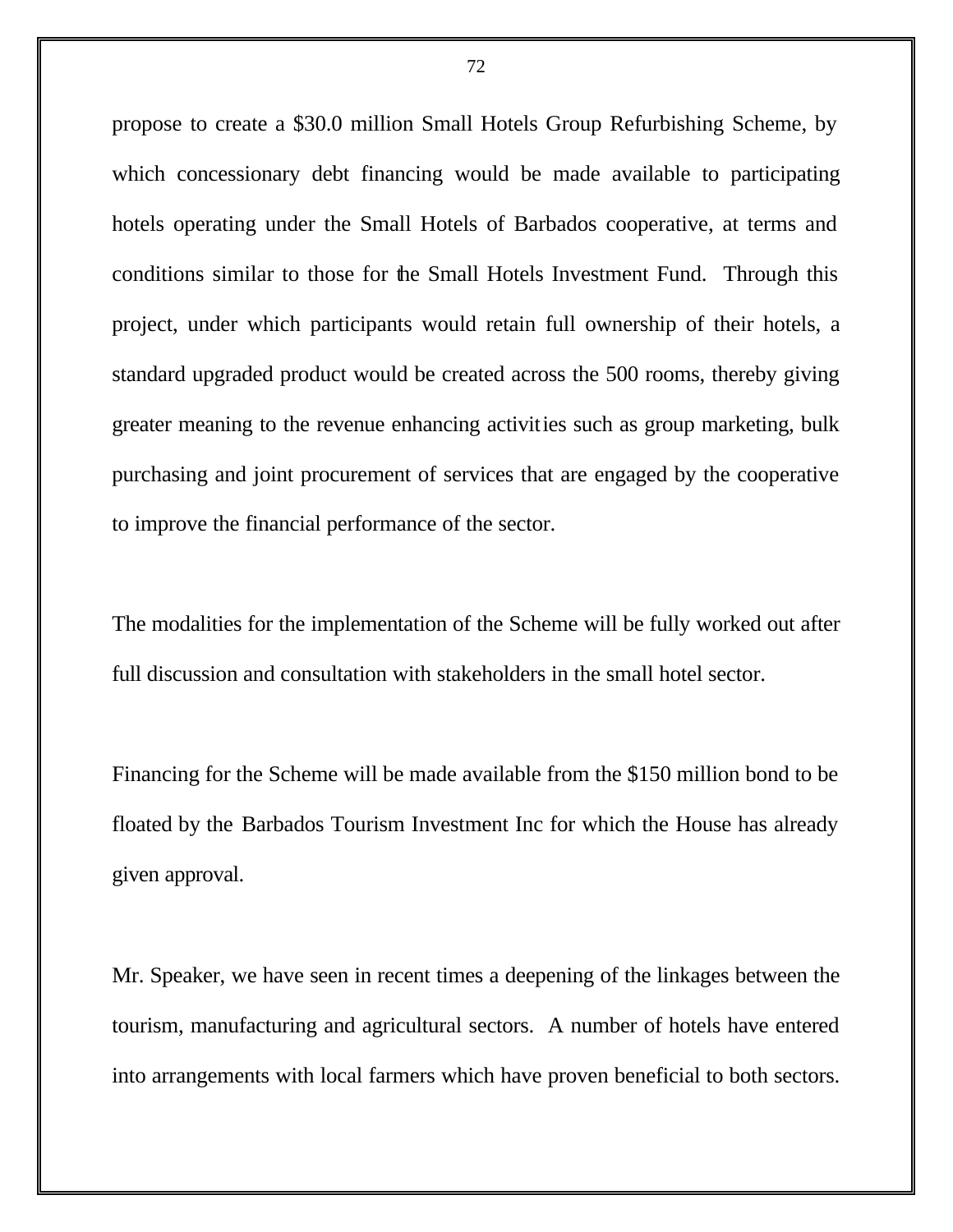In manufacturing, we recently witnessed a local furniture manufacturer supplying furniture and fittings to the new Hilton Hotel.

Without in any way seeking to dampen these developments but rather to deepen and institutionalize the arrangements, my Government proposes to amend the Tourism Development Act to make provision to encourage tourism developments to openly and transparently seek to acquire goods and services from domestic sources. It is intended that beneficiaries of concessions under the Act be required to invite competitive bidding for goods, materials and services, thereby giving local manufacturers and for farmers equal opportunity to have the economic benefits which may accrue from new activity.

While the initiative is aimed at new applicants for concessions under the Tourism Development Act, existing beneficiaries are encouraged to join the effort which seeks to forge greater linkages among the three major producing sectors agriculture, tourism and manufacturing.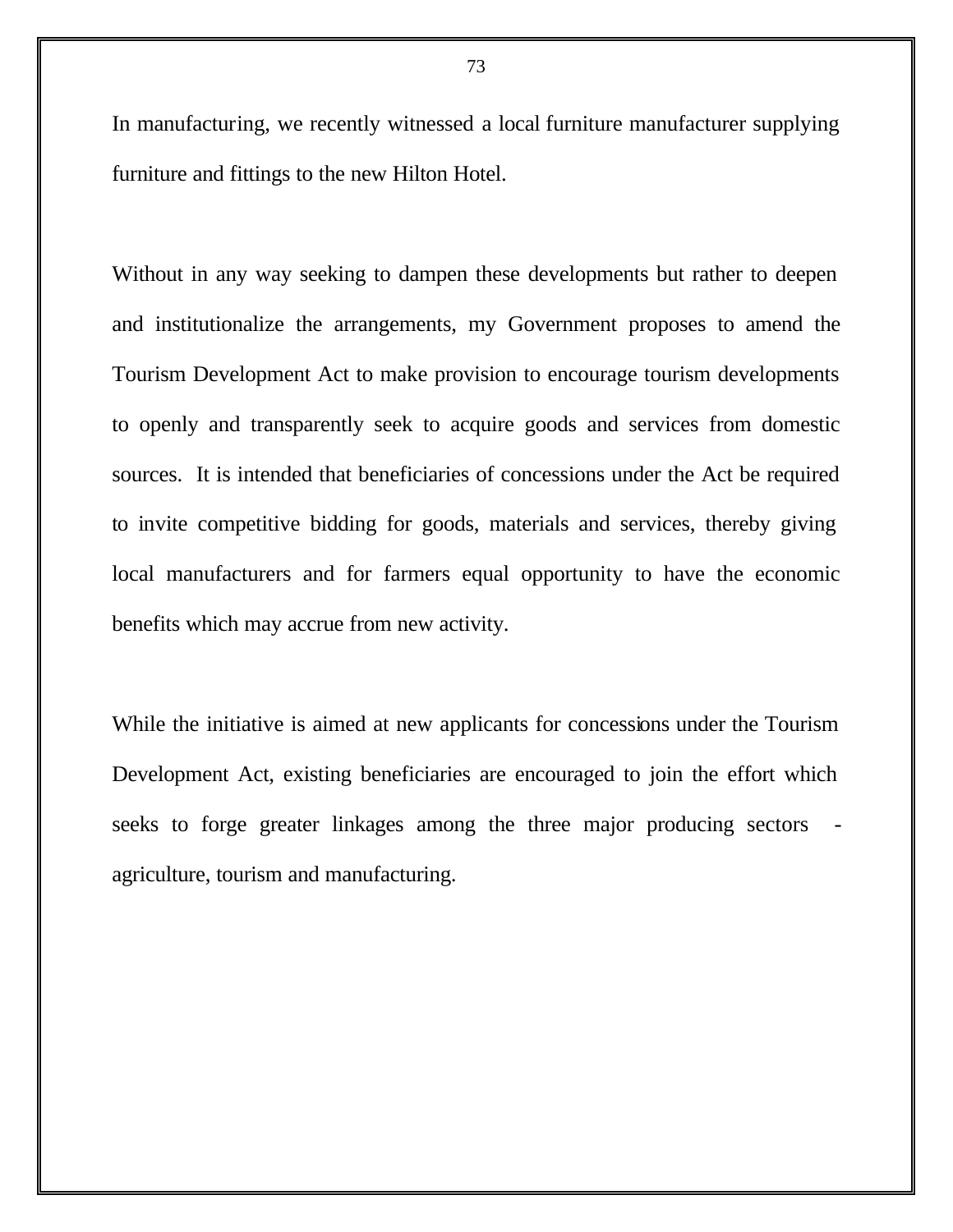### **v World Cup Related Developments**

The opportunity to host the 2007 ICC World Cup Finals presents Barbados with the possibility of adding to the buoyancy of the economy through the activities to be undertaken leading up to the finals, and the creation of new, and the improvement of existing infrastructure, heritage and environmental assets.

It has also been estimated that this event will stimulate increased revenue opportunities from tourism and related activities during the event period of approximately Bds.\$240 million and a further \$120 million thereafter from what is termed "legacy spend".

Already the Government of Barbados is committed as a Joint Venture Partner with the BCA to supporting all activities related to the redevelopment of Kensington Oval, and its immediate environment.

The Government also proposes to undertake a number of related activities involving the infrastructural development of Barbados, the development of our scenic and heritage sites and enhancing the quality of our environment to make our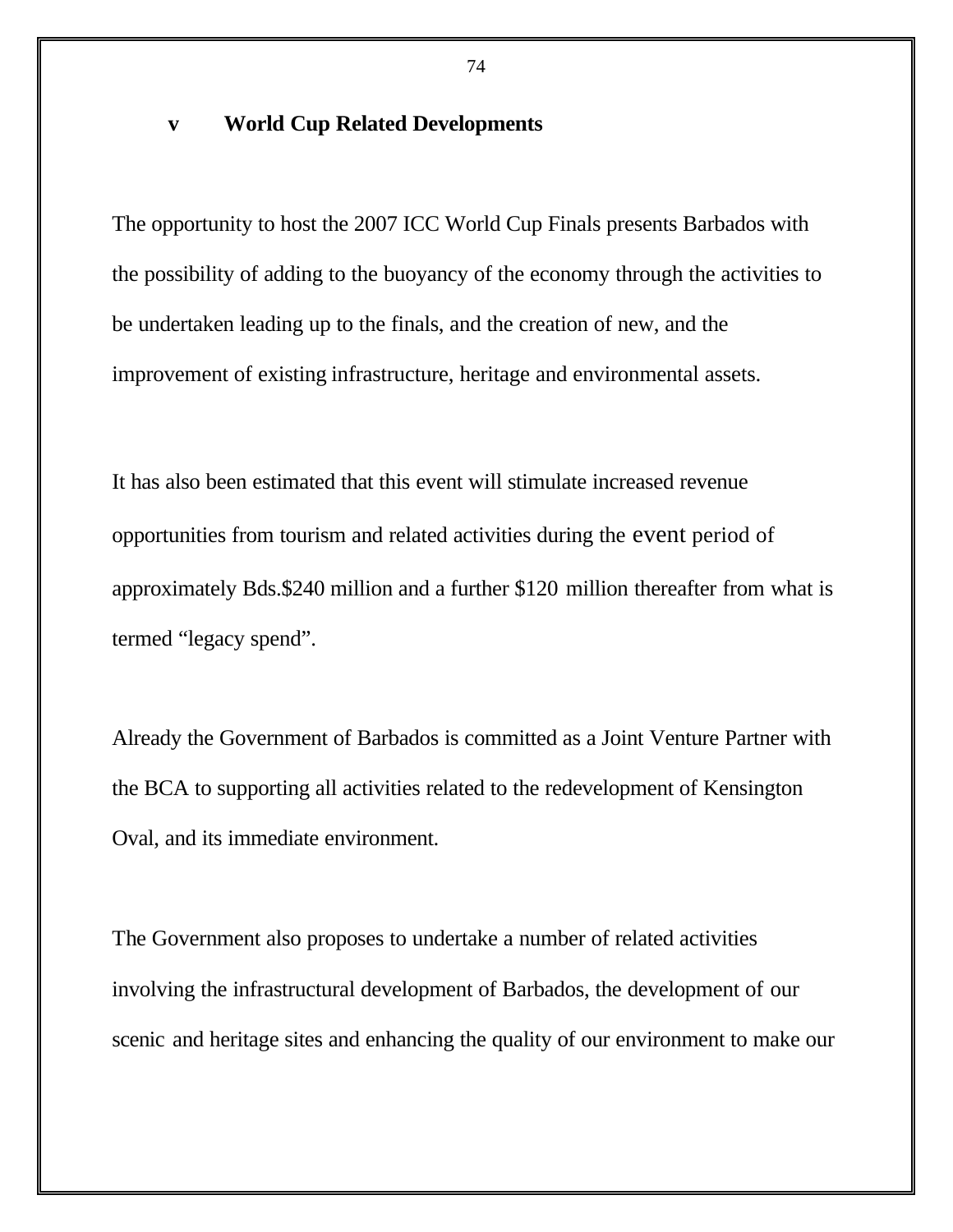sponsorship of this event a signature activity in branding our society as a well ordered, well developed society which can meet the most exacting world standards.

Central to this is the full implementation of proposals, long in planning, to redevelop and beautify our capital, Bridgetown.

The Planning and Priorities Committee, at a recent special meeting, considered and approved a list of activities that will constitute that programme to support the showcasing of Barbados. They also include the measures announced earlier to deal with gridlock.

The BTII, working in collaboration with the Port Authority, the NCC, the Ministry of Public Works and other Government agencies will constitute the implementation mechanism to ensure the successful undertaking of this work.

It is estimated that the cost of the infrastructural and other related activities largely in Bridgetown and other areas will be in the vicinity of \$100 million.

The resources for this programme will be principally drawn from the new BTII bond issue of \$150 million, the Coastal Infrastructure Programme for which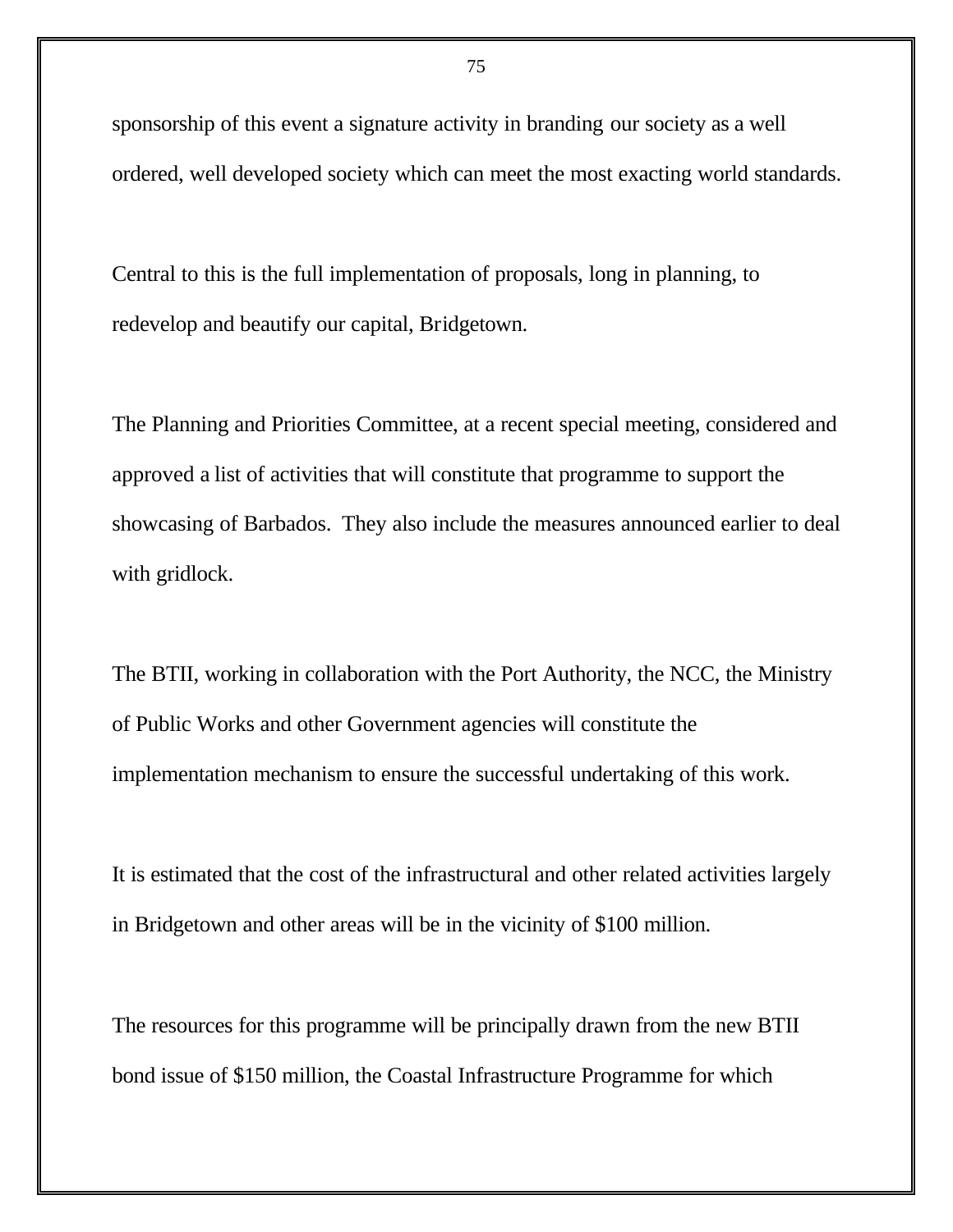funding has already been attracted from the IDB, and the relocation of resources of the Ministry of Public Works Highway Rehabilitation and Improvement Programme which now already amounts to almost \$50 million per year.

The Public Sector Co-ordinating Team, led by the Director of Finance and Economic Affairs has also started engagement with the Private Sector to facilitate the implementation of the major private sector investments which can add substantially to Barbados' capacity to provide the accommodation and the ancillary services required to successfully host this event.

In addition, the planning has begun to ensure that as many small businesses and other service providers as possible benefit from the spin off activities related to this major event.

A Secretariat has been created, and a process of decision making, involving the office of Prime Minister has been instituted to ensure that Barbados meets its obligations, the event is successfully sponsored and that major benefits accrue to our nation from this glorious opportunity.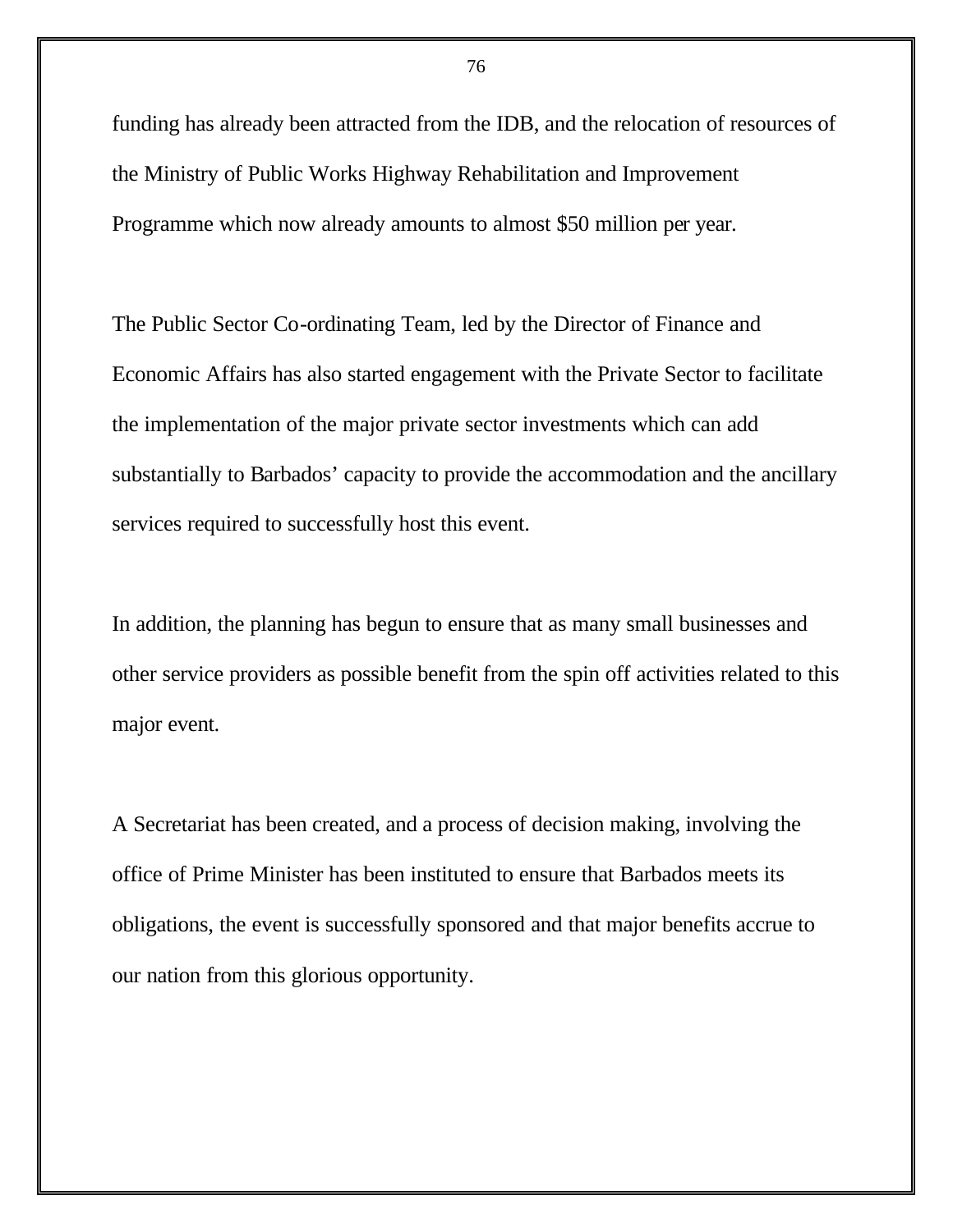# **DEDICATED RESOURCES FOR MARKETING AND PROMOTION**

The measures announced today reflect in the main, that emphasis will be placed on the increase in marketing and promotional activities in the Tourism and International Business, Financial and Services Sectors.

The Government proposes to introduce from April 1, 2005 a new funding mechanism by which financial resources, dedicated specifically to support the expanded marketing and promotion efforts of the agencies referenced can be raised.

It is possible that such a funding mechanism may take the form of a small cess on extra-regional imports. But there are other options being evaluated.

Full consultation will now ensue to have this dedicated mechanism in place in time for the next fiscal year.

#### **vi Small Business Support**

We propose every year to implement at least one new measure to support the development of small business in Barbados.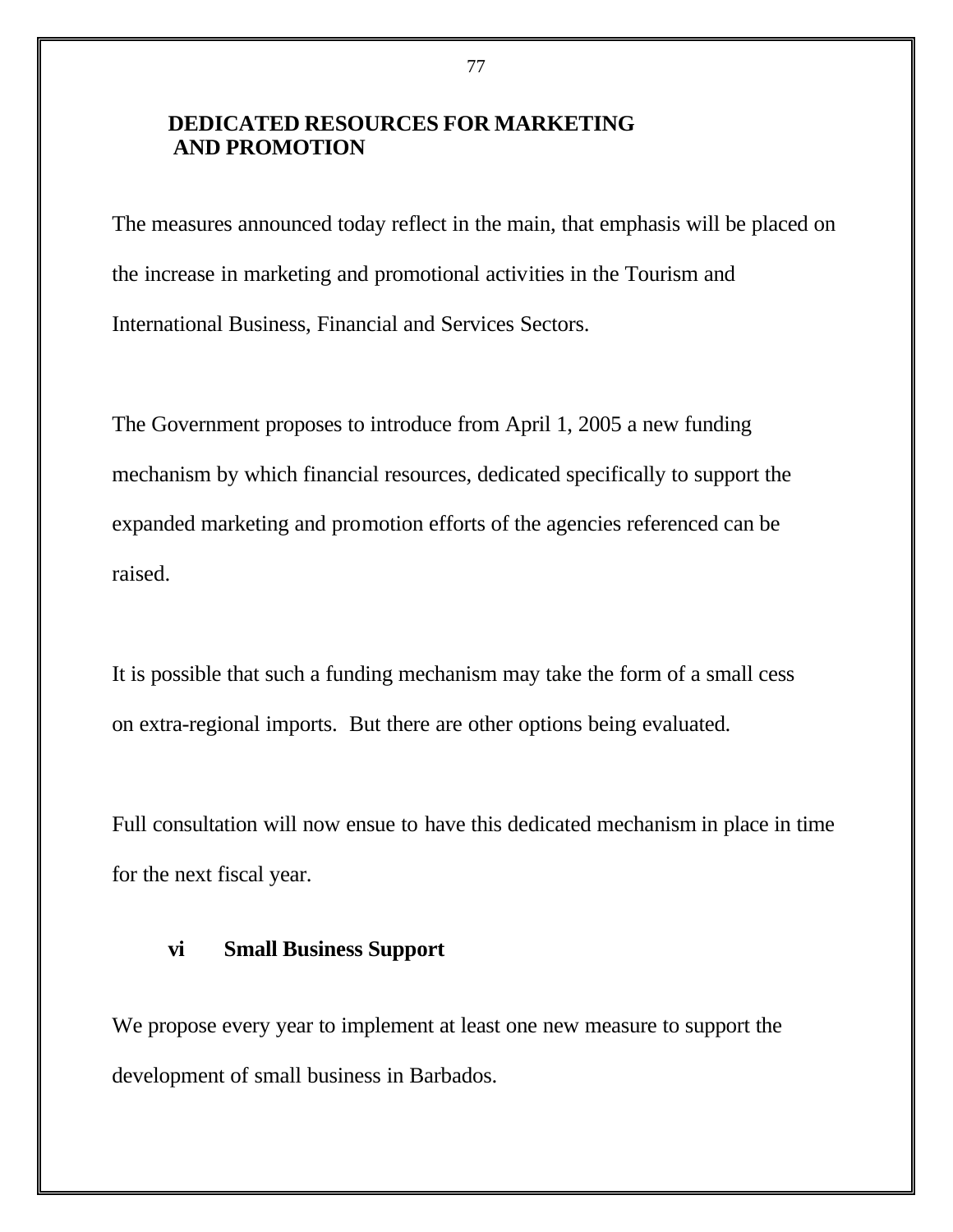We are modifying the Small Business Development Act to make it fully effective. We now provide and will continue an Annual Subvention to the SBA to cover the cost of its Secretariat and to enable it to carry out special projects.

The BIDC now carries out a \$7 million technical assistance programme for activities relating to plant upgrading, product design and training for our manufacturing and services industry.

We now propose to provide \$250,000 to the SBA Technical Assistance Fund to enable it to begin to mount a similar programme of upgrading for its members.

In 1996 the Government provided the SBA with a sum of \$2 million to establish a facility to offer a source of venture capital for the small business sector.

This initiative was slow in coming on stream. Within recent times, interest in equity financing has picked up. Thus far the Small Business Venture Capital Inc. has invested in 10 companies to the tune of \$1.2 million. There are additional commitments of \$0.4 million.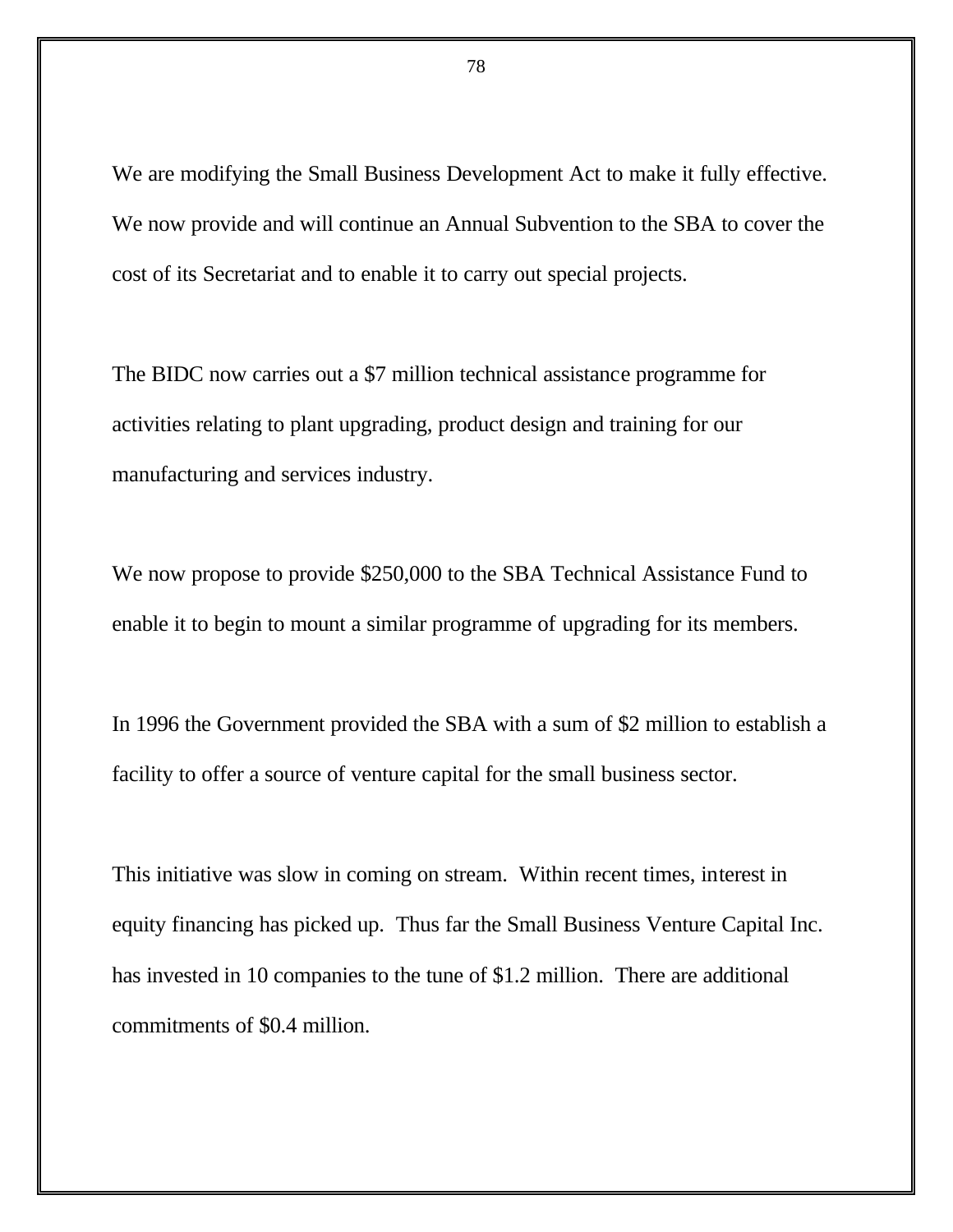To meet future demand, we now propose to provide additional resources in the amount of \$1 million to expand the Small Business Venture Capital Inc.

#### **vii Taxation Related Measures**

#### **Tax Matters**

Mr. Speaker, Parliament would have recently approved a program of reform of the Personal and Corporate taxes up to the year 2007 to ensure that our rates are competitive with the rates of our Caricom neighbours as we prepare for the advent of the CSME. That reform also sought to establish a platform from which, after 2007, convergence of our domestic and international corporate tax rates can be approached.

The programme in place will be fully implemented.

As such, with effect from January 2005, the personal tax free allowance will move from \$17,500 to \$20,000 and the marginal tax rate will be reduced from 40% to 37.5%.

The increase in the tax-free threshold will result in another 7000 persons being removed from the tax net in 2005. Some 26,000 persons will be removed from the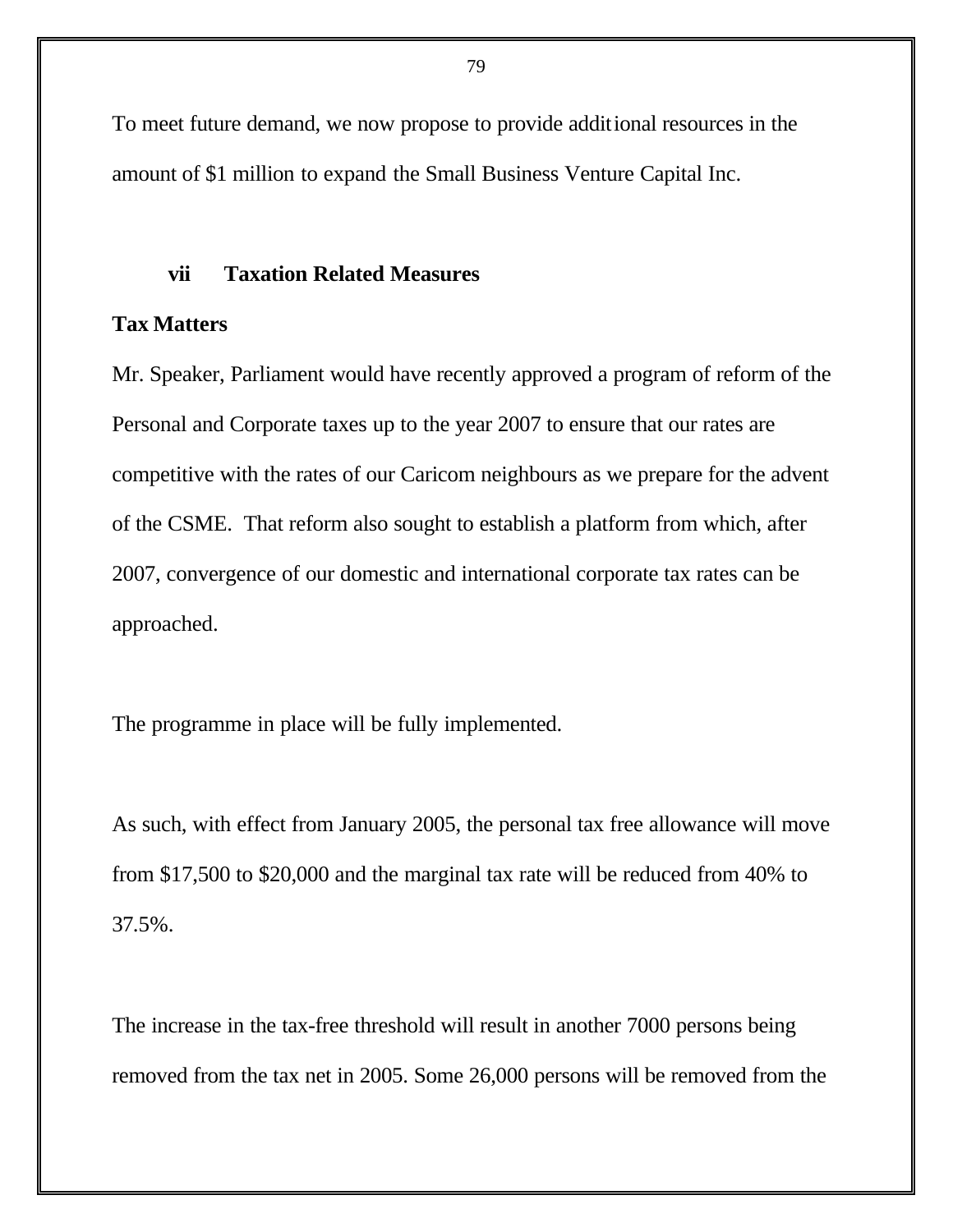net over the period 2004 to 2007 as a consequence of the raising of the tax-free threshold.

As far as corporations are concerned, with effect from income year 2005 the tax will be 30% and in 2006 the tax will be 25%.

While this tax reform programme is being implemented, it is obviously not proposed that major changes be made to the tax system. However, our focus will be on fine-tuning the administration of our tax system to remove any hardships on the business community and general taxpayers, and to make our tax incentive regimes more impactful. To these matters I now turn.

**The foreign currency tax** credit is an incentive given to encourage export earnings from qualifying overseas construction projects and qualifying overseas professional services. This incentive is aimed at persons generating business outside of Caricom.

Presently there is a detailed list of qualifying services in the Second Schedule of the Income Tax Act Cap 73. Representation has been made to me that there is a need for the list of qualifying activities under the legislation to be expanded if we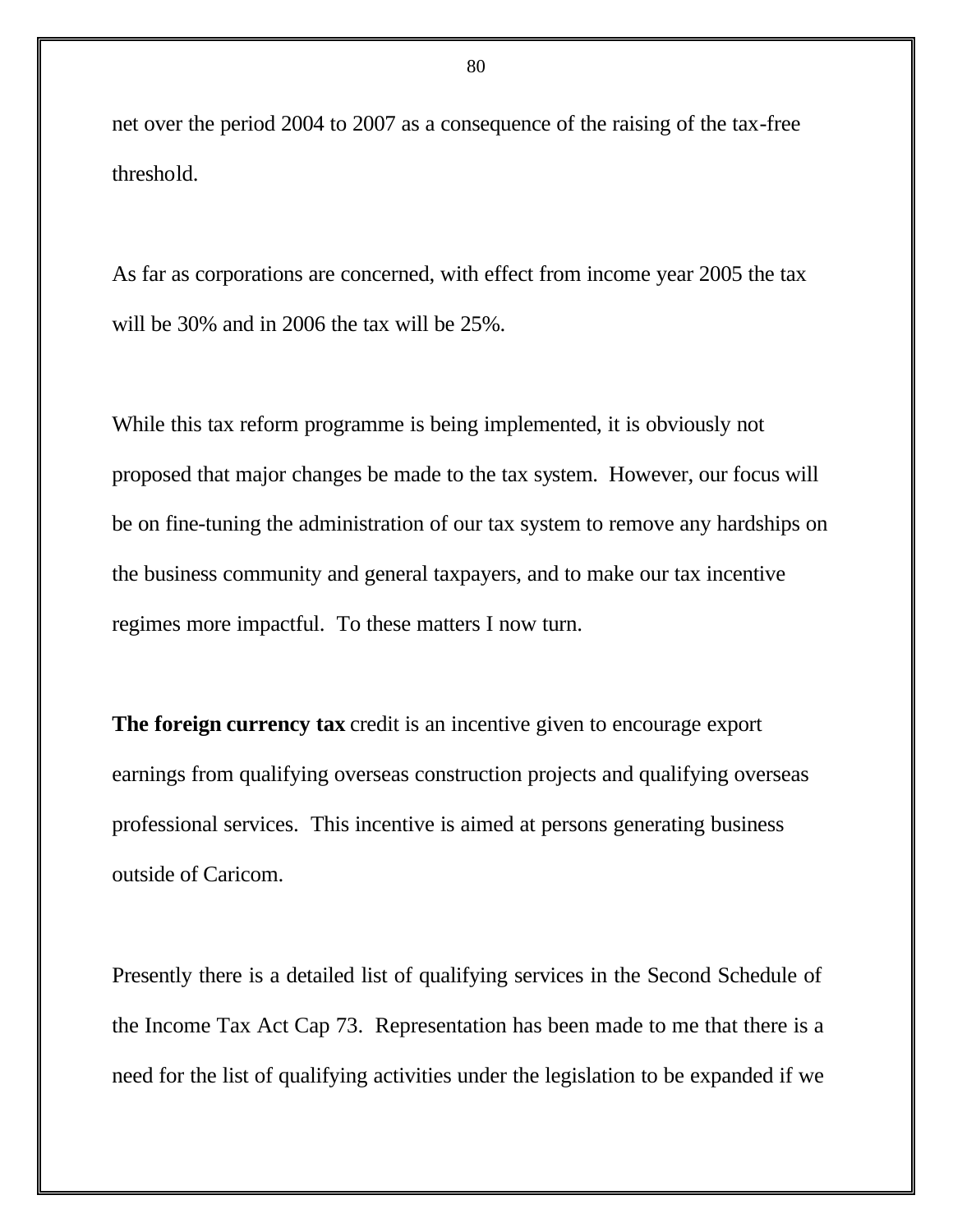are to further the development of non-traditional export services. In an effort to further stimulate the export of services, especially in the non-traditional sectors, I therefore intend to include the following areas as qualifying activities:

- **? Information Services**
- **? Education Services**
- **? Investment Management Services**
- **? E-Commerce Services.**

# **Land Tax**

Mr. Speaker, with effect from tax year 2003 2004, the Land Tax on improved properties used for residential purposes was adjusted to make the first \$125,000 of Improved Value **TAX FREE**. This provision applies **ONLY** in cases where both land and house are owned by the same person.

The number of properties which have so far qualified for tax free status under this provision total 20,018, almost 20 percent of the total tax roll of 102,157 parcels of land.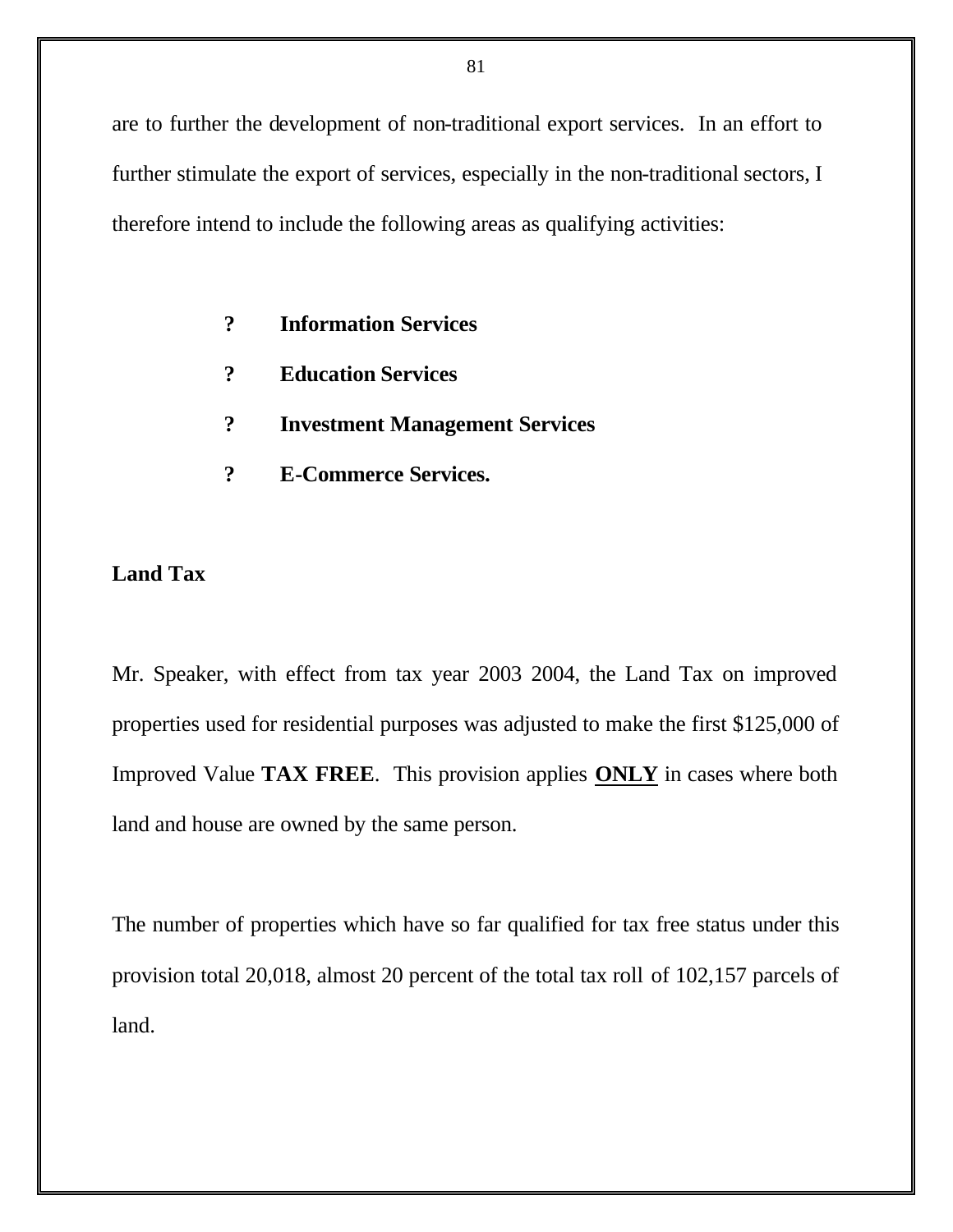There seems to have been some legitimate concern as to how this provision would affect owners of chattel houses. To make the matter absolutely clear, persons who own chattel houses and the land on which the houses are located will now be taxed on the improved value and not site value, and hence will be eligible for the full benefit of the tax reduction.

The Land Tax Department has put in place a programme to identify those properties which are not yet getting the full benefit of this new provision, and I urge all persons affected to contact the Department to have their assessment reviewed.

I have my brother's permission, and I hope, the concurrence of the whole House in referring to this as "The Kelly Amendment".

# **VAT**

The expectation has been excited by statements of the Leader of the Opposition that the Value Added Tax is about to be increased.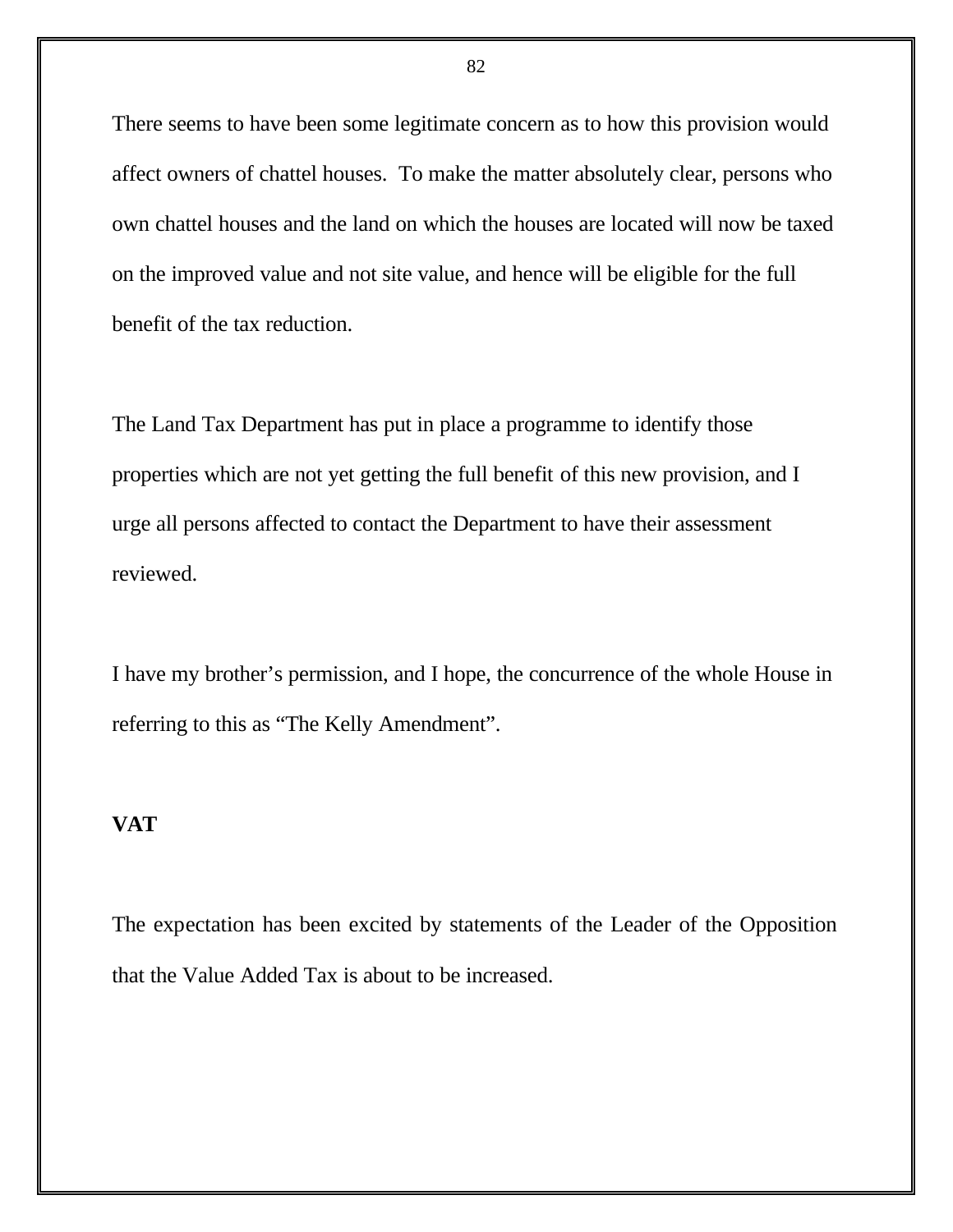The Leader of the Opposition has already confessed that when he was an adviser on the VAT to a DLP Minister of Finance his advice was not followed.

With such a record, I can therefore think of no good reason why his advice should now count with **this** Minister of Finance.

There will, hence, be no increase in the VAT.

Indeed, the stalling of the FTAA process has temporarily removed the necessity for the consideration of any further adjustments in our indirect taxes. However we will continue to improve the administration of the tax.

VAT is normally paid, without any assessment being made, on the submission of a return for a prescribed accounting period. However, subject to the time limit in section 83 of the VAT Act, it is the current practice that when a taxable period is assessed under section 82, interest is charged on the tax and the penalty assessed from the time that the return was filed or should have been filed by the registrant according to sections 45 and 46 of the Act.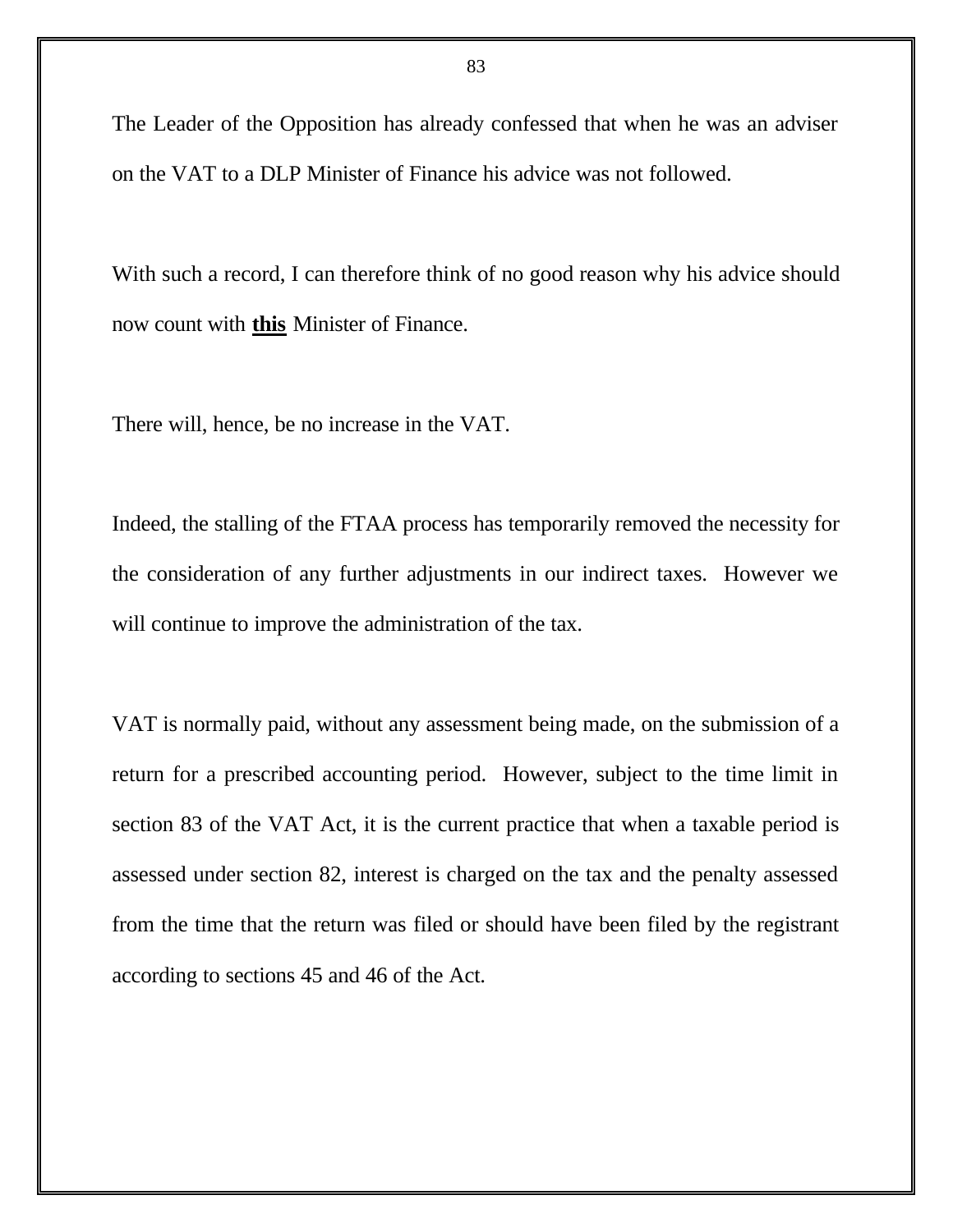On the other hand the Department only pays interest on the amount due to a registrant if it has been outstanding for more than 6 months. To correct this anomaly I propose to amend section 82 of the Value Added Tax Act to provide for the imposition of interest on the reassessment of output tax, only from the date of reassessment and not from the date of filing. This should assist businesses cash flow.

### **Dividends – Tax Credit**

Mr. Speaker, this year I will make one further change to the tax system and that relates to the taxation of dividends. The taxation of dividends received by local companies from trading and investment activities extra CARICOM in nontreaty countries attracts withholding tax at various rates. In an effort to encourage companies to earn foreign exchange from their trading and investment activities and repatriate the dividends to Barbados, I propose to give a tax credit in circumstances where dividends are paid to domestic companies or individuals from non-treaty sources outside of CARICOM.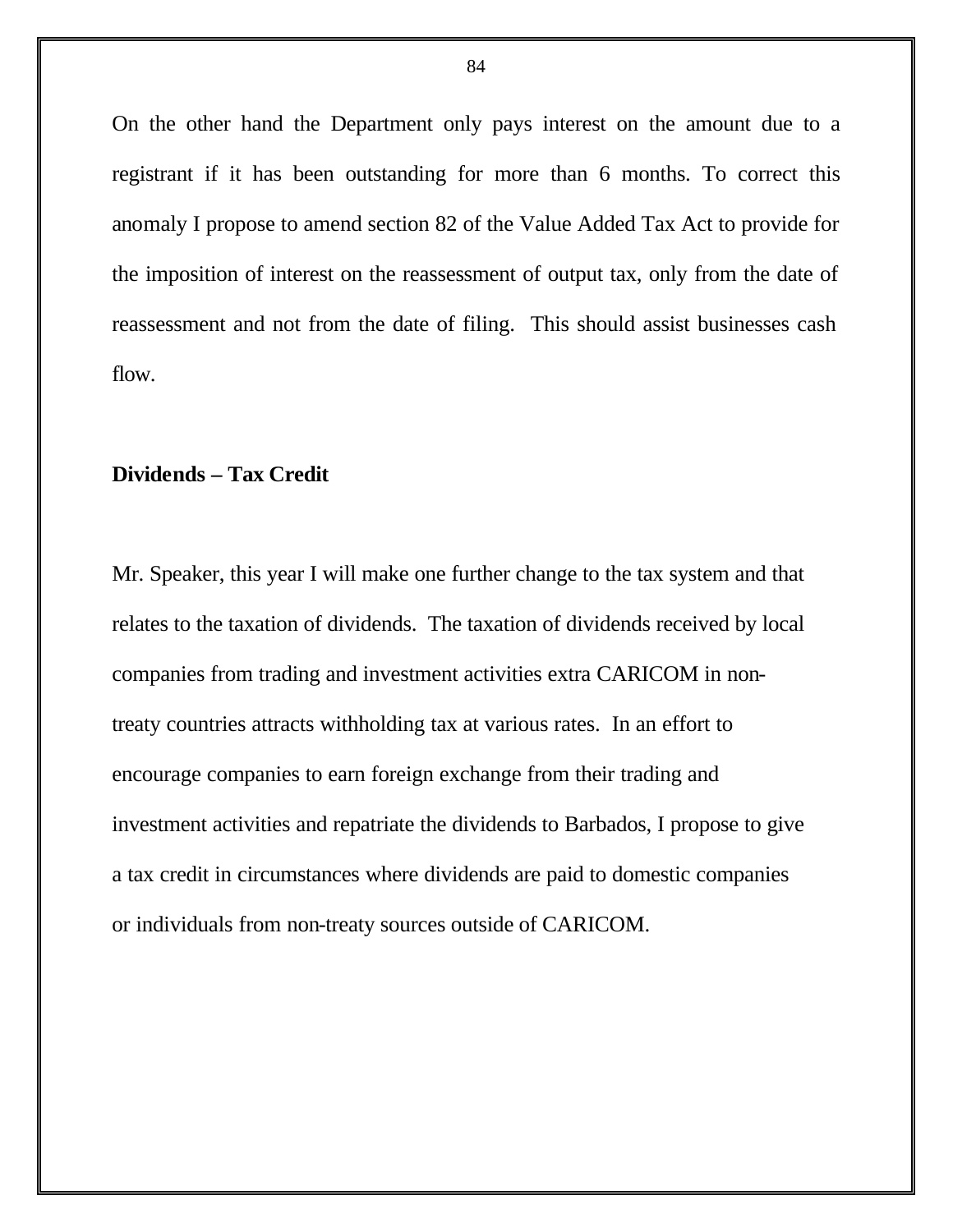### **New Incentive**

Mr. Speaker I referred earlier to the encouragement of non-traditional export services. It is my intention to create an incentive regime to encourage the establishment of upscale medical facilities offering services that were previously available only externally to a clientele that is largely external as a means of earning foreign exchange. We see Barbados emerging as a regional centre of excellence in relation to Health care. We have received proposals from two entities one local and the other international and the Government is in the process of developing an incentive program to encourage such investment that bears a relationship to the concessions contained in our international business regime.

#### **Pensions**

As part of the programme to reform the Social Security System it was agreed that future increases in NIS pensions would be actuarially determined following a prescribed formula.

It was also decided that non-contributory pensions, whose increases are now met from the Consolidated Fund would be changed at the same time.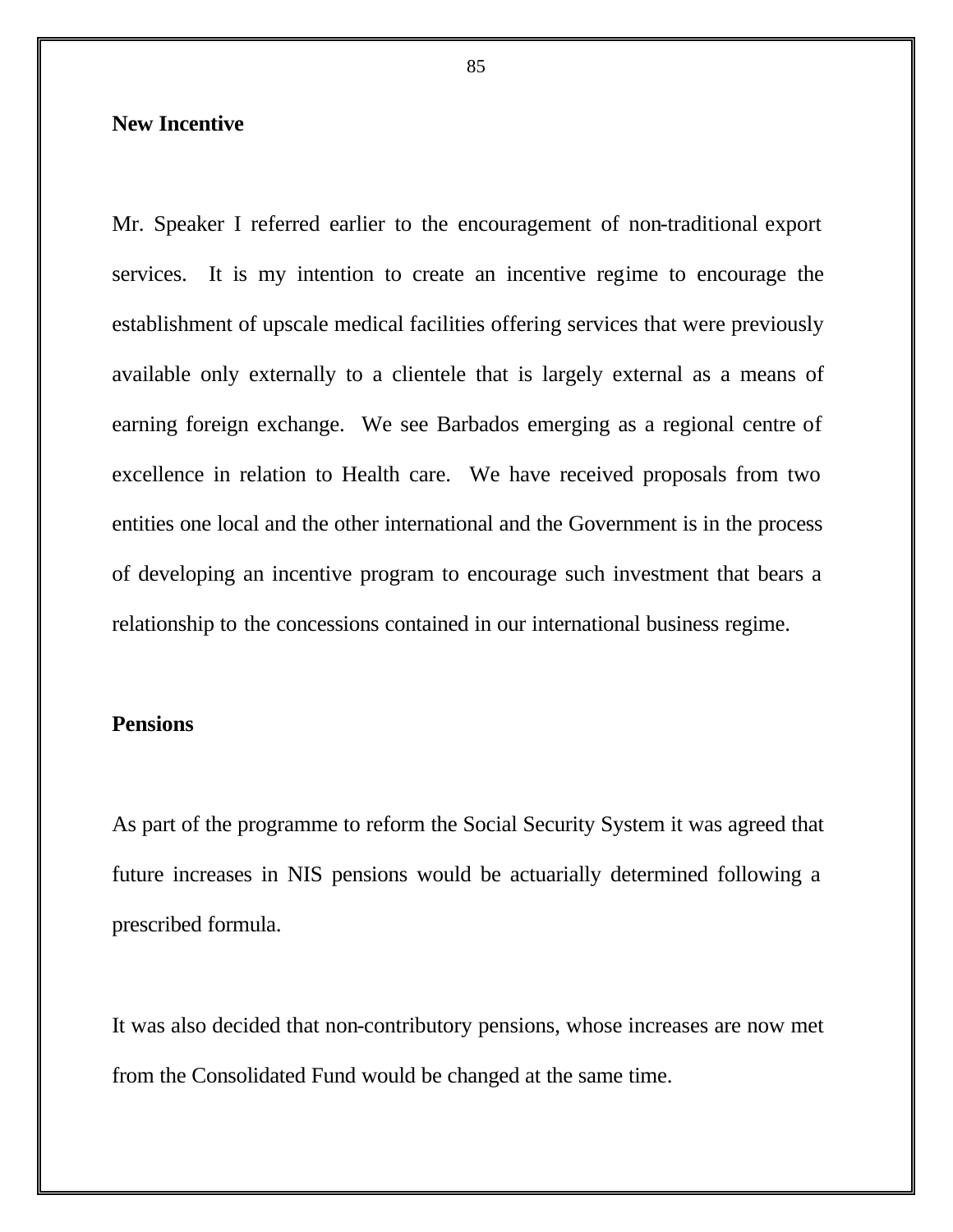The Actuarial Review has now been undertaken, and based on the prescribed formula for increases, it is now proposed that the minimum NIS pensions be increased from \$105 to \$110 weekly, effective  $10<sup>th</sup>$  January 2005, and the others will be increased by a similar percentage.

The non-contributory pension will be increased from \$86 to \$90 weekly, effective  $10^{th}$  January, 2005.

In accordance with the prescribed formula, the NIS insurable earnings will also be increased from a maximum of \$3,100 to \$3,190 per month with effect from January  $1<sup>st</sup>$ , 2005.

The increase in the non-contributory pension will cost the Consolidated Fund \$2.1 million.

# **VI BUILDING THE SOCIAL CAPITAL**

i **Universal Pre School Access**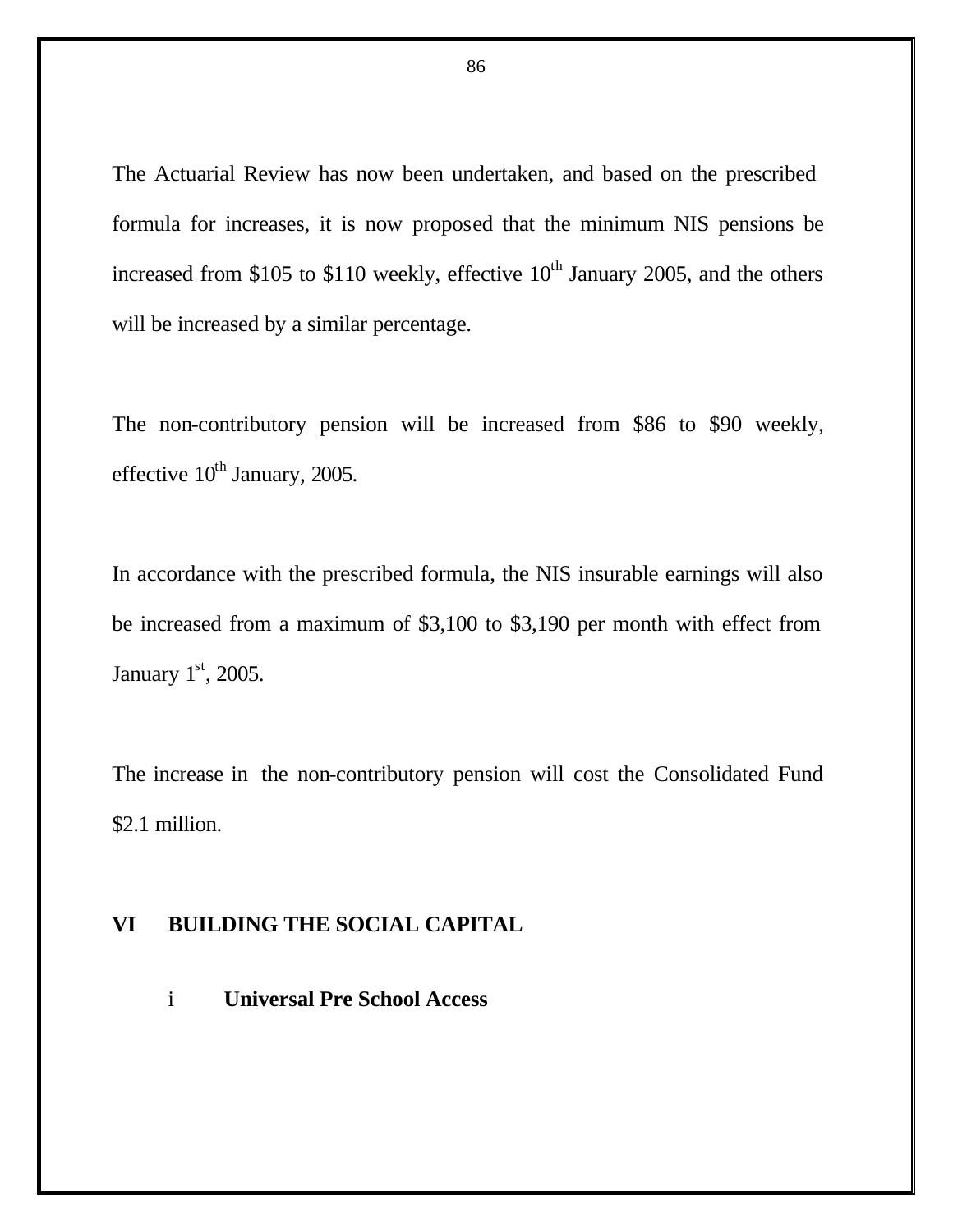Recent international, regional and local research indicates that there is a correlation between exposure to pre-primary education and later academic success. Since 1996, the White Paper on Education Reform has enunciated the Government's objective of expanding access to this level of education. Recent statistical data indicate that there are approximately 1600 children in the 3-5 age cohort who are not benefiting from a pre-primary education.

The stage has now been reached in Barbados where parents expect their toddlers to be part of the formal education system. The fact that the unemployment rate has fallen under 10% has also meant that more parents are being employed. Recent heavy demands from parents to have 3 year olds placed in schools has given rise to the need for more nursery education facilities to fulfill this demand.

Generally, in the public sector, constraints of space at both the nursery schools and at the infant section of the primary schools make it almost impossible to substantially increase the intake at these schools in their present condition.

In the private sector the major hurdle is the high cost of operations. The payment of staff and the provision of educational resources constitute the highest cost. In addition, the proprietors who rent property suffer financially during the vacation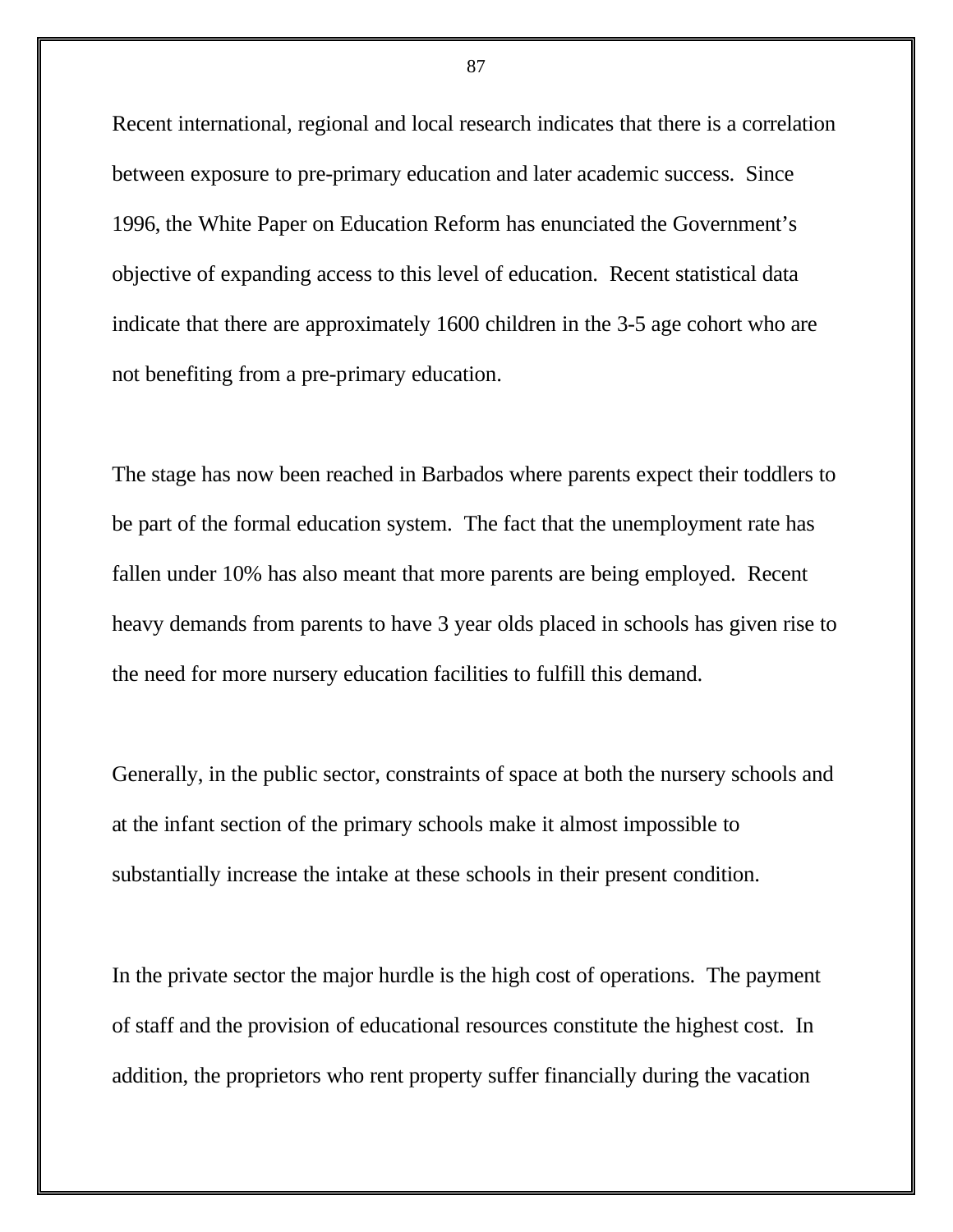periods and often have to resort to running camps to raise funds. In spite of this challenge, the proprietors appear to be highly focused administrators who are committed to the task of providing quality early childhood programmes for their pupils. It is considered therefore that with some assistance these persons could play a leading role in the fulfillment of government's goal of providing early childhood education for all three and four year old children.

We now set the goal of providing universal access to school places for all children between the ages of 3 –5 years.

It is clear that for universal access to be achieved the Ministry of Education has to facilitate the provision of accommodation for approximately 1600 students. This will be accomplished over a 3-year period starting with the academic year 2004- 2005 through to 2006-2007 covering at least 550 persons at each stage.

In Phase 1, where feasible, existing public primary schools will be utilised. Included in Phase 1 is the establishment of a new nursery school at the site of the former St. Boniface Primary School. This facility is expected to accommodate 105 students.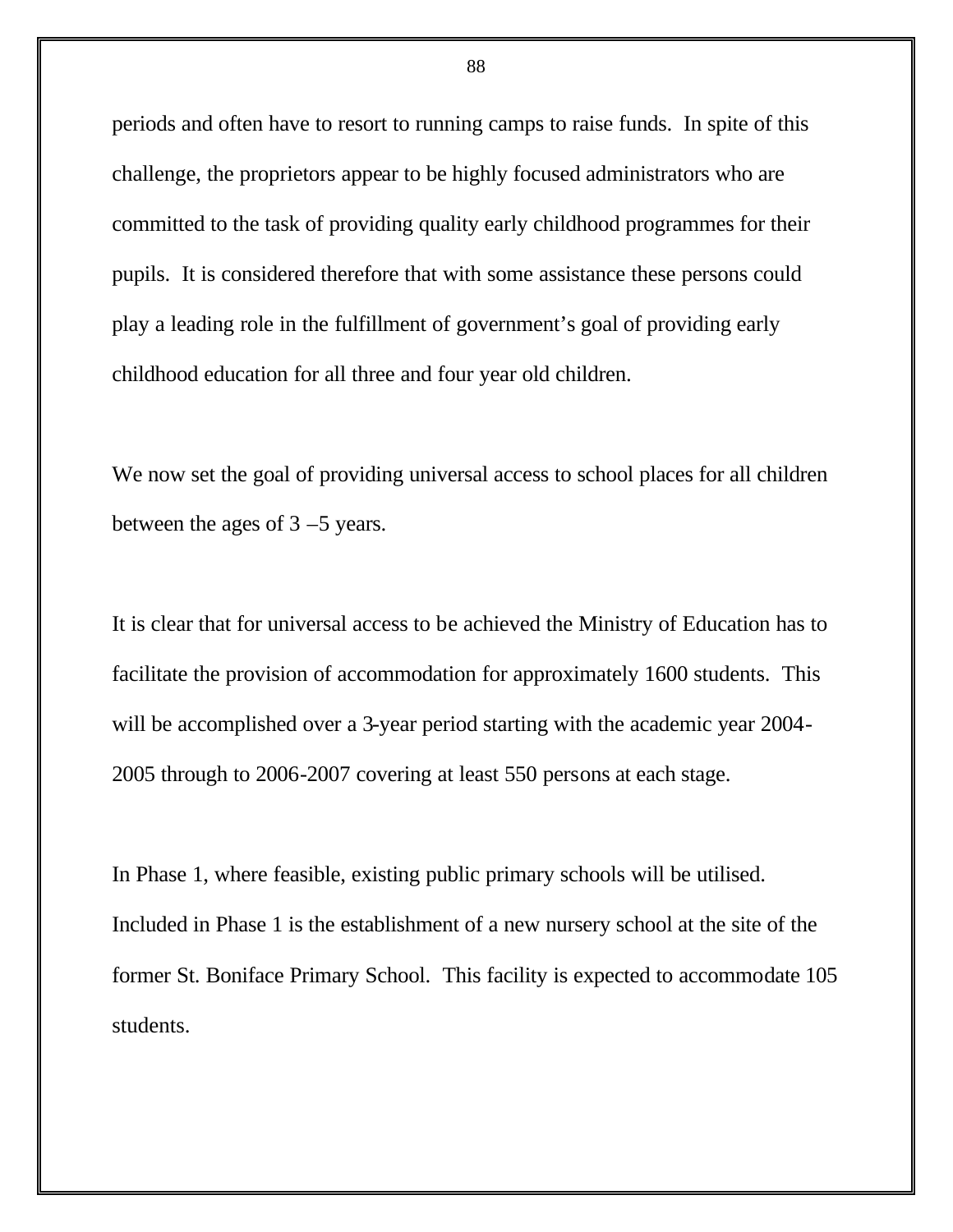In Phase 2, schools that have been abandoned or returned to the Church will be considered, and in addition, if there is a private nursery capable of expanding their operations, then the Government will provide a grant to that institution to cover the deficit. In Phase 3 where there are areas of dense population consideration will be given to the establishment of new nurseries.

Phase I of the programme will cost \$1.5 million, and the additional phases \$1.2 million per annum but it will be money well spent in the development of this country.

#### **ii Expansion of Project Oasis**

Project Oasis is a multi-faceted initiative, started by the Ministry of Youth Affairs, that seeks to provide vocational training and life skills and investment opportunities to youth who lime on "blocks" across Barbados. The programme which was started this Financial Year offers training opportunities in the areas of Aeromechanics, Bobcat Operations, Computer Repairs, Digital Media Film Operations, Horticulture/Landscaping, Small Business Development, Small Engine Repairs and Leather Craft. To date over three hundred individuals from the target group have registered, comprising 256 males and 60 females.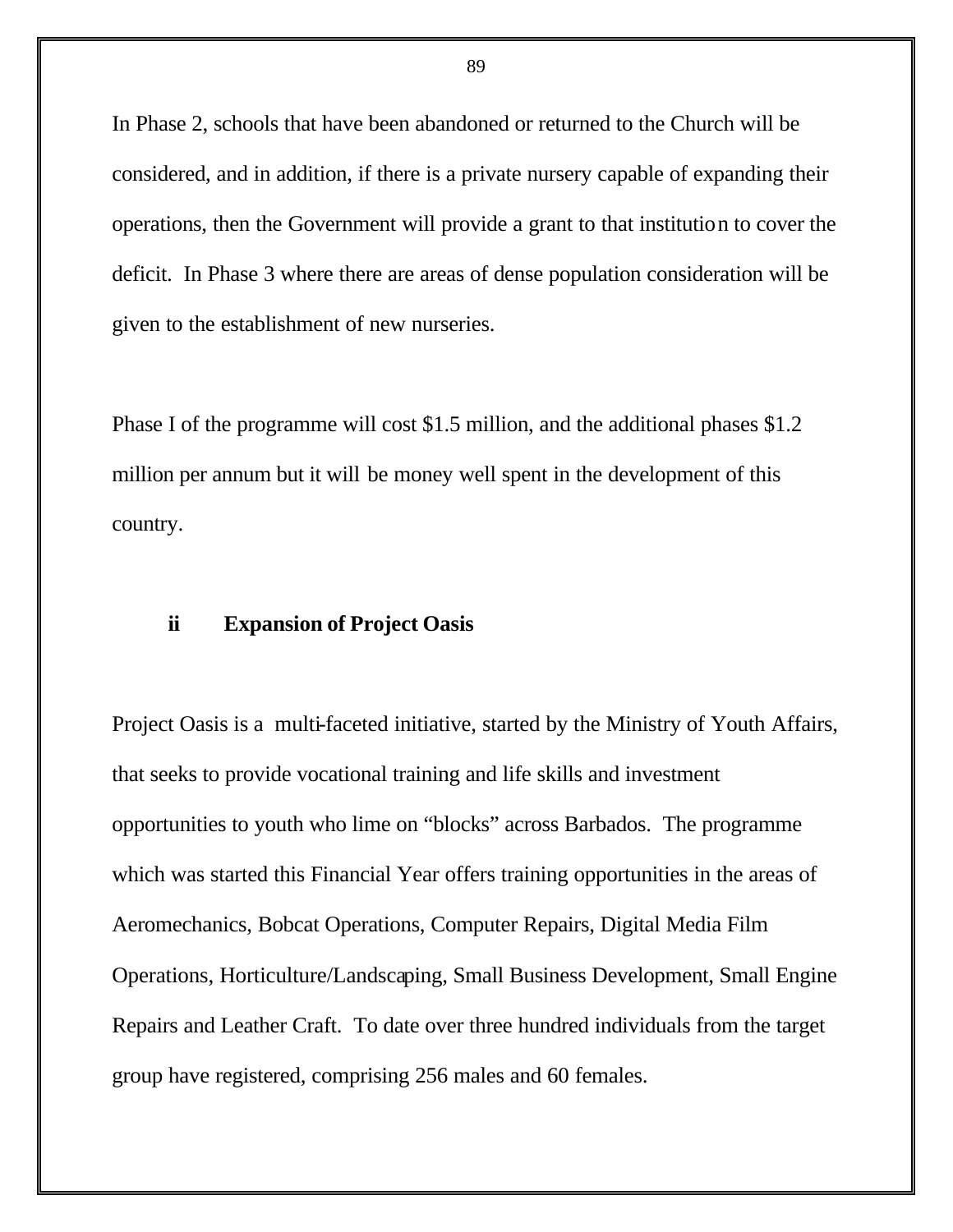Project Oasis is providing the target groups with a second opportunity to acquire functional skills. It is envisaged that their newly acquired technical skills and refocused orientation will encourage them to engage in mainstream socioeconomic activity. The preliminary evidence shows that the skills acquired are being used to create employment. For example, one of the graduates from the small business course has started a fruit vending business while several of those from the Digital Film Media Programme have either gained employment doing video editing and animation, while others have formed partnerships to produce film and make videos.

Project Oasis has raised the self-esteem of participants. Tutors have indicated a positive change in the behaviour of several individuals as a result of being involved in a structured programme. Participants in the project have been motivated to enroll in other areas of study. These individuals have also encouraged other members on the "blocks" to get involved in the project. It should be noted that persons who completed three months of training are requesting advanced modules.

**New Directions**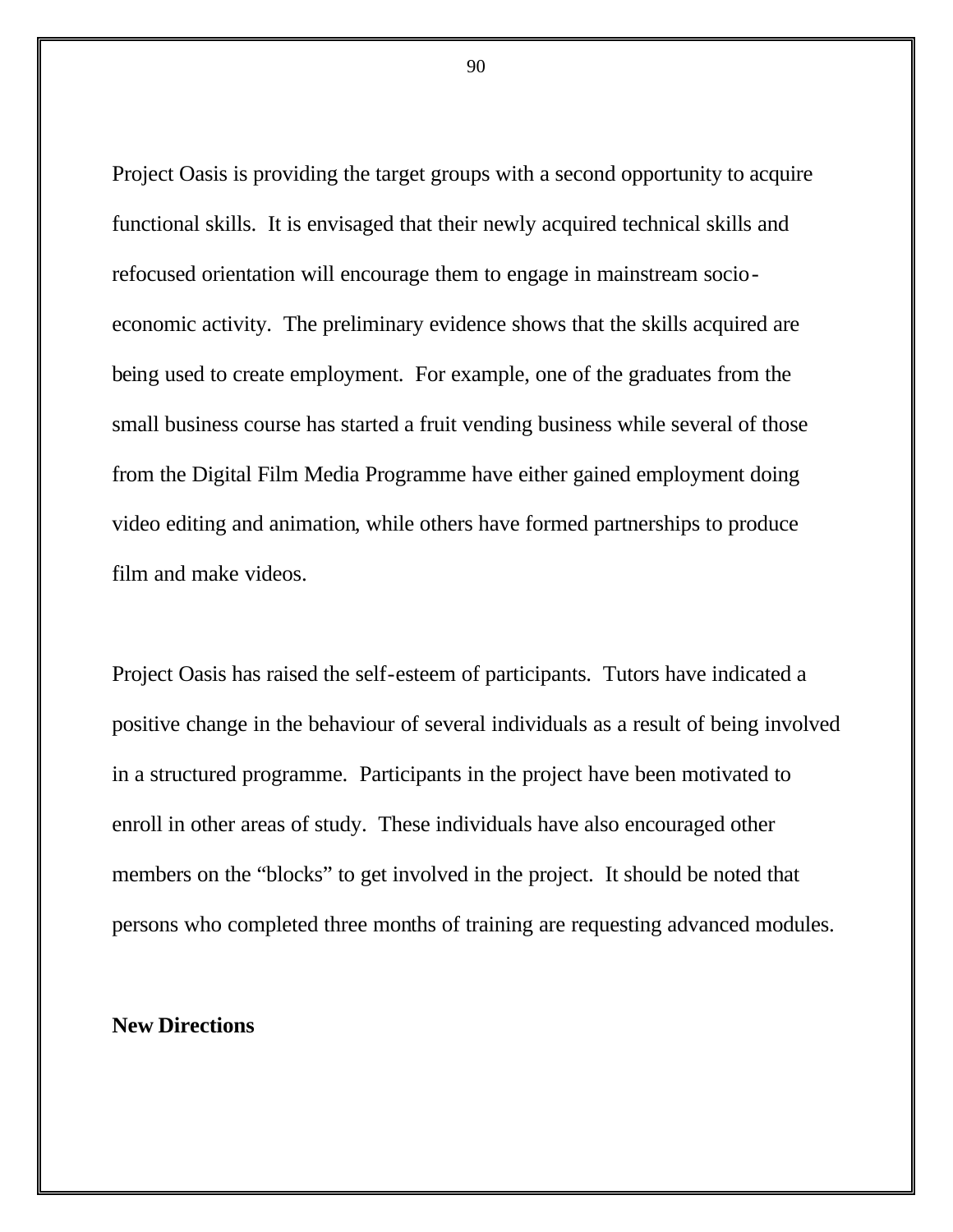It is clear that Project Oasis must constantly seek to re-invent itself and to respond simultaneously to the interests, needs and aspirations of young people as well as to the emerging opportunities for the exploitation of their potential and skills. In this regard, it is proposed that Project Oasis respond to the substantial demand among graduates of the initial training programmes at the Samuel Jackman Prescod Polytechnic by offering advanced modules to graduates. In addition to the quantitative expansion of those training modules it is further proposed that the following be considered as new areas of training or intervention in the financial year 2005/2006.

| Training/Intervention Area     | Venue/Location         | <b>Number of Participants</b> |
|--------------------------------|------------------------|-------------------------------|
|                                |                        |                               |
| <b>Culinary Arts/Service</b>   | <b>Barbados</b>        | 60                            |
|                                | Community              |                               |
|                                | College                |                               |
| Steelpan                       | <b>Community Level</b> | 40                            |
| <b>Electrical Installation</b> | <b>SJPP</b>            | 20                            |
| Plumbing                       | <b>SJPP</b>            | 20                            |
| Bee-Keeping                    | <b>Community Level</b> | 5                             |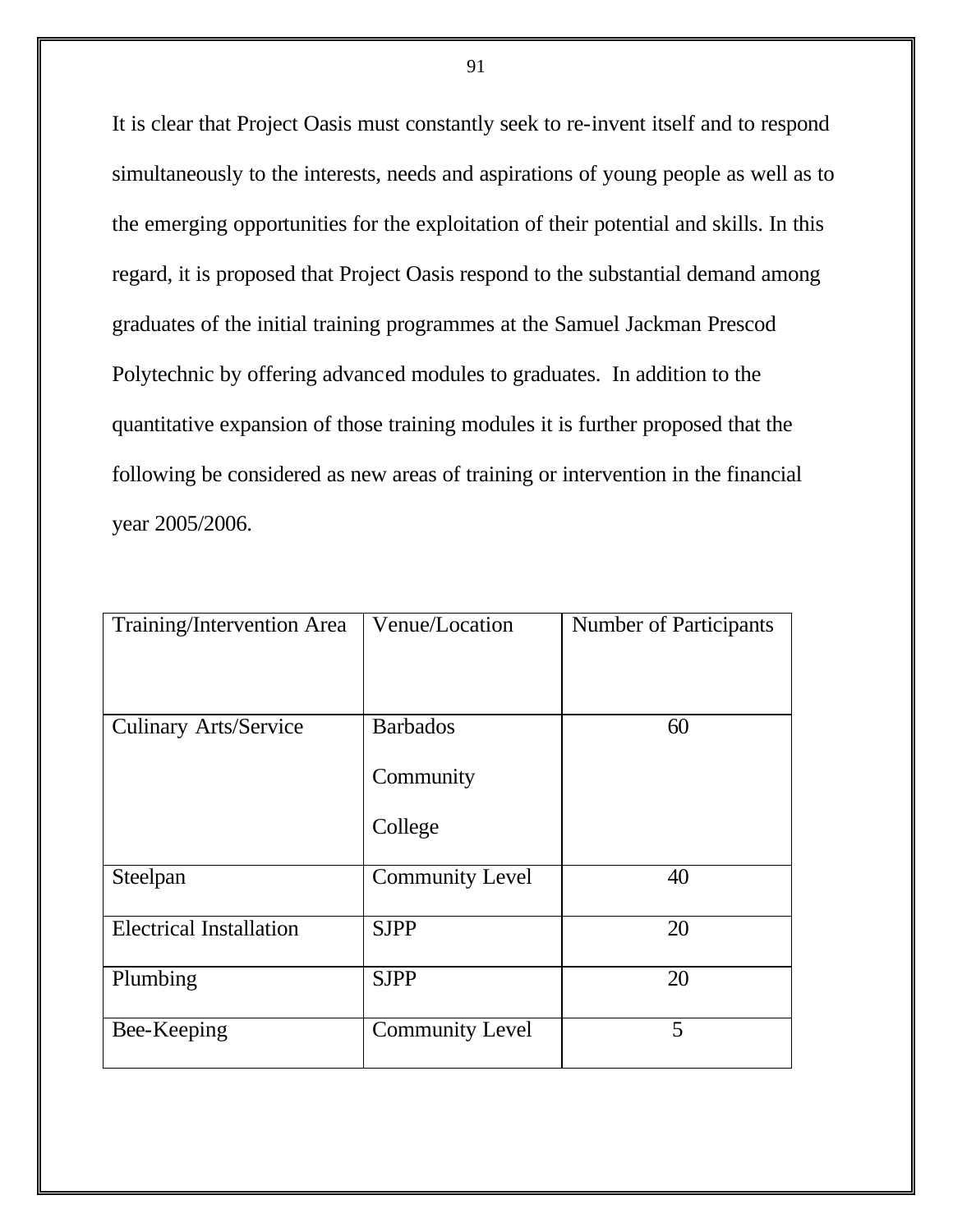The areas of cooking, water-service operators and bartending have been recommended in response to the large numbers of young men who cook (ital food) at the community level, as well as create opportunities for employment in the formal tourism sector.

In addition, it is proposed that the "Block" Committee initiate a formal programme of engagement with Her Majesty's Prisons and the Government Industrial School towards assisting with the reintegration of recently released young persons from those institutions.

The "Block" Committee also proposes to facilitate the construction of standardized mini-kiosks to facilitate vending, particularly of fruit and vegetables which is engaged in by a number of young men at the community level.

To support these initiatives, the financial provision for Project Oasis will be doubled to \$2 million in the next fiscal year.

#### **iii Empowering of the Physically Challenged**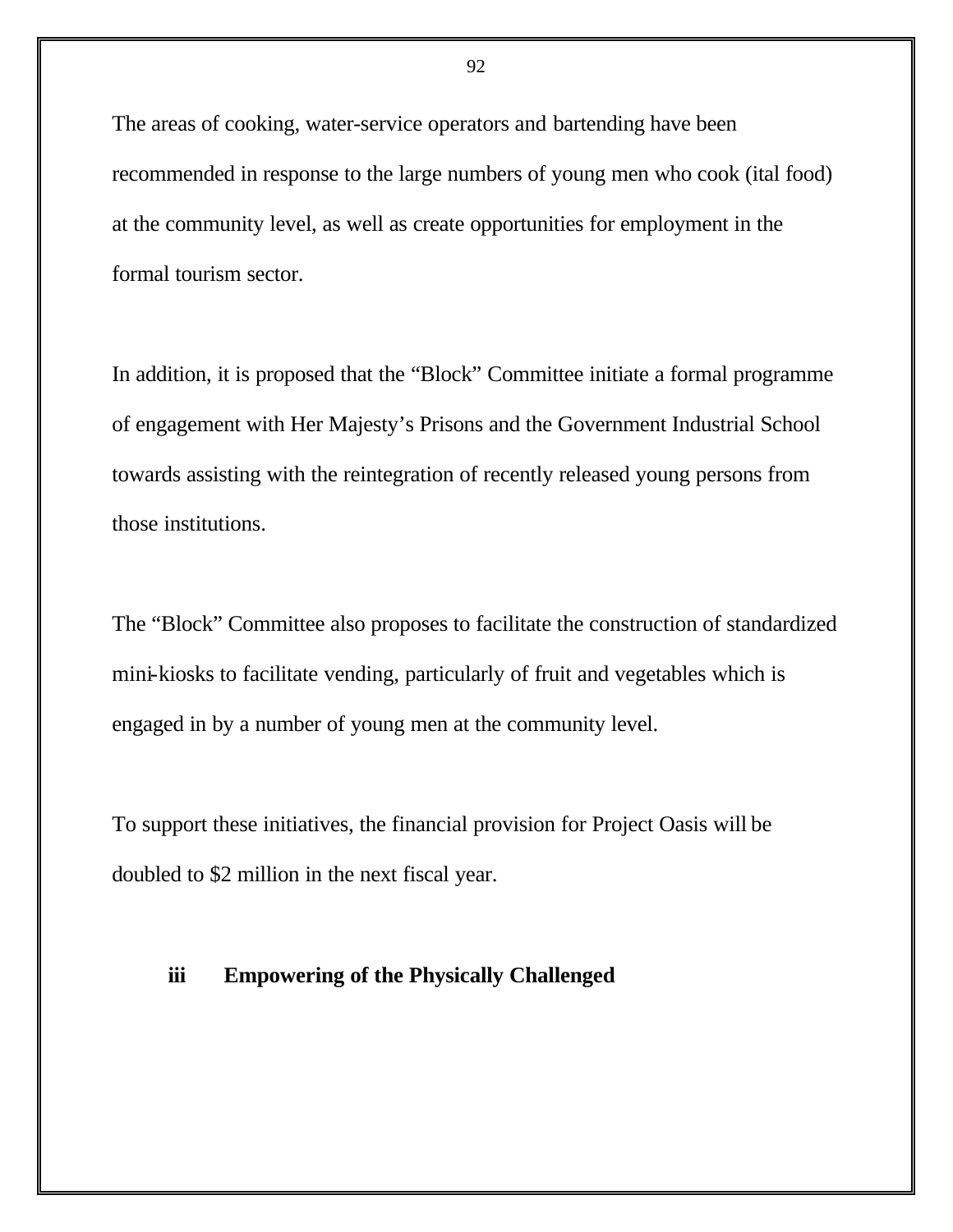Mr. Speaker, a small but not insignificant number of Barbadians are physically and mentally challenged. Within the school system, the Ministry of Education has been seeking to identify those with learning difficulties and has joined with a North American University to train our teachers to better inform and educate this segment of our school population.

This Government has utilised resources from the Social Investment Fund to facilitate training in life skills for our challenged population at the Challenor Creative Arts and Training Centre as well as the Irving Wilson School.

We therefore have been treating our disabled as a resource with a view to increasing their own welfare while providing adequate facilities for these – our brothers and sisters to be productively engaged. To further their progress to this end, my Government will provide funding for the completion of the building to be the headquarters of the Barbados Council for the Disabled at the Garrison. We will also provide the resources to ensure that the new Headquarters not only can provide a Secretariat Service, but includes specialized equipment and facilities that will enable the users of the facility to engage in productive activity. We will also double the annual subvention of the Council to \$200,000 to assist with its recurrent activities as well as provide it with resources for productive use.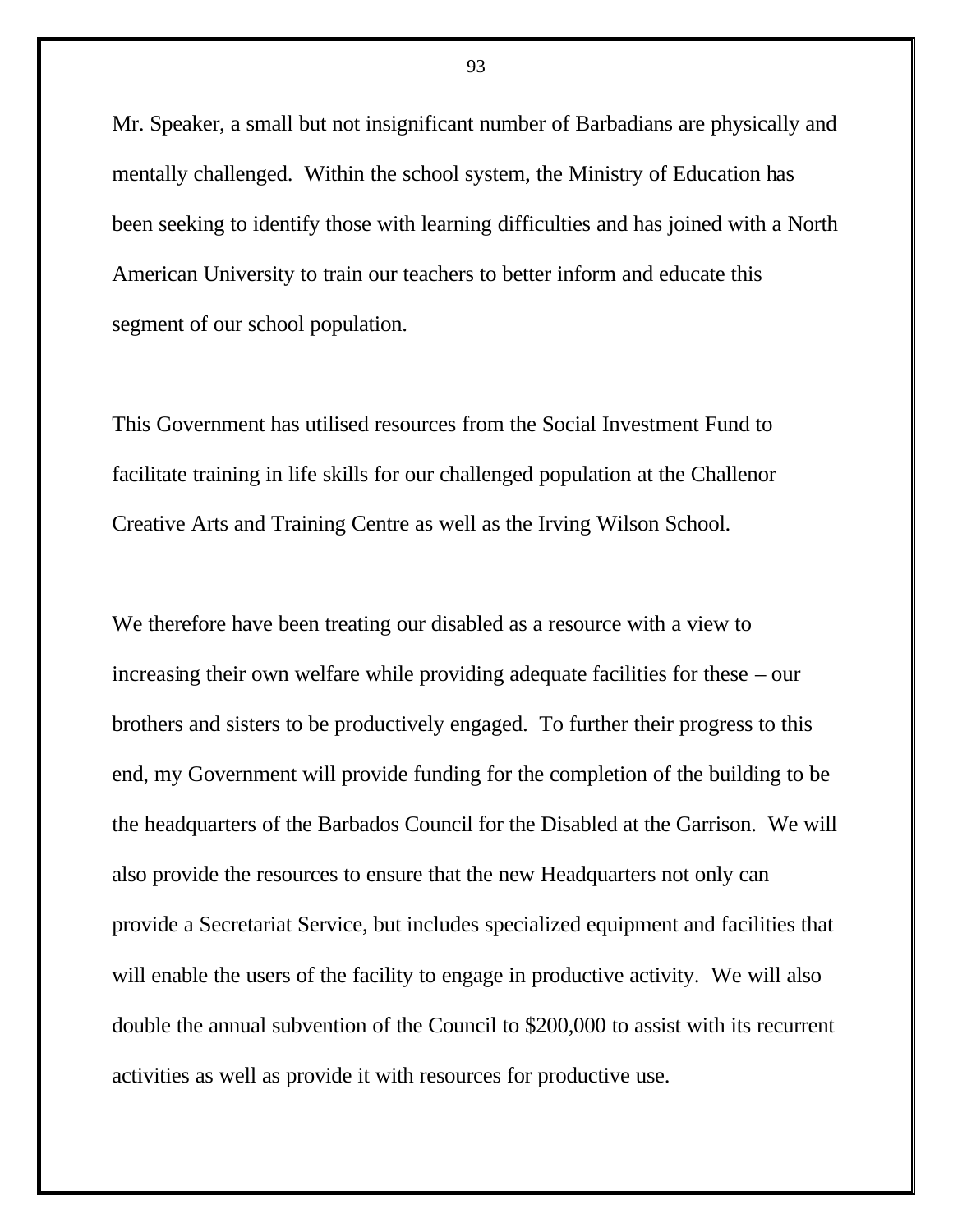# **IMPLEMENTATION**

Mr. Speaker, a full Report, setting out the status of the measures that were announced in last year's presentation is set out as Appendix II, and form an integral part of the presentation itself.

The House of Assembly would also recently passed Omnibus legislation giving legal effect to those aspects of our recent economic policies which required implementation by legislative change. This practice will continue, though it is to be hoped and expected that the legal drafting capabilities available to us will allow us to have the legislation in Parliament with a greater briskness.

### **Housing**

On matters relating to implementation, I must today convey the entire support of the Government for the initiatives taken recently by the Ministry of Housing and the National Housing Corporation to satisfying the demand for shelter, especially among our low income citizens.

Only recently, the National Housing Corporation advertised, by tender, for the construction of houses under its primary home (HEART) Programme and thirty-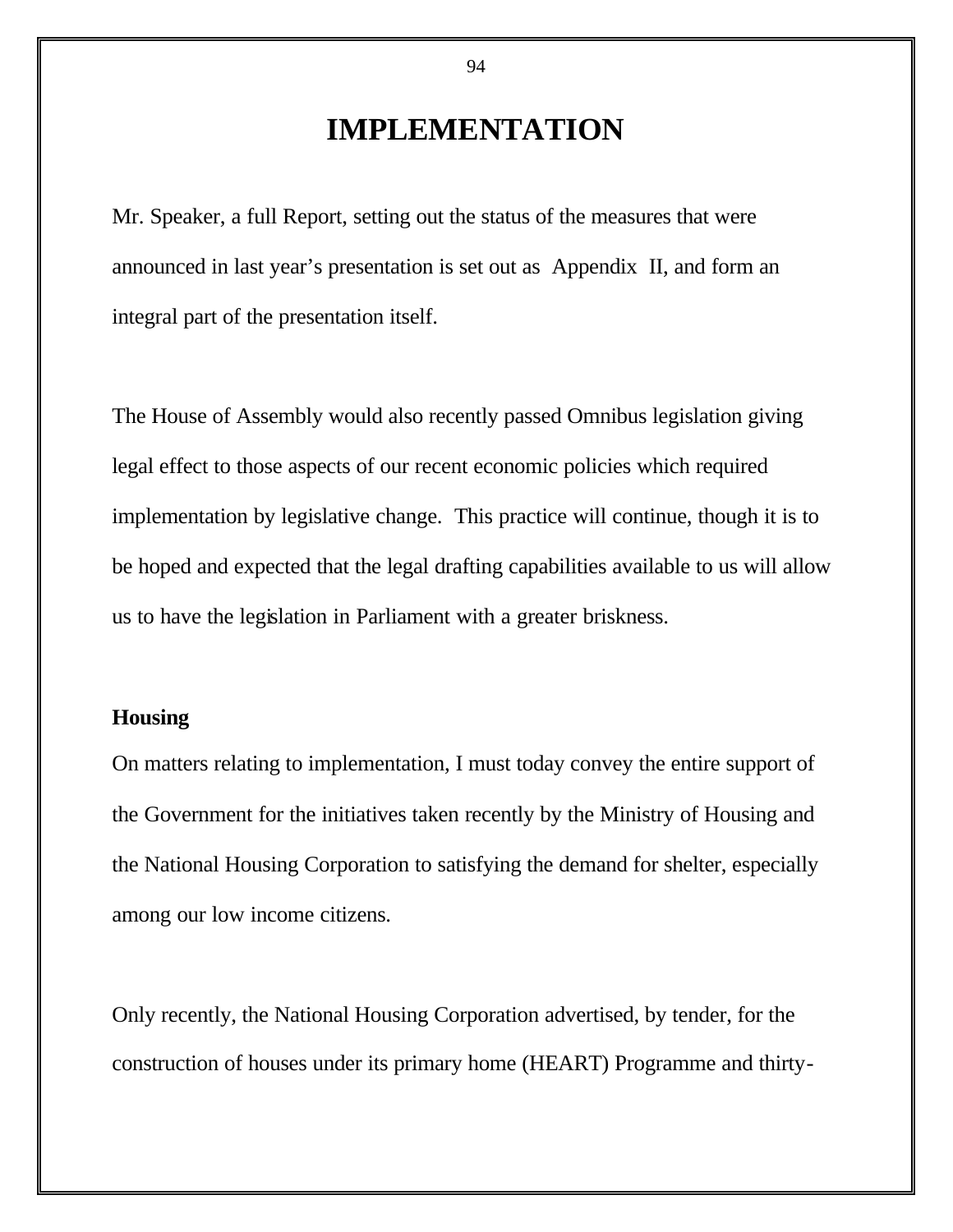two (32) private sector contractors offered their services to construct houses at National Housing Corporation's prices.

The National Housing Corporation will continue to be innovative in the housing sector, so as to make housing available to persons earning minimum wages.

Among these initiatives are the Community Aided Self Help (CASH) Programme where through a process of sweat equity, either through family members, or community groups a home owner can obtain a property for less than \$50,000.00.

The National Housing Corporation is also promoting home ownership by divesting itself of its properties. The NHC is offering considerable concessions and discounts to its tenants who either purchase rental units or rental land.

Since all these properties are below the land tax threshold of \$125,000.00 these properties will not be subjected to land tax.

The NHC is also in the process of preparing a programme of urban **renewal that will put back into use some three thousand (3000) derelict houses throughout urban Barbados.**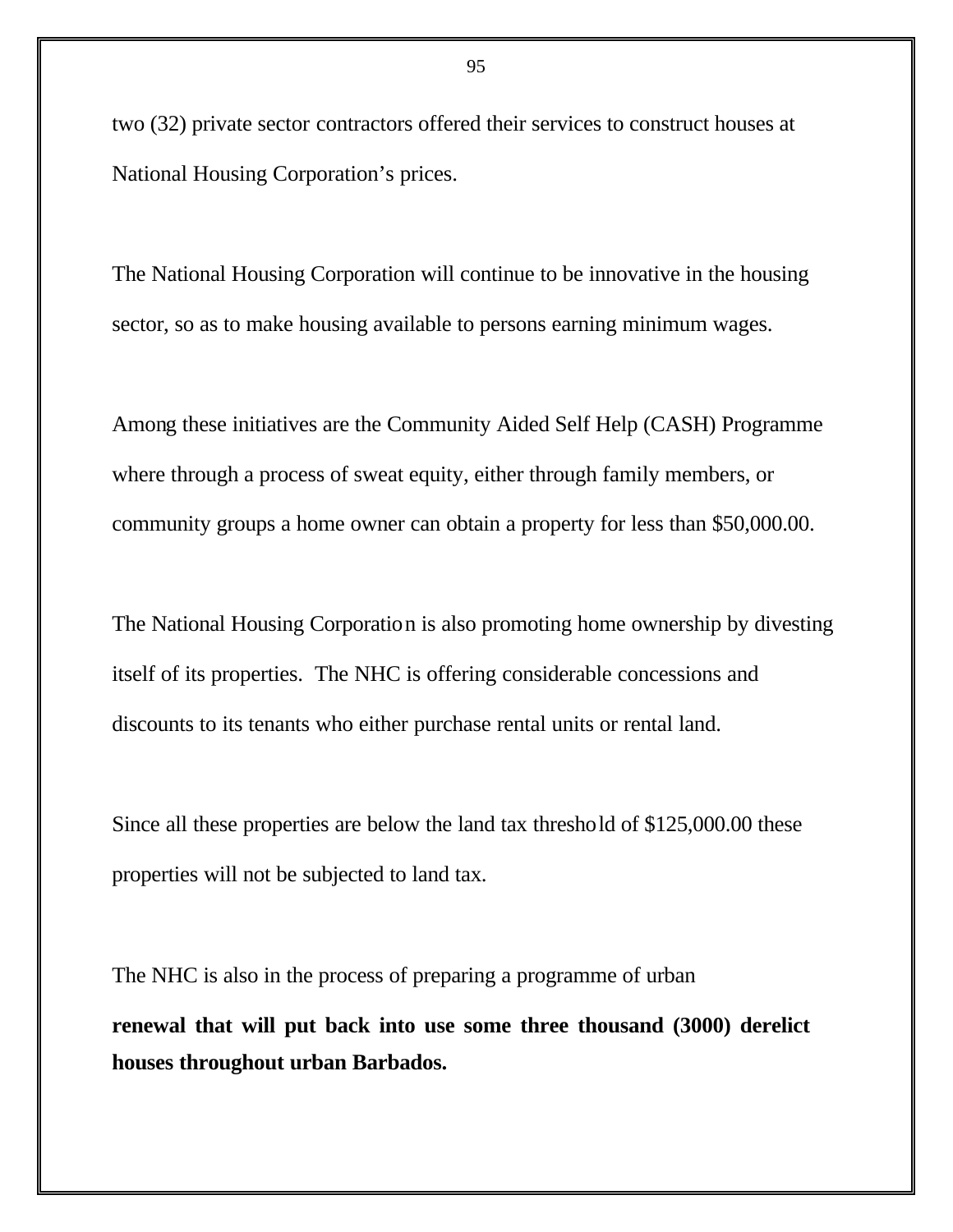**The NHC will continue its drive to keep the prices of properties down. In its Primary Homes Programme we are selling land between \$6.00 and \$7.00 per sq. ft. It will continue to bring new initiatives to make housing more affordable to the average Barbadian. In the future it will offer a 'rent to purchase' option to further reach the poorest of the poor in our community.**

**These measures constitute a vital exciting part of our effort to bring about national development, and are deserving of the full support and commendation of the public at large.**

# **CONCLUSION**

A Mr. William Allan White once observed:

*"Everyone expects to go further than his father went Everyone expects to be better than he was born And every generation has but one big impulse in its heart – To exceed all the other generations of the past in all things That make life worth living".*

In a really elegant, but simple way, this captures the essence of what development means. It also captures the essence of what we managed to achieve in this country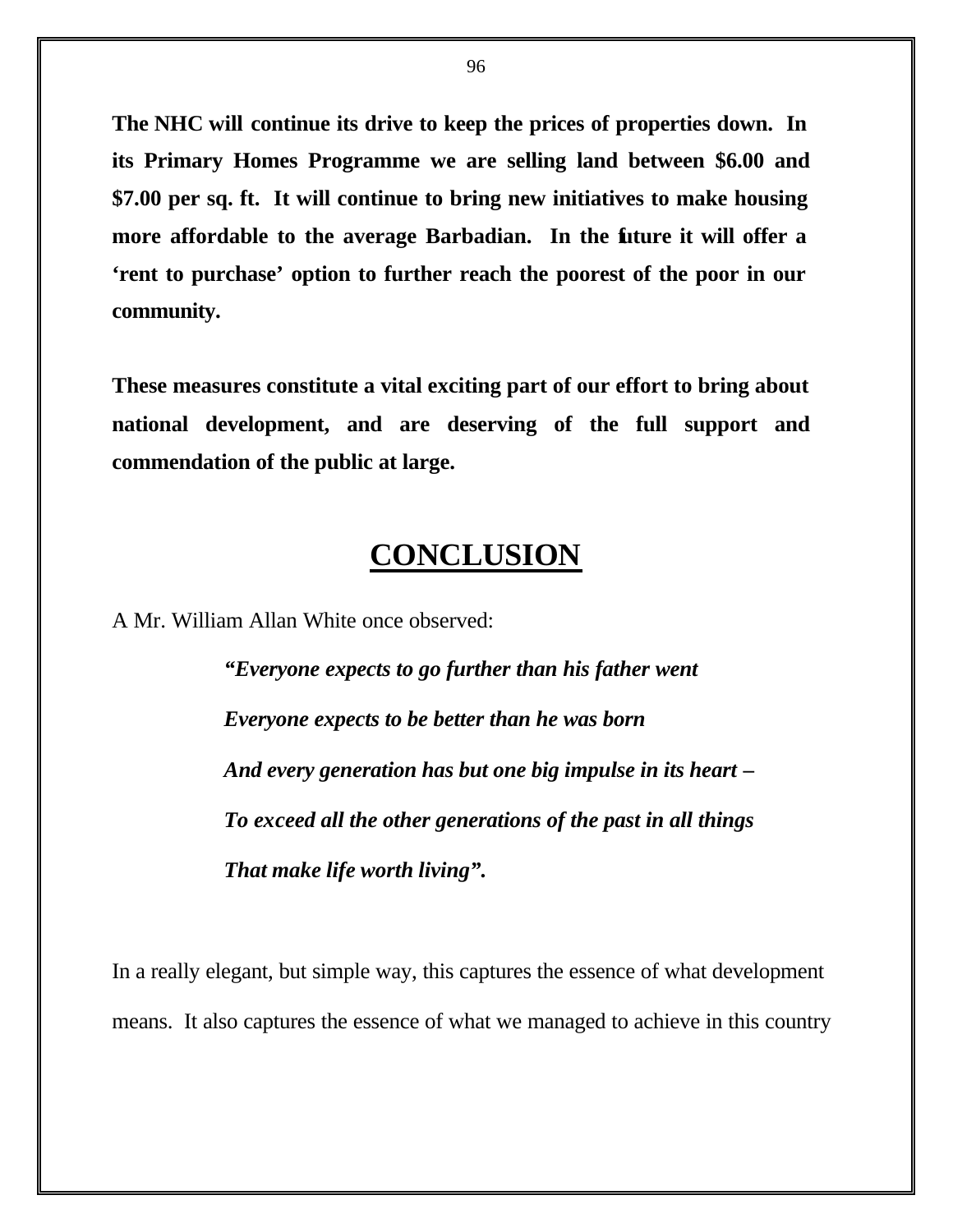since Independence, and what, through the measures I have just announced, we will seek to perpetuate.

But let us be in no doubt as to the enormity of the challenges that await us as we seek to maintain that which we have achieved, and indeed, seek to build upon it.

The political shadows are lengthening for me, and I suppose that I can be afforded the indulgence of being reflective, from the vantage point of the experiences gained from over 30 years as a professional economist.

Over the vale of years, I recall how in post graduate school our seminars sought to get us to come to terms with the implications for Caribbean economies of the delinking of our currencies from the British pound, and the effects on our economies of Britain's membership of the European Common Market. Following this, our focus was centred on the economic effects of Nixon's decision to de-link the value of the US dollar from the value of gold, and with it the dismantling of the Bretton Woods System through which the evolution of the post-war economy had been guided.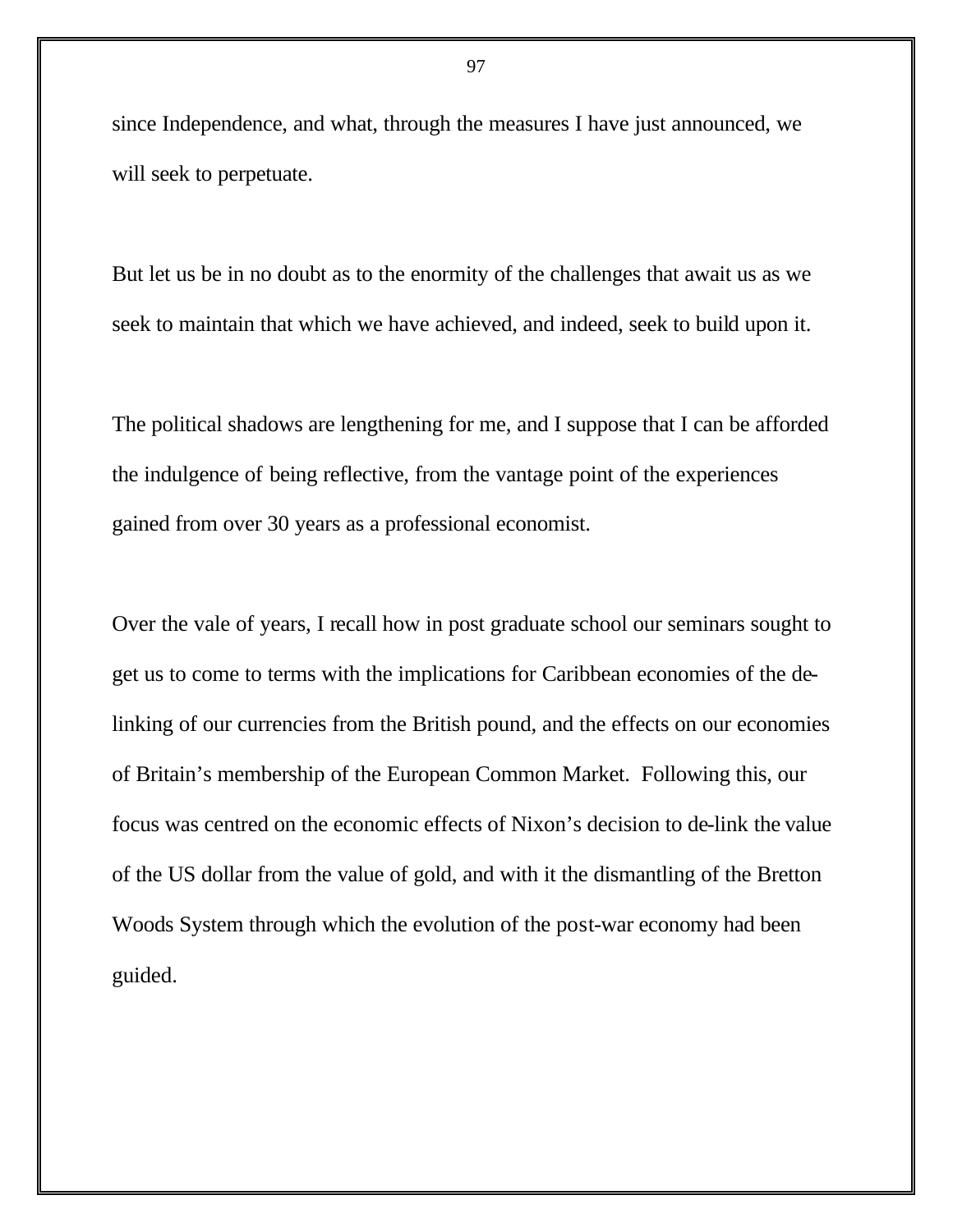These seem now to be single action economic developments, modest in their scope and entirely manageable in their policy dimensions.

And then throughout the 1970's and 1980's there followed a series of individual impactful but manageable economic shocks – the oil crisis of the 1970's being noteworthy.

I would have seen at first hand, the attempt in Jamaica at socialist transformation. I was part of the team that addressed the balance of payments problems of the Barbadian economy in the early 1980s that was caused by excessive domestic credit creation. The effort to transform the Barbados economy through large scale tax reform in the late 1980's also comes to mind as a single event, meant to shape development from whose experience we can benefit.

Again, all of these were single events, whose effects were of manageable proportions.

Times have now changed.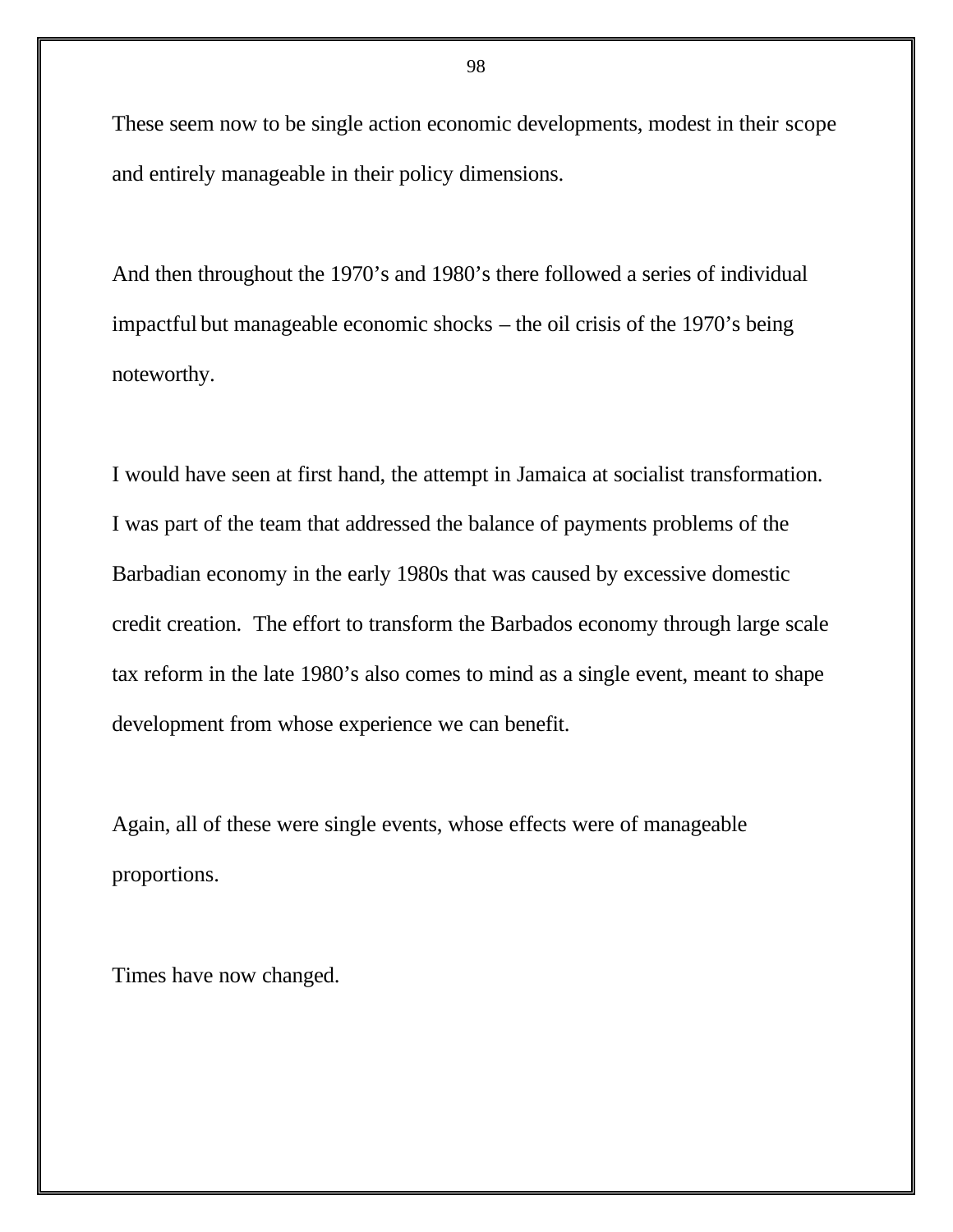The typical small economy such as Barbados is now bombarded by a large number of powerful and sometimes conflicting forces, operating simultaneously, rather than in an orderly sequence, bringing wrenching and far-reaching shocks all within a highly compressed time period.

And in this post colonial era, there is no longer any disposition on the part of the international community to accept that it has a legitimate responsibility to assure the improvement of our national well being.

This generation must still seek to exceed the other generations of the past in all things that make life worth living.

But it will have to wrench the harvest of growth and development from an increasingly difficult economic field.

It is my hope that future generations will look back on our efforts and have to concede that we understood our circumstances and what was expected of us, and that we too tried to make things better.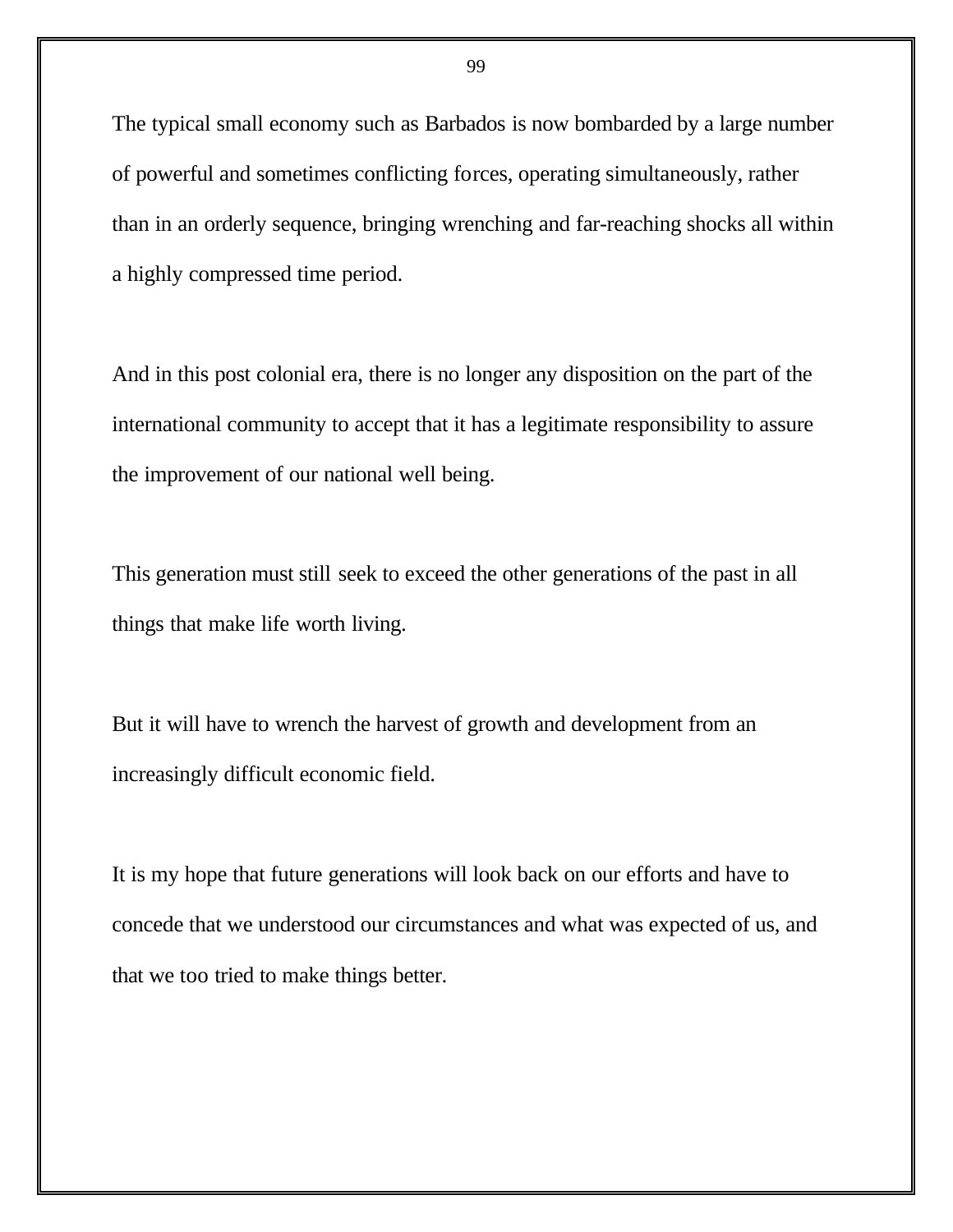The economic and financial policies I have unveiled today have been inspired by this simple objective of trying to make things better and life worth living for Barbados.

It is in that spirit that I commend them to this Honourable House of Assembly and beg to move the following Resolution.

---------------------------------0o0--------------------------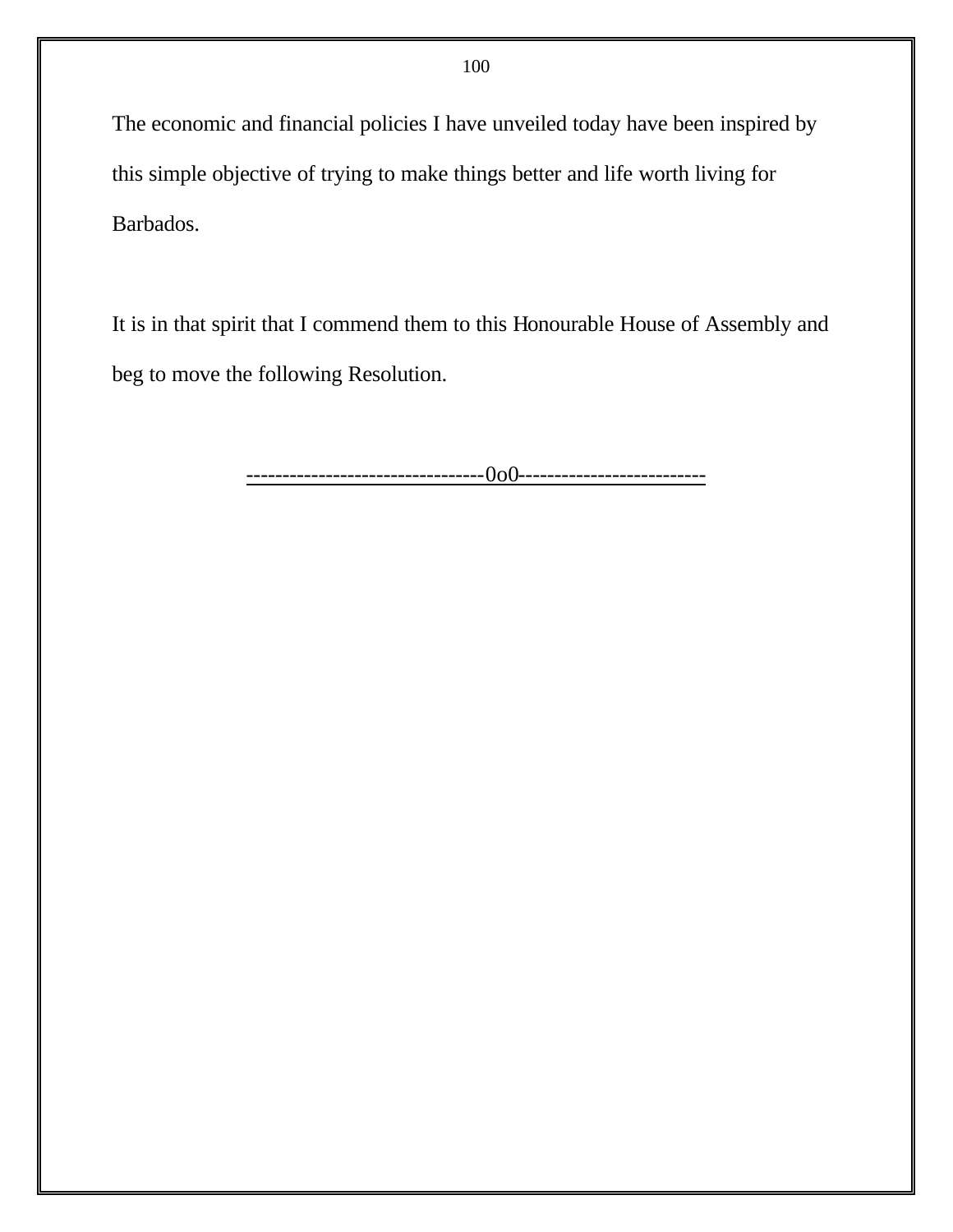# SUMMARY

Support for the National Initiative for Service Excellence at a cost of \$1.5 million.

The creation of Export Barbados Inc. to promote export development.

With effect from January 2005 the personal tax free allowance will move from 17,500 to 20,000 and the marginal rate will be reduced from 40% to 37.5%.

With effect from January 2005 the rate of tax for Corporations will be 30% and in 2006 the tax will be 25%.

Section 12H of the Income Tax Act, Cap 73 will be amended to include the following as qualifying activities:

- **? Information Services**
- **? Education Services**
- **? Investment Management Services**
- **? E-Commerce Services.**

A tax credit will be available where dividends are paid to domestic companies or individuals from non-treaty sources outside of Caricom.

Section 82 of the Value Added Tax Act Cap 87, will be amended to provide for the imposition of interest on the reassessment of output tax only from the date of reassessment and not from the date of filing.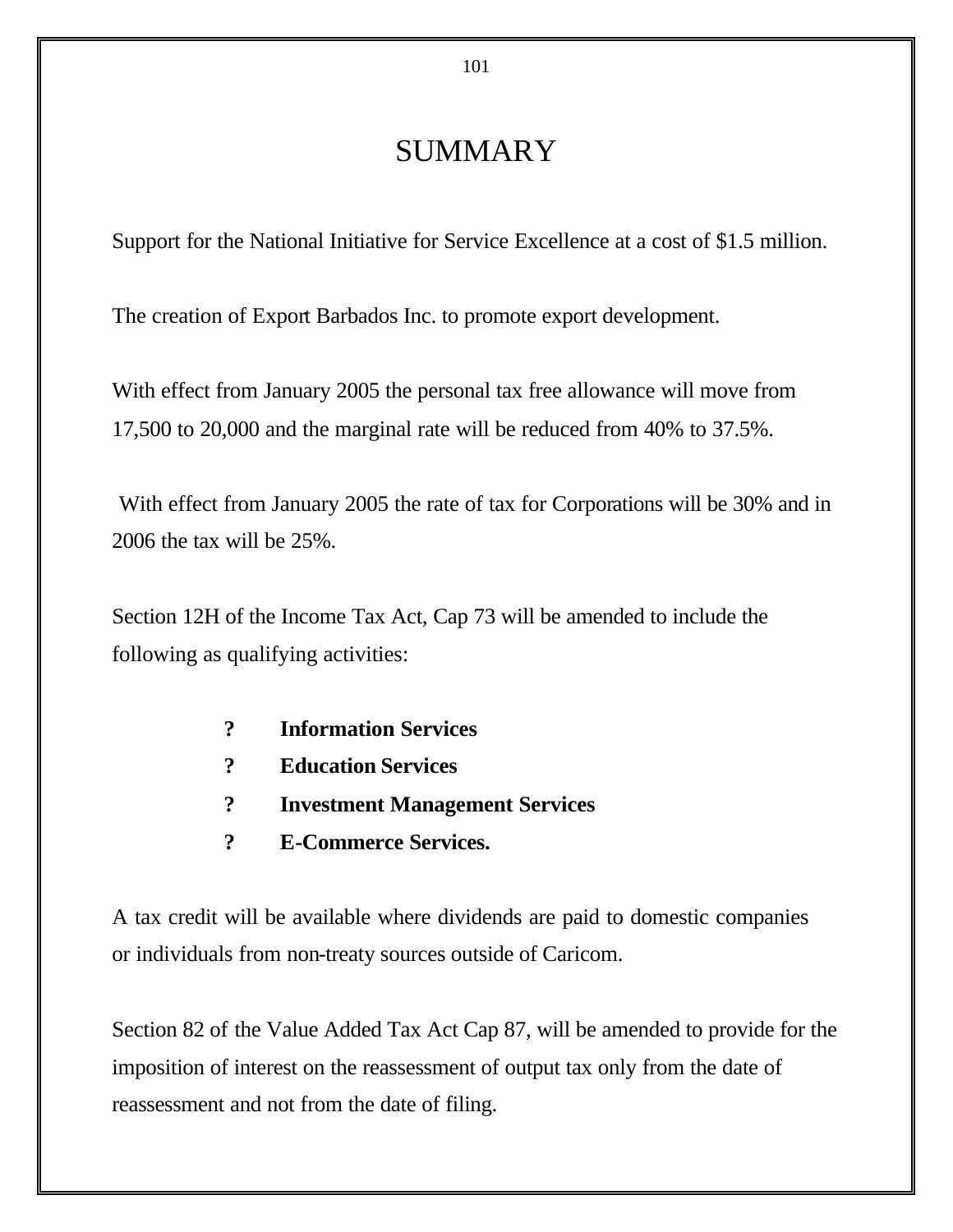The injection of an additional 1 million per year for at least 5 years to the Special Technical Assistance Fund of the BIDC.

The Basic Industries Programme will have first claim at the additional resources of the Special Technical Assistance Fund.

The Industrial Investment Employment Fund will be the source of Funding for Joint Venture arrangements with Barbadian entrepreneurs and overseas investors.

The continuation of the "Buy Local Campaign" to facilitate the promotion of Barbadian products in order to maintain the domestic market share of these products including the extension of the fresh milk program in schools.

Domestic companies engaged in export oriented 'pioneering' activities will be accorded the benefits of international business entities for a period up to 15 years.

Expansion of the Foreign Exchange Credit Scheme to include domestic companies providing services to international business companies.

Removal of Stamp Duty on the pledging of IBC Share as security for an obligation outside of Barbados.

The Registration Act for Accountants will be amended to give the Institute of Chartered Accountants of Barbados the responsibility and authority to discipline its members.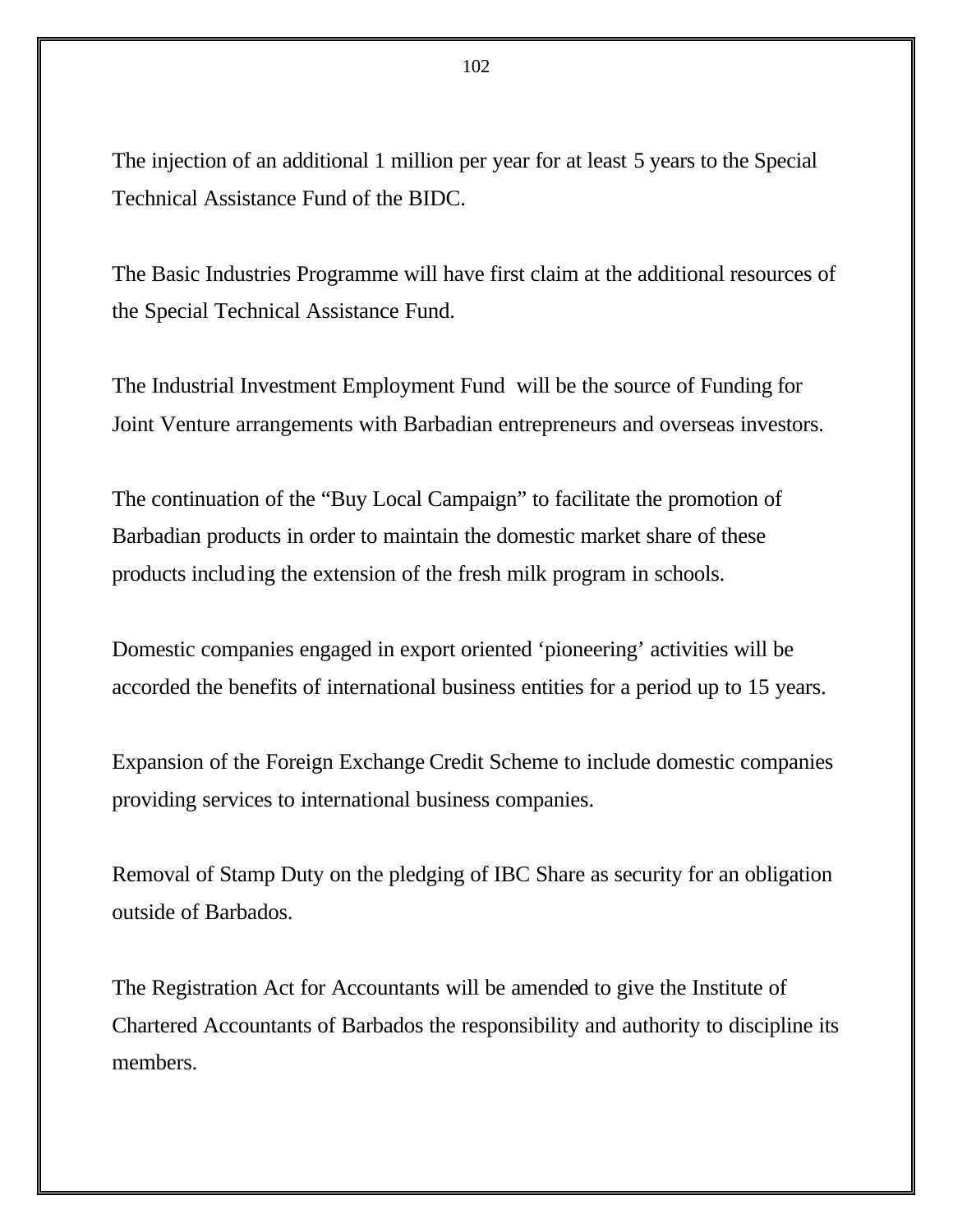Removal of Bonded Warehouse fees for International Business Companies.

Introduction of a Registered Agents Act.

Increased budget for the marketing and promotion of international business and financial services from \$2 million *to* \$5 million.

There will be dedicated funding for the Marketing and Promotion of Tourism and International Business.

The provision of \$250,000 to the Small Business Association Technical Assistance Fund.

An additional \$1 million will be provided to the Small Business Venture Capital Inc.

The modernization of Inland Revenue & Customs via use of information technology.

The provision of \$2.0 million to Project Oasis, the Boys on The Block Program.

The provision of \$1.5 million to increase the availability of pre-school education with an additional 550 places in 2005 and over a three-year period 1650 places.

The Government will continue the support of the Coalition of Service Providers and will provide an additional \$100,000 to support its activities*.*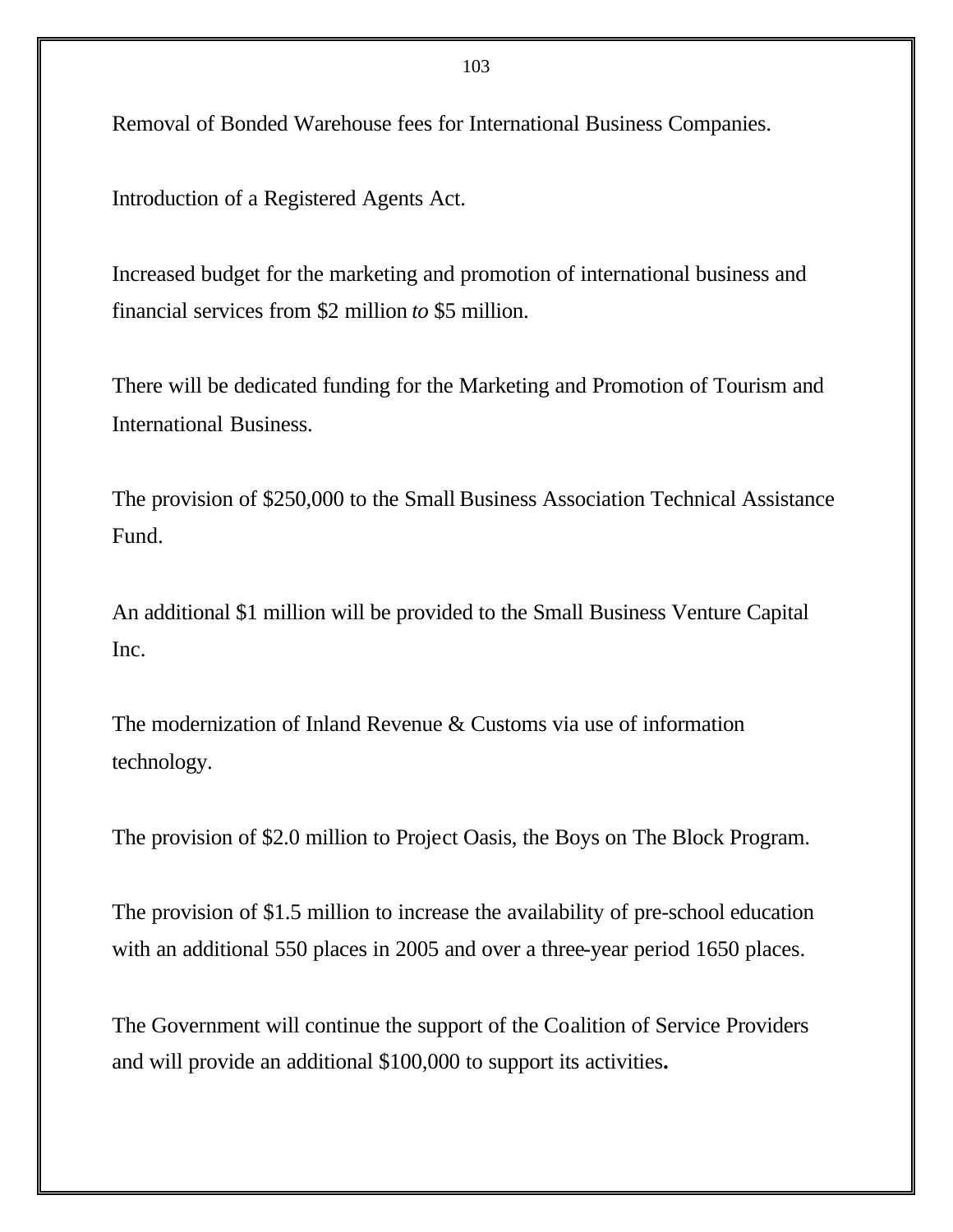An increase in the National Insurance & Non-Contributory Pensions in keeping with the agreed upon formula for increases to be effective January 10, 2005. An increase of the National Insurance insurable earnings from 3100 to 3190 per month in keeping with the agreed formula to be effective January 1, 2005.

The creation of a \$5.0 million Bed and Breakfast/Home Accommodation Loan Fund for developers to carry out refurbishments, renovations or new construction required to meet B&B/Home Accommodation standards. Investors accessing this loan fund would be required to pledge their developments to a B&B/Home Accommodation pool that would be centrally marketed and booked.

The creation of a \$30.0 million Small Hotels Group Refurbishing Scheme, by which concessionary debt financing would be made available to participating hotels operating under the Small Hotels of Barbados Cooperative, at terms and conditions similar to those for the Small Hotels Investment Fund. Financing for the Scheme will be made available from the \$150 million bond to be floated by the Barbados Tourism Investment Inc.

A rebate of 50% of the cost of approved embryos, up to a maximum of \$5,000 per farmer and \$20,000 per farmers' organisation, per year, will be provided for beef and dairy farmers who undertake embryo transfers.

A rebate of 30%, up to a maximum of \$100,000 will be provided to cooperatives or partnerships of dairy farmers that establish a common milk parlour. For the purposes of accessing this incentive, a partnership must comprise a minimum of eleven (11) persons.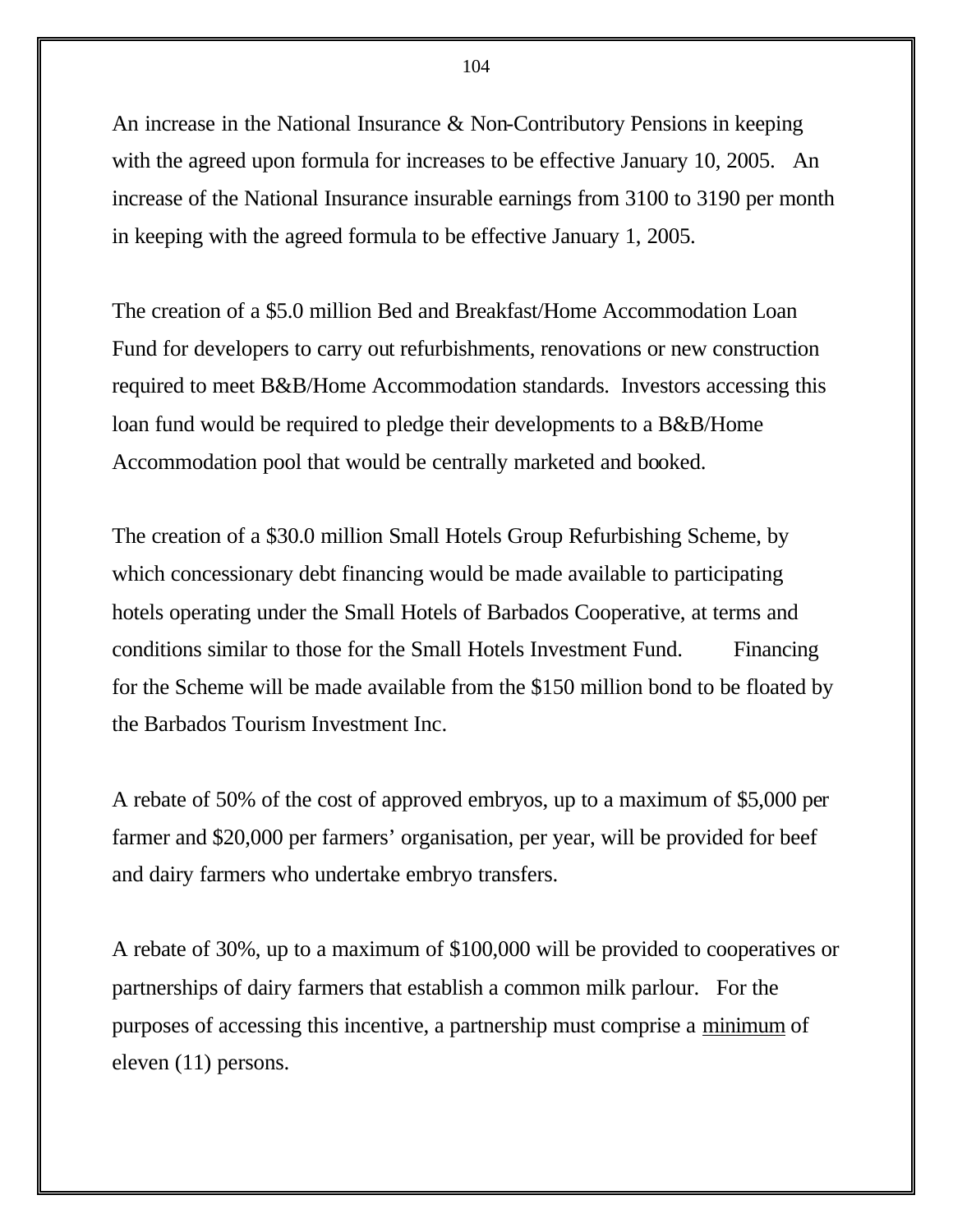Cooperatives or partnerships investing in greenhouses or hydroponics systems for collective use will get a rebate of 25% of the costs of the components of greenhouses and hydroponics systems for crops or horticultural production, up to a maximum of \$250,000 per cooperative/partnership. For the purposes of accessing this incentive, a partnership must comprise a minimum of eleven (11) persons**.**

An amount of \$2,000,000 will be provided as counterpart funding to enable Barbados to make use of technical assistance from certain countries particularly in relation to the management of water for irrigation.

The provision of \$4.7 million for deficiency payments to independent growers and support for the Cane Replanting Incentive Scheme.

The extension of the duty free concessions on farm vehicles to new ventures subject to conditions that will ensure that this privilege will not be abused.

The creation of a Disaster Relief Revolving Fund for the farming community to be administered under the Agricultural Development Fund and capitalised, in the first instance, at \$2,000,000.

The provision of a venture capital window of \$10 million, within the existing Agricultural Development Fund (ADF), to assist with the development of new agriculture related enterprises.

Amendment to the List of Items Eligible for Duty Free Treatment to include the following: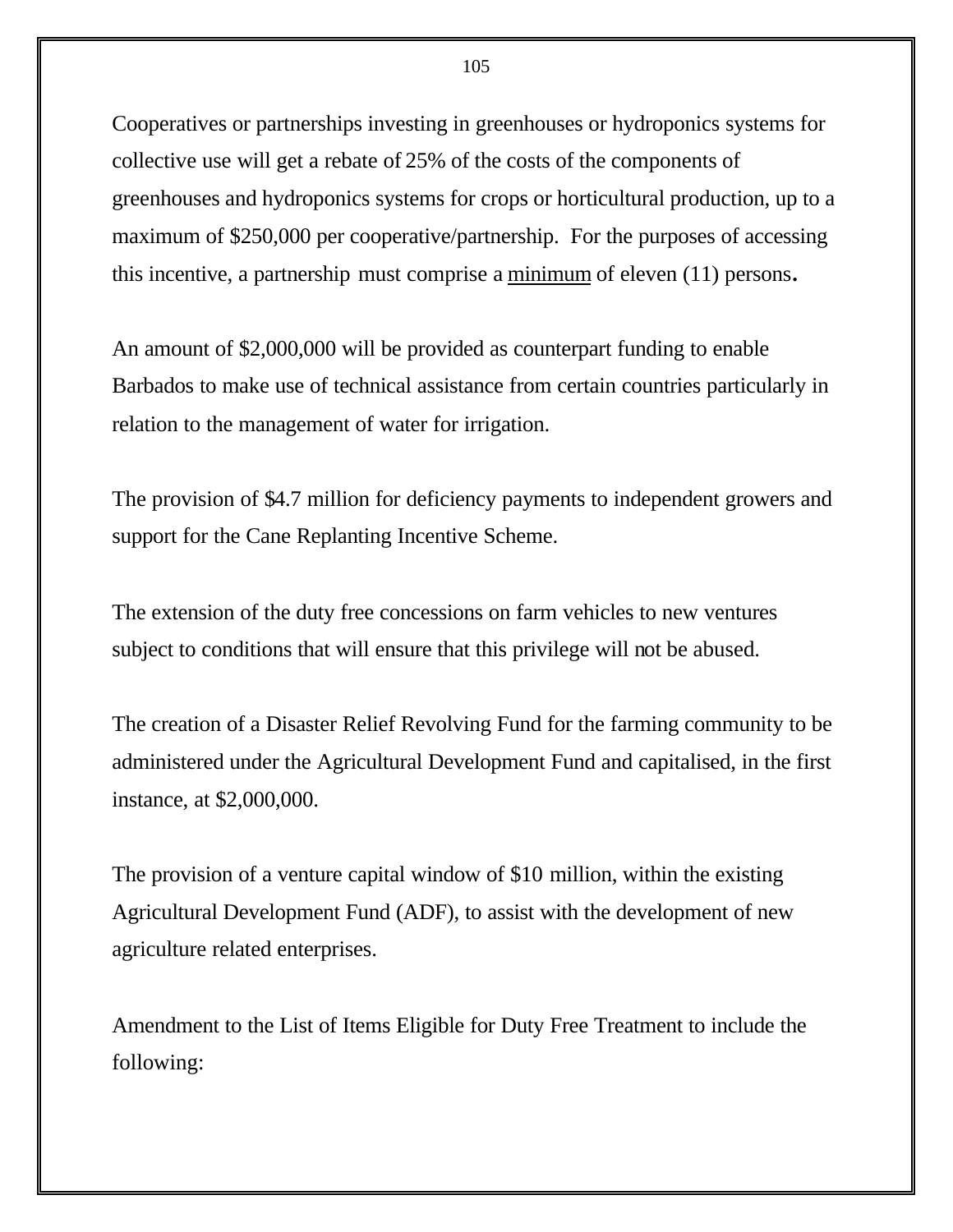(1) Wood shavings for use by registered farmers as poultry bedding, pending compliance with SPS requirements.

The removal of the storage charges for the keeping of bait at Fisheries Markets.

The provision of \$250,000 to support the conduct of a feasibility study, and the preparation of a business plan for the development of the medicinal and cosmetic plants sector. The Ministry of Agriculture will be responsible for developing the policy and operational guidelines to facilitate this initiative.

The provision of \$250,000 to undertake the necessary studies to facilitate the development of a Plan for the efficient management of water resources for irrigation purposes.

Government will revisit the John R Bovell and the 4H Scholarships with a view to having scholarships for agriculture for the benefit of young persons wishing to pursue studies in areas critical to the development of the agricultural sector in Barbados, such as agribusiness development.

Cooperatives or partnerships of small farmers investing in an approved Environmental Control System for poultry and livestock facilities will be eligible for a rebate of 25%, up to a maximum of \$100,000 per cooperative/partnership. For the purposes of accessing this incentive, a partnership must comprise a minimum of eleven  $(11)$  persons.